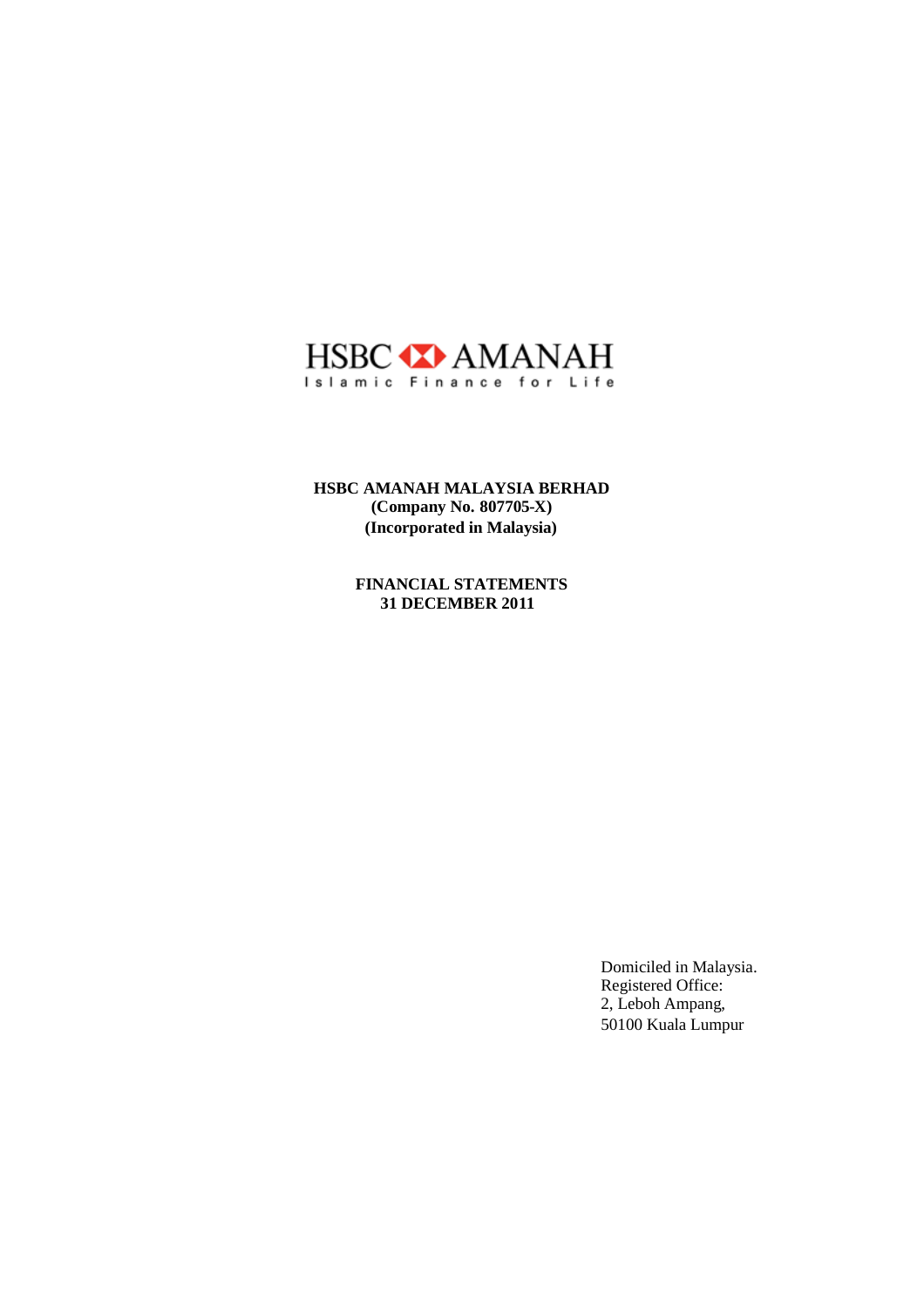## **HSBC AMANAH MALAYSIA BERHAD (Company No. 807705-X) (Incorporated in Malaysia)**

# **CONTENTS**

- 1 Board of Directors
- 2 Profile of Directors
- 6 Board Responsibility and Oversight *Board of Directors Board Committees*
- 31. Management Reports
- 32. Internal Audit and Internal Control Activities
- 33. Rating by External Rating Agencies
- 34. Directors' Report
- 41 Directors' Statement
- 42. Statutory Declaration
- 43. Shariah Committee's Report
- 45. Independent Auditors' Report
- 47. Statement of Financial Position
- 48. Statement of Comprehensive Income
- 49. Statement of Changes in Equity
- 50. Statement of Cash Flows
- 51. Notes to the Financial Statements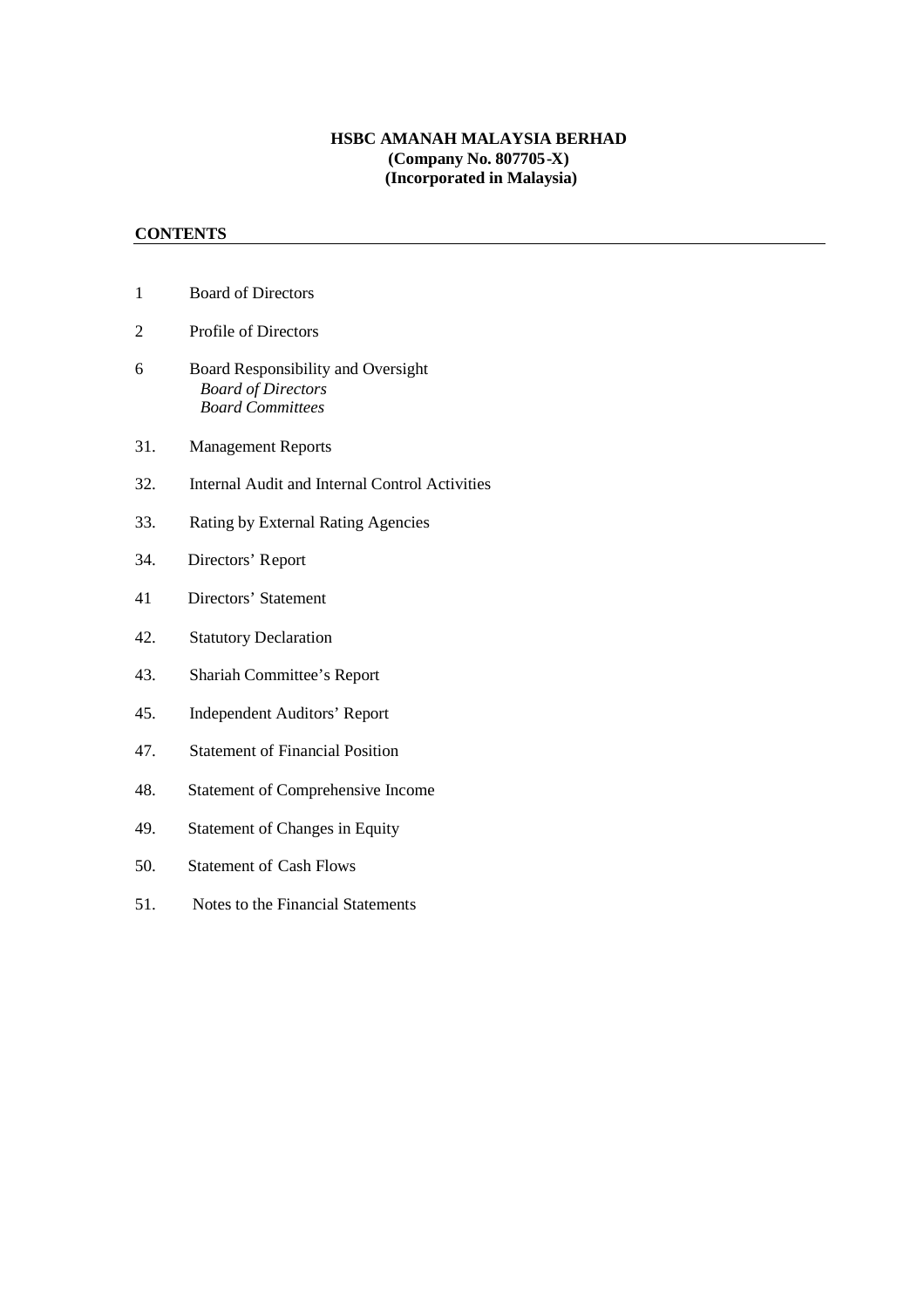## **HSBC AMANAH MALAYSIA BERHAD Company No. 807705-X** Incorporated in Malaysia

#### **BOARD OF DIRECTORS**

Louisa Cheang Wai Wan Non-Independent Non-Executive Director/Chairman *[appointed as Chairman on 1 January 2012]*

Mukhtar Malik Hussain Non-Independent Non-Executive Director *[resigned as Chairman on 1 January 2012 but remained as Director]*

Mohamed Rafe bin Mohamed Haneef Chief Executive Officer, Non-Independent Executive Director

Mohamed Ross bin Mohd Din Independent Non-Executive Director

Azlan bin Abdullah Independent Non-Executive Director

Mohamed Ashraf bin Mohamed Iqbal Independent Non-Executive Director

Lee Choo Hock Independent Non-Executive Director

Mohd Razlan bin Mohamed Independent Non-Executive Director *[Resigned on 6 August 2011)*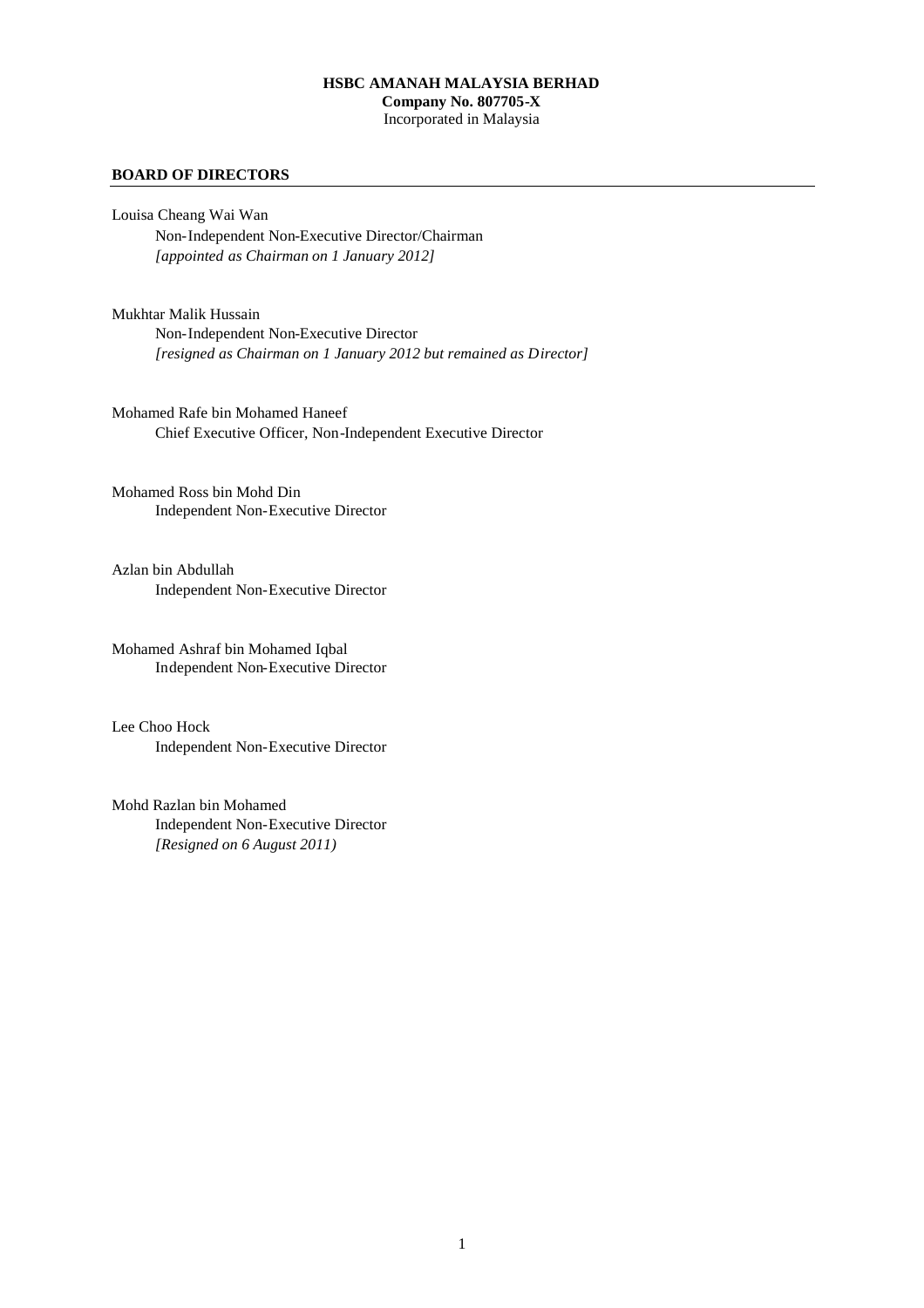### **HSBC AMANAH MALAYSIA BERHAD Company No. 807705-X** Incorporated in Malaysia

#### **PROFILE OF DIRECTORS**

#### **Louisa Cheang Wai Wan**

Non-Independent Non-Executive Director/Chairman

Ms Cheang was appointed on 1 January 2012. She graduated from the University of Hong Kong majoring in Political Science and Management Studies. Ms Cheang is currently the Group General Manager, Regional Head of Retail Banking and Wealth Management Asia-Pacific of HSBC, Hong Kong. She has been Regional Director of Personal Financial Services Asia-Pacific since June 2009 overseeing HSBC's personal financial services business in Hong Kong and 18 other countries and territories in the region. Prior to this, Ms Cheang was Head of Personal Financial Services Hong Kong and Head of Marketing in Asia-Pacific. Before joining HSBC, Ms Cheang was the marketing head at Citibank, Smartone Mobile Communications and American Express.

Ms Cheang's other current roles include management committee member of the Pacific Credit Card Centre under the collaboration of Bank of Communications and HSBC, International Advisor of Visa International and China Union Pay, Director of the MasterCard Asia/Pacific, Middle East and Africa Regional Advisory Board, Board of Director of HSBC Insurance (Asia) Limited and HSBC Life (International) Limited, Director of HSBC Invest Direct (India) Limited, Board of Director of HSBC Bank (Taiwan) Limited, Board of Director of HSBC Rural Bank Company Limited and Honorary Certified Financial Management Planner of the Hong Kong Institute of Bankers.

#### **Mukhtar Malik Hussain**

Non-Independent Non-Executive Director

Mr Hussain was appointed on 15 December 2009. He graduated from University of Wales, United Kingdom with a Bachelor of Science in Economics. Mr Hussain first joined the HSBC Group in 1982 as a Graduate Trainee in Midland Bank International. He was then appointed as Assistant Director in Samuel Montagu in 1991. After close to 11 years of working in the HSBC Group's London offices, Mr Hussain then held numerous posts in Dubai including Chief Executive Officer of HSBC Financial Services (Middle East) Limited from 1995 to 2003 and established the initiative to create the first foreign investment bank in Saudi Arabia for HSBC. In 2003, he assumed the position of Chief Executive Officer, Corporate and Investment Banking and became the Co-Head of Global Banking in 2005. He headed back to London as the Global Head of Principal Investments, the proprietorial and fund investment arm of HSBC from 2006 to 2008. He was the Deputy Chairman of HSBC Bank Middle East Limited, Global Chief Executive Officer of HSBC Amanah and Chief Executive Officer of Global Banking and Markets, Middle East and North Africa, a dual role with global responsibilities for Islamic Finance and HSBC's wholesale banking activities in the Middle East and North Africa before he came to Malaysia.

In addition to his current role, Mr Hussain is also the Global Chief Executive Officer of HSBC Amanah, Deputy Chairman and Chief Executive Officer of HSBC Bank Malaysia Berhad, Chairman of HSBC Takaful (Malaysia) Sdn Bhd and a Non-Executive Director of HSBC Bank Middle East Limited.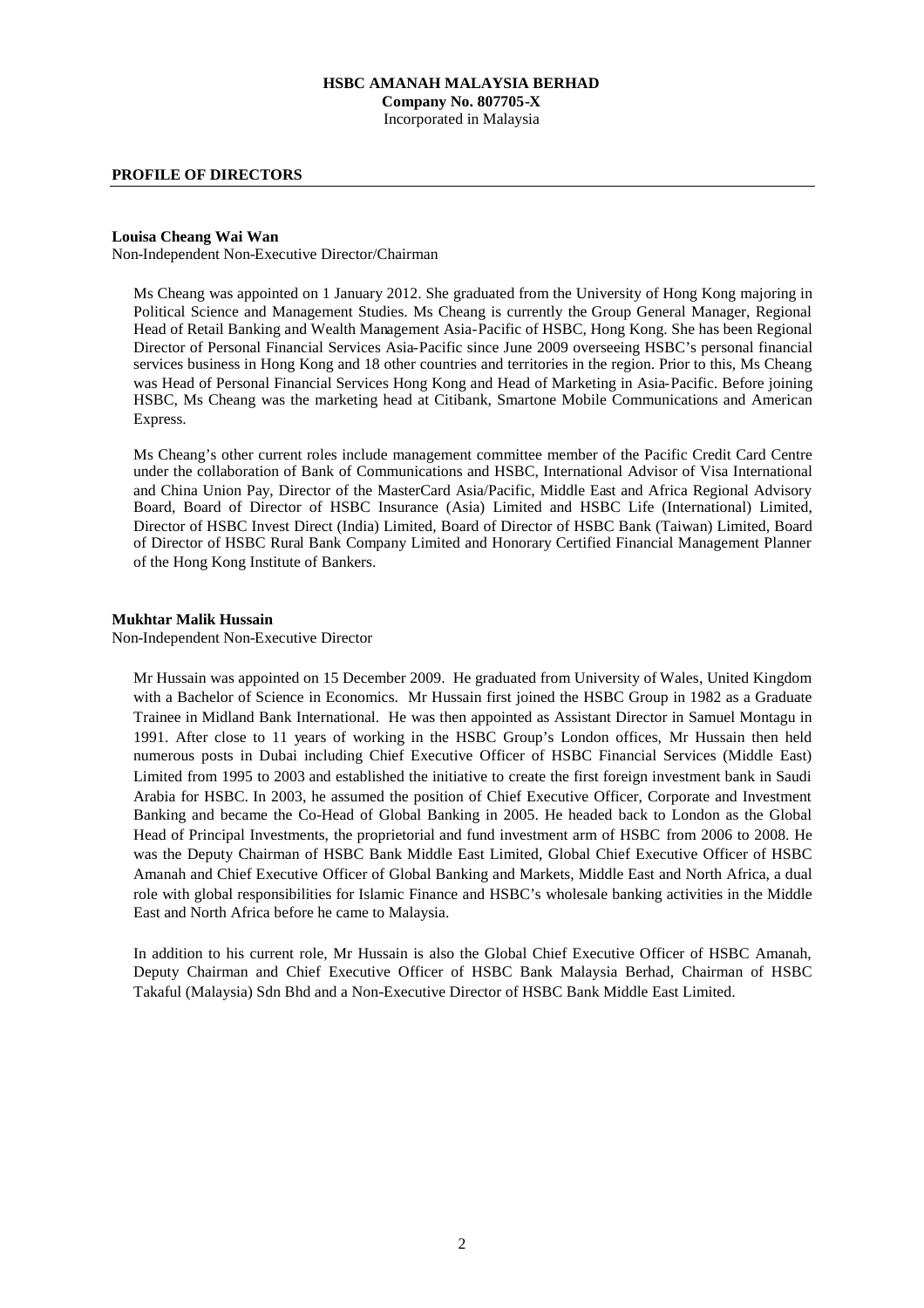**Company No. 807705-X**

Incorporated in Malaysia

#### **PROFILE OF DIRECTORS (Cont'd)**

#### **Mohamed Rafe bin Mohamed Haneef**

Chief Executive Officer, Non-Independent Executive Director

En Rafe was appointed on 22 November 2010. He serves as a member of the Nominating Committee of the Bank. En Rafe holds a Bachelors of Law from International Islamic University of Malaysia and a Masters of Law from Harvard Law School, United States of America. He was admitted to the Malaysian Bar and practised law specialising in Islamic finance with Messrs. Mohamed Ismail & Co before joining the banking industry. En Rafe first joined HSBC Investment Bank plc, London in 1999 and thereafter HSBC Financial Services Middle East, Dubai from 2001-2004.He then assumed several positions including the Head of Global Islamic Finance of ABN Amro Bank NV, Dubai, Head of Islamic Banking of Citigroup Asia and Managing Director, Investments of Fajr Capital before rejoining HSBC Amanah as Managing Director Global Markets for the Asia Pacific region in July 2010.

En Rafe is currently a member of the Shariah Advisory Council of Securities Commission Malaysia.

## **Mohamed Ross bin Mohd Din**

Independent Non-Executive Director

En Ross was appointed on 26 February 2008. He is the Chairman of the Risk Management Committee and a member of the Audit Committee and Nominating Committee of the Bank. En Ross joined HSBC Bank Malaysia Berhad in 1972 and served in various capacities ranging from Corporate and Retail Banking to Area and Branch Management. He also served as Head of Treasury and Head of Group Audit Malaysia between 1987 and 1996. During this period, he also worked in Hong Kong, London and New York in the areas of Foreign Exchange and Treasury. In his last appointment prior to his retirement from HSBC Bank Malaysia Berhad on 31 December 2007, he managed the HSBC Amanah Onshore business franchise in Malaysia and was responsible for the Islamic retail and corporate business emanating from the branch network. En Ross joined HSBC Amanah Takaful (Malaysia) Sendirian Berhad as the Executive Director and Senior Advisor from 1 January 2008 to 31 December 2008.

En Ross is currently a council member of the Outward Bound Trust of Malaysia and a Director of Kumpulan Perangsang Berhad.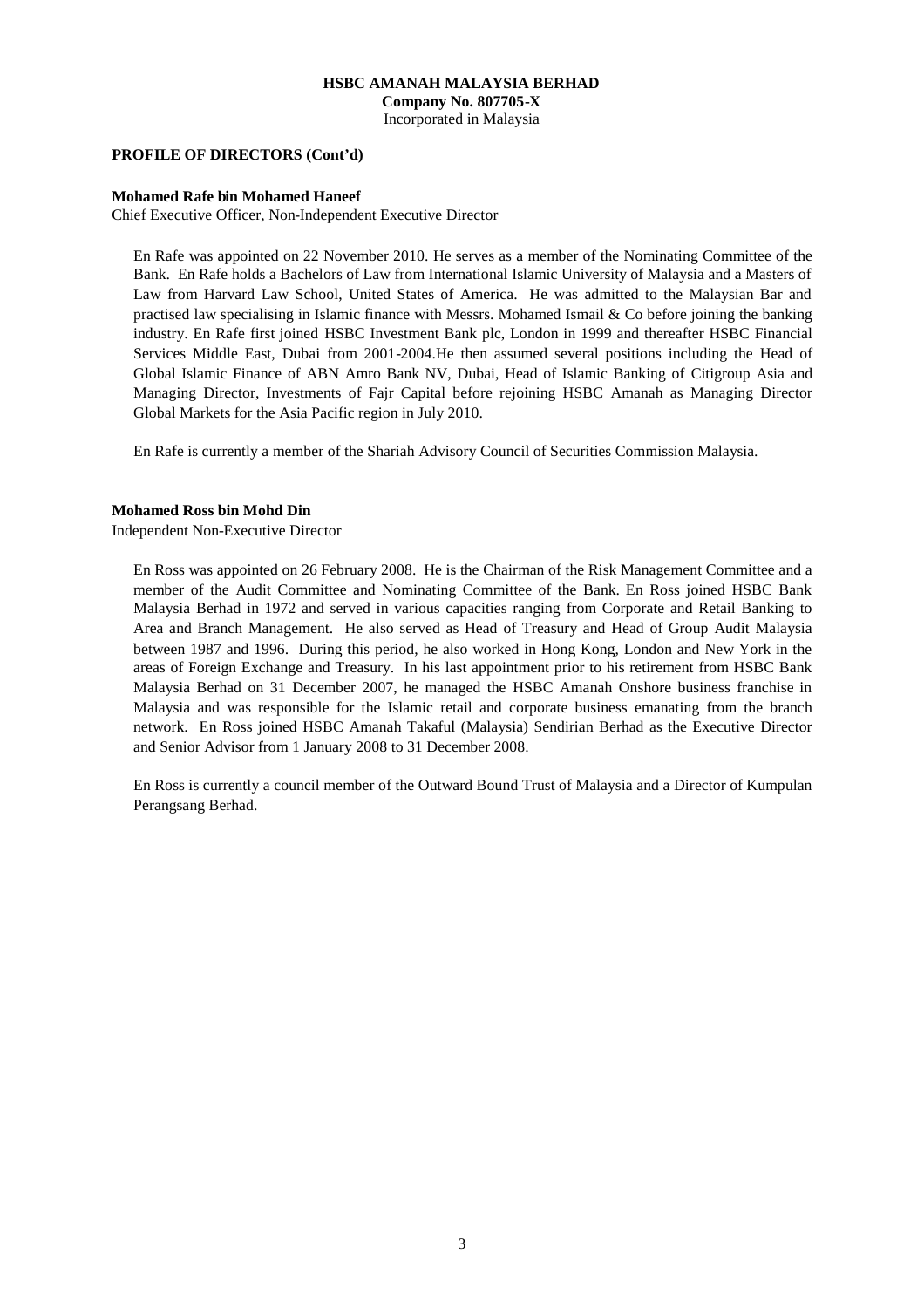### **HSBC AMANAH MALAYSIA BERHAD Company No. 807705-X** Incorporated in Malaysia

#### **PROFILE OF DIRECTORS (Cont'd)**

#### **Azlan bin Abdullah**

Independent Non-Executive Director

En Azlan was appointed on 6 August 2008. He is a member of the Audit Committee and Nominating Committee of the Bank. En Azlan graduated from Trinity University, United States of America with a Bachelor of Science in Business Administration and Morehead State University, United States of America with a Masters in Business Administration. En Azlan began his career in Citibank N.A in the World Corporate Group, a division within the Corporate Banking Group in 1983. After 5 years, he then moved on to United Asian Bank which later merged with Bank of Commerce. In 1994, he joined Citibank Berhad as Vice President and Head of the Public Sector, a division in the Corporate Banking Group focusing on lending to government-owned entities.

En Azlan is currently the Executive Director of Melewar Industrial Group Berhad and the Chief Executive Officer of Mycron Steel Berhad and Mycron Steel CRC Sdn Bhd. He is also an Independent Director of Bandar Raya Developments Berhad and Malaysian General Investment Corporation Berhad and several other private limited companies. In addition, he is a council member of Malaysian Iron and Steel Industry Federation and an alumni member of International Association of Traffic and Safety Sciences based in Japan.

#### **Mohamed Ashraf bin Mohamed Iqbal**

Independent Non-Executive Director

En Ashraf was appointed on 6 August 2008. He is the Chairman of Nominating Committee and a member of the Risk Management Committee of the Bank. En Ashraf graduated from California State University, United States of America with a Bachelor of Science in Mechanical Engineering and thereafter obtained a Masters in Business Administration from the same institution. His earlier career included a period of over 5 years with Shell Malaysia involved in a variety of human resource and business re-engineering projects. He then moved on to Proton Berhad where he assumed the positions of Managing Director of Proton Cars (UK) Ltd, Executive Director of Proton Cars (Europe) Ltd and Director of Proton Cars (Australia) Ltd. He then assumed the position of Director of Hay Group, Asia from 1999 to 2002 and Managing Director of Federal Auto Holdings Berhad from 2002 to 2005.He was formerly a Partner of CEO Solutions Sdn Bhd and an Advisor to Maestro Planning Solutions Sdn Bhd.

En Ashraf is currently a Director of MindSpring Sdn Bhd, a one person consulting firm that he started after 17 years of working in various industries.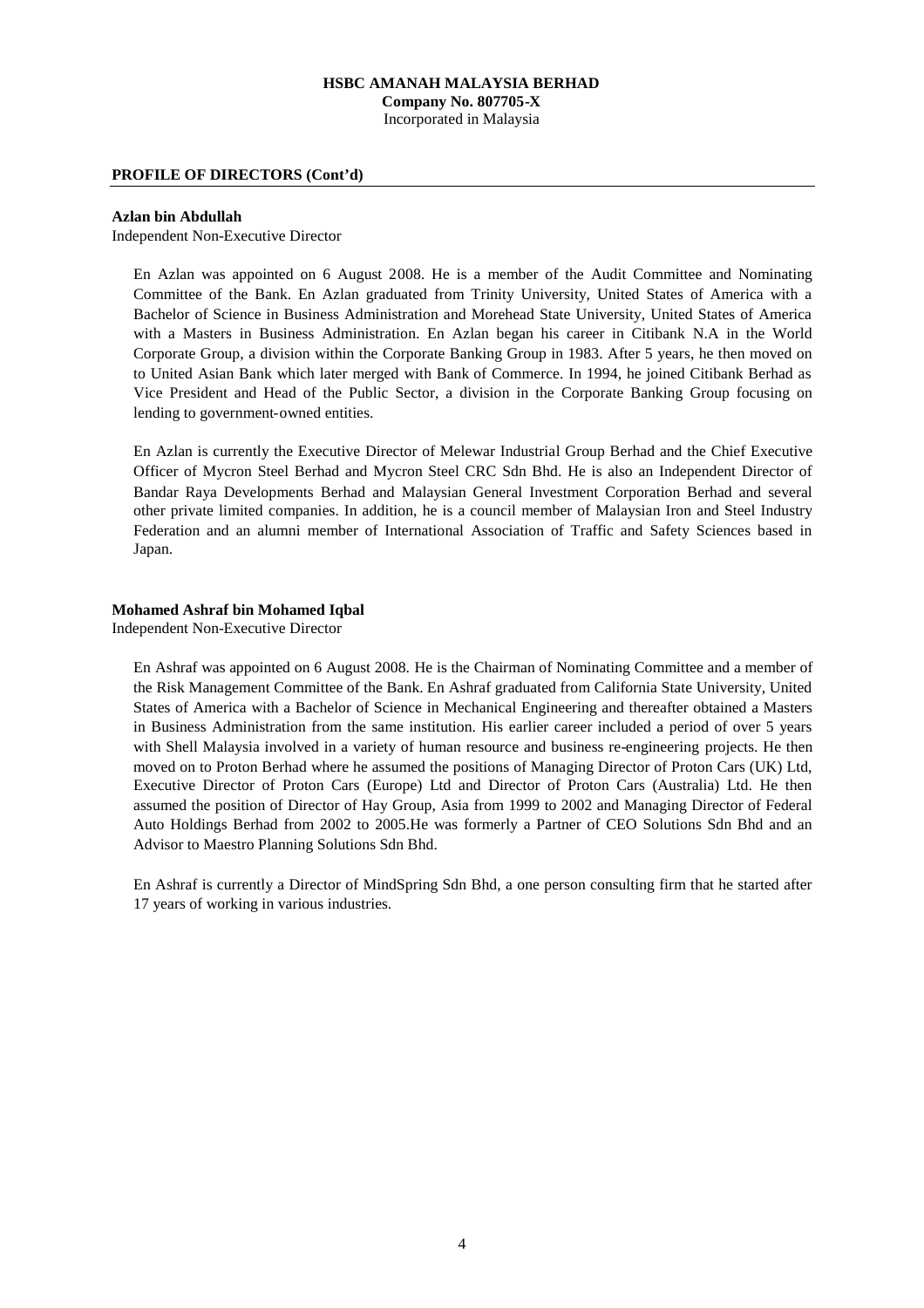### **HSBC AMANAH MALAYSIA BERHAD Company No. 807705-X** Incorporated in Malaysia

#### **PROFILE OF DIRECTORS (Cont'd)**

## **Lee Choo Hock**

Independent Non-Executive Director

Mr Lee was appointed on 2 January 2009. He is the Chairman of the Audit Committee and a member of the Risk Management Committee and Nominating Committee of the Bank. Mr Lee is a member of the Institute of Chartered Accountants in England and Wales as well as the Malaysian Institute of Accountants. He began his career with Miller, Brener & Co., London, a professional accounting firm in 1975 and joined Maybank in 1982. Having worked with Maybank for 27 years, Mr Lee has built a successful career as a professional accountant. He served various management positions during his tenure with Malayan Banking Berhad until he retired in 2008 and his last position was as the Executive Vice President, Head of Accounting Services and Treasury Back Office Operations. He has also served as a Director of a number of subsidiaries of Malayan Banking Berhad.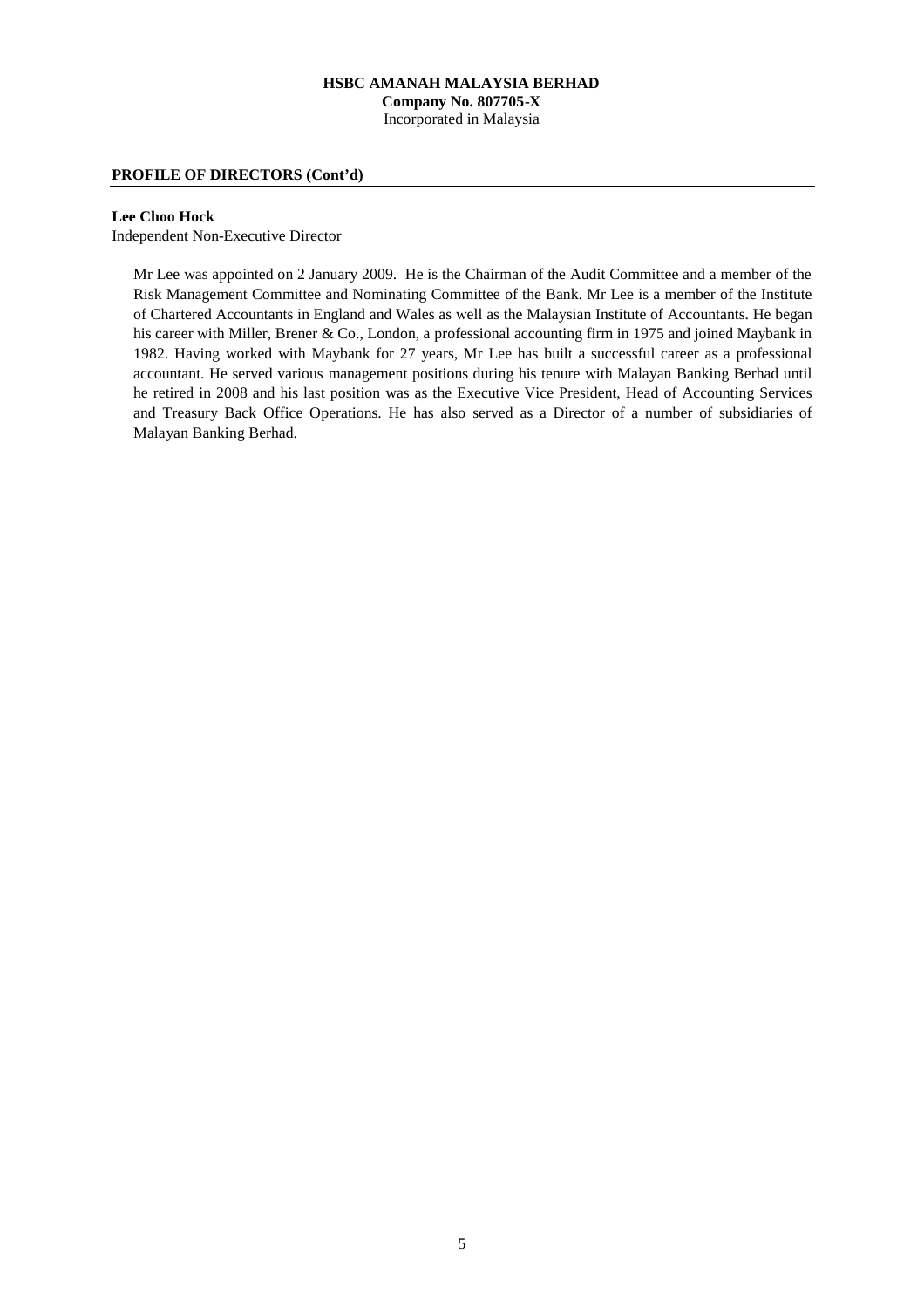Incorporated in Malaysia

## **BOARD RESPONSIBILITY AND OVERSIGHT**

#### **BOARD OF DIRECTORS**

#### **Composition of the Board**

At the date of this report, the Board consists of seven (7) members; comprising one (1) non-independent executive Director, two (2) non-independent non-executive Directors and four (4) independent non-executive Directors.

The concept of independence adopted by the Board is as defined in paragraph 2.26 of Bank Negara Malaysia's Guidelines on Corporate Governance for Licensed Islamic Banks (BNM/GP1-i). The key requirements for independent Directors are that they do not have a substantial shareholding interest in the Bank (5% equity interest, directly or indirectly), have not been employed or have an immediate family member employed in an executive position in the Bank within the past two (2) years, have not engaged in any transaction worth more than RM1 million with the Bank within the past two (2) years and generally, are independent of management and free from any business or other relationship which could interfere with the exercise of independent judgement or the ability to act in the best interests of the Bank.

There is a clear separation between the roles of Chairman and Chief Executive Officer to ensure an appropriate balance of role, responsibility, authority and accountability. The Board of Directors was led by Mr Mukhtar Malik Hussain as the Non-Independent Non-Executive Director and the executive management of the Bank is led by En Mohamed Rafe bin Mohamed Haneef, the Chief Executive Officer, Non-Independent Executive Director. Paragraph 2.38 of the Revised BNM/GP1-i prescribes that the Chairman of the Board should be in a non-executive capacity and should not have an executive position or responsibility at the parent or related institutions.

## **Roles and Responsibilities**

The primary responsibility of the Board Directors is to adopt an effective and high standard of corporate governance practices by the Bank which include reviewing and approving the Bank's strategies; the annual business plans and performance targets; the significant policies and procedures for monitoring and control of operations; appointments of key senior officers; acquisitions and disposals above pre-determined thresholds; and monitor management's performance in implementing them.

The Board of Directors also carries out other various functions and responsibilities as laid down by the guidelines and directives issued by Bank Negara Malaysia from time to time.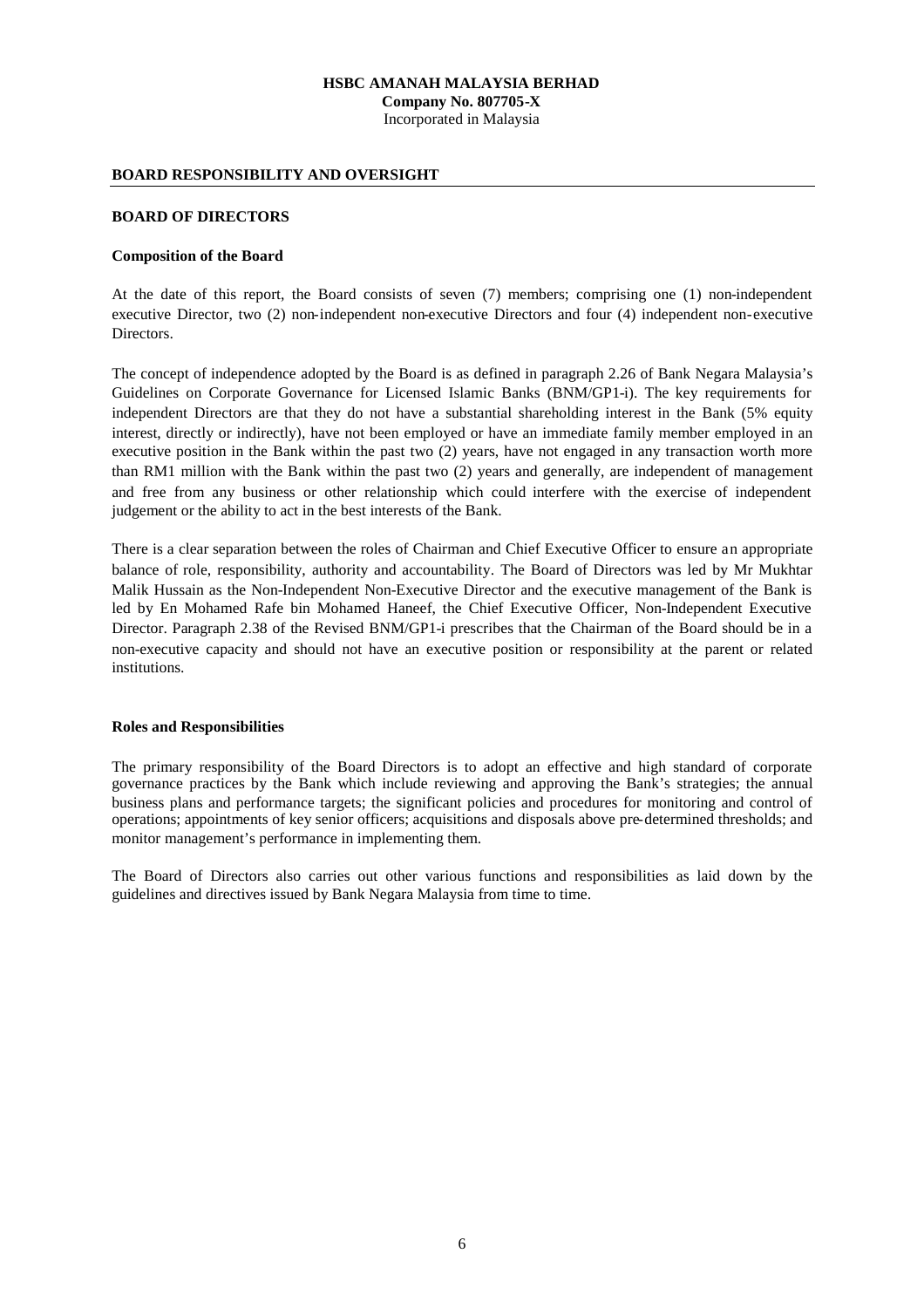**Company No. 807705-X** Incorporated in Malaysia

#### **BOARD RESPONSIBILITY AND OVERSIGHT (Cont'd)**

#### **BOARD OF DIRECTORS (Cont'd)**

#### **Frequency and Conduct of Board Meetings**

To discharge their duties effectively, the Board has met eight (8) times during the year.

The Board receives reports on the progress of the Bank's business operations and minutes of meetings of Management Committees for review at each of its meetings. At these meetings, the members also consider a variety of matters including the Bank's financial results, strategic decisions and corporate governance matters. The Board also receives presentations from each key business area, and on any other topic as they request.

The agenda for every Board meeting, together with comprehensive management reports, proposal papers and supporting documents are distributed to the Directors in advance of all Board meetings, to allow time for appropriate review and to enable full discussion at the meetings. All proceedings from the Board meetings are minuted. Minutes of every Board meeting are circulated to all Directors for their perusal prior to confirmation of the minutes at the following Board meeting.

The Revised BNM/GP1-i requires non-executive Directors to have a minimum attendance of at least 75% of all Board meetings. All non-executive Directors have complied with this requirement during the financial year.

| The attendance of Directors at the Board meetings held in the financial year ended 31 December 2011 was as |  |
|------------------------------------------------------------------------------------------------------------|--|
| follows:                                                                                                   |  |

| Name of members                                               | Designation                                                    | Attendance / No.<br>of meetings |
|---------------------------------------------------------------|----------------------------------------------------------------|---------------------------------|
| Mukhtar Malik Hussain                                         | Chairman, Non-Independent Non-Executive Director               | 8/8                             |
| Mohamed Rafe bin Mohamed<br>Haneef                            | Chief Executive Officer, Non-Independent Executive<br>Director | 7/8                             |
| Mohamed Ross bin Mohd Din                                     | Independent Non-Executive Director                             | 7/8                             |
| Azlan bin Abdullah                                            | Independent Non-Executive Director                             | 7/8                             |
| Mohd Razlan bin Mohamed<br><i>resigned on 6 August 2011</i> ) | Independent Non-Executive Director                             | 6/6                             |
| Mohamed Ashraf bin Mohamed<br>Iqbal                           | Independent Non-Executive Director                             | 8/8                             |
| Lee Choo Hock                                                 | Independent Non-Executive Director                             | 8/8                             |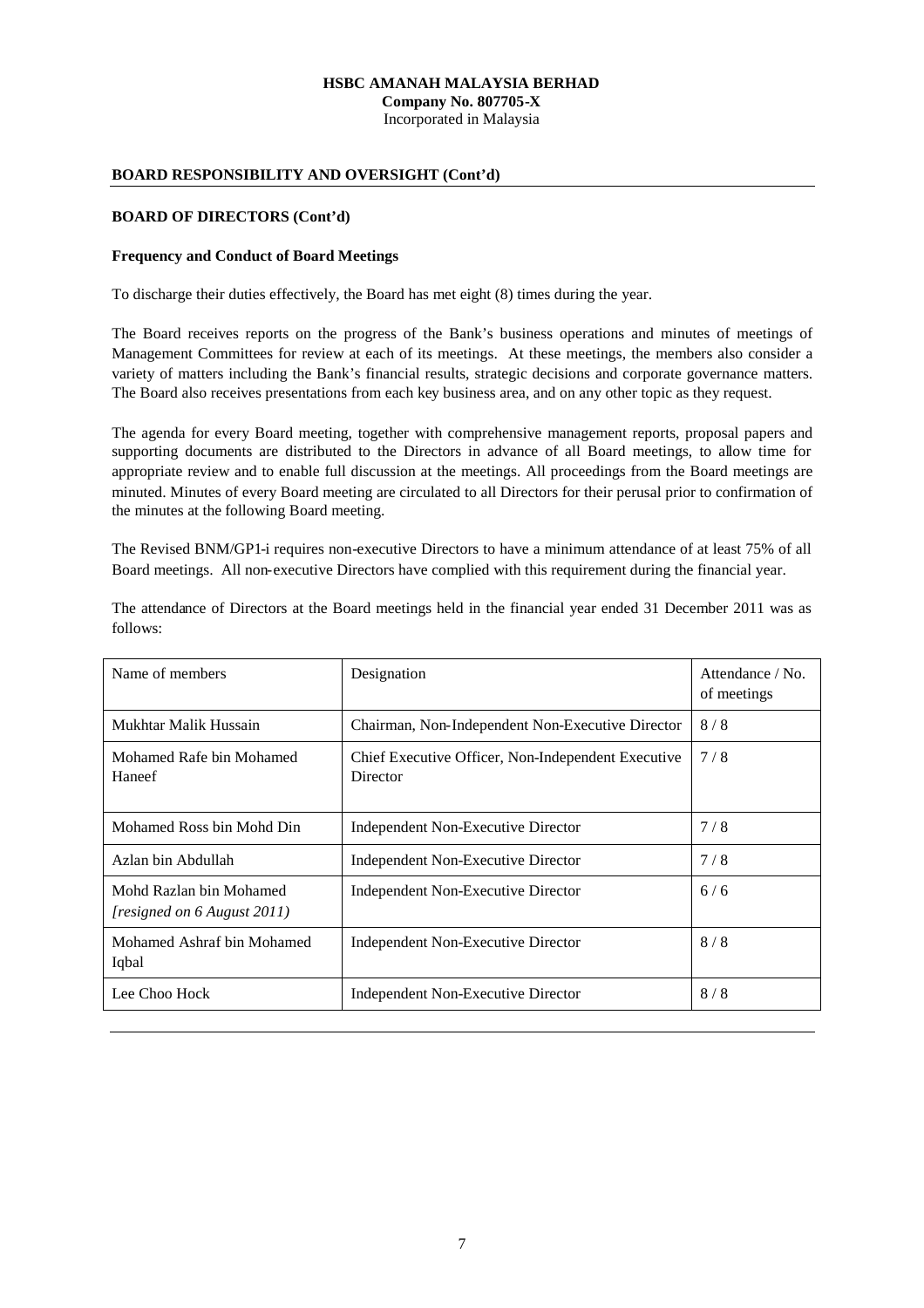Incorporated in Malaysia

## **BOARD RESPONSIBILITY AND OVERSIGHT (Cont'd)**

#### **BOARD COMMITTEES**

The Board of Directors has established the Board Committees to assist them in the overall management and the running of the Bank's operation. The appointments of the members to these committees were approved by the Board of Directors upon recommendation by the Nominating Committee. The functions and the terms of reference of each committee, as well as the authority delegated by the Board of Directors to these committees, have been clearly defined by the Board of Directors.

The Board Committees in the Bank are as follows:

- **Audit Committee**
- Risk Management Committee
- Nominating Committee
- Connected Party Transactions Committee
- Shariah Committee
- **•** Credit committee
- Executive Committee
- Asset and Liability Management Committee

Pursuant to the Revised BNM/GP1-i, the Audit Committee, Risk Management Committee, Shariah Committee and Nominating Committee were established in September 2008. The revised BNM/GP1-i also requires the Board to establish a Remuneration Committee. The Bank, however, has obtained an exemption from Bank Negara Malaysia on 8 July 2008 from this requirement.

The Connected Party Transactions Committee was established in June 2009 pursuant to the requirements under the Bank Negara Malaysia Guidelines on Credit Transactions and Exposures with Connected Parties.

In addition to the above Board Committees, the Bank has established various sub-committees to assist the Executive Committee and the Asset and Liability Management Committee in performing their roles and responsibilities and to assist the Chief Executive Officer in the day to day running of the Bank.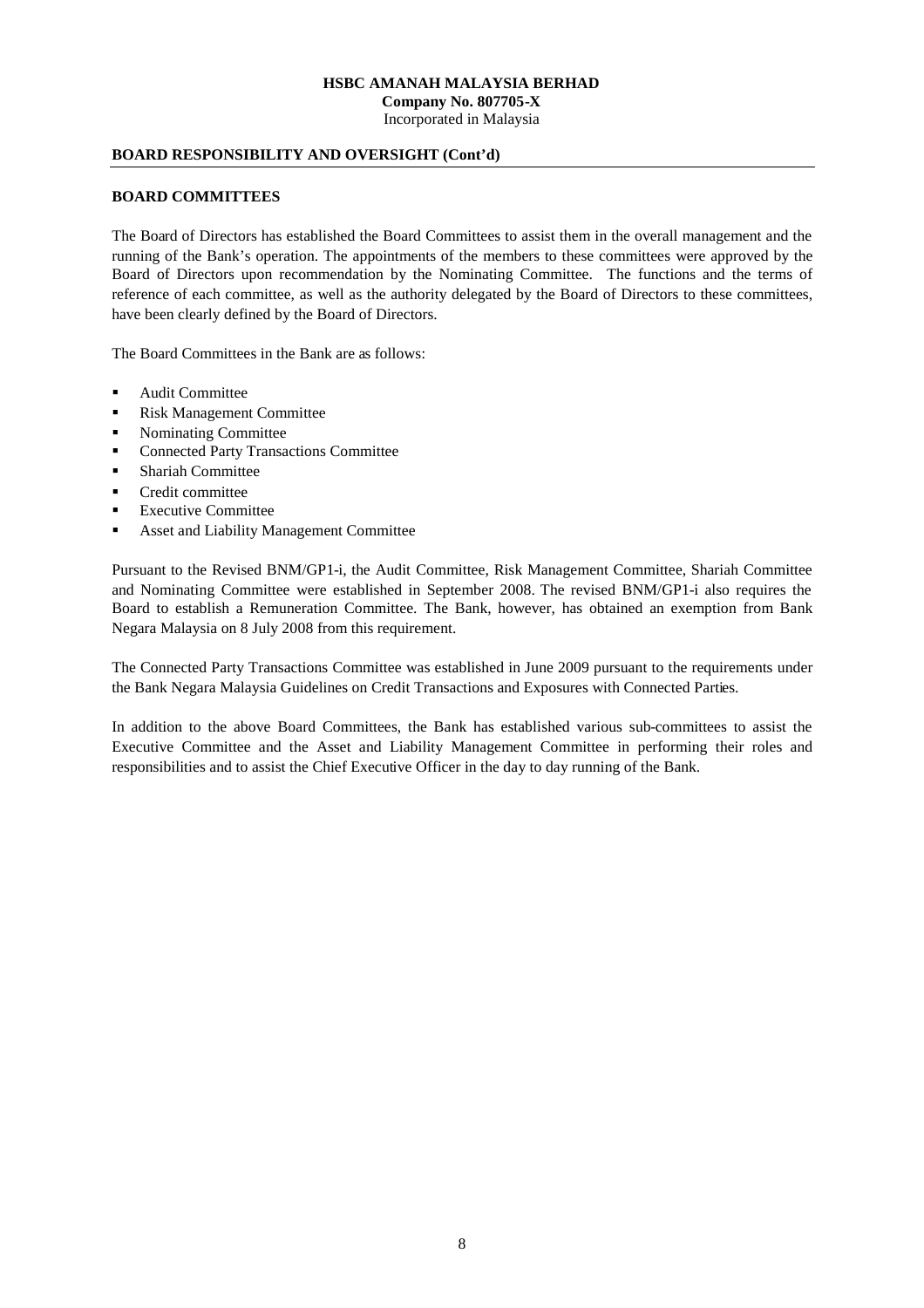**Company No. 807705-X** Incorporated in Malaysia

## **BOARD RESPONSIBILITY AND OVERSIGHT (Cont'd)**

### **AUDIT COMMITTEE**

#### **Composition**

The present members of the Audit Committee comprise:

- Lee Choo Hock (Chairman)
- Azlan bin Abdullah
- Mohamed Ross bin Mohd Din *[appointed on 6 August 2011]*

#### **Frequency of Meetings**

A total of four (4) Audit Committee meetings were held during the financial year 2011. The attendance of the Directors at the Audit Committee meetings held was as follows:

| Name of members                                           | Designation                                  | Attendance / No.<br>of meetings |
|-----------------------------------------------------------|----------------------------------------------|---------------------------------|
| Lee Choo Hock                                             | Chairman, Independent Non-Executive Director | 4/4                             |
| Azlan bin Abdullah                                        | Independent Non-Executive Director           | 3/4                             |
| Mohd Razlan bin Mohamed<br>[resigned on 6 August 2011]    | Independent Non-Executive Director           | 3/3                             |
| Mohamed Ross bin Mohd Din<br>[appointed on 6 August 2011] | Independent Non-Executive Director           | 1/1                             |

#### **Terms of Reference**

The revised Terms of Reference as set out below were approved at the Audit Committee and Board of Directors' meetings held on 15 February 2012.

#### **Membership**

The Committee shall comprise not less than three (3) members. All members shall be non-executive directors of which the majority shall be independent<sup>1</sup> non-executive directors.

The Chairman of the Committee shall be appointed by the Board. Members of the Committee and the Chairman shall be appointed subject to endorsement by Group Audit Committee.

The Board may from time to time appoint<sup>2</sup> to the Committee additional members it has determined to be independent<sup>1</sup>. In the absence of sufficient independent<sup>1</sup> non-executive directors, the Board may appoint individuals from elsewhere in the HSBC Group<sup>3</sup> with no line or functional responsibility for the activities of the  $Group^3$ .

The Chairman of the Committee shall be an independent<sup>1</sup> director.

The Committee may invite any director, executive, external auditor or other person to attend any meeting(s) of the Committee as it may from time to time consider desirable to assist the Committee in the attainment of its objective.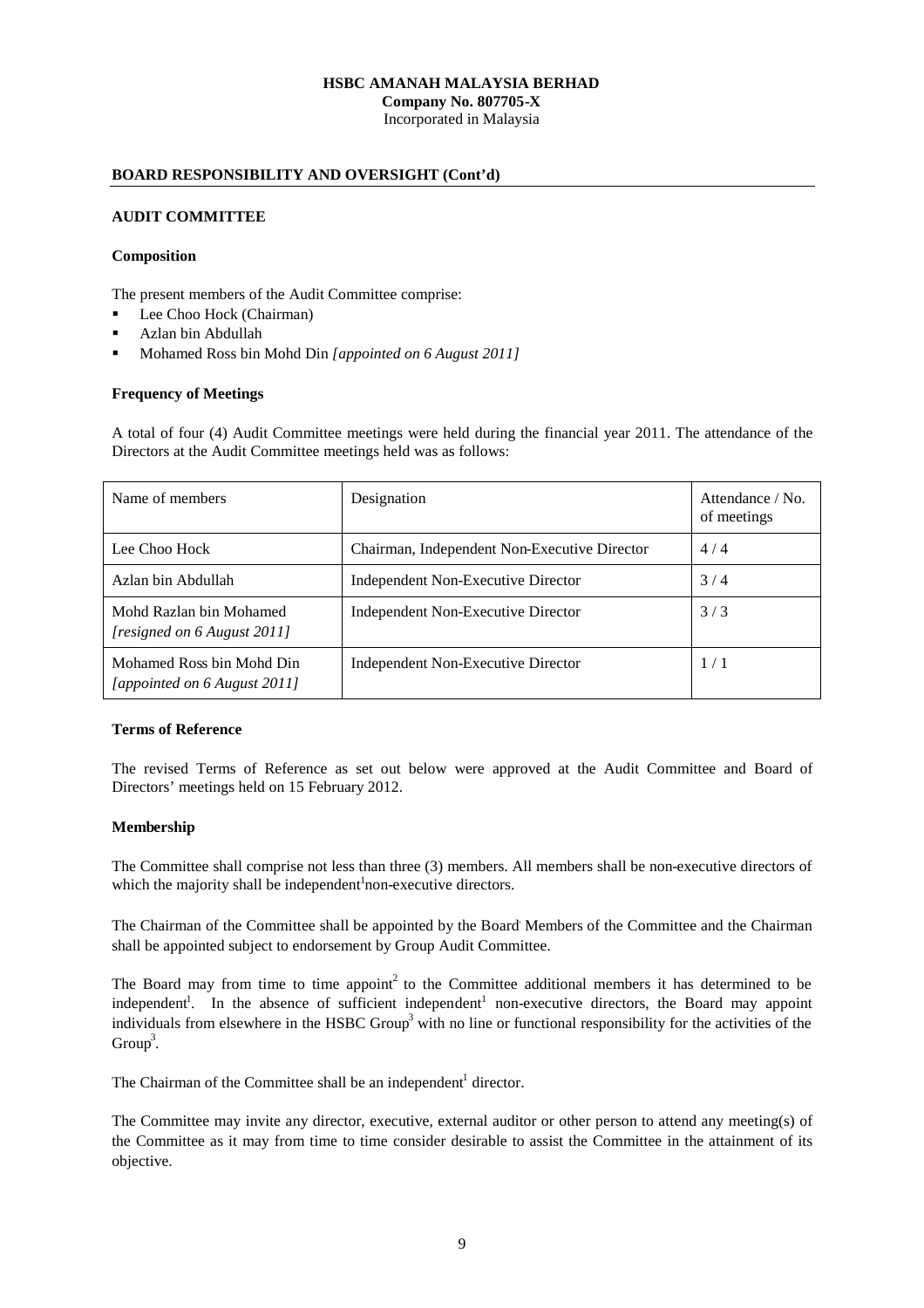**Company No. 807705-X** Incorporated in Malaysia

#### **BOARD RESPONSIBILITY AND OVERSIGHT (Cont'd)**

#### **AUDIT COMMITTEE (Cont'd)**

#### **Meetings and Quorum**

The Committee shall meet with such frequency and at such times as it may determine. It is expected that the Committee shall meet at least four times each year.

The quorum for meetings shall be two non-executive directors, including one independent<sup>1</sup> non-executive director.

At all meetings of the Committee, the Chairman of the Committee, if present, shall preside. If the Chairman is absent, the members present at the meeting shall elect a chairman of the meeting, who shall be an independent<sup>1</sup> non-executive director.

#### **Objective**

The Committee shall be accountable to the Board and shall have non-executive responsibility for oversight of and advice to the Boardon matters relating to financial reporting.

#### **Responsibilities of the Committee**

Without limiting the generality of the Committee's objective, the Committee shall have the following nonexecutive responsibilities, powers, authorities and discretion.

- 1. To monitor the integrity of the financial statements of the Company, and any formal announcements relating to the Company's financial performance or supplementary regulatory information, reviewing significant financial reporting judgments contained in them. In reviewing the Company's financial statements before submission to the Board, the Committee shall focus particularly on:
	- (i) any changes in accounting policies and practices;
	- (ii) major judgmental areas;
	- (iii) significant adjustments resulting from audit;
	- (iv) the going concern assumptions and any qualifications;
	- (v) compliance with accounting standards;
	- (vi) compliance with legal requirements in relation to financial reporting;
	- (vii) regulatory guidance on disclosure of areas of special interest;
	- (viii) comment letters from appropriate regulatory authorities; and
	- (ix) matters drawn to the attention of the Committee by the Company's external auditor.

In regard to the above:

- (i) members of the Committee shall liaise with the Board, members of senior management, the external auditor and head of internal audit; and
- (ii) the Committee shall consider any significant or unusual items that are, or may need to be, highlighted in the annual report and accounts and shall give due consideration to any matters raised by the principal financial officer, head of internal audit, head of compliance or external auditor.
- (iii) the Committee shall ensure that the accounts are prepared and published in a timely and accurate manner with frequent reviews of the adequacy of provisions against contingencies and bad and doubtful debts.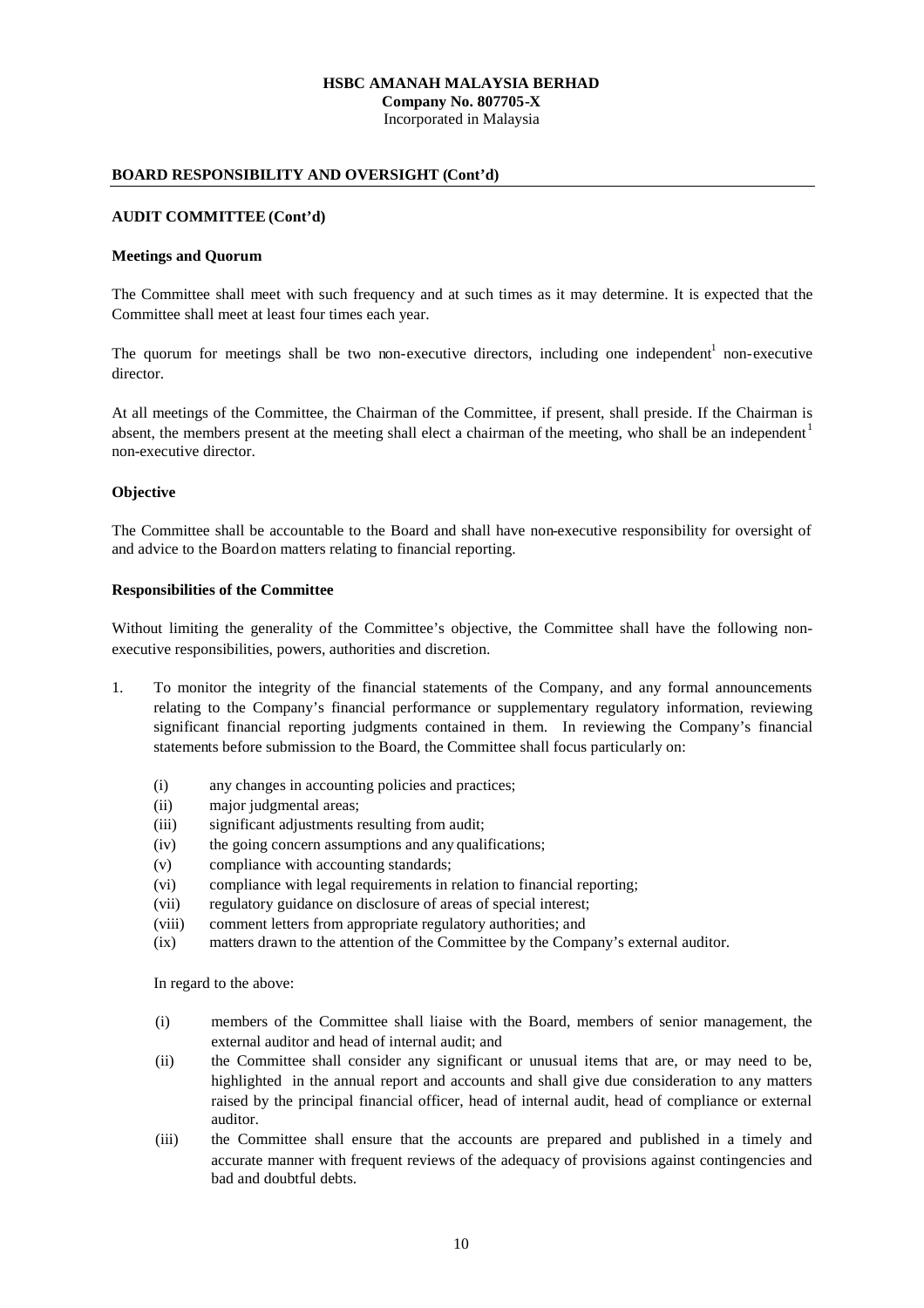**Company No. 807705-X** Incorporated in Malaysia

### **BOARD RESPONSIBILITY AND OVERSIGHT (Cont'd)**

### **AUDIT COMMITTEE (Cont'd)**

#### **Responsibilities of the Committee (Cont'd)**

- 2. To review the Company's financial and accounting policies and practices.
- 3. To review and discuss with management the effectiveness of the Company's internal control systems relating to financial reporting and, where appropriate, to endorse the content of the statement relating to internal controls over financial reporting in the annual report for submission to the Board including Shariah compliance.
- 4. To monitor and review the effectiveness of the internal audit function, consider the major findings of internal investigations and management's response, and ensure that the internal audit function is adequately resourced, has appropriate standing within the Company and is free from constraint by management or other restrictions. Where applicable, the Committee shall recommend to the Board the appointment and removal of the Head of Internal Audit.
- 5. To satisfy itself that there is appropriate co-ordination between the internal and external auditors.
- 6. To make recommendations to the Board, for it to put to the shareholders for their approval in general meeting, in relation to the appointment, re-appointment and removal of the external auditor and shall be directly responsible for the approval of the remuneration and terms of engagement of the external auditor.
- 7. To review and monitor the external auditor's independence and objectivity and the effectiveness of the audit process, taking into consideration relevant professional and regulatory requirements and reports from the external auditors on their own policies and procedures regarding independence and quality control and to oversee the appropriate rotation of audit partners with the external auditor.
- 8. To implement the HSBC Group<sup>3</sup> policy on the engagement of the external auditor to supply non-audit services, taking into account relevant ethical guidance regarding the provision of non-audit services by the external audit firm; where required under that policy to approve in advance any non-audit services provided by the external auditor that are not prohibited by the Sarbanes-Oxley Act of 2002 (in amounts to be pre-determined by the Group Audit Committee) and the fees for any such services; to report to the Board, identifying any matters in respect of which it considers that action or improvement is needed and make recommendations as to the steps to be taken.

For this purpose "external auditor" shall include any entity that is under common control, ownership or management with the audit firm or any entity that a reasonable and informed third party having knowledge of all relevant information would reasonably conclude as part of the audit firm nationally or internationally.

- 9. To review the external auditor's annual report on the progress of the audit, its management letter, any material queries raised by the external auditor to the management in respect of the accounting records, financial accounts or systems of control and in each case, responses from management., Any material issues arising which relate to the management of risk or internal controls (other than internal financial controls) shall be referred to the Risk Management Committee as appropriate.
- 10. To require a timely response to be provided to the financial reporting and related control issues raised in the external auditor's management letter.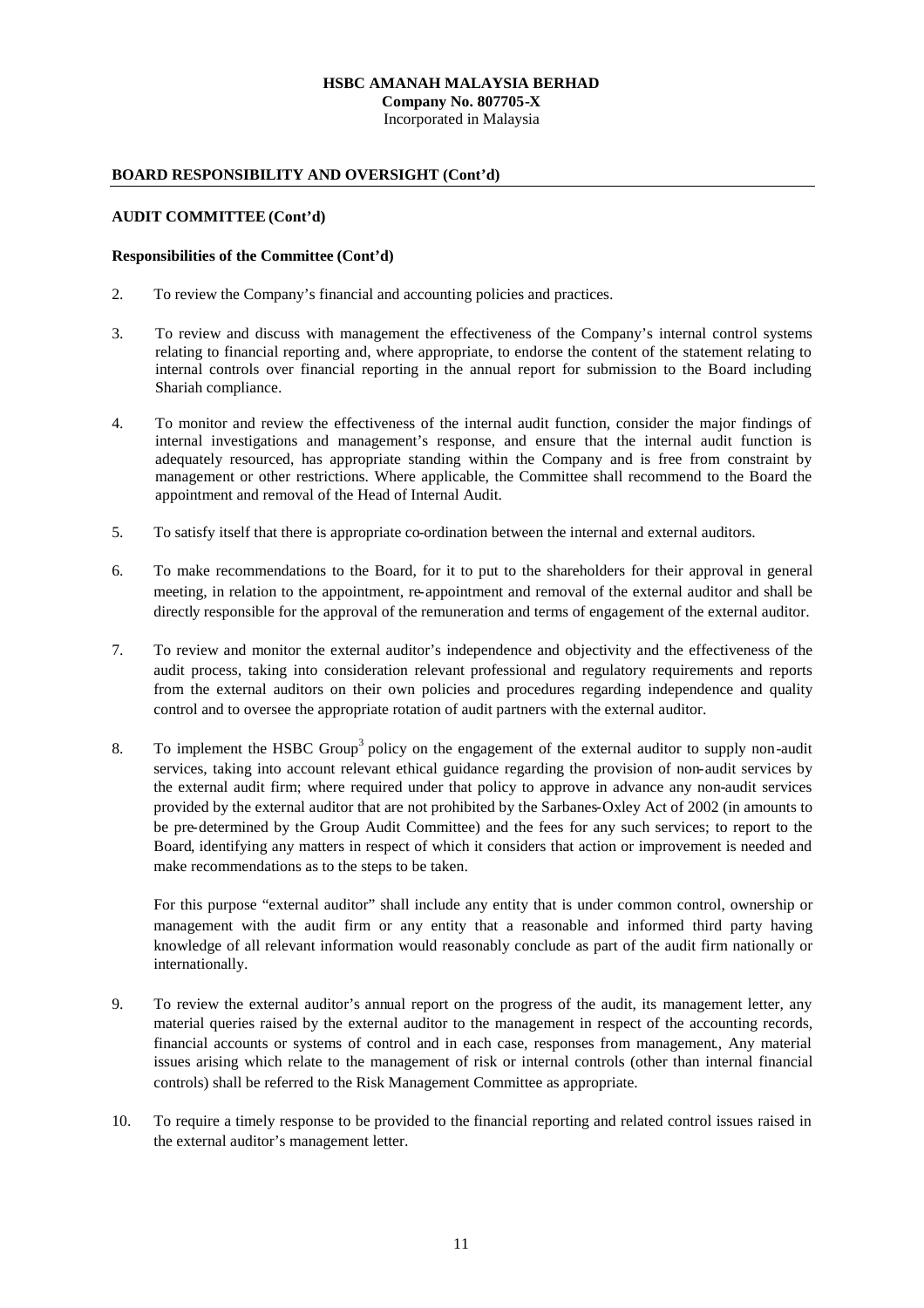**Company No. 807705-X** Incorporated in Malaysia

## **BOARD RESPONSIBILITY AND OVERSIGHT (Cont'd)**

### **AUDIT COMMITTEE (Cont'd)**

#### **Responsibilities of the Committee (Cont'd)**

- 11. To discuss with the external auditor their general approach, nature and scope of their audit and reporting obligations before the audit commences including, in particular, the nature of any significant unresolved accounting and auditing problems and reservations arising from their interim reviews and final audits, major judgmental areas (including all critical accounting policies and practices used by the Company and changes thereto), all alternative accounting treatments that have been discussed with management together with the potential ramifications of using those alternatives, the nature of any significant adjustments, the going concern assumption, compliance with accounting standards and stock exchange and legal requirements, reclassifications or additional disclosures proposed by the external auditor which are significant or which may in the future become material, the nature and impact of any material changes in accounting policies and practices, any written communications provided by the external auditor to management and any other matters the external auditor may wish to discuss (in the absence of management where necessary).
- 12. To review and discuss the adequacy of resources, qualifications and experience of staff of the accounting and financial reporting function, and their training programmes and budget and succession planning for key roles throughout the function.
- 13. To consider any findings of major investigations of internal control over financial reporting matters as delegated by the Board or on the Committee's initiative and assess management's response.
- 14. To receive an annual report, and other reports from time to time as may be required by applicable laws and regulations, from the principal executive officer and principal financial officer to the effect that such persons have disclosed to the Committee and to the external auditor all significant deficiencies and material weaknesses in the design or operation of internal controls over financial reporting which could adversely affect the Company's ability to record and report financial data and any fraud, whether material or not, that involves management or other employees who have a significant role in the Company's internal controls over financial reporting.
- 15. To provide to the Board such assurances as it may reasonably require regarding compliance by the Company, its subsidiaries and those of its associates for which it provides management services with all supervisory and other regulations to which they are subject.
- 16. To provide to the Board such additional assurance as it may reasonably require regarding the reliability of financial information submitted to it.
- 17. To receive from the Compliance function reports on the treatment of substantiated complaints regarding accounting, internal accounting controls or auditing matters received through the Group Disclosure Line (or such other system as the Group Audit Committee may approve) for the confidential, anonymous submission by employees of concerns regarding questionable accounting or auditing matters<sup>4</sup>.
- 18. To report any significant actual, suspected or alleged fraud (involving misconduct or unethical behaviour related to financial reporting) or misrepresentation of assets to the committee responsible for oversight of risk within the Company.
- 19. To agree the Company's policy for the employment of former employees of the external auditor, within the terms of the HSBC Group's<sup>3</sup> policy.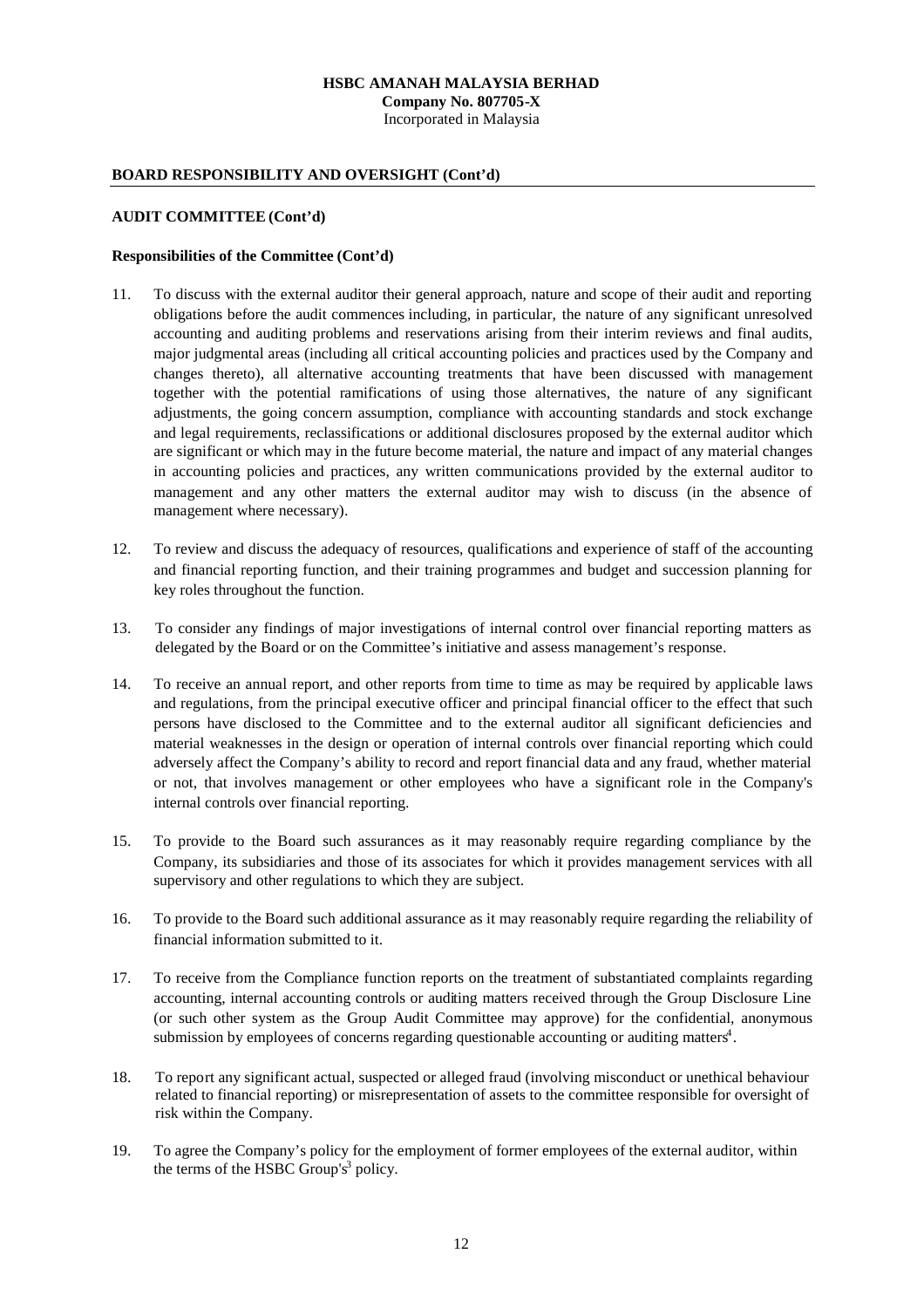**Company No. 807705-X**

Incorporated in Malaysia

## **BOARD RESPONSIBILITY AND OVERSIGHT (Cont'd)**

## **AUDIT COMMITTEE (Cont'd)**

### **Responsibilities of the Committee (Cont'd)**

- 20. The Committee shall meet alone with the external auditor and with the Head of Internal Audit at least once each year to ensure that there are no unresolved issues or concerns.
- 21. Where applicable to review the composition, powers, duties and responsibilities of subsidiaries' nonexecutive audit committee. The Group Audit Committee and/or Group Risk Committee (as appropriate) will review the core terms of reference for adoption by such committees and approve material deviations from such core terms.
- 22. To undertake or consider on behalf of the Chairman or the Board such other related tasks or topics as the Chairman or the Board may from to time entrust to it.
- 23. The Committee may appoint, employ or retain such professional advisors as the Committee may consider appropriate. Any such appointment shall be made through the Secretary to the Committee, who shall be responsible for the contractual arrangements and payment of fees by the Company on behalf of the Committee.
- 24. The Committee shall review annually the Committee's terms of reference and its own effectiveness and recommend to the Board any necessary changes.
- 25. To report to the Board on the matters set out in these terms of reference.
- 26. To provide half-yearly certificates to the Group Audit Committee, or to any audit committee of an immediate holding company in the form required by the Group Audit Committee. Such certificates to include a statement that the members of the Committee are independent.<sup>1</sup>
- 27. To review any related party transactions that may arise within the Company pursuant to the applicable laws and regulations.
- 28. To investigate any matter within these terms of reference, to have full access to and co-operation by management and to have full and unrestricted access to information.

The Committee may consider any matter relating to, and may request any information as it considers appropriate, from any audit committee, risk committee or other committee which has responsibility for the oversight of risk within the Company.

Where there is a perceived overlap of responsibilities between this Committee and the Risk Management Committee, the respective Committee Chairmen shall have the discretion to agree the most appropriate Committee to fulfill any obligation. An obligation under the terms of reference of this Committee or the Risk Management Committee will be deemed by the Board to have been fulfilled providing it is dealt with by either the Committee.

Where the Committee's monitoring and review activities reveal cause for concern or scope for improvement, it shall make recommendations to the Board on action needed to address the issue or to make improvements and, where necessary, shall report any such concerns to the Group Audit Committee and/or Group Risk Committee as appropriate; or to any audit and/or risk committee of an immediate holding company as appropriate.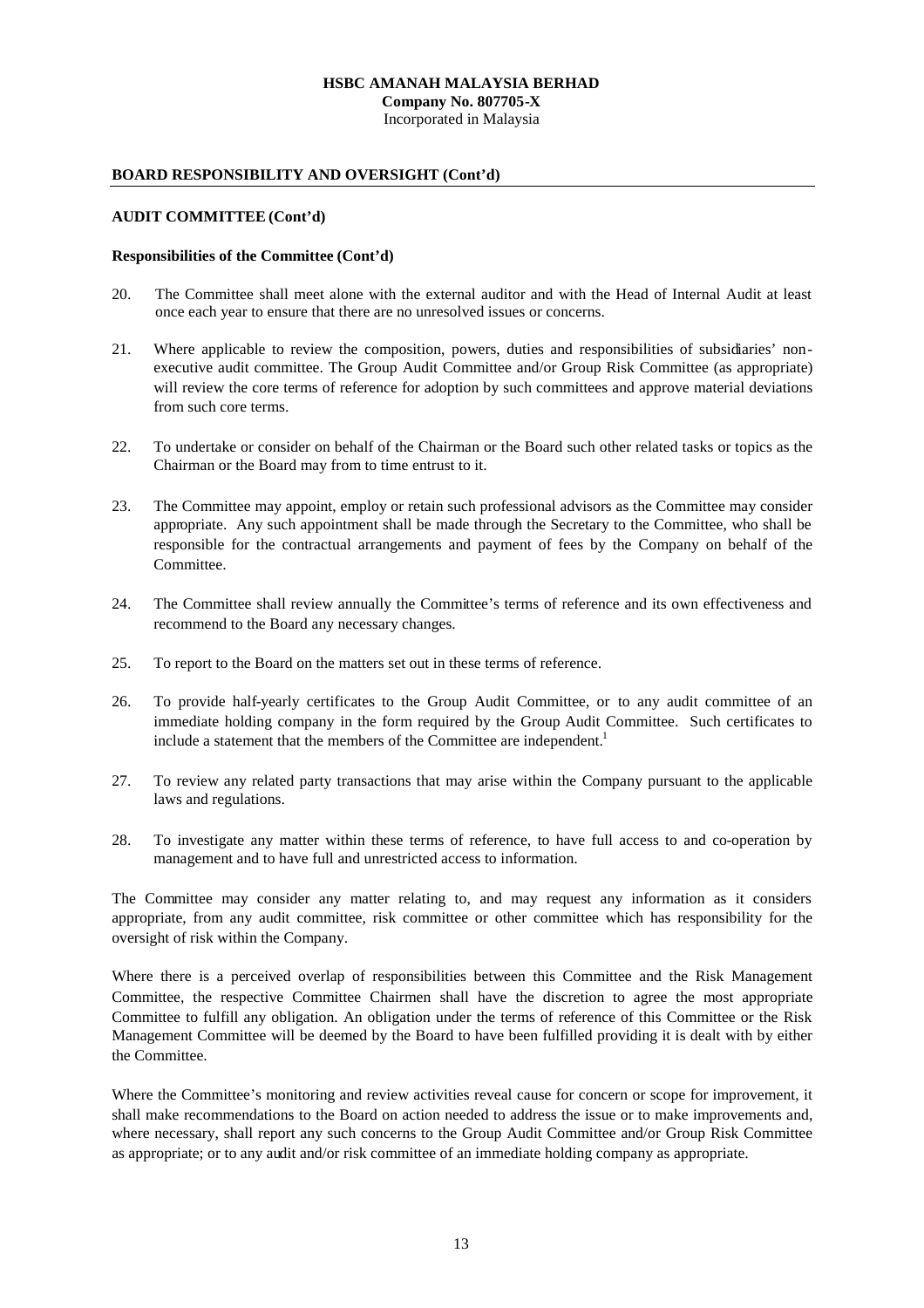Incorporated in Malaysia

#### **BOARD RESPONSIBILITY AND OVERSIGHT (Cont'd)**

#### **AUDIT COMMITTEE (Cont'd)**

## **Notes**

- 1. The determination of independence should take into account the following:
- if the director has been an employee of the company or group within the last five years;
- if the director has, or has had within the last three years, a material business relationship with the company either directly, or as a partner, shareholder, director or senior employee of a body that has such a relationship with the company;
- if the director has received or receives additional remuneration from the company apart from a director's fee, participates in the company's share option or a performance-related pay scheme, or is a member of the company's pension scheme;
- if the director has close family ties with any of the company's advisers, directors or senior employees;
- if the director holds cross-directorships or has significant links with other directors through involvement in other companies or bodies;
- if the director represents a significant shareholder; or
- the definition of an independent director under the BNM GP1-i. In the event of any inconsistency between GP1-i and the above criteria, the higher standard shall prevail.

Any other circumstances which might, or might be perceived, to compromise the ability of the committee member to reach an objective and impartial decision about matters relating to the company, its business or its customers. For example, the independence of a lawyer, accountant, auditor, or business associate of a customer would need to be considered carefully in relation to the affairs of that customer.

- 2. Appointments shall be subject to the endorsement by the Group Audit Committee, which will be satisfied that there are no circumstances which compromise the individual's independence.
- 3. In the context of a subsidiary company, HSBC Group means HSBC Holdings plc and its subsidiaries and "Group" means the group of companies headed by the subsidiary company.
- 4. A system is in place for a Group Disclosure Line (or such other system as the Group Audit Committee may approve). Unless prohibited by law, it is recommended that this system be used, in which case the Committee should discharge this responsibility by ensuring that the system is accessible within the areas in which the Company operates.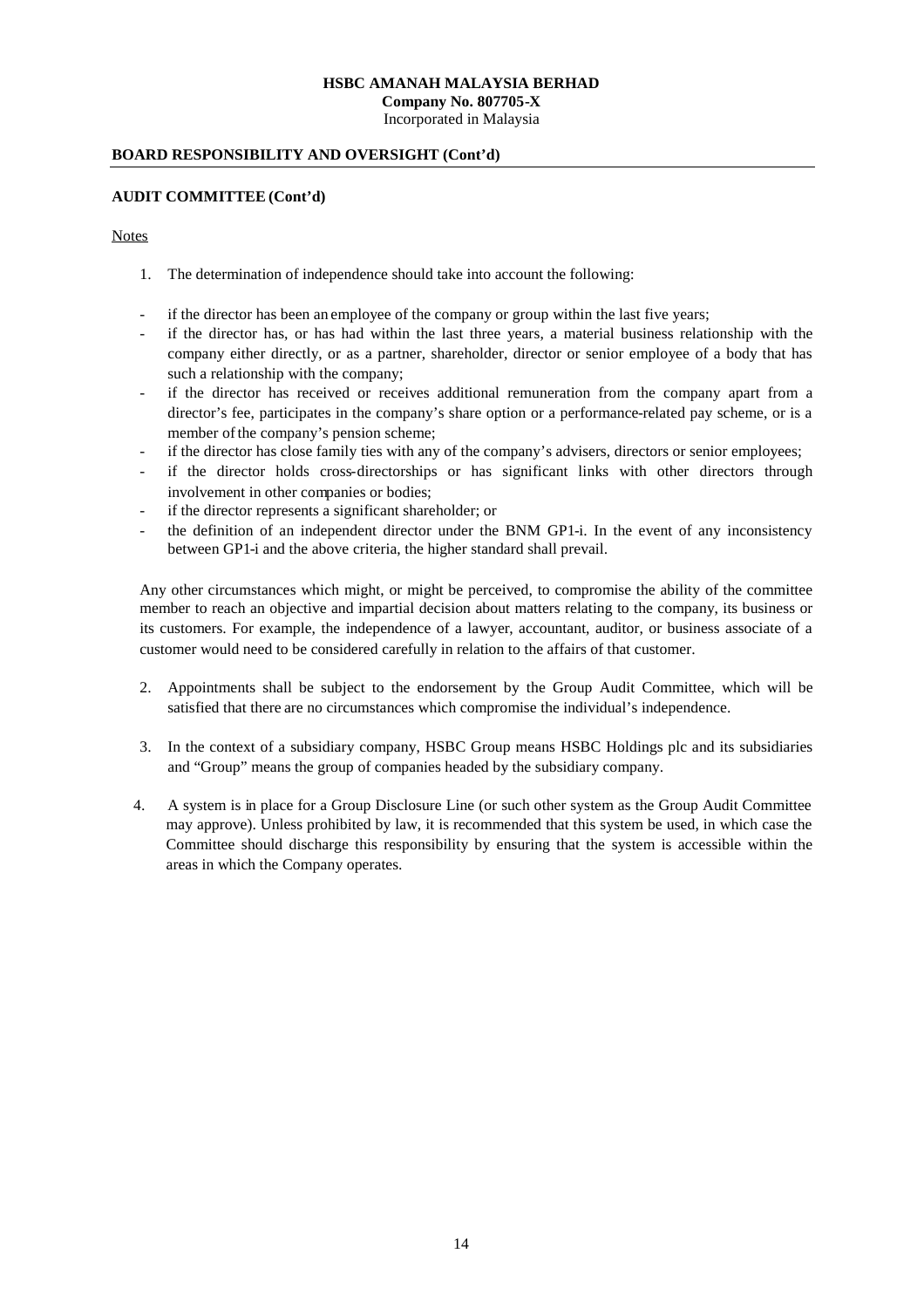**Company No. 807705-X** Incorporated in Malaysia

## **BOARD RESPONSIBILITY AND OVERSIGHT (Cont'd)**

## **RISK MANAGEMENT COMMITTEE**

#### **Composition**

The present members of the Risk Management Committee comprise:

- Mohamed Ross bin Mohd Din (appointed as Chairman on 6 August 2011)
- Lee Choo Hock
- Mohamed Ashraf bin Mohamed Iqbal (appointed on 6 August 2011)

## **Frequency of Meetings**

A total of four (4) Risk Management Committee meetings were held during the financial year 2011. The attendance of the Directors at the Risk Management Committee meetings held was as follows:

| Name of members                                                     | Designation                                  | Attendance / No.<br>of meetings |
|---------------------------------------------------------------------|----------------------------------------------|---------------------------------|
| Mohd Razlan bin Mohamed<br><i>resigned on 6 August 2011</i> )       | Independent Non-Executive Director           | 3/4                             |
| Lee Choo Hock                                                       | Independent Non-Executive Director           | 4/4                             |
| Mohamed Ross bin Mohamed Din                                        | Chairman, Independent Non-Executive Director | 4/4                             |
| Mohamed Ashraf bin Mohamed<br>Iqbal<br>[appointed on 6 August 2011] | Independent Non-Executive Director           | 1/1                             |

#### **Terms of Reference**

The revised Terms of Reference as set out below were approved at the Risk Management Committee and Board of Directors' meetings held on 15 February 2012.

## **Membership**

The Committee shall comprise not less than three (3) non-executive directors. All members shall be nonexecutive directors.

The Chairman of the Committee shall be appointed by the Board. Members of the Committee and the Chairman shall be subject to endorsement by Group Risk Committee.

The Chairman of the Committee shall be an independent<sup>1</sup> non-executive director. The Board may from time to time appoint to the Committee additional members it has determined to be independent. In the absence of sufficient independent non-executive directors, the Board may appoint individuals from elsewhere in the HSBC Group<sup>3</sup> with no line or functional responsibility for the activities of the Company.

The Committee may invite any director, executive or other person to attend any meeting(s) of the Committee as it may from time to time consider desirable to assist the Committee in the attainment of its objective.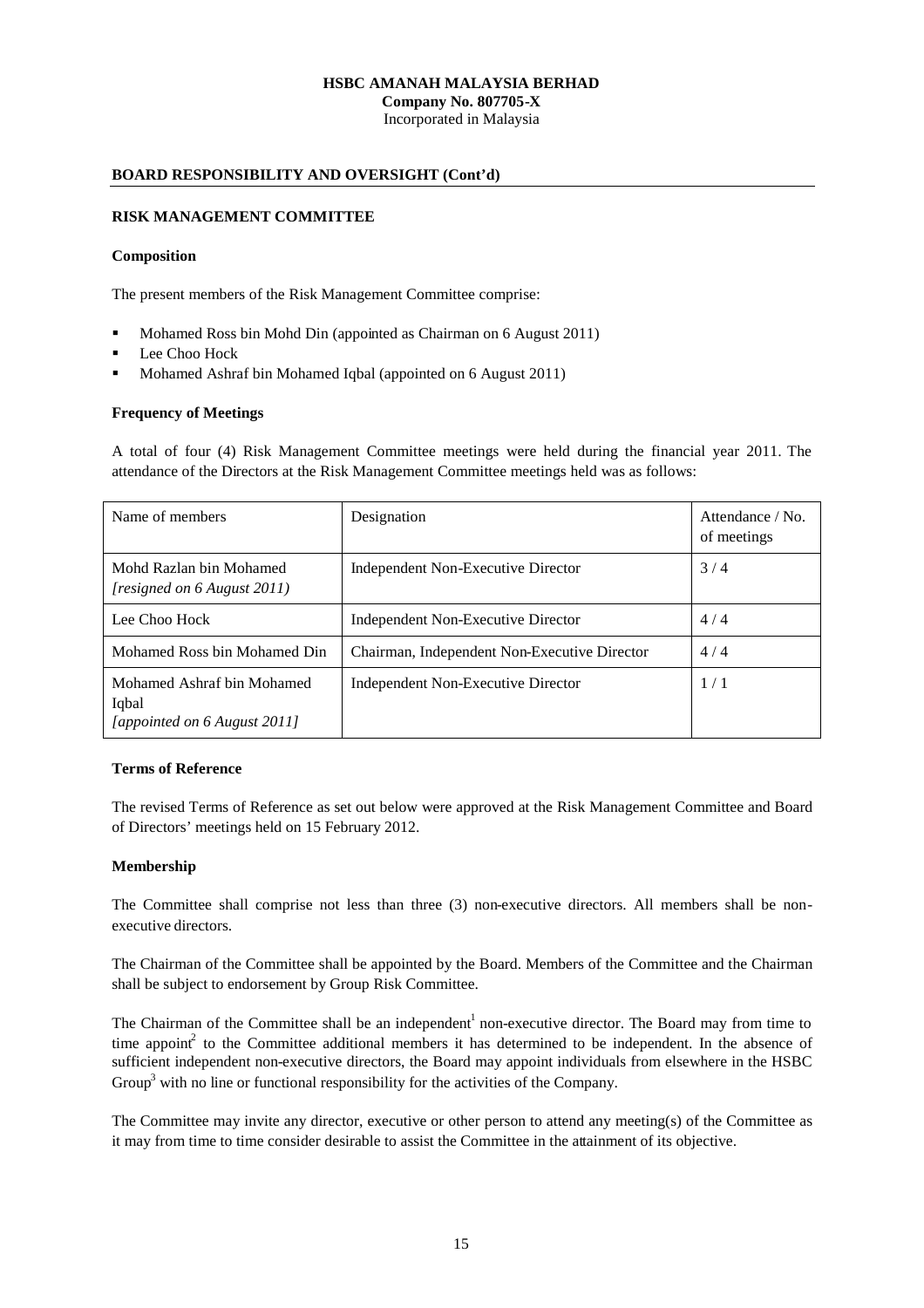**Company No. 807705-X** Incorporated in Malaysia

### **BOARD RESPONSIBILITY AND OVERSIGHT (Cont'd)**

#### **RISK MANAGEMENT COMMITTEE (Cont'd)**

#### **Meetings and Quorum**

The Committee shall meet with such frequency and at such times as it may determine but in any event, not less than once every quarter.

The quorum for meetings shall be two non-executive directors, including one independent<sup>1</sup> non-executive director.

At all meetings of the Committee, the Chairman of the Committee, if present, shall preside. If the Chairman is absent, the members present at the meeting shall elect a chairman of the meeting, who shall be an independent<sup>1</sup> non-executive director.

#### **Objective**

The Committee shall be accountable to the Board and shall have non-executive responsibility for oversight of and advice to the Board on matters relating to high level risk related matters and risk governance.

The purpose of the Committee is to oversee senior management's activities in managing financing, market, liquidity, operational, legal and other risk (including reputational risk) and to ensure that the risk management process is in place and functioning.

#### **Responsibilities of the Committee**

Without limiting the generality of the Committee's objective, the Committee shall have the following nonexecutive responsibilities, powers, authorities and discretion:

1. To oversee and advise the Board on all high level risk related matters.

In providing such oversight and preparing advice to the Board, the Committee shall oversee (i) current and forward-looking risk exposures; (ii) the Company's risk appetite and future risk strategy, including capital and liquidity management strategy; and (iii) management of risk within the Company.

2. To advise the Board on risk appetite and tolerance in determining strategy.

In preparing advice to the Board on risk appetite and tolerance the Committee shall (i) satisfy itself that risk appetite informs the Company's strategy; (ii) seek such assurance as it may deem appropriate that account has been taken of the current and prospective macroeconomic and financial environment, drawing on financial stability assessments published by authoritative sources that may be relevant; (iii) review and approve the methodology used in establishing the Company's risk appetite including for example risk asset ratios, limits on exposures and concentrations, leverage ratios, economic capital ratios and stress and scenario testing; and (iv) review the results of appropriate stress and scenario testing.

3. To advise the Board on alignment of remuneration with risk appetite.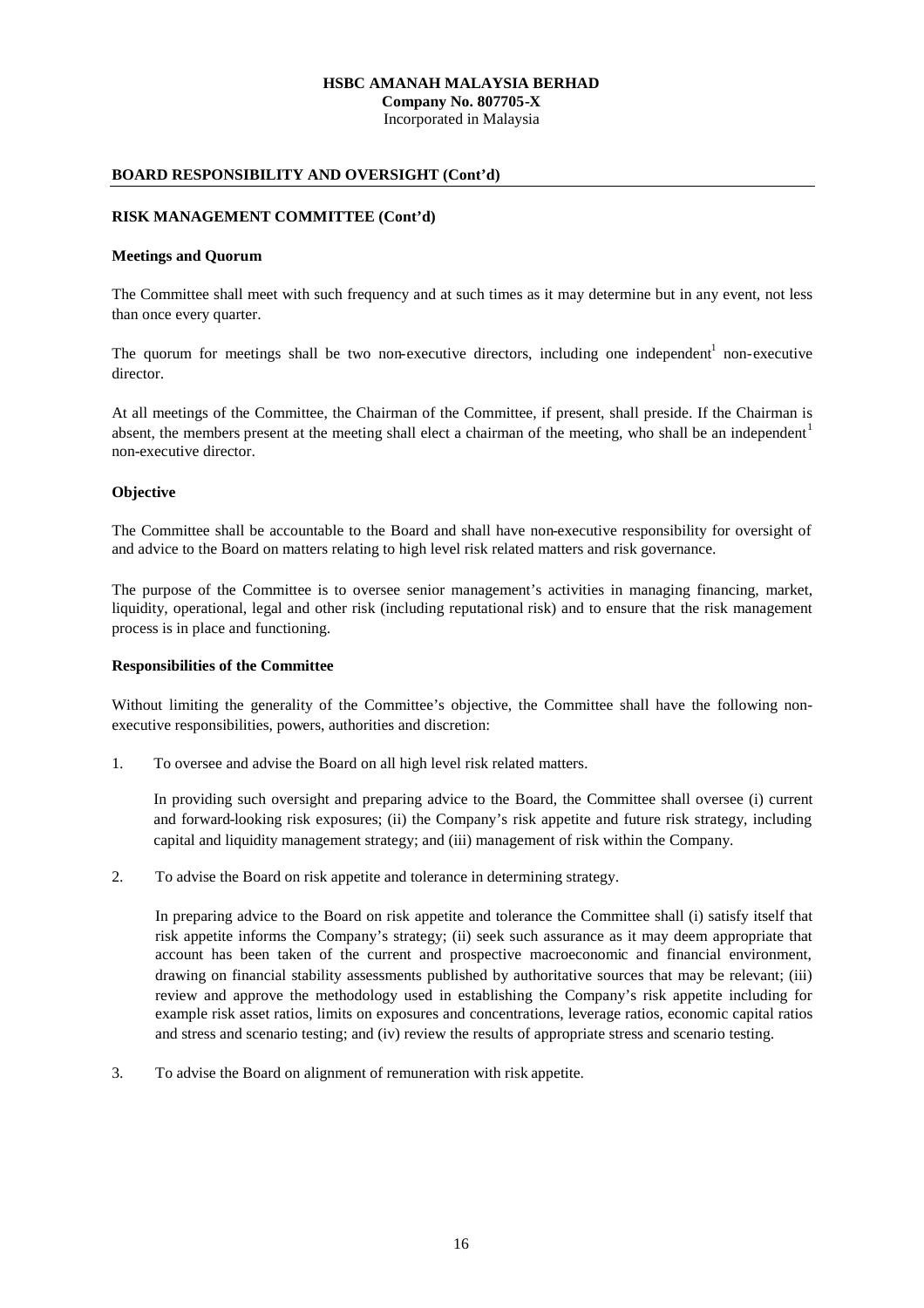**Company No. 807705-X**

Incorporated in Malaysia

## **BOARD RESPONSIBILITY AND OVERSIGHT (Cont'd)**

### **RISK MANAGEMENT COMMITTEE (Cont'd)**

#### **Responsibilities of the Committee (Cont'd)**

- 4. To consider and advise the Board on the risks associated with proposed strategic acquisitions or disposals as requested from time to time by any Director in consultation with the Chairman of the Committee. In preparing such advice, the Committee shall satisfy itself that a due diligence appraisal of the proposition is undertaken, focusing in particular on risk aspects and implications for the risk appetite and tolerance of the HSBC Group<sup>3</sup>, drawing on independent external advice where appropriate and available, before the Board takes a decision whether to proceed.
- 5. To require regular risk management reports from management which:
	- (i) enable the Committee to assess the risks involved in the Group's<sup>3</sup> business and how they are controlled and monitored by management; and
	- (ii) give clear, explicit and dedicated focus to current and forward-looking aspects of risk exposure which may require a complex assessment of the Group's<sup>3</sup> vulnerability to hitherto unknown or unidentified risks.
- 6. To review the effectiveness of the Company's risk management framework and internal control systems (other than internal financial control systems).

In undertaking this responsibility, the Committee shall:

- (i) satisfy itself that there are adequate procedures for monitoring in a sufficiently timely and accurate manner, large exposures or risk types whose relevance may become of critical importance;
- (ii) satisfy itself that there are adequate procedures in place for requiring compliance with HSBC Group<sup>4</sup> policies;
- (iii) consider any material findings from regulatory reviews and interactions with regulators in relation to risk governance or risk assessment or management process;
- (iv) discuss the internal control systems with management and satisfy itself that management has discharged its duty to have an effective internal control system. The Audit Committee of HSBC Bank Malaysia Berhad shall have primary responsibility in this regard in relation to internal financial controls;
- (v) satisfy itself that the risk management function is adequately resourced (including taking into account qualifications and experience of staff and training programmes and budget), has appropriate standing within Company and is free from constraint by management or other restrictions; and
- (vi) seek assurance from internal audit that internal control processes for risk management are adequate for the strategy determined by the Board.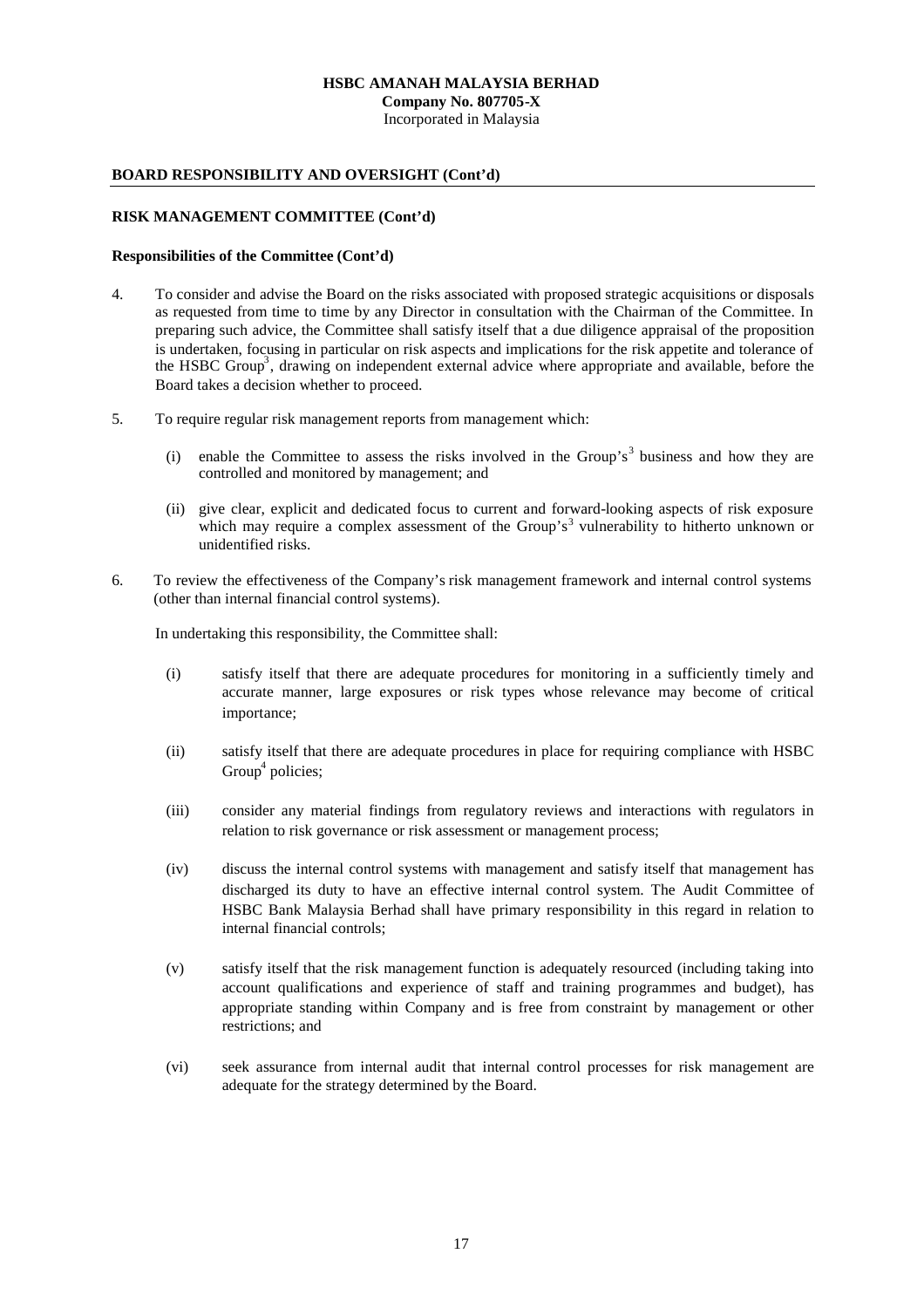**Company No. 807705-X**

Incorporated in Malaysia

### **BOARD RESPONSIBILITY AND OVERSIGHT (Cont'd)**

### **RISK MANAGEMENT COMMITTEE (Cont'd)**

#### **Responsibilities of the Committee (Cont'd)**

7. Where applicable, the Committee shall approve the appointment and removal of the Chief Risk Officer.

The Committee shall seek such assurance as it may deem appropriate that the Chief Risk Officer:

- (i) participates in the risk management and oversight process at the highest level on an enterprisewide basis;
- (ii) has satisfied himself or herself that risk originators in the business units are aware of and aligned with the Company's risk appetite;
- (iii) has a status of total independence from individual business units;
- (iv) reports to the Committee alongside an internal functional reporting line to the Group Chief Risk Officer;
- (v) cannot be removed from office without the prior agreement of the Board<sup>2</sup>; and
- (vi) has direct access to the chairman of the Committee in the event of need.
- 8. To seek to embed and maintain throughout the Company a supportive culture in relation to the management of risk and maintenance of internal controls alongside prescribed rules and procedures.
- 9. To review any issue which arises from any report from internal audit, the external auditor's annual report on the progress of the external audit, the management letter from the external auditor, any queries raised by the external auditor to management or, in each case, responses from management, which relates to the management of risk or internal control and has been referred to the Committee by the Audit Committee or as this Committee shall consider appropriate.
- 10. To require a timely response to be provided by management on material issues relating to the management of risk or internal control (other than internal financial control) raised in the external auditor's management letter which are considered by the Committee.
- 11. To review and endorse the content of the statements made in relation to internal controls (other than internal financial controls) in the annual report and accounts for submission to the Board.
- 12. Where applicable, to (i) review at least annually the terms of reference for the executive risk management meetings; and (ii) to review the minutes of such meetings and such further information as the executive risk management meeting may request from time to time.
- 13. To provide to the Board such additional assurance as it may reasonable require regarding the reliability of risk information submitted to it.
- 14. Where applicable, to review the composition, powers, duties and responsibilities of subsidiaries' risk management committees. The Group Risk Committee will review the core terms of reference for adoption by such committees and approve material deviations from such core terms.
- 15. To undertake or consider on behalf of the Chairman or the Board such other related tasks or topics as the Chairman or the Board may from to time entrust to it.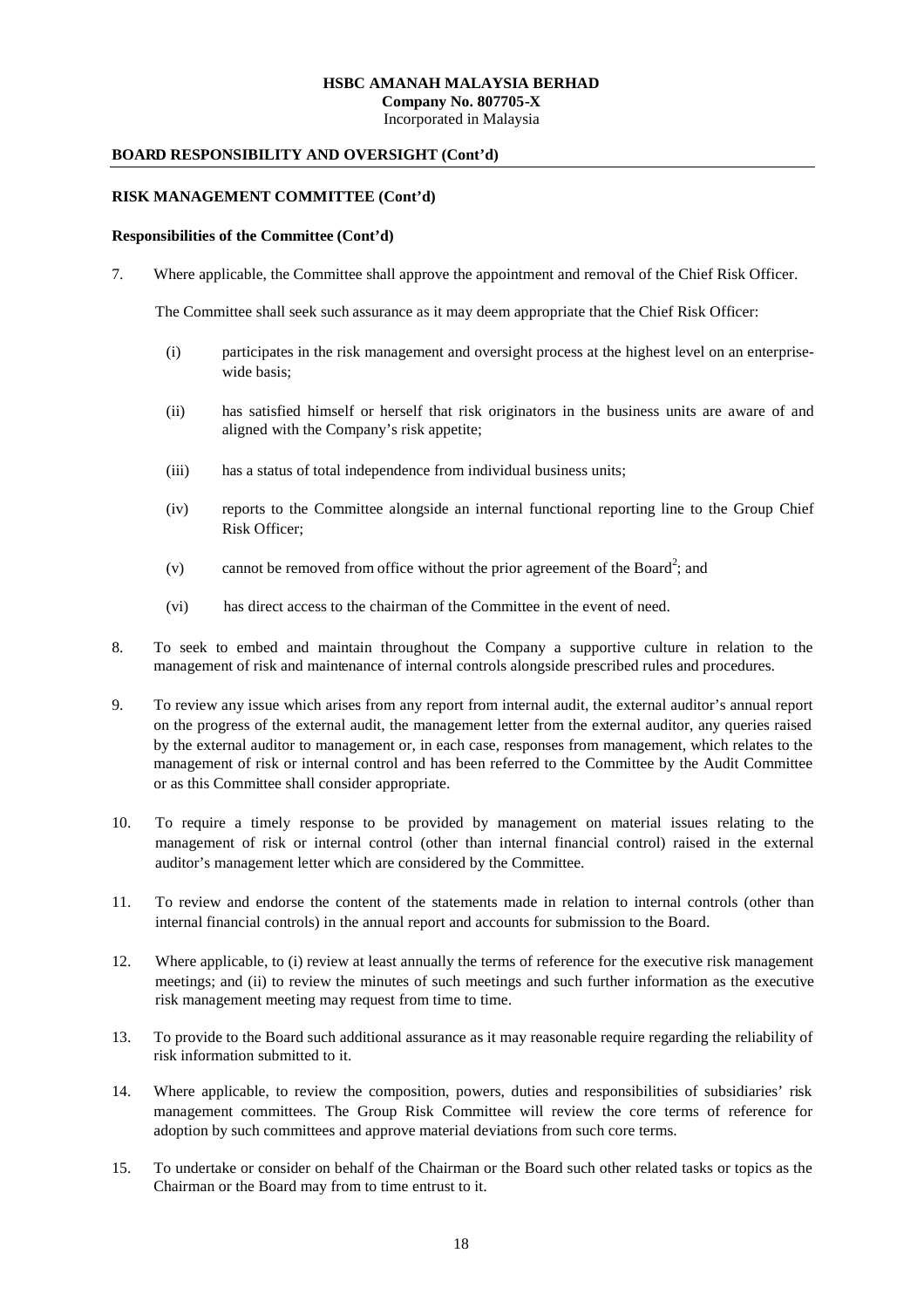Incorporated in Malaysia

## **BOARD RESPONSIBILITY AND OVERSIGHT (Cont'd)**

#### **RISK MANAGEMENT COMMITTEE (Cont'd)**

#### **Responsibilities of the Committee (Cont'd)**

- 16. The Committee may appoint, employ or retain such professional advisors as the Committee may consider appropriate. In particular, the Committee shall consider whether external advice on risk matters should be taken to challenge analysis undertaken and assessments made by the Committee and the risk management function, for example an external advisor might be asked for input on the stress and scenario testing of a business strategy. Any such appointment shall be made through the Secretary to the Committee, who shall be responsible for the contractual arrangements and payment of fees by the Company on behalf of the Committee.
- 17. The Committee shall review annually the Committee's terms of reference and its own effectiveness and recommend to the Board, any necessary changes.
- 18. To report to the Board on the matters set out in these terms of reference.
- 19. To ensure a comprehensive risk management infrastructure is in place for managing all risks including unique Shariah risks. This includes risks associated with all Shariah contracts for all asset and liability based products (ALM) as well as those under the Treasury and Islamic Risk Management Tools such as derivatives. The comprehensive Shariah risk management infrastructure includes but is not limited to:
	- (i) identifying and understanding the inherent Shariah non-compliance risks, taking into account existing controls that have been put in place and their effectiveness in mitigating such risks;
	- (ii) measuring the potential impact of such risks to the Company for instance based on the historical and actual de-recognition of income derived from Shariah non-compliant activities;
	- (iii) monitoring of Shariah non-compliance risks and a report on the Shariah non-compliance risks indicators shall be escalated to the Board, the Shariah Committee;
	- (iv) keeping track of income not recognised arising from Shariah non-compliant activities and assessing the probability of similar cases arising in the future in conjunction with the Shariah Department;
	- (v) formulating and recommending appropriate Shariah non-compliance risk management policies and guidelines in consultation with Shariah Department;
	- (vi) developing and implementing processes for Shariah non-compliance risk awareness programme in the Company in consultation with Shariah Department.

The Committee may consider any matter relating to, and may request any information as it considers appropriate, from the Shariah Committee, audit committee, risk committee or other committee which has responsibility for the oversight of risk within the Company.

- 20. To ensure a comprehensive risk management infrastructure is in place for managing all risks including Shariah risks. This includes risk associated with contracts under the Mudharabah and Musharakah financing or investments, which encompasses at the minimum:
	- (i) Establishment of a process of periodic review on performance of Mudharabah and Musharakah financing or investments;
	- (ii) Identification and establishment of exit strategies for Mudharabah and Musharakah financing or investments, including extension and redemptions;
	- (iii) Update the Board on any material progress of Mudharabah and Musharakah financing or investments in a timely manner.

The Committee may consider any matter relating to, and may request any information as it considers appropriate, from any audit committee, risk committee or other committee which has responsibility for the oversight of risk within the Company.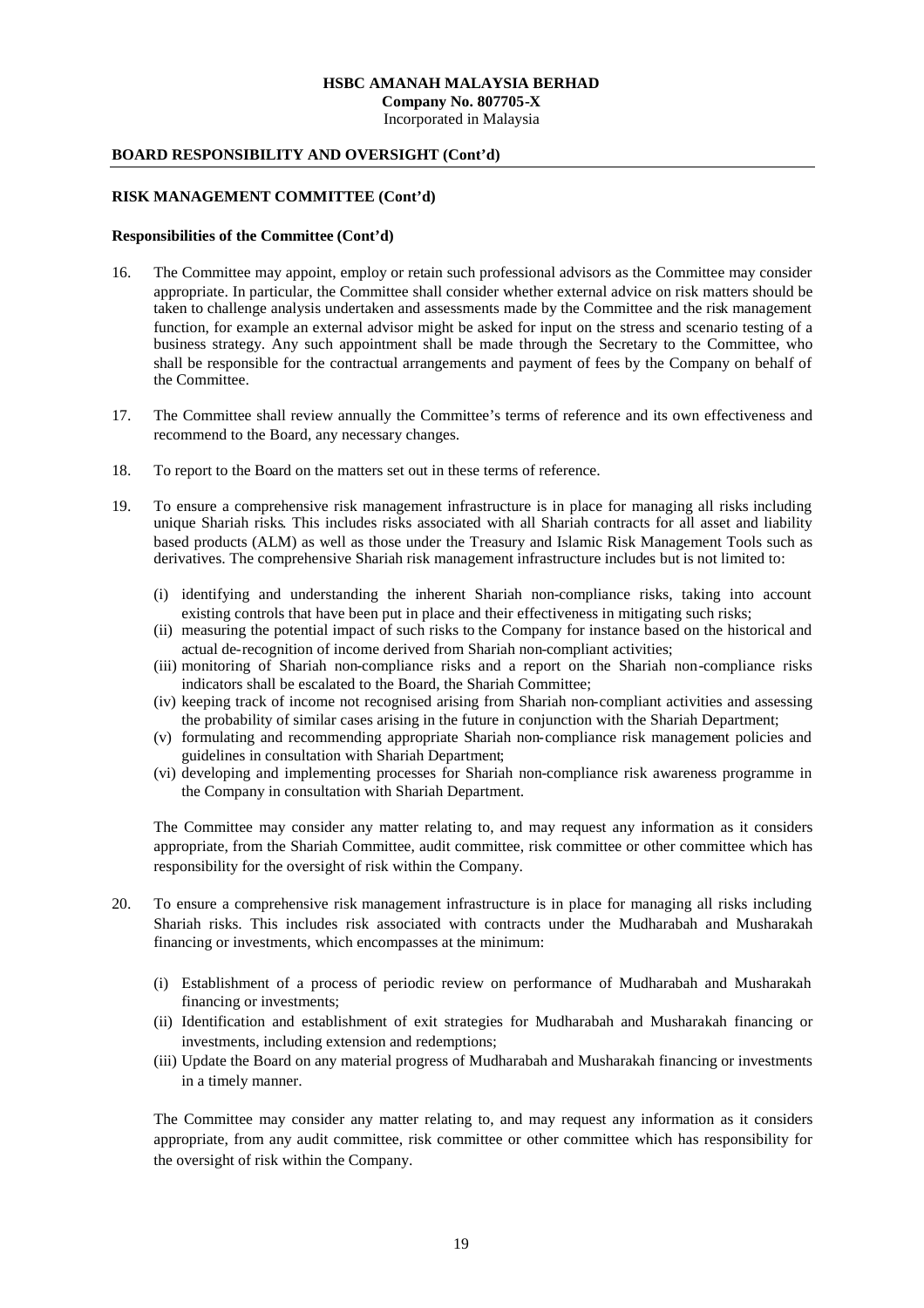Incorporated in Malaysia

#### **BOARD RESPONSIBILITY AND OVERSIGHT (Cont'd)**

#### **RISK MANAGEMENT COMMITTEE (Cont'd)**

#### **Responsibilities of the Committee (Cont'd)**

Where there is a perceived overlap of responsibilities between the Company's Audit Committee and Risk Committee, the respective Committee Chairmen shall have the discretion to agree the most appropriate Committee to fulfill any obligation. An obligation under the terms of reference of the Company's Audit Committee or the Risk Committee will be deemed by the Board to have been fulfilled providing it is dealt with by either of the Committees.

Where the Committee's monitoring and review activities reveal cause for concern or scope for improvement, it shall make recommendations to the Board on action needed to address the issue or to make improvements and shall report any such concerns to the Group Audit Committee and/or Group Risk Committee as appropriate; or to any audit and/or risk committee of an intermediate holding company as appropriate.

#### **Written or Circulating Resolution**

Any resolution in writing, signed or assented to by all the members of the Committee shall be as valid and effectual as if it had been passed at a meeting of the Committee duly called and constituted and may consist of several documents in the like form each signed by one or more of the members of the Committee.

#### **Notes**

1. The determination of independence should take into account the following:

- if the director has been an employee of the company or group within the last five years;
- if the director, or has had within the last three years, a material business relationship with the company either directly, or as a partner, shareholder, director or senior employee of a body that has such a relationship with the company.
- if the director has received or receives additional remuneration from the company apart from a director's fee, participates in the company's share option or a performance related pay scheme, or is a member of the company's pension scheme.
- if the director has close family ties with any of the company's advisers, directors or senior employees;
- if the director holds cross-directorships or has significant links with other directors through involvement in other companies or bodies;
- if the director represents a significant shareholder; or
- the definition of an independent director under the BNM GP1-i. In the event of any inconsistency between GP1-i and the above criteria, the higher standard shall prevail.

And any other circumstances which might, or might be perceived, to compromise the ability of the committee member to reach an objective and impartial decision about matters relating to the company, its business or its customers. For example, the independence of a lawyer, accountant, auditor, or business associate of a customer would need to be considered carefully in relation to the affairs of that customer.

- 2. Appointments shall be subject to the endorsement of the Group Risk Committee, which will wish to be satisfied that there are no circumstances which compromise the individual's independence.
- 3. In the context of a subsidiary company, HSBC Group means HSBC Holdings plc and its subsidiaries and "Group" means the group of companies headed by that subsidiary company.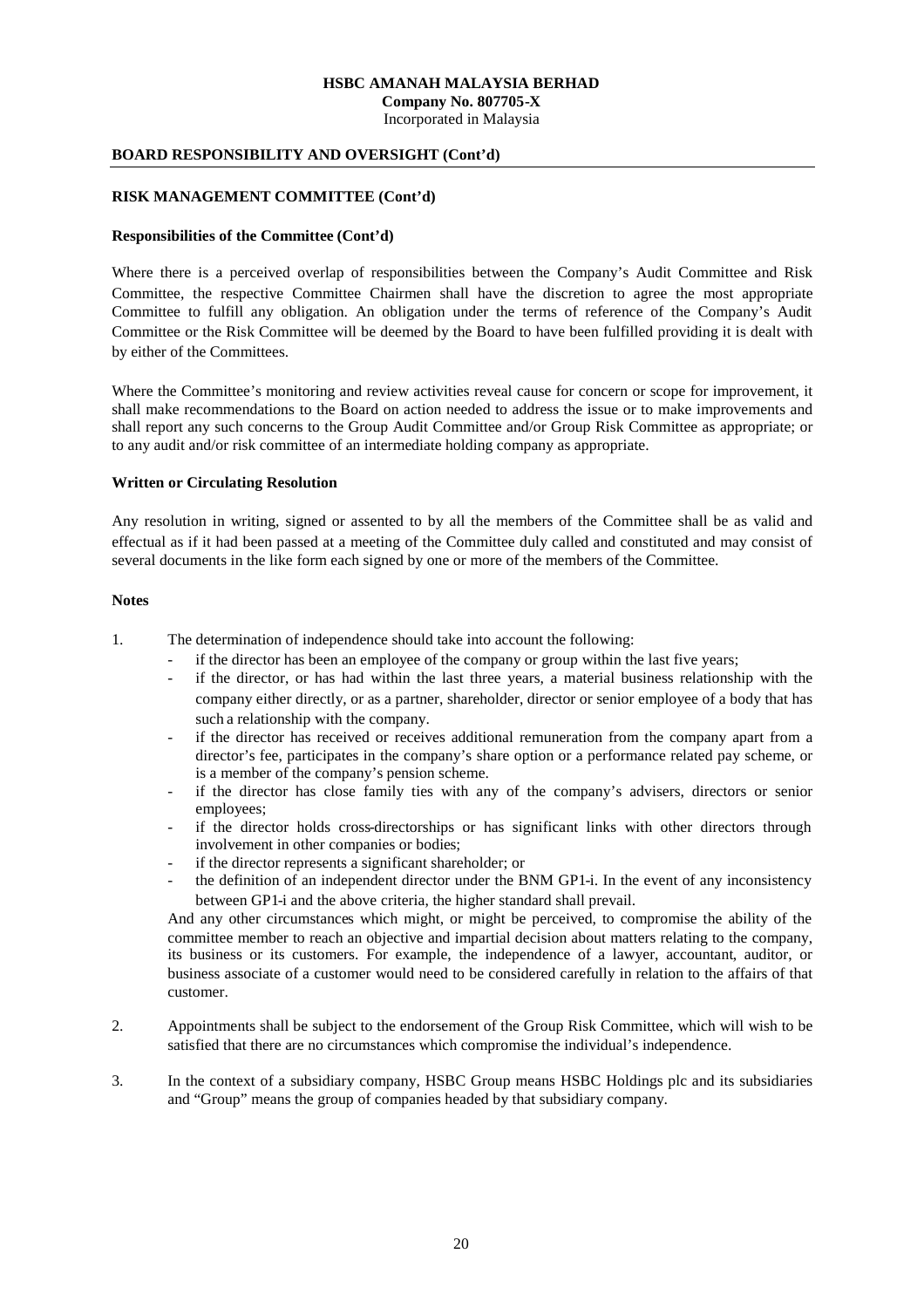**Company No. 807705-X** Incorporated in Malaysia

## **BOARD RESPONSIBILITY AND OVERSIGHT (Cont'd)**

## **NOMINATING COMMITTEE**

#### **Composition**

The present members of the Nominating Committee comprise:

- **Mohamed Ashraf bin Mohamed Iqbal (Chairman)**
- **Mohamed Ross bin Mohd Din**
- Azlan bin Abdullah
- **Lee Choo Hock**
- Mohamed Rafe bin Mohamed Haneef *[appointed on 6 August 2011]*

#### **Frequency of Meetings**

A total of eight (8) Nominating Committee meetings were held during the financial year 2011. The attendance of the Directors at the Nominating Committee meeting held was as follows:

| Name of members                                                          | Designation                                  | Attendance / No.<br>of meetings |
|--------------------------------------------------------------------------|----------------------------------------------|---------------------------------|
| Mohamed Ashraf bin Mohamed<br>Iqbal                                      | Chairman, Independent Non-Executive Director | 8/8                             |
| Mohamed Ross bin Mohd Din                                                | Independent Non-Executive Director           | 7/8                             |
| Azlan bin Abdullah                                                       | Independent Non-Executive Director           | 7/8                             |
| Mohd Razlan bin Mohamed<br>[resigned on 6 August 2011]                   | Independent Non-Executive Director           | 6/6                             |
| Lee Choo Hock                                                            | Independent Non-Executive Director           | 8/8                             |
| Mohamed Rafe<br>Mohamed<br>bin<br>Haneef [appointed on 6 August<br>20111 | Independent Non-Executive Director           | 2/2                             |

### **Terms of Reference**

The revised Terms of Reference as set out below were approved at the Board of Directors meeting held on 26 July 2011.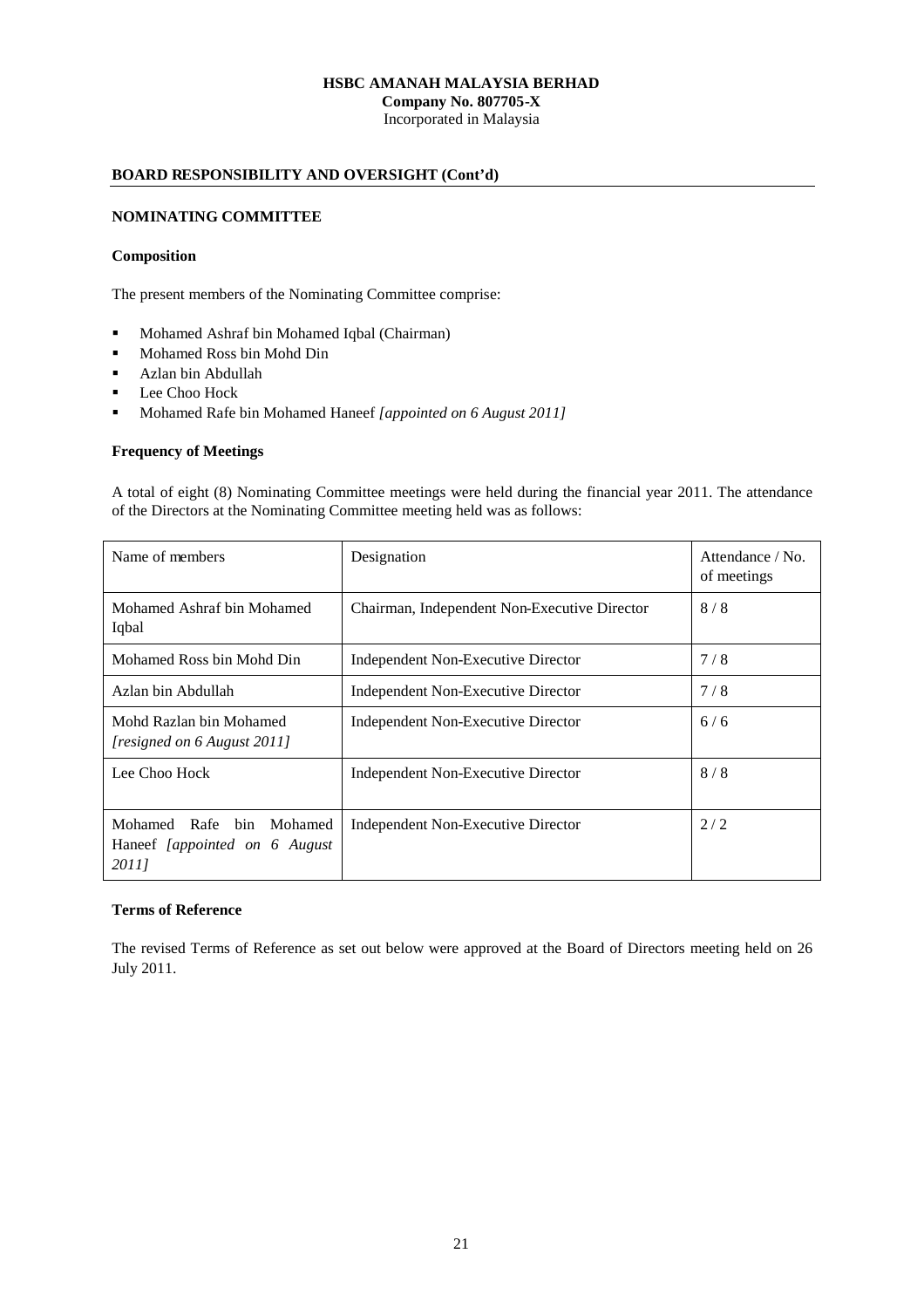Incorporated in Malaysia

## **BOARD RESPONSIBILITY AND OVERSIGHT (Cont'd)**

#### **NOMINATING COMMITTEE (Cont'd)**

### **Membership**

The Committee shall consist of five (5) members, of which at least four (4) must be non-executive directors. The fifth person shall be an executive, who shall be the Chief Executive Officer of the Bank.

The Chairman of the Committee shall be an independent non-executive director appointed by the Board. In order to avoid conflict of interest, a member of the Committee shall abstain from participating in discussions and decisions on matters involving themselves.

The Committee shall be supported by the Head of Human Resources and may invite any director, executive or other person to attend any meeting(s) of the Committee as it may from time to time consider appropriate to assist the Committee in the attainment of its objective.

#### **Meetings and Quorum**

The Committee shall meet with such frequency and at such times as it may determine but in any event, not less than once a year.

The quorum for meetings shall be three (3) directors.

At all meetings of the Committee, the Chairman of the Committee, if present, shall preside. If the Chairman is absent, the members present at the meeting shall elect a Chairman, who shall be an independent non-executive director.

## **Objective**

The Committee shall be responsible for ensuring that there are formal and transparent procedures for the assessment of the effectiveness of the Board and the Board's various committees, and the performance of the key Senior Management Officers of the Bank.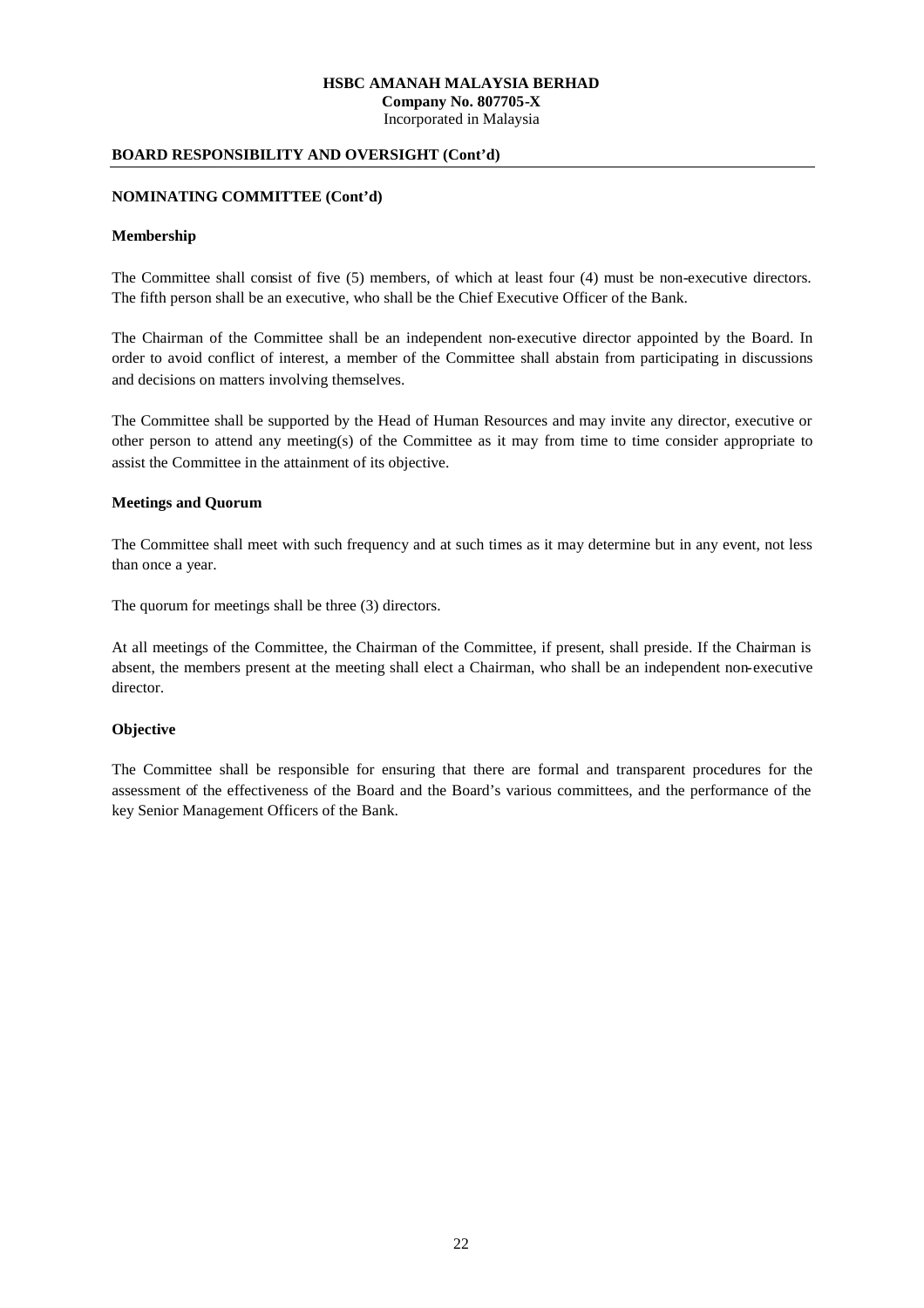Incorporated in Malaysia

## **BOARD RESPONSIBILITY AND OVERSIGHT (Cont'd)**

#### **NOMINATING COMMITTEE (Cont'd)**

#### **Responsibilities of the Committee**

- 1. Without limiting the generality of the Committee's objective, the Committee shall have the following responsibilities:
	- 1.1 To assess and recommend the nominees for directorship, board committee members, Shariah Committee members as well as nominees for the CEO. This includes assessing and recommending directors and Shariah Committee members for reappointment, before an application is submitted to Bank Negara Malaysia for approval;
	- 1.2 To oversee the overall composition of the Board in terms of the appropriate size, skills, knowledge and experience and other core competencies and make recommendations to the Board with regards to any changes through an annual review;
	- 1.3 To recommend to the Board the removal of any director, CEO or Shariah Committee member or key Senior Management Officers if he/she is ineffective, errant and negligent in discharging his/her responsibilities;
	- 1.4 To ensure the establishment of performance evaluation processes on the effectiveness of the Board, the contribution of the Board's various committee, the performance of the CEO and other key Senior Management Officers of the Bank that are conducted based on objective performance criteria;
	- 1.5 To ensure that there are established procedures to oversee appointment and succession planning for key Senior Management Officers;
	- 1.6 To make recommendations to the Board concerning the re-election by shareholders of directors retiring by rotation;
	- 1.7 To ensure that all directors and Shariah Committee members receive an appropriate continuous training program in order to keep abreast with the latest developments in the industry;
	- 1.8 To assess on an annual basis, to ensure that the directors and key Senior Management Officers are not disqualified under section 23 of the Islamic Banking Act 1983 and the Shariah Committee members are not disqualified under the Bank Negara Malaysia Guidelines on the Governance of Shariah Committee for the Islamic Financial Institutions (BNM/GPS 1).
	- 1.9 To review the list of key responsible persons and be satisfied that the list is comprehensive and has taken into account all key positions within the Bank.
	- 1.10 To ensure that all key responsible persons fulfill fit and proper requirements and be responsible for conducting assessments of the fitness and propriety of directors, members of Shariah Committee and the CEO. For other key responsible persons, this function may be performed by the CEO or a designated committee under the delegated authority of the Board and the Committee.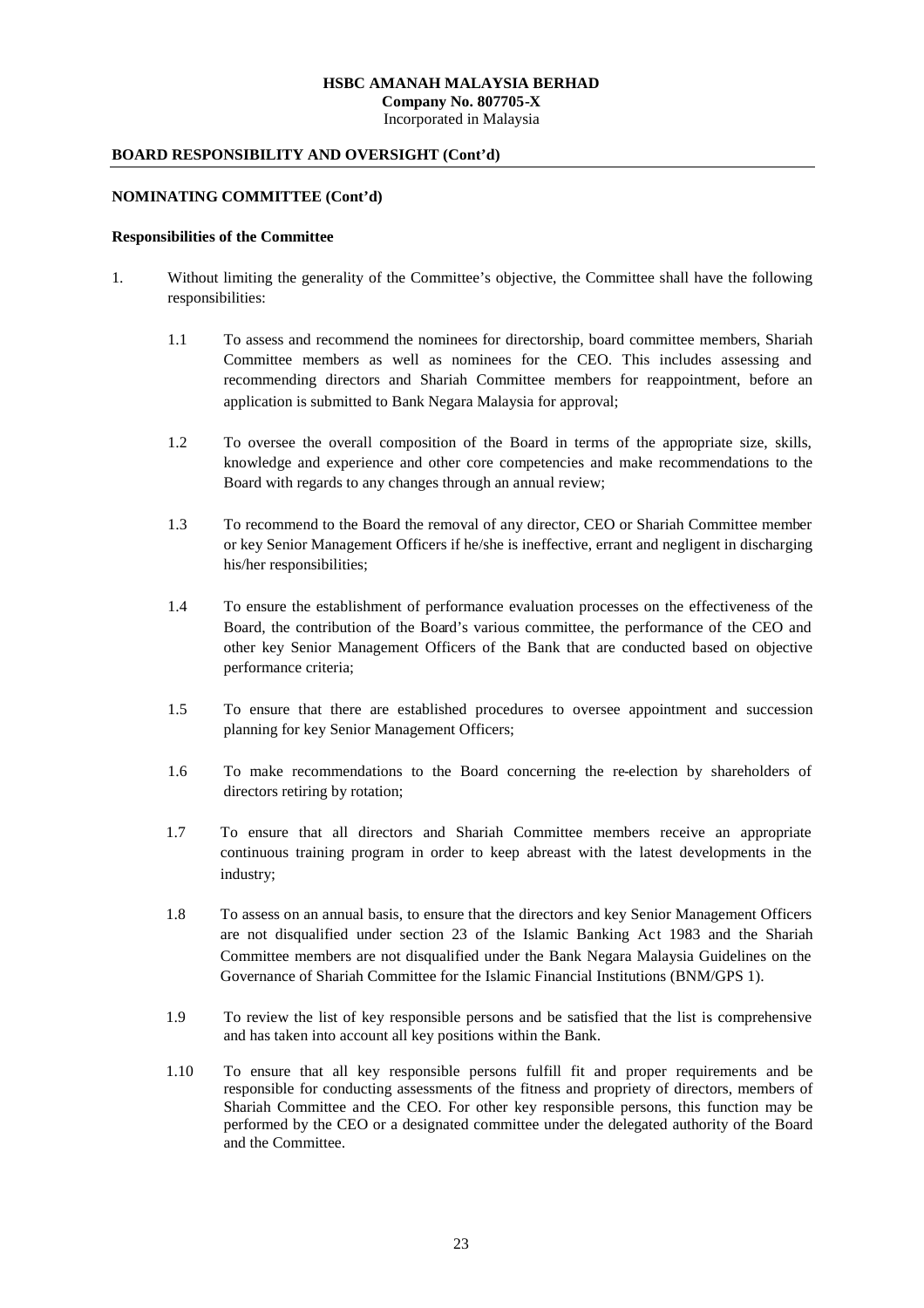Incorporated in Malaysia

### **BOARD RESPONSIBILITY AND OVERSIGHT (Cont'd)**

#### **NOMINATING COMMITTEE (Cont'd)**

#### **Responsibilities of the Committee (Cont'd)**

- 2. In order to be consistent with HSBC Group's global strategies, where strategies and policies related to the objective of this Committee are driven by the parent company, the Committee shall:
	- 2.1 Discuss, evaluate and provide input on strategies and policies to suit the local environment; and
	- 2.2 Deliberate and make the necessary recommendations on such strategies and policies to assist the Board when approving major issues and strategies.
- 3. Where major decisions related to the objective of this Committee are made by the parent company, the Committee shall evaluate the issues before making recommendations to the Board for adoption.
- 4. The Committee will not be delegated with decision making powers but shall report its recommendation to the Board for decision.

#### **Written or Circulating Resolution**

Any resolution in writing, signed or assented to by all the members of the Committee shall be as valid and effectual as if it had been passed at a meeting of the Committee duly called and constituted. Any such resolution may consist of several documents in the like form each signed by one or more directors.

#### **Amendment**

The Committee shall from time to time review the Committees' terms of reference and its own effectiveness and recommend to the Board any necessary changes.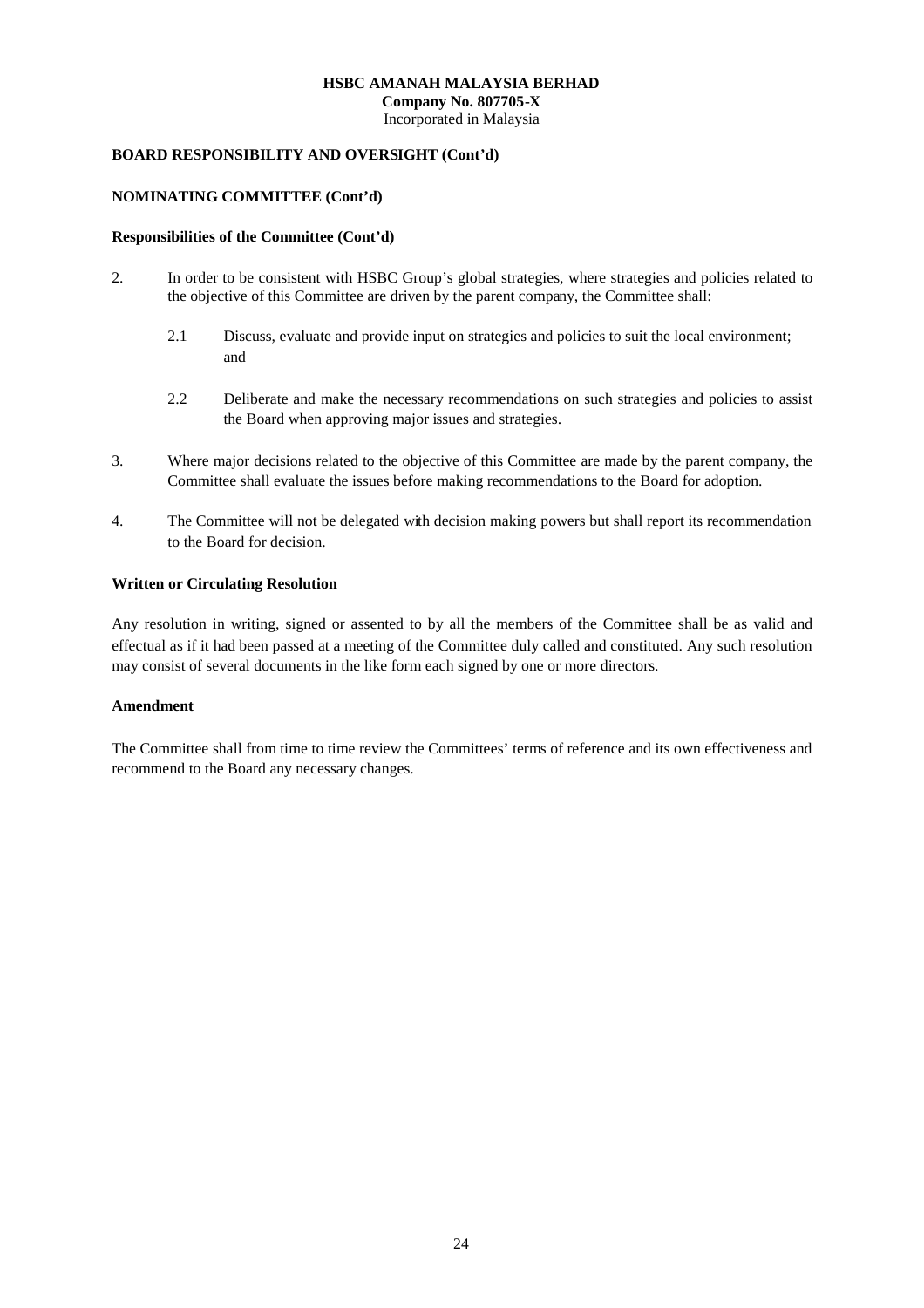**Company No. 807705-X**

Incorporated in Malaysia

## **BOARD RESPONSIBILITY AND OVERSIGHT (Cont'd)**

## **CONNECTED PARTY TRANSACTIONS COMMITTEE**

### **Terms of Reference**

The Terms of Reference was revised and approved at the Board meetings on 10 May 2011 and 15 February 2012 respectively.

## **Composition**

The Committee shall consist of at least four (4) members, of which two (2) must be non-executive directors. The present members of the Connected Party Transactions Committee comprise:

- Azlan bin Abdullah
- **Mohamed Ashraf bin Mohamed Iqbal**
- Chief Risk Officer (vacant)
- Edmund Pui (Head of Wholesale and Credit Risk, HSBC Bank Malaysia Berhad)

The Chief Risk Officer ("CRO") is empowered to delegate the exercise of his authorities as a member of the Committee, in his absence, to such executive(s) as he sees fit.

## **Quorum**

A minimum of three (3) members' authorisation shall constitute an approval by the Committee, one of whom must be the CRO, or in his absence, his delegate.

## **Meetings and Chairman**

The meetings of the Committee may be arranged in any form other than physical meetings. Alternatively, meetings held via teleconferencing or video-conferencing are deemed valid and are in the best interests of the Committee.

The Chairman of the meeting shall be elected by the Committee who has formed the quorum.

## **Written Circular Resolution**

Any resolution in writing, signed or assented to by a minimum of three (3) members of the Committee, one of whom must be the CRO, shall be as valid and effectual as if it had been passed at a meeting of the Committee duly called and constituted and may consist of several documents in the like form each signed by one or more of the members of the Committee.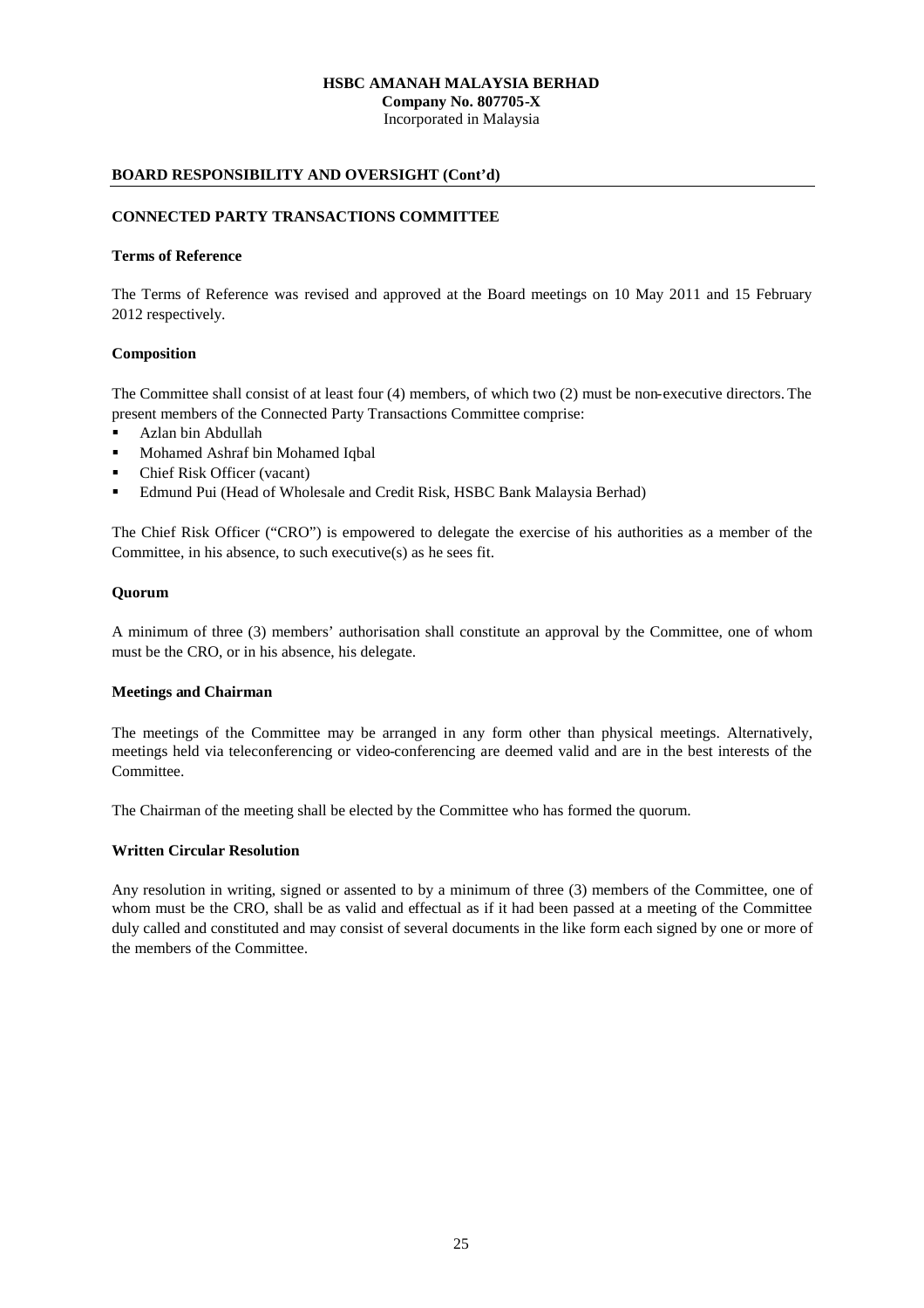Incorporated in Malaysia

## **BOARD RESPONSIBILITY AND OVERSIGHT (Cont'd)**

#### **CONNECTED PARTY TRANSACTIONS COMMITTEE (Cont'd)**

#### **Powers delegated by the Board**

The Committee is delegated with the authority of the Board to approve all corporate/commercial credit transactions below RM50 million (inclusive of existing credit facilities) with a connected party of the Bank. This authority limit may be changed from time to time as delegated by the Board.

The exercise of the above authority by the Committee shall be subject to the Bank's normal credit evaluation process as well as the existing credit policies and lending guidelines, which include the following:

- Guidelines on Credit Transactions and Exposures with Connected Parties
- Business Instruction Manual Volume 3 Credit
- **Country Risk Plan**
- Large Credit Exposure Policy
- **Bank Negara Malaysia Guidelines on Single Customer Limit**
- **Bank Negara Guidelines on Credit Transactions and Exposure with Connected Parties**
- Companies Act 1965
- Hong Kong Banking Ordinance
- Applicable laws and regulations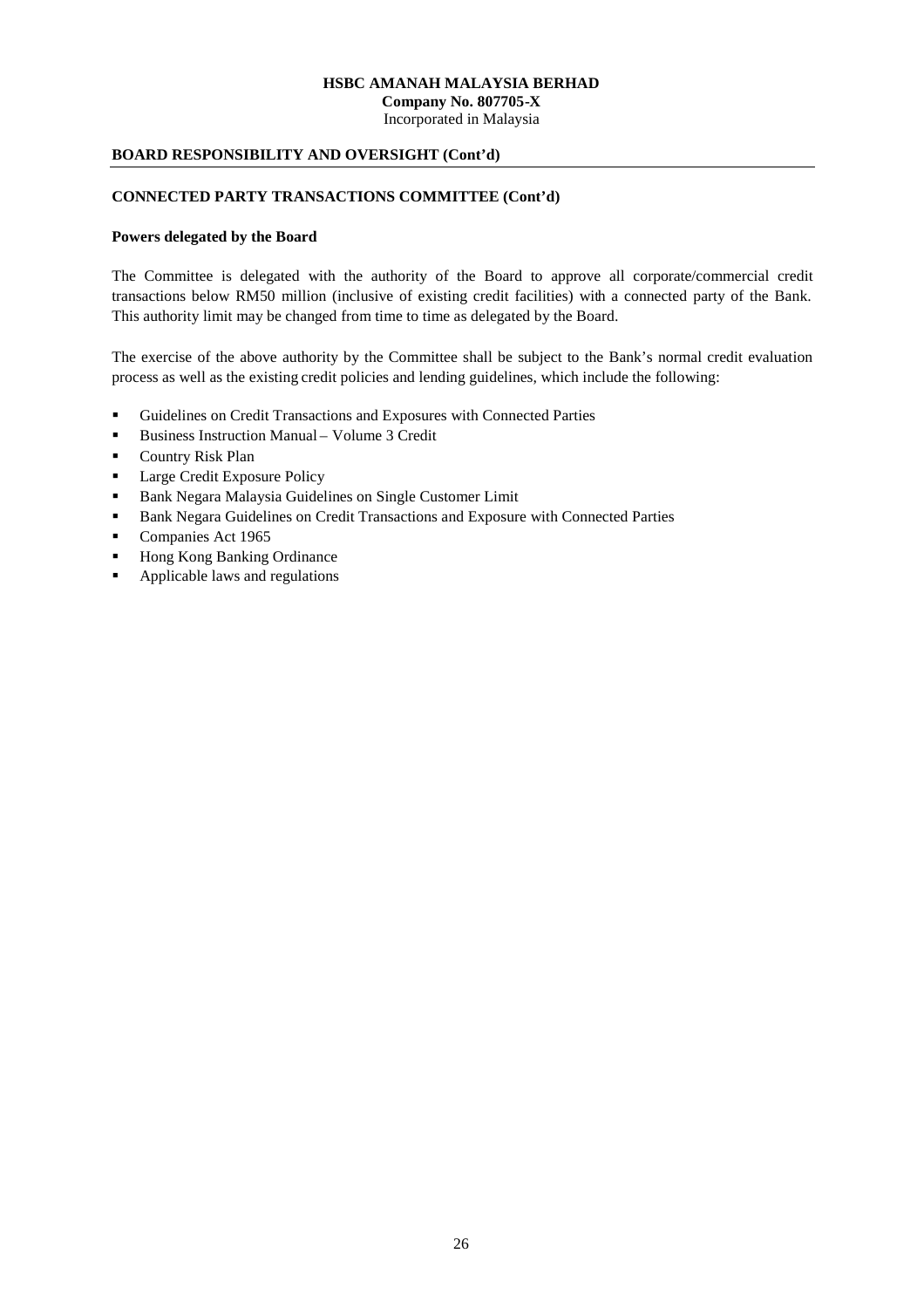**Company No. 807705-X** Incorporated in Malaysia

## **BOARD RESPONSIBILITY AND OVERSIGHT (Cont'd)**

## **SHARIAH COMMITTEE TERMS OF REFERENCE**

#### **Membership**

Assoc. Prof. Dr. Younes Soualhi (Chairman) Khairul Anuar Ahmad Prof. Dr. Obiyathulla Ismath Bacha Dr. Muhammad Yusuf Saleem Ghulam Nabi Professor Dr Abdul Rahim Abdul Rahman

#### **Composition**

The Shariah Committee shall consist of at least five (5) members who must be individuals appointed upon recommendation of the Bank's Nominating Committee and approval of the Bank's Board of Directors and only after obtaining prior written approval of Bank Negara Malaysia. Such appointment shall be valid for a renewable term of two (2) years.

#### **Meetings, Quorum and Decision Making**

- a. The Shariah Committee should hold meeting(s) once in a month and whenever required, and should report regularly to the Board of Directors.
- b. The minimum quorum of a Shariah Committee meeting shall comprise of three (3) members with two (2) of attending members must be members with Shariah background.
- c. At all meetings of the Shariah Committee, the Chairman of the Committee with qualified Shariah background, if present shall preside.
- d. If the Chairman of the Shariah Committee is unable to attend the meeting, the members shall elect one (1) member among themselves to become the alternate Chairman to preside over the meeting. The alternate Chairman shall be a member with qualified Shariah background.
- e. Decisions shall be made on the basis of two-thirds of the members present, with majority of the twothirds votes shall be members with Shariah background.

#### **Objectives**

The primary objective of the Shariah Committee is to ensure that HSBC Amanah is operated and managed in accordance with the Shariah by performing its responsibilities as set out below.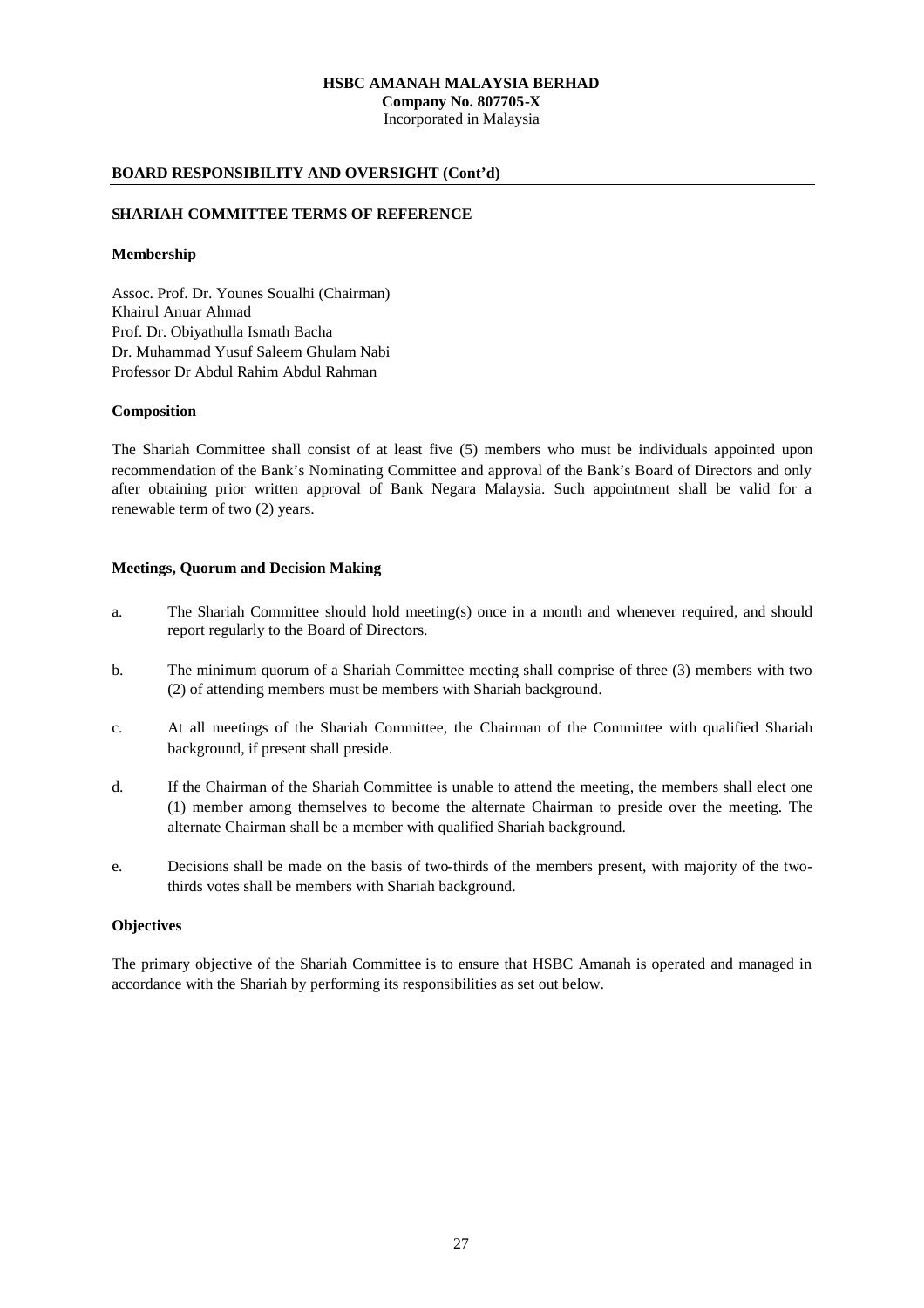**Company No. 807705-X**

Incorporated in Malaysia

## **BOARD RESPONSIBILITY AND OVERSIGHT (Cont'd)**

## **SHARIAH COMMITTEE TERMS OF REFERENCE (Cont'd)**

### **Responsibilities**

Without limiting the generality of the Shariah Committee's objectives, the Shariah Committee shall have the following responsibilities, authorities and discretion:

- a. to make decisions on Shariah matters in an independent and objective manner without undue influence or duress and to be responsible and accountable for its Shariah decisions, opinions and views;
- b. to advise the Board and provide input on Shariah matters to help the Bank to comply with the Shariah principles at all times;
- c. to attend all Board meetings whenever required by the Board and accordingly, update the Board members on any Shariah matters pertaining to the Bank;
- d. to endorse Shariah policies and procedures of the Bank and to ensure that the contents are Shariah compliant;
- e. to approve the product structures and transactions which are being managed, executed and entered into by the Bank;
- f. to endorse and validate the following documentations:
	- i. the terms and conditions contained in the forms, contracts, agreements or other legal documentations used in executing the transactions; and
	- ii. the product manuals, marketing advertisements, sales illustrations and brochures used to describe the products;
- g. to assess the work carried out by Shariah Review and Shariah Audit to ensure Shariah compliance;
- h. to provide necessary assistance on Shariah matters to the Bank's related parties such as its legal counsel, compliance department and auditors to ensure compliance with the Shariah principles;
- i. to provide written Shariah opinions if the Bank makes a reference to the Shariah Advisory Council of BNM for further deliberation or in the event the Bank submits an application to BNM/Securities Commission for approval on any new product / transaction.
- j. to ratify the list of approved matters prepared by the Shariah Department that the operations and business activities of the Bank are in compliance with the Shariah principles;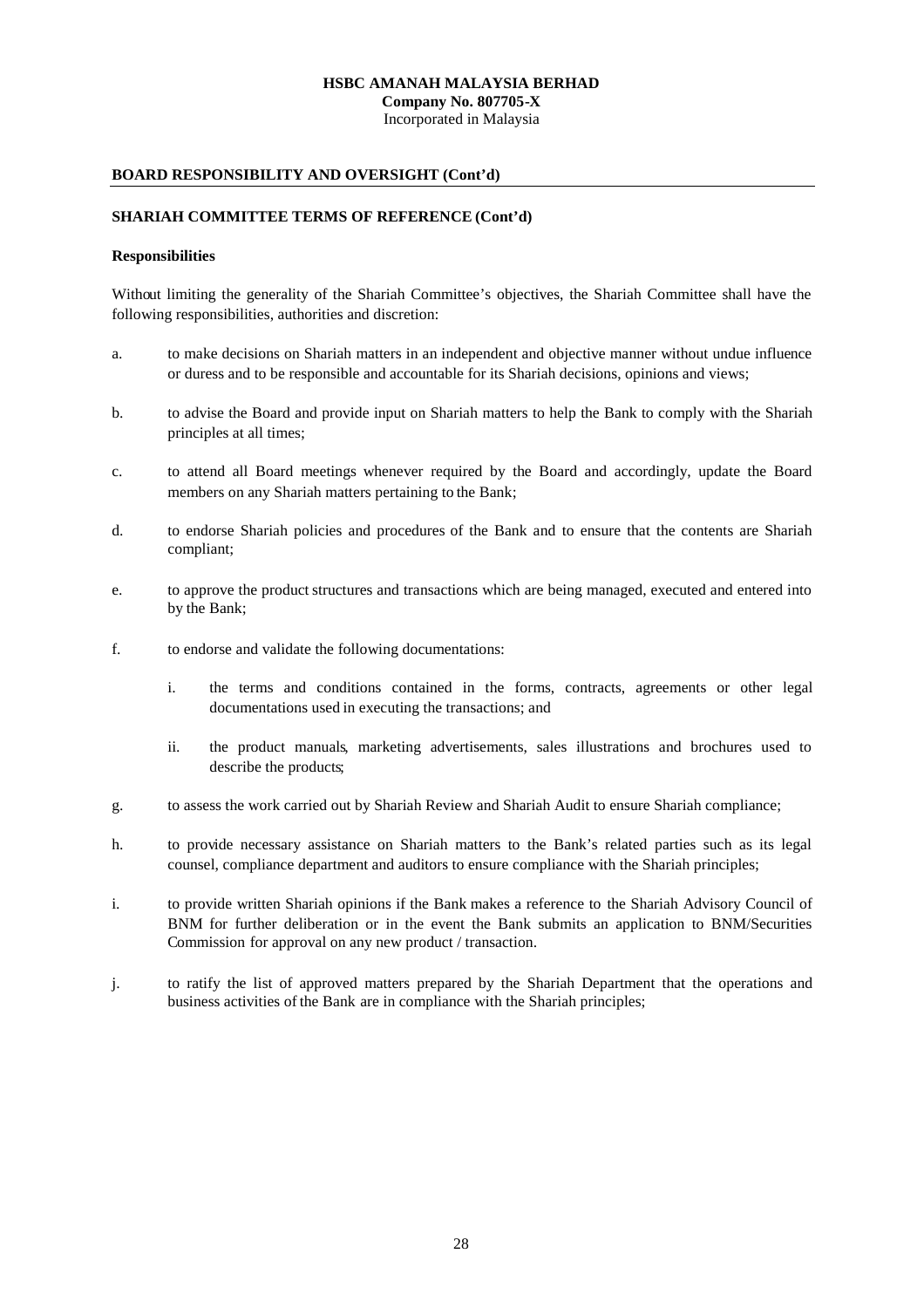**Company No. 807705-X**

Incorporated in Malaysia

## **BOARD RESPONSIBILITY AND OVERSIGHT (Cont'd)**

## **SHARIAH COMMITTEE TERMS OF REFERENCE (Cont'd)**

#### **Responsibilities (Cont'd)**

- k. to provide Shariah compliant endorsement in the annual financial statements of the Bank, supported by the Annual Shariah Committee Report; and
- l. if the Shariah Committee has a reasonable ground to believe that the Bank is involved in non Shariah compliant activities, the Shariah Committee shall inform the Board and to advise, propose or rectify as necessary to ensure its conformity to Shariah requirements. In cases where Shariah non-compliant activities are not effectively or adequately addressed or no rectification measures are made by the Bank, the Shariah Committee shall inform BNM of the fact.
- m. to provide consultation to the Audit Committee in the course of the Audit Committee determining the deliverables of the Shariah audit function.
- n. to perform an oversight role on Shariah matters related to the Bank's business operations and activities through the Shariah review and the Shariah audit functions.
- o. to identify issues that require its attention and where appropriate, to propose corrective measures based on regular Shariah review reports and the Shariah audit observations.

#### **Written or Circulating Resolution**

Any resolution in writing, signed or assented to by all the members of the Shariah Committee shall be as valid and effectual as if it had been passed at a meeting of the Shariah Committee duly called and constituted and may consist of several documents in the like form each signed by one or more of such members.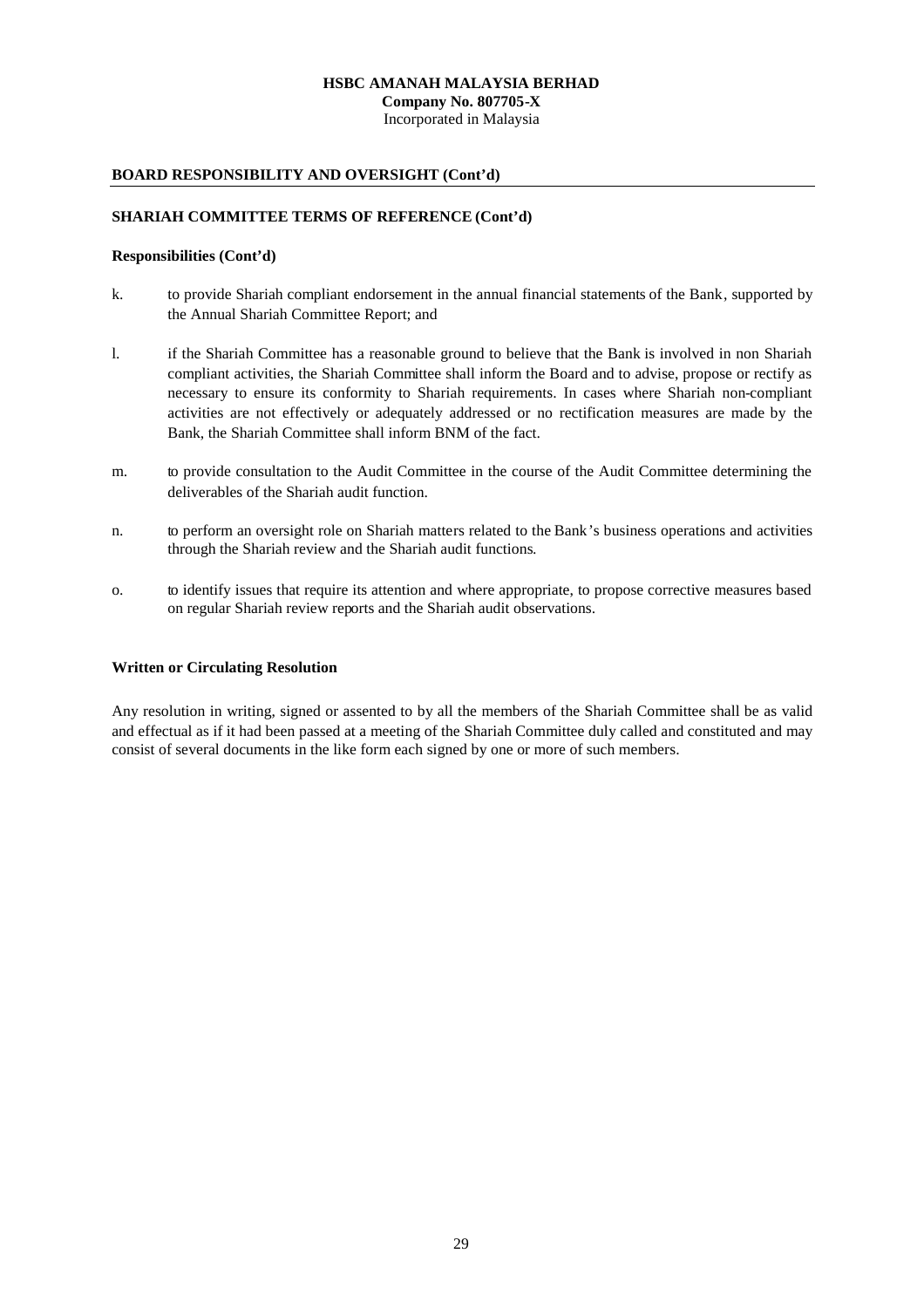**Company No. 807705-X**

Incorporated in Malaysia

## **BOARD RESPONSIBILITY AND OVERSIGHT (Cont'd)**

## **SHARIAH COMMITTEE TERMS OF REFERENCE (Cont'd)**

#### **Restrictions**

The Shariah Committee member shall not have any relationship that could interfere or be reasonably perceived to interfere with the exercise of independent judgment, with the following persons:

- a. an immediate family member such as spouse, children or siblings who are, or who were during the last financial year, employed by the Bank or any of its related companies as a senior executive officer (CEO) or non-independent board members; and
- b. a substantial shareholder or a partner in (with a stake of 5% or more) or an executive officer of, or a director of any for-profit business organization to which the Bank or any of its subsidiaries made or from which the Bank or any of its subsidiaries received, significant payments in the current or immediate past financial year.

The Shariah Committee member shall not be:

- a. an employee of the Bank or any of its related companies for the current or the last financial year; and
- b. currently serving another Islamic financial institution as a Shariah Committee member.

#### **Recommendations**

Where, in the course of meeting its objectives and performing its obligations, the Shariah Committee discovers an issue of concern or for which there is scope for improvement, it shall make recommendations to the Board of Directors on actions needed to address the issue or to make improvements.

The Shariah Committee shall from time to time review these Terms of Reference (but at a minimum, once a year) and its own effectiveness and recommend to the Board of Directors any necessary changes.

#### **Law and Guidelines**

The provisions of these Terms of Reference must be read together with all applicable laws and guidelines including all relevant laws, regulations, as well as guidelines, circulars and directives issued by Bank Negara Malaysia and other relevant authorities, the Bank's Memorandum and Articles of Association and policies & manuals which the Bank must adhere to by virtue of being a member of the HSBC Group of companies.

In the event of any conflict between these Terms of Reference and such laws and guidelines, the provisions of such laws and guidelines must prevail.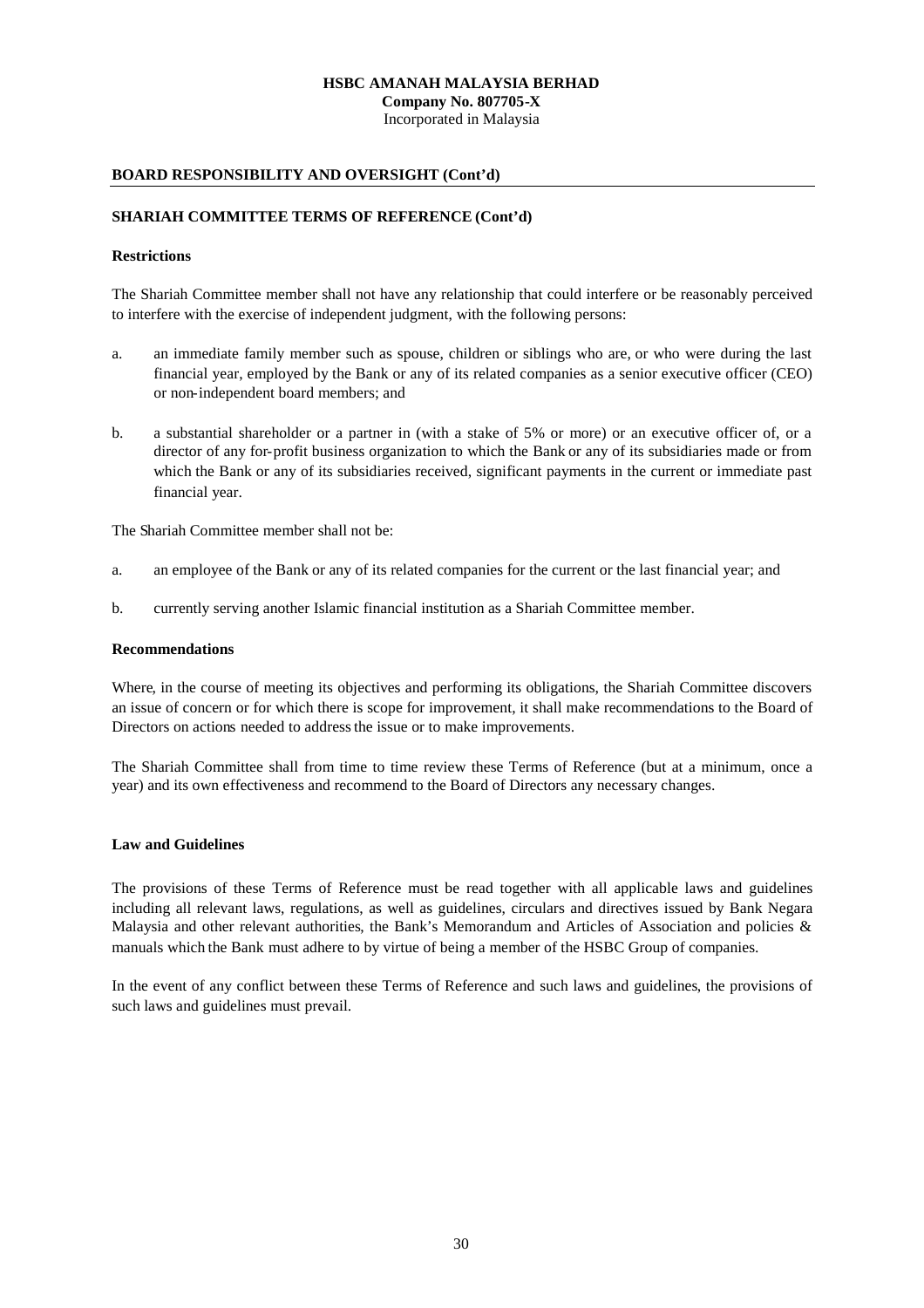**Company No. 807705-X**

Incorporated in Malaysia

## **MANAGEMENT REPORTS**

The Board of Directors meetings are structured around a pre-set agenda. The reports for discussion, notation and approvals are circulated in advance of all meetings. To enable the Directors to keep abreast with the performance of the Bank, key reports submitted to the Board during the year include:

- Quarterly business progress report
- Quarterly assets and liabilities summary
- Quarterly profit and loss statement
- Ouarterly key financial ratios and statistics
- Quarterly significant Bank Negara Malaysia and HSBC Group's requirements
- **•** Quarterly derivatives outstanding
- Quarterly update on Basel II
- **•** Quarterly risk management reports on assets quality
- Quarterly credit advances reports
- Ouarterly sustainability issues update
- Half-yearly Bank Negara Malaysia's benchmarking statistics
- Minutes of the monthly Executive Committee meetings held
- Minutes of the monthly Asset and Liability Management Committee meetings held
- Minutes of the Audit Committee meetings held
- Minutes of the Risk Management Committee meetings held
- **Minutes of the Nominating Committee meetings held**
- **Minutes of the Shariah Committee meetings held**
- Human resource update
- Comparative analysis of competitor banks and competitor performance report
- Bank Negara Malaysia stress testing results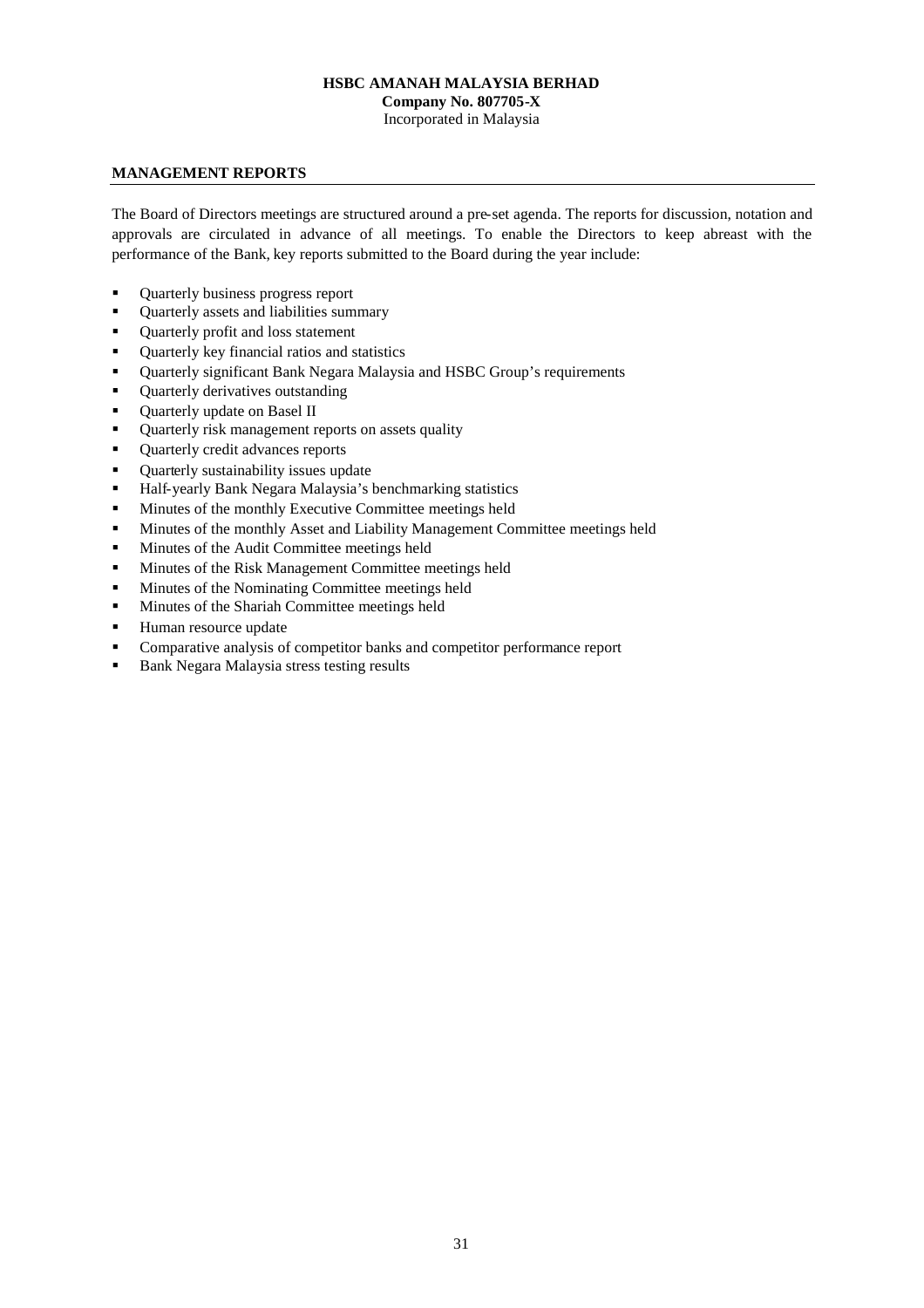**Company No. 807705-X**

Incorporated in Malaysia

### **INTERNAL AUDIT AND INTERNAL CONTROL ACTIVITIES**

It is the responsibility of management at all levels to ensure that effective internal controls are in place for all the operations for which they are responsible. Primary controls within the internal control environment are provided by established and documented procedures, secondary controls by managerial and executive supervision. Internal Audit provides tertiary control through independent inspection.

Systems and procedures are in place to identify, control and report on all major risks including credit, volatility in the market prices of financial papers, liquidity, operational error, breaches of law or regulations, unauthorized activities, or fraud. These are monitored by the Asset and Liability Management Committee (ALCO), the Executive Committee (EXCO), the Operational Risk and Internal Control Committee, the Audit Committee, the Risk Management Committee and the Board of Directors.

Responsibilities for financial performance against plans and for capital expenditure, credit exposures and market risk exposures are delegated within limits to line management. Functional management in HSBC Group Head Office has been given responsibility to set policies, procedures and standards in the areas of finance; legal and regulatory compliance; internal audit; human resources; credit; market risk; operational risk; computer systems and operations; property management; and for selected global product lines. The Bank operates within these policies, procedures and standards set by the HSBC Group Head Office functions.

The Bank's internal audit function monitors compliance with policies and standards and the effectiveness of internal control structures across the whole Bank in conjunction with other HSBC Group Internal Audit units. The work of the operational risk assurance and audit function is focused on areas of greatest risk to the Bank on a risk-based approach. The Head of Internal Audit reports functionally to the Audit Committee and the Regional Head of Operational Risk Management Asia Pacific and administratively to the Chief Executive Officer

The Audit Committee has kept under review the effectiveness of this system of internal control and has reported regularly to the Board of Directors. The key processes used by the Committee in carrying out its reviews include regular reports from the heads of key risk functions; the annual review of the internal control framework (RICF – a self certification process) against HSBC Group benchmarks, which covers all internal controls, both financial and non-financial; annual confirmations from the Chief Executive Officer that there have been no material losses, contingencies or uncertainties caused by weaknesses in internal controls; internal audit reports; external audit reports; prudential reviews; and regulatory reports.

The Audit Committee has also reviewed the annual internal audit plan to ensure adequate scope and comprehensive coverage on the audit activities, effectiveness of the audit process, adequate resource deployment for the year and satisfactory performance of the Bank's Internal Audit Unit. The Committee has reviewed the internal audit reports, audit recommendations made and management's response to these recommendations. Where appropriate, the Committee has directed actions to be taken by the Bank's management team to rectify any deficiencies identified by internal audit and improve the system of internal controls based on the internal auditors' recommendations for improvements.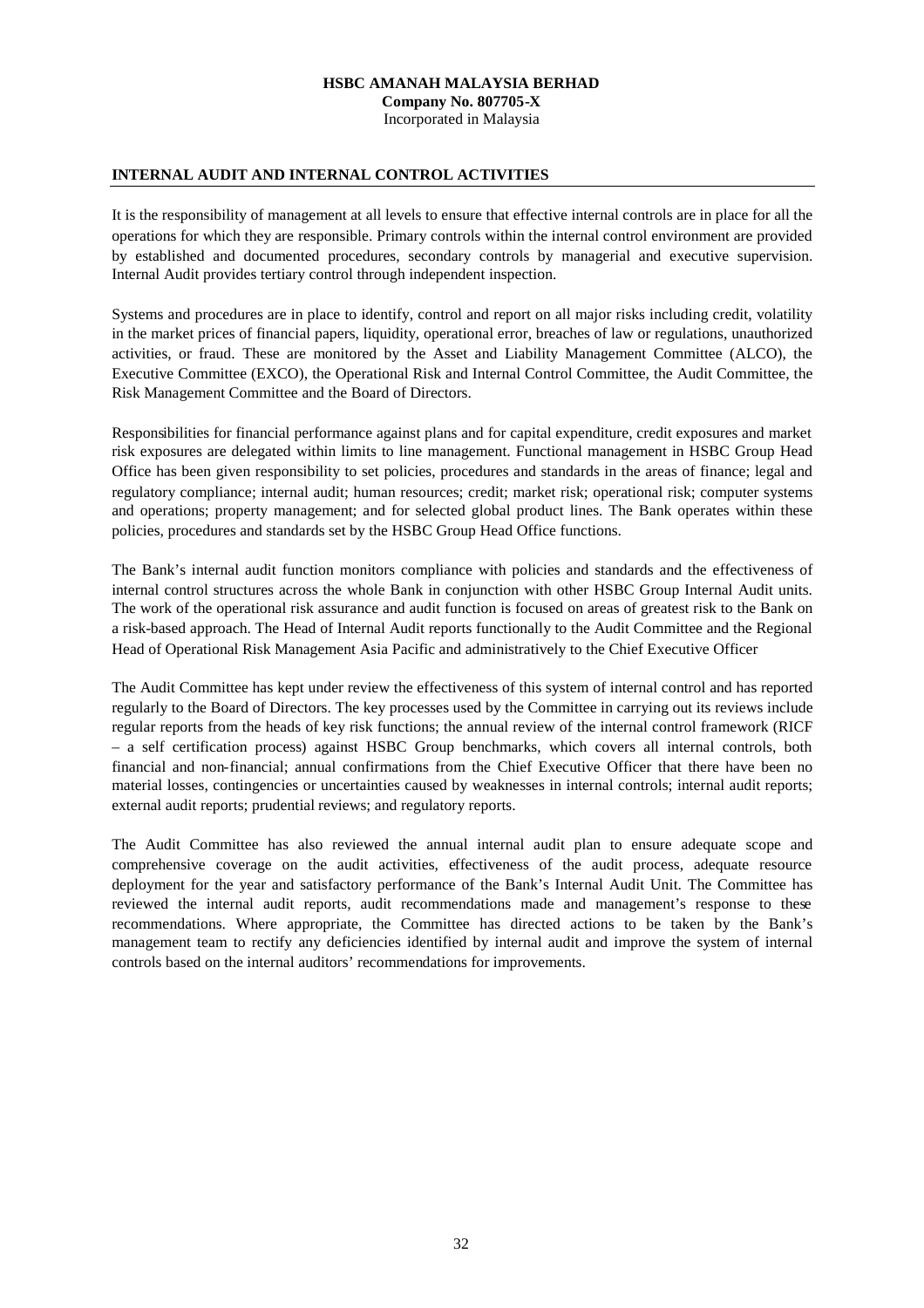**Company No. 807705-X**

Incorporated in Malaysia

## **RATING BY EXTERNAL RATING AGENCIES**

Details of the Bank's ratings are as follows:

| <b>Rating Agency</b>               | Date         | <b>Rating Classification</b> | <b>Ratings</b><br>Received** |
|------------------------------------|--------------|------------------------------|------------------------------|
| <b>RAM Ratings Services Berhad</b> | October 2011 | - Long term                  | AAA                          |
|                                    |              | - Short term                 | P1                           |
|                                    |              | - Outlook                    | Stable                       |

\*\**HSBC Amanah Malaysia Berhad was assigned the above ratings for the first time in 2011.*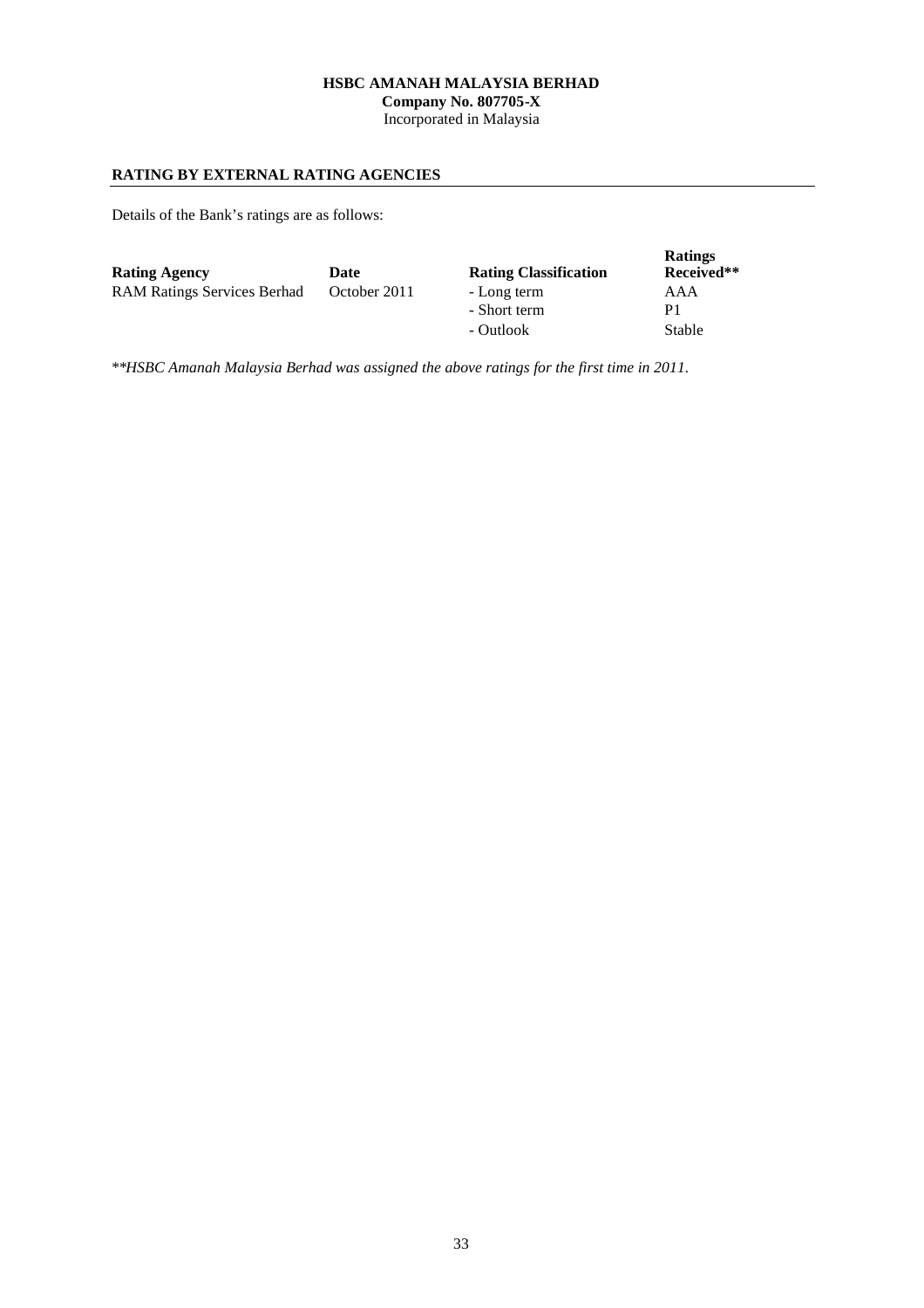Incorporated in Malaysia

### **DIRECTORS' REPORT FOR THE YEAR ENDED 31 DECEMBER 2011**

The directors have pleasure in presenting their report together with the audited financial statements of HSBC Amanah Malaysia Berhad ("the Bank") for the year ended 31 December 2011.

#### **Principal Activities**

The principal activities of the Bank are Islamic banking business and related financial services.

There have been no significant changes in these activities during the year.

#### **Results**

|                        | <b>RM'000</b> |
|------------------------|---------------|
| Profit before taxation | 97,797        |
| Taxation               | (19,233)      |
| Profit after taxation  | 78,564        |

#### **Dividend**

The directors do not recommend any dividend payment in respect of the current financial year.

### **Reserves and Provisions**

There were no material transfers to or from reserves or provisions during the year other than those disclosed in the financial statements.

#### **Other statutory information**

Before the statement of comprehensive income and statement of financial position of the Bank were finalised, the directors took reasonable steps to ascertain that:

- i) all known bad debts have been written off and adequate provision made for doubtful debts, and
- ii) any current assets which were unlikely to be realised in the ordinary course of business have been written down to an amount which they might be expected so to realise.

At the date of this report, the directors are not aware of any circumstances:

- i) that would render the amount written off for bad debts, or the amount of the provision for doubtful debts, in the financial statements of the Bank inadequate to any substantial extent.
- ii) that would render the value attributed to the current assets in the financial statements of the Bank misleading, or
- iii) which have arisen which render adherence to the existing methods of valuation of assets or liabilities of the Bank misleading or inappropriate, or
- iv) not otherwise dealt with in this report or the financial statements, that would render any amount stated in the financial statements of the Bank misleading.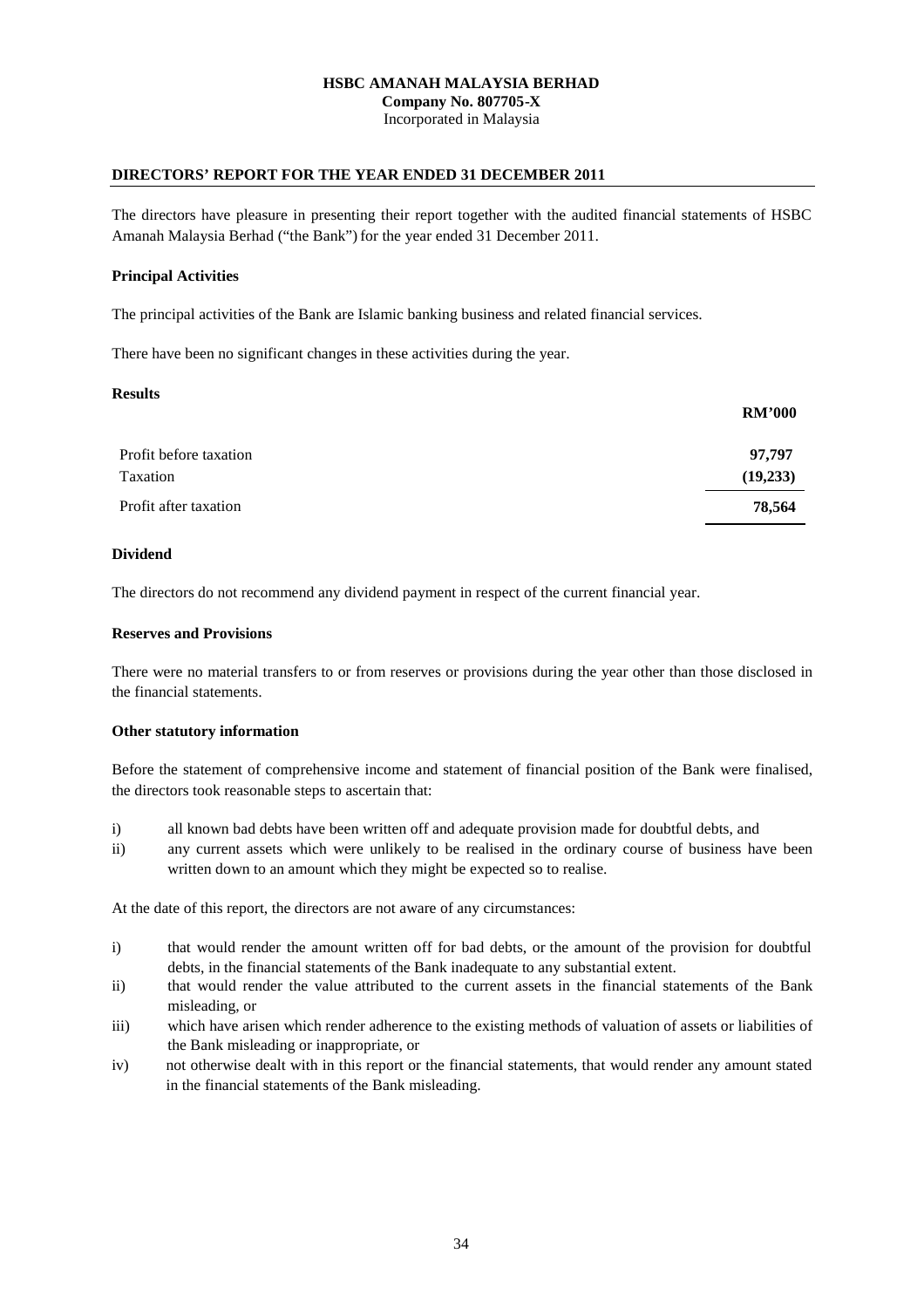# **HSBC AMANAH MALAYSIA BERHAD Company No. 807705-X**

Incorporated in Malaysia

#### **Directors' Report (Cont'd)**

#### **Other statutory information (Cont'd)**

At the date of this report, there does not exist:

- i) any charge on the assets of the Bank that has arisen since the end of the financial year and which secures the liabilities of any other person, or
- ii) any contingent liability in respect of the Bank that has arisen since the end of the financial year other than in the ordinary course of business.

No contingent liability or other liability of the Bank has become enforceable, or is likely to become enforceable within the period of twelve months after the end of the financial year which, in the opinion of the directors, will or may affect the ability of the Bank to meet its obligations as and when they fall due.

In the opinion of the directors, the financial performance of the Bank for the financial year ended 31 December 2011 has not been substantially affected by any item, transaction, or event of a material and unusual nature, nor has any such item, transaction or event occurred in the interval between the end of that financial year and the date of this report.

#### **Business Strategy during the Year**

The Malaysian financial services industry, supported by healthy local consumer demand and robust government and private investment activities, recorded a strong growth in both financing and deposits despite the uncertainty of the global economy. Amidst this backdrop, the Bank delivered a very strong performance, achieving the highest profit before tax in history. It was assigned ratings of AAA/P1 by RAM Ratings Services Berhad in its inaugural credit rating exercise during the year.

The Bank is committed to developing products and solutions in response to market trends and has expanded its range of market related products and services accordingly.

In 2011, the Bank continued to expand its branch and delivery network with the opening of 7 additional branches, bringing its total branch network to 15. The Bank also joined the Malaysian Electronic Payment System ("MEPS"), a shared automatic teller machine ("ATM") network with more than 10,000 ATMs nationwide.

The Bank's approach to sustainability is about managing its business successfully, profitably and for the long term. At HSBC Amanah, our investment in the community is primarily focused on education and the environment because we believe they provide the fundamental building blocks for the development of the society. The Bank endeavours to contribute towards changing people's lives and the environment they live in for the better, and encourages active participation from our colleagues in all corporate sustainability initiatives.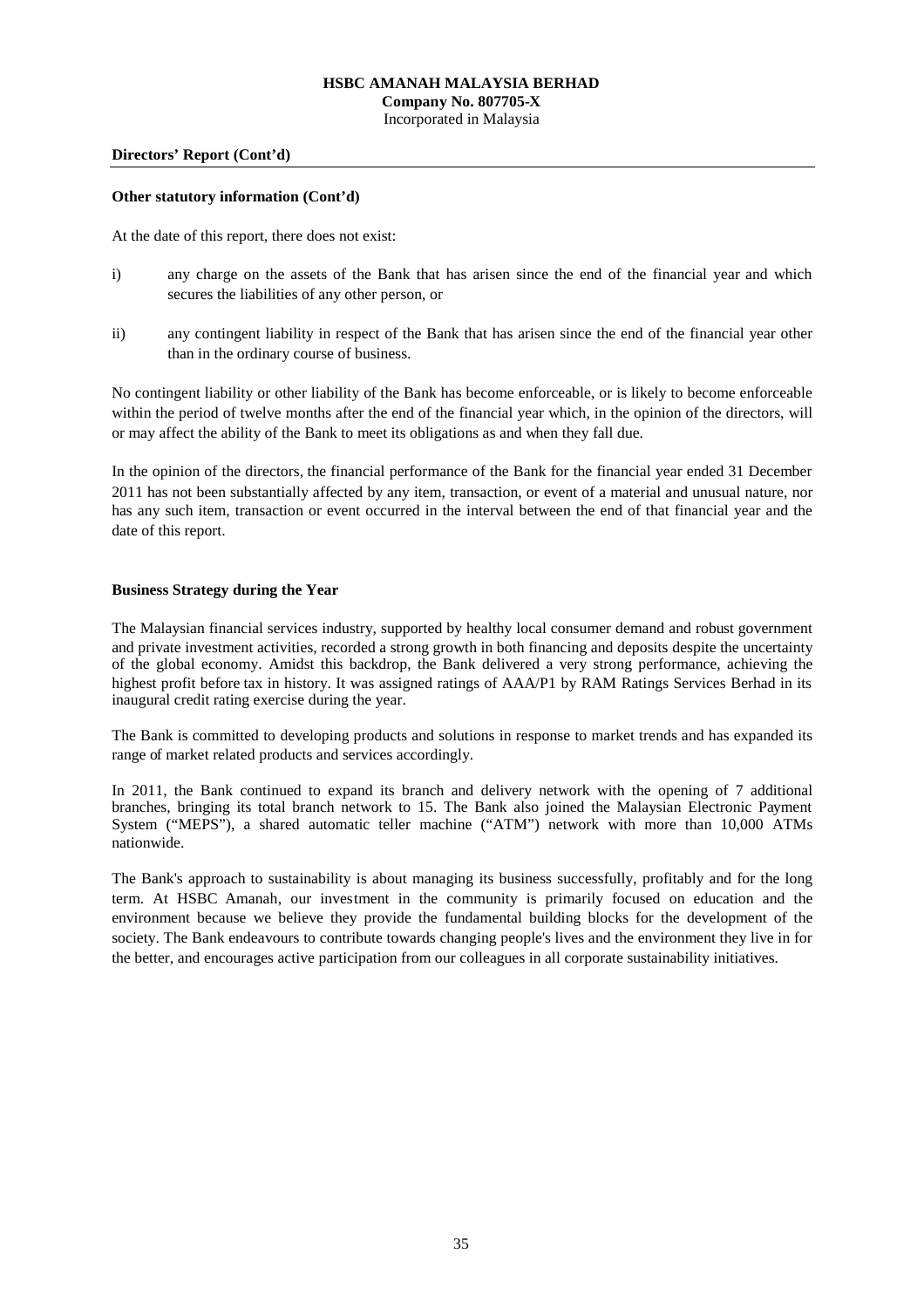# **HSBC AMANAH MALAYSIA BERHAD Company No. 807705-X**

Incorporated in Malaysia

#### **Directors' Report (Cont'd)**

#### **Outlook For 2012**

With intensified competition from both new and existing competitors, margins will be under pressure. Coupled with the introduction of new Bank Negara Malaysia ("BNM") guidelines on Responsible Financing practices, a move that is anticipated to have an impact on assets growth, the outlook for the local banking sector appears increasingly challenging. Nevertheless, growth in the local financial and insurance sectors in 2012 is still expected to remain resilient, supported by the continued expansion in domestic demand and private sector activities.

The focus in 2012 will remain on growing the Premier and Advance proposition. The Bank intends to increase its current share of high quality assets via the relationship-based approach, by increasing value added offerings, building on cross referrals and cross selling of various banking products (with special emphasis on wealth management services) to the Bank's existing customers. As there is a robust demand for Islamic financial services and products, the HSBC Amanah brand name will also be leveraged by the Bank to expand its market share of the Islamic financing business both locally and internationally and as a platform to tap into the Government sector. Currently, the Bank has 16 branches, and more branches are expected to be opened progressively in 2012.

The Bank will embark on improving the effectiveness and efficiency of its business model in 2012. The Bank will continue to have in place rigorous credit risk management and strict cost control. At the same time, the Bank will continue to deliver quality customer service and offer innovative banking products and business solutions, while at the same time deepening relationships with valued clients and customers. The Bank remains committed to achieving the Bank's objective of becoming the most preferred Islamic bank in Malaysia.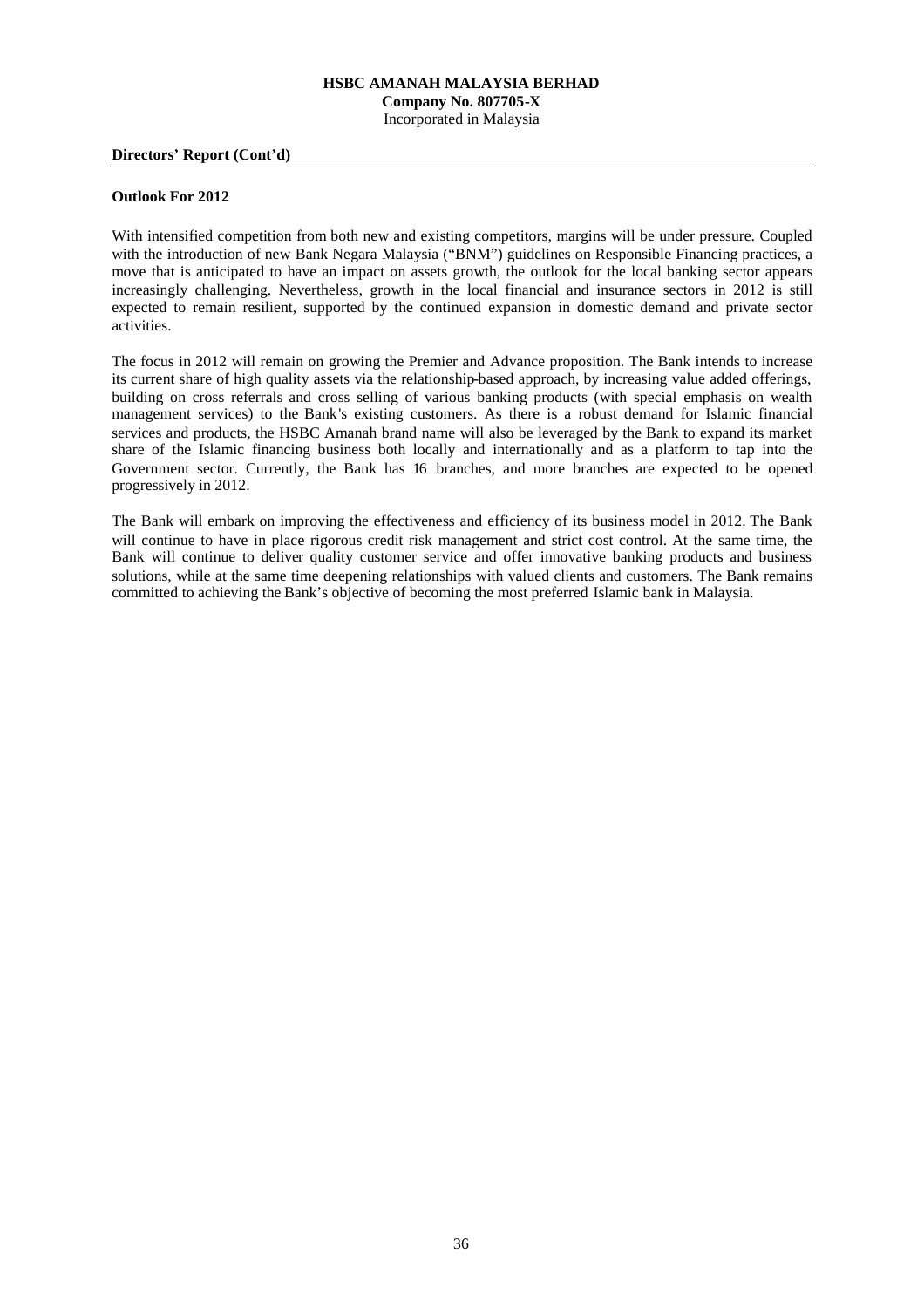### **HSBC AMANAH MALAYSIA BERHAD**

**Company No. 807705-X**

Incorporated in Malaysia

### **Directors' Report (Cont'd)**

### **Directors and their Interests in Shares**

The names of the directors of the Bank in office since the last report and at the date of this report are:

- Louisa Cheang Wai Wan *[appointed as Chairman on 1 January 2012]*
- Mukhtar Malik Hussain *[resigned as Chairman on 1 January 2012]*
- Mohamed Rafe bin Mohamed Haneef
- Mohamed Ross bin Mohd Din
- **Azlan bin Abdullah**
- Mohamed Ashraf bin Mohamed Iqbal
- **Lee Choo Hock**
- Mohd Razlan bin Mohamed *[resigned on 6 August 2011]*

In accordance with Articles 72 and 107 of the Articles of Association, Mr Lee Choo Hock and En Mohamed Ross bin Mohamed Din shall retire from the Board at the forthcoming Annual General Meeting and, being eligible, offer themselves for re-election.

In accordance with Article 78 of the Articles of Association, Ms Louisa Cheang Wai Wan who was appointed after the last Annual General Meeting shall retire at the forthcoming Annual General Meeting, and being eligible, offers herself for re-election.

According to the register of directors' shareholdings maintained by the Bank in accordance with Section 134 of the Companies Act, 1965, the directors holding office at year end (including the spouses or children of the Directors) who have beneficial interests in the shares of related corporations are as follows:

|                          | <b>Number of Shares</b> |               |             |            |  |
|--------------------------|-------------------------|---------------|-------------|------------|--|
|                          | Balance at              |               |             |            |  |
| Name                     | 1.1.2011 (or at         |               |             |            |  |
| <b>HSBC</b> Holdings plc | date of                 |               |             | Balance at |  |
| <b>Ordinary Shares</b>   | appointment)            | <b>Bought</b> | <u>Sold</u> | 31.12.2011 |  |
| Mukhtar Malik Hussain    | -                       | 388,720       | -           | 388,720    |  |

|                          | <b>Number of Shares</b> |               |               |            |
|--------------------------|-------------------------|---------------|---------------|------------|
|                          | Balance at              | <b>Shares</b> |               |            |
| Name                     | 1.1.2011 (or at         | Issued        | <b>Shares</b> |            |
| <b>HSBC</b> Holdings plc | date of                 | Including     | Vested/       | Balance at |
| <b>HSBC Share Plan</b>   | appointment)            | Dividend      | Forfeited     | 31.12.2011 |
| Mukhtar Malik Hussain    | 745,330                 | 118,653       |               | 863,983    |

|                                   | <b>Number of Shares</b> |                |                              |            |
|-----------------------------------|-------------------------|----------------|------------------------------|------------|
|                                   | Balance at              |                |                              |            |
| Name                              | 1.1.2011 or at          |                |                              |            |
| <b>Options over HSBC Holdings</b> | date of                 |                |                              | Balance at |
| plc shares                        | appointment             | <b>B</b> ought | <u>Sold</u>                  | 31.12.2011 |
| Mukhtar Malik Hussain             | ۰                       | 4.016          | $\overline{\phantom{a}}$     | 4,016      |
| Mohamed Ross bin Mohd Din         | 3.443                   | -              | $\qquad \qquad \blacksquare$ | 3.443      |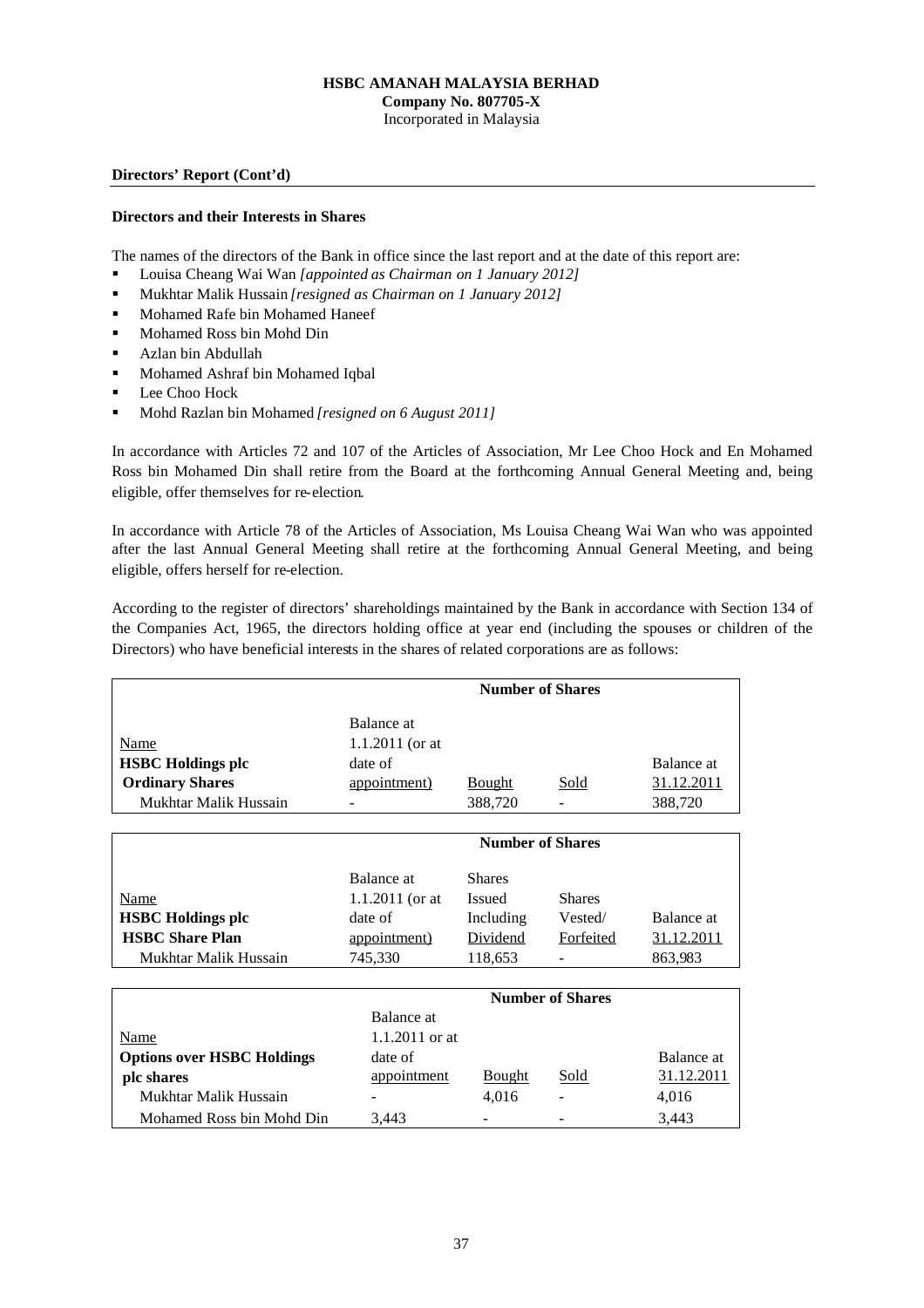**Directors' Report (Cont'd)**

### **Directors' Benefits**

Since the end of the previous financial year, no Director of the Bank has received or become entitled to receive any benefit (other than a benefit included in the aggregate amount of emoluments received or due and receivable by Directors as shown in the financial statements or the fixed salary of a full-time employee of the Bank or of a related company) by reason of a contract made by the Bank or a related corporation with the Director or with a firm of which the Director is a member, or with a company in which the Director has a substantial financial interest.

Neither at the end of the financial year, nor at any time during that year, did there subsist any arrangements to which the Bank is a party whereby Directors might acquire benefits by means of the acquisition of shares in, or debentures of, the Bank or any other body corporate, except for:

- i Directors who were granted the option to subscribe for shares in the ultimate holding company, HSBC Holdings plc, under Executive/Savings-Related Share Option Schemes at prices and terms as determined by the schemes, and
- ii Directors who were conditionally awarded shares of the ultimate holding company, HSBC Holdings plc, under its Restricted Share Plan/HSBC Share Plan.

### **Immediate and Ultimate Holding Company**

The Directors regard HSBC Bank Malaysia Berhad, a company incorporated in Malaysia, and HSBC Holdings plc, a company incorporated in England, as the immediate and ultimate holding companies of the Bank respectively.

### **Shariah Committee**

The business activities of the Bank are subject to Shariah compliance and conformation by the Shariah Committee consisting of five (5) members appointed by the Board for two (2) years terms.

All Shariah Committee members are expected to participate and engage actively in deliberating on Shariah issues put before them. Without limiting the generality of the Shariah Committee's objectives as stipulated by the Bank's Shariah Governance Policy (to be read together with the Bank Negara Malaysia's Shariah Governance Framework as well as the Bank's Shariah Committee Terms of Reference) the Shariah Committee shall have the following responsibilities, authorities and discretion:

- a. to make decisions on Shariah matters in an independent and objective manner without undue influence or duress and to be responsible and accountable for its Shariah decisions, opinions and views;
- b. to advise the Board and provide input on Shariah matters and to help the Bank to comply with the Shariah principles at all times;
- c. to attend all Board meetings whenever required by the Board and accordingly, update the Board members on any Shariah matters pertaining to the Bank;
- d. to endorse Shariah policies and procedures of the Bank and to ensure that the contents are Shariah compliant;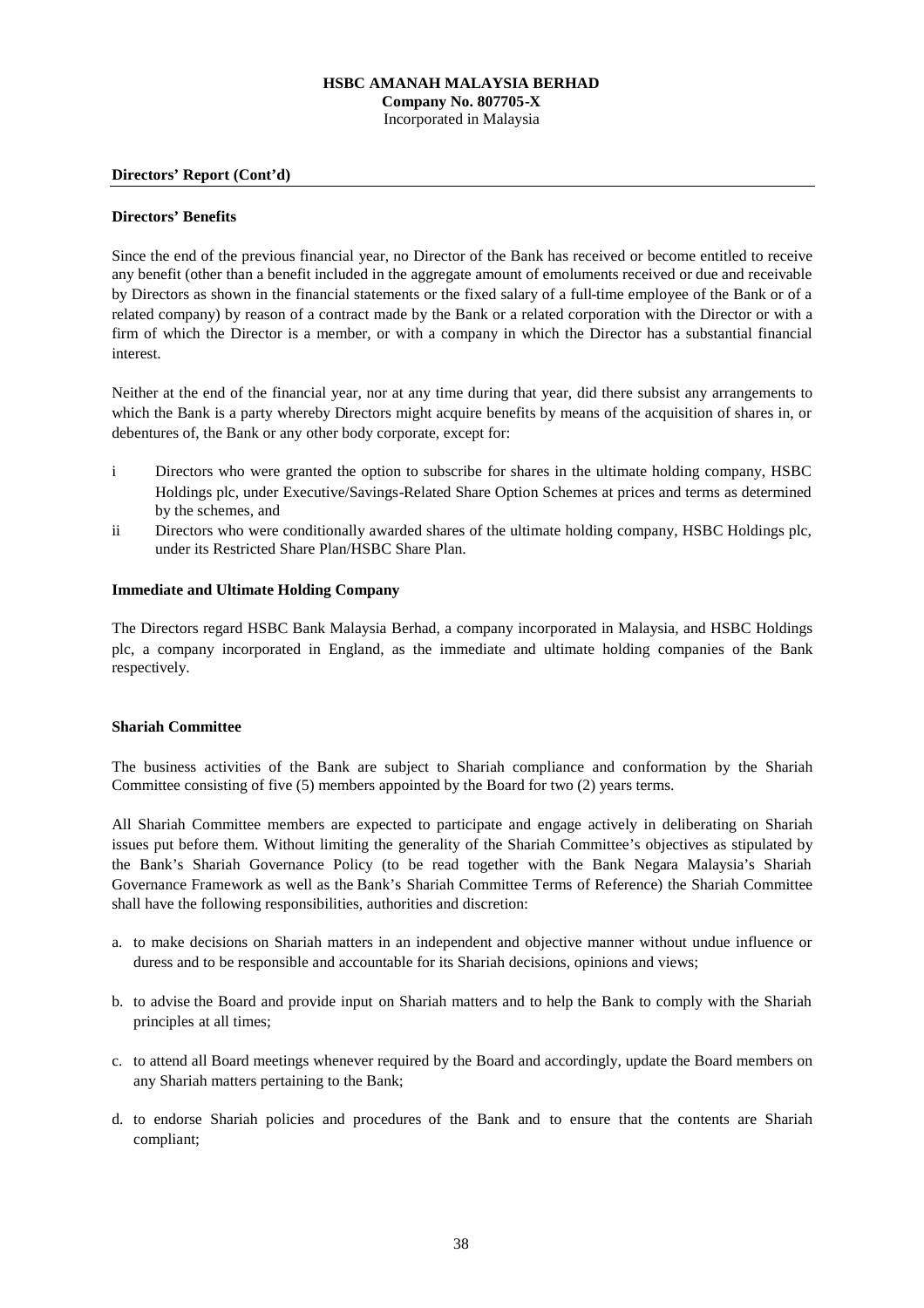# **HSBC AMANAH MALAYSIA BERHAD Company No. 807705-X**

Incorporated in Malaysia

#### **Directors' Report (Cont'd)**

#### **Shariah Committee (Cont'd)**

- e. to approve the product structures and transactions which are being managed, executed and entered into by the Bank;
- f. to endorse and validate the following documentations:
	- i. the terms and conditions contained in the forms, contracts, agreements or other legal documentations used in executing the transactions; and
	- ii. the product manuals, marketing advertisements, sales illustrations and brochures used to describe the products;
- g. to assess the work carried out by Shariah Review and Shariah Audit to ensure Shariah compliance;
- h. to provide necessary assistance on Shariah matters to the Bank's related parties such as its legal counsel, compliance department and auditors to ensure compliance with the Shariah principles;
- i. to provide written Shariah opinions if the Bank makes a reference to the Shariah Advisory Council of BNM for further deliberation or in the event the Bank submits an application to BNM/Securities Commission for approval on any new product/transaction.
- j. to ratify the list of approved matters prepared by the Shariah Department that the operations and business activities of the Bank are in compliance with the Shariah principles;
- k. to provide Shariah compliant endorsement in the annual financial statements of the Bank, supported by the Annual Shariah Committee Certification; and
- l. if the Shariah Committee has a reasonable ground to believe that the Bank is involved in non Shariah compliant activities, the Shariah Committee shall inform the Board and to advise, propose or rectify as necessary to ensure its conformity to Shariah requirements. In cases where Shariah non-compliant activities are not effectively or adequately addressed or no rectification measures are made by the Bank, the Shariah Committee shall inform BNM of the fact;
- m. to provide consultation to the Audit Committee in the course of the Audit Committee determining the deliverables of the Shariah audit function.
- n. to perform an oversight role on Shariah matters related to the Bank's business operations and activities through the Shariah review and the Shariah audit functions.
- o. to identify issues that require its attention and where appropriate, to propose corrective measures based on regular Shariah review reports and the Shariah audit observations.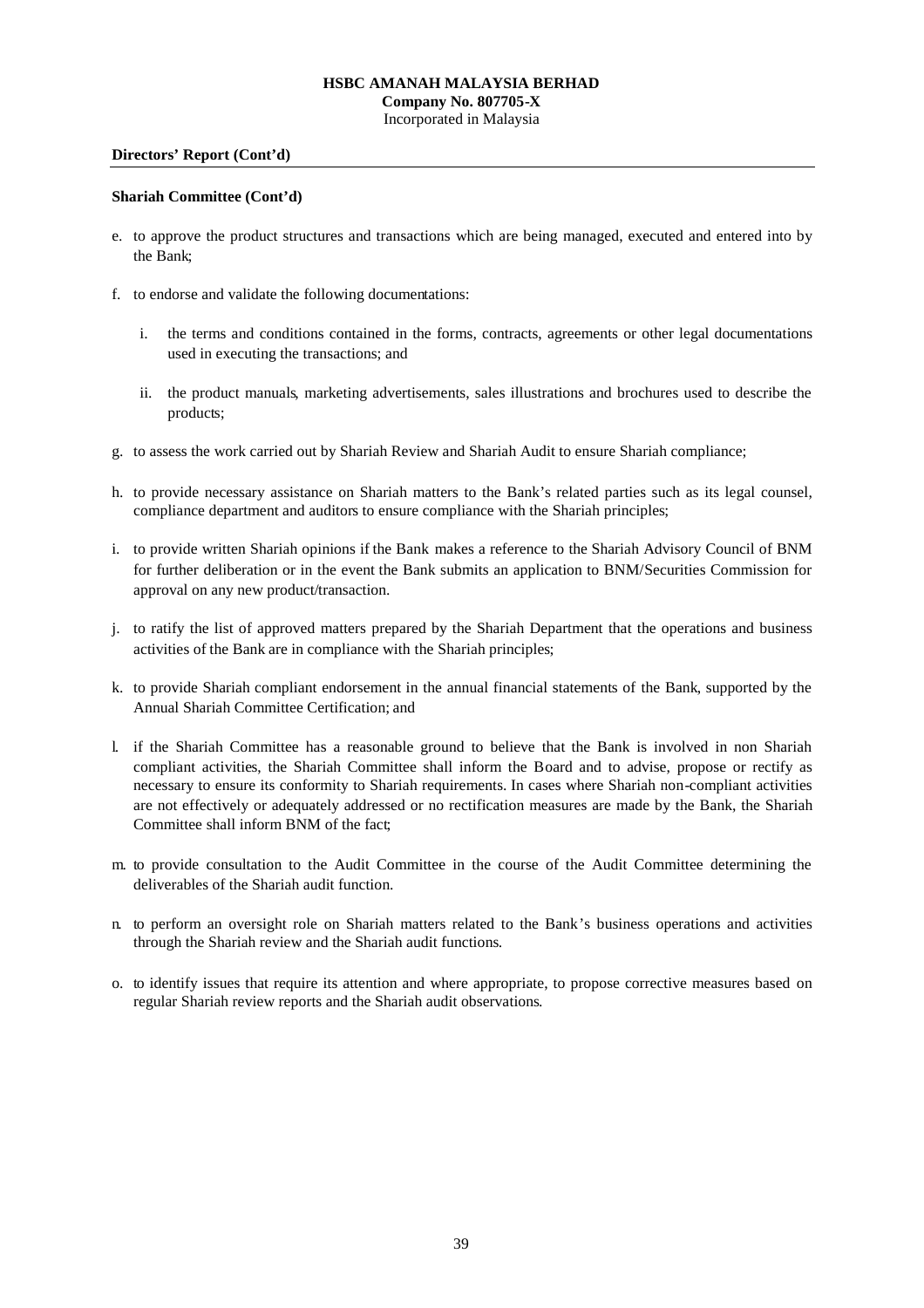### Directors' Report (Cont'd)

#### **Auditors**

The auditors, Messrs. KPMG, have indicated their willingness to accept re-appointment.

Signed on behalf of the Directors in accordance with a resolution of the Directors:

Director M  $\overline{\mathbf{R}} \mathbf{M}$ A **IK HUS** 1KI

.........Director MOHAMED RAFE BIN MOHAMED HANEEF

Kuala Lumpur, Malaysia 15 February 2012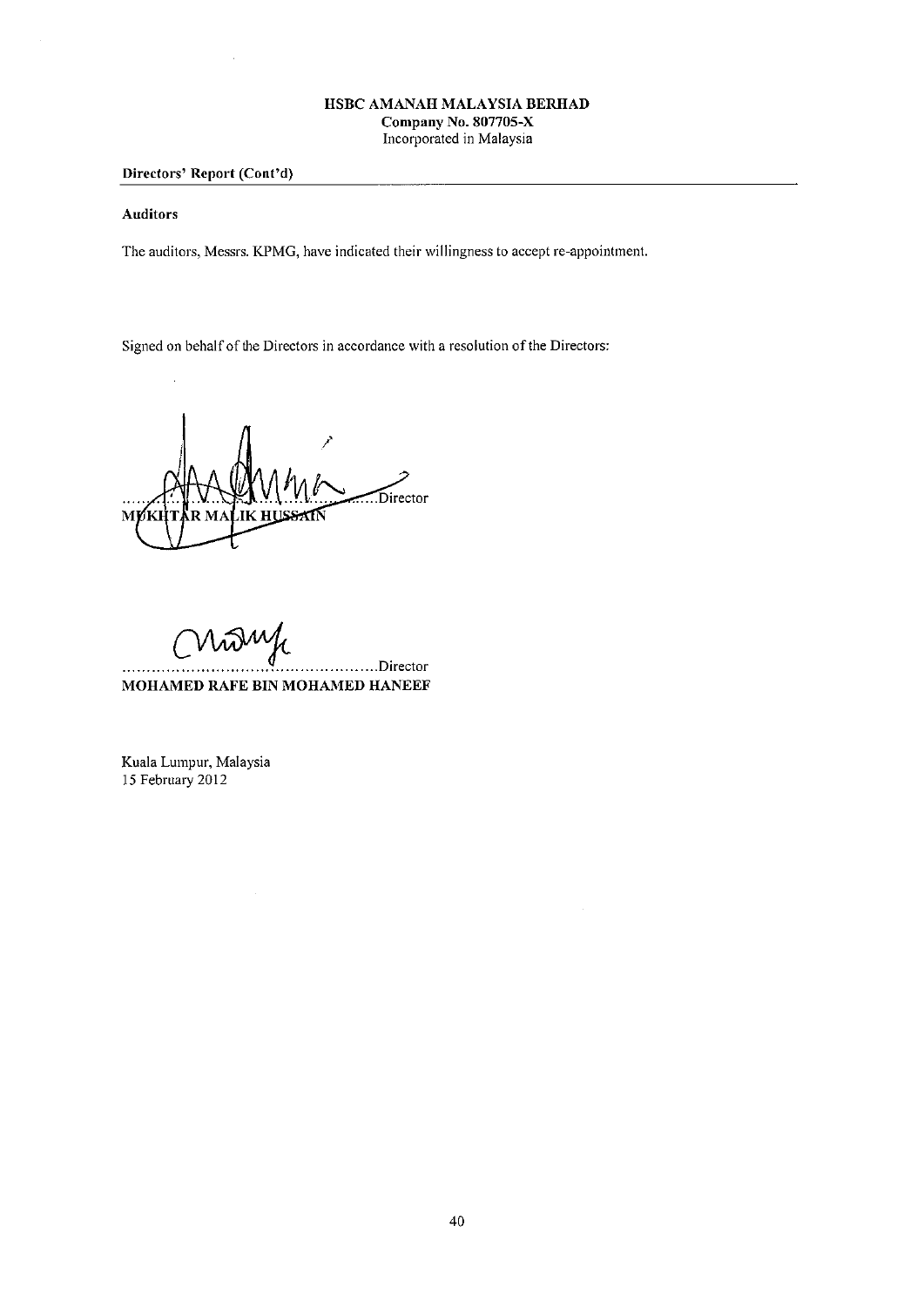#### **DIRECTORS' STATEMENT**

In the opinion of the directors:

We, Mukhtar Malik Hussain and Mohamed Rafe bin Mohamed Haneef, being two of the directors of HSBC Amanah Malaysia Berhad, do hereby state on behalf of the directors that, in our opinion, the financial statements set out on pages 47 to 110 are drawn up in accordance with the provisions of the Companies Act, 1965 and Financial Reporting Standards as modified by Bank Negara Malaysia's guidelines so as to give a true and fair view of the financial position of the Bank as at 31 December 2011 and of the financial performance and cash flows of the Bank for the year then ended.

Signed on behalf of the Board of Directors in accordance with a resolution of the Directors:

Director

.......Director

MOHAMED RAFE BIN MOHAMED HANEEF

Kuala Lumpur, Malaysia 15 February 2012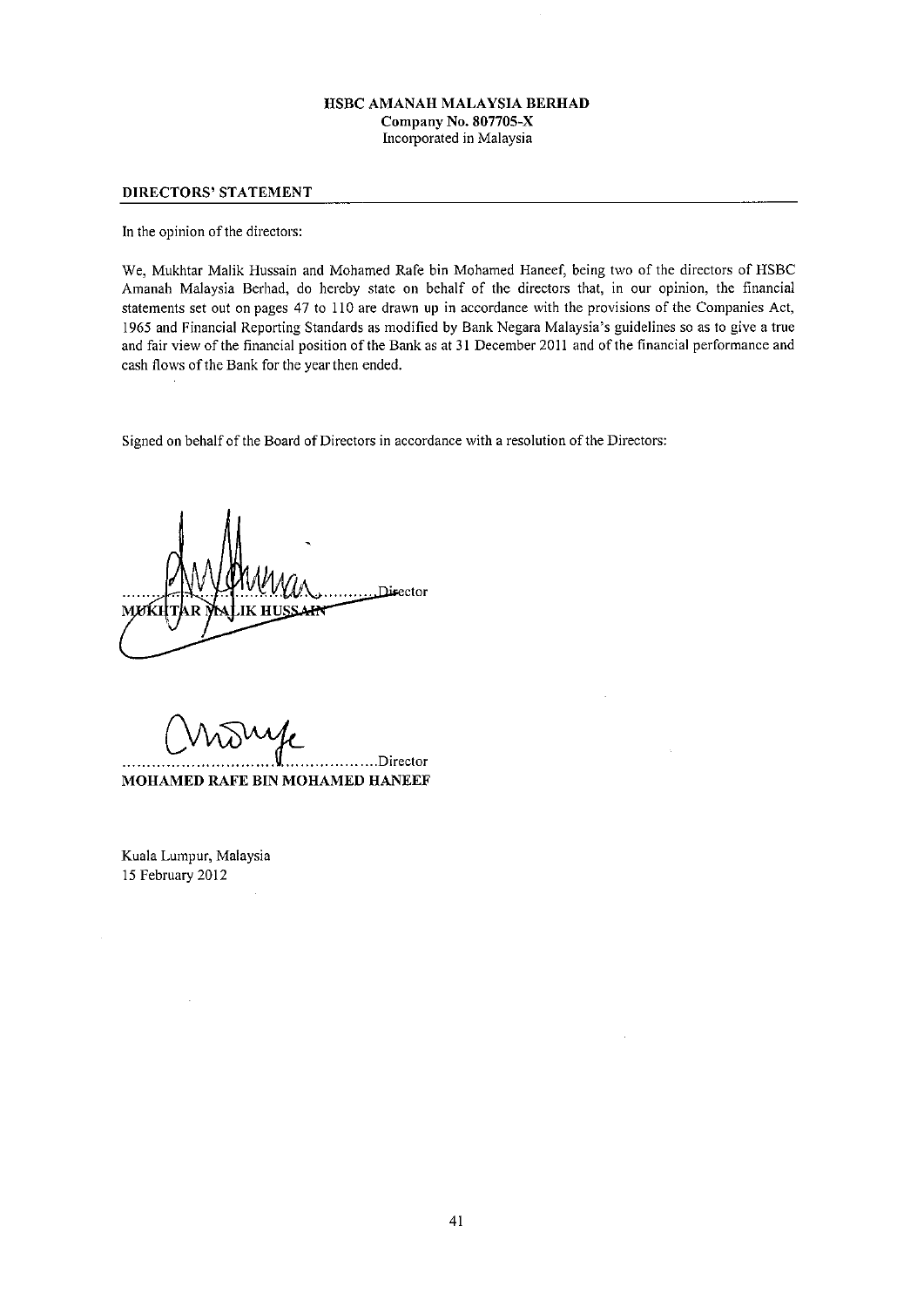#### STATUTORY DECLARATION

I, Saw Say Pin, being the officer primarily responsible for the financial management of HSBC Amanah Malaysia Berhad, do solemnly and sincerely declare that, to the best of my knowledge and belief, the financial statements set out on pages 47 to 110 are correct, and I make this solemn declaration conscientiously believing the same to be true, and by virtue of the provisions of the Statutory Declarations Act, 1960.

Subscribed and solemnly declared by the abovenamed in Kuala Lumpur, Malaysia on 15 February 2012

SAW SAY PIN

**BEFORE ME:** 41 **HLIM ZULKIFLA MOFIL**  $\sim$ Signature of Commissioner for Oavhs A 106, BANGUNAN LOKE YEW **I JALAN MAHKAMAH PERSEKUTU**N 50050 KUALA LUMPUR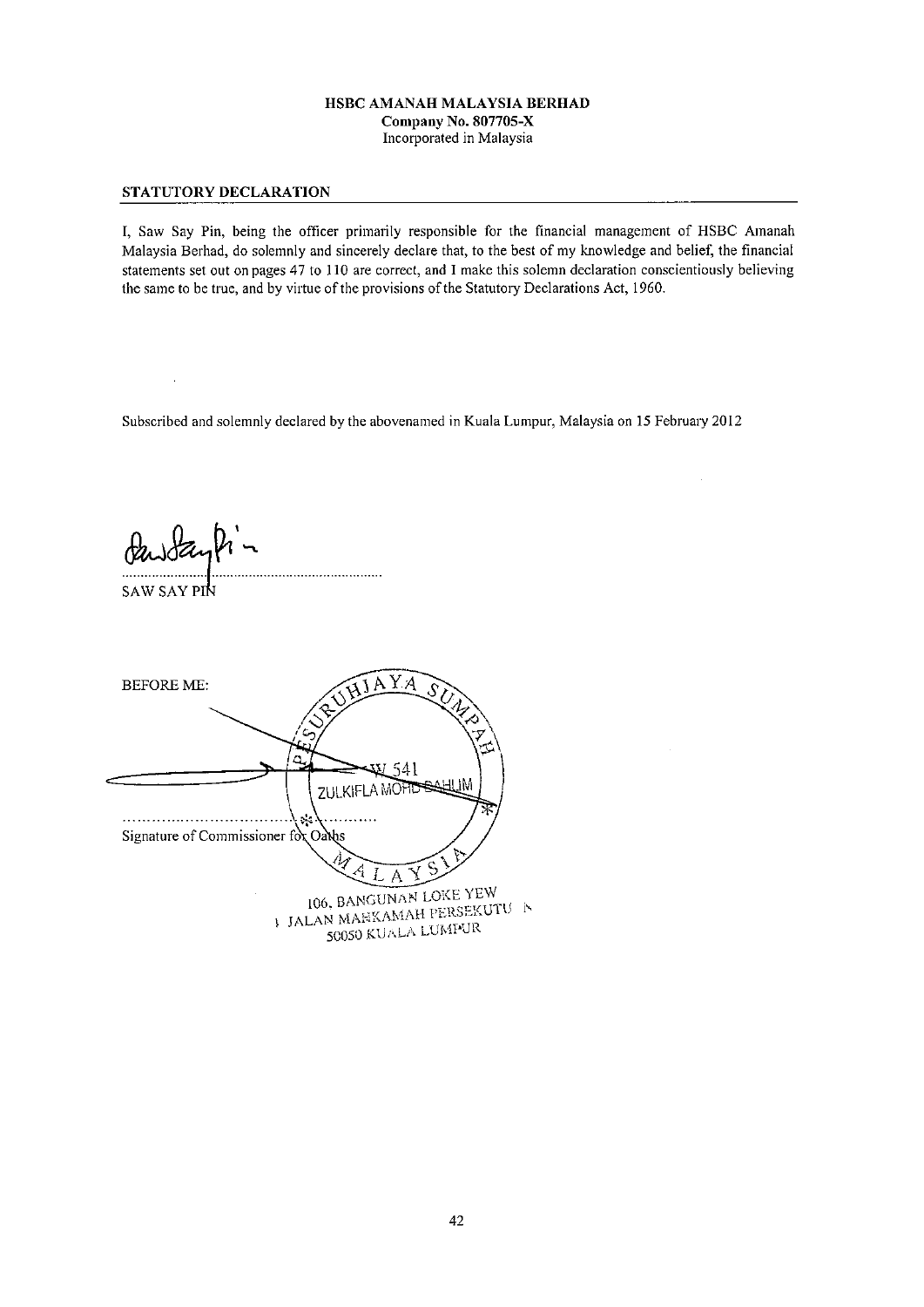### **HSBC AMANAH MALAYSIA BERHAD**

**Company No. 807705-X**

Incorporated in Malaysia

#### **SHARIAH COMMITTEE'S REPORT**

#### In the name of Allah, the most Beneficent, the most Merciful.

Praise to Allah, the Lord of the Worlds and peace and blessings be upon our Prophet Muhammad, his family and companions.

#### Assalamu 'Alaikum Warahmatullahi Wabarakatuh

In carrying out the roles and responsibilities as Shariah Committee of HSBC Amanah Malaysia Berhad as prescribed in the Shariah Governance Framework for Islamic Financial Institutions issued by Bank Negara Malaysia, the HSBC Amanah Shariah Governance Policy as well as the HSBC Amanah Shariah Committee's Terms of Reference, we hereby submit the following report for the financial year ended 31 December 2011:

1. We have conducted thirteen (13) meetings for the whole year of 2011 and reviewed the principles and the contracts relating to the transactions and applications introduced by HSBC Amanah Malaysia Berhad during the financial year ended 31 December 2011 to ensure conformity with Shariah requirements. The attendance of the members at the Shariah Committee meetings held was as follows:

| Name of members                    | Designation | Attendance / No. of<br>meetings |
|------------------------------------|-------------|---------------------------------|
| Assoc. Prof. Dr. Younes Soualhi    | Chairman    | 12/13                           |
| Khairul Anuar Ahmad                | Member      | 13/13                           |
| Dr. Yusuf Saleem Ghulam Nabi       | Member      | 11/11                           |
| Prof. Dr. Obiyathulla Ismath Bacha | Member      | 11/11                           |
| Prof. Dr. Abdul Rahim Abdul Rahman | Member      | 6/7                             |

- 2. We have performed oversight role through the Shariah review and Shariah audit functions in ensuring HSBC Amanah Malaysia Berhad has complied with the Shariah principles and rulings issued by us and the Shariah Advisory Council of Bank Negara Malaysia.
- 3. The management of HSBC Amanah Malaysia Berhad is responsible for ensuring that the financial institution conducts its business in accordance with Shariah principles. It is our responsibility to form an independent opinion, based on our review of the operations of HSBC Amanah Malaysia Berhad, and to report to you.
- 4. We have assessed the work carried out by Shariah Department and its effectiveness to implement the Shariah Governance Framework which included pre and post examination, on a test basis, each type of transaction across business lines, the relevant documentations and procedures adopted and/or entered into by HSBC Amanah Malaysia Berhad.
- 5. In performing our duties, we planned and performed our review and had obtained all the information and explanations which we considered indispensable and necessary in order to provide us with satisfactory evidence to arrive at sound Shariah decisions and to give reasonable assurance that HSBC Amanah Malaysia Berhad has complied with Shariah requirements and has not violated the Shariah rules and principles based on the evidences which has been disclosed and tabulated before us.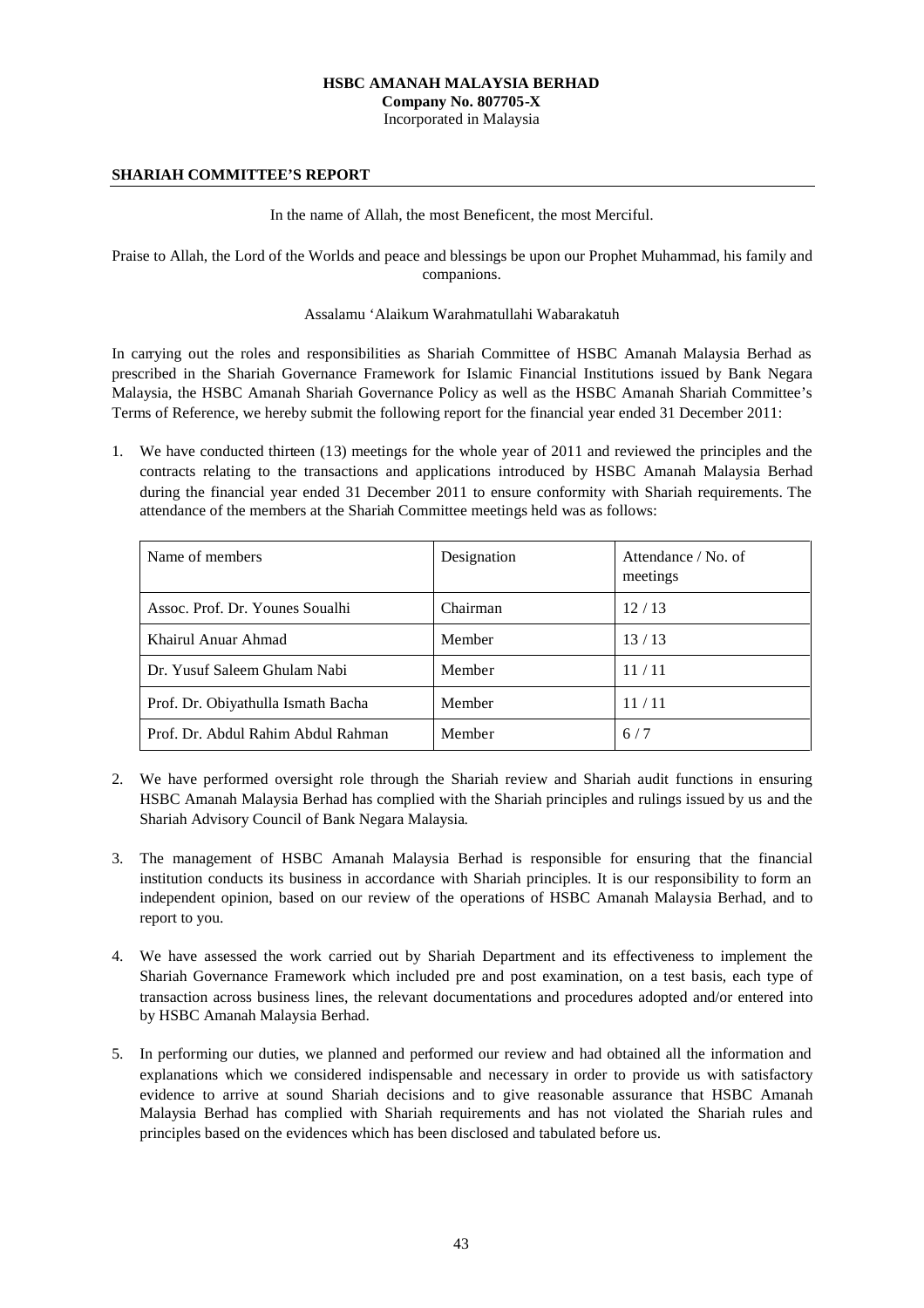#### SHARIAH COMMITTEE'S REPORT (Cont'd)

On that note, we, being the members of the Shariah Committee of HSBC Amanah Malaysia Berhad, do hereby confirm that in our opinion:-

- a) the contracts, transactions, dealings entered into by HSBC Amanah Malaysia Berhad during the financial year ended 31 December 2011 have been reviewed by us and are in compliance with Shariah rules and principles; and
- b) the allocation of profit and charging of losses relating to the Bank's assets and liabilites conform to the basis that had been approved by us in accordance with Shariah principles.

We, the members of the Shariah Committee of HSBC Amanah Malaysia Berhad, do hereby confirm that, to our view, the operations of HSBC Amanah Malaysia Berhad for the financial year ended 31 December 2011 have been conducted in conformity with the Shariah principles.

We pray to Allah the Almighty to grant us success and the path of straight forwardness.

Wassalamu 'Alaikum Warahmatullahi Wabarakatuh

Chairman of the Shariah Committee (Assoc. Prof. Dr. Younes Soualhi)

Member of the Shariah Committee (Khairul Anuar Ahmad)

Kuala Lumpur, Malaysia 15 February 2012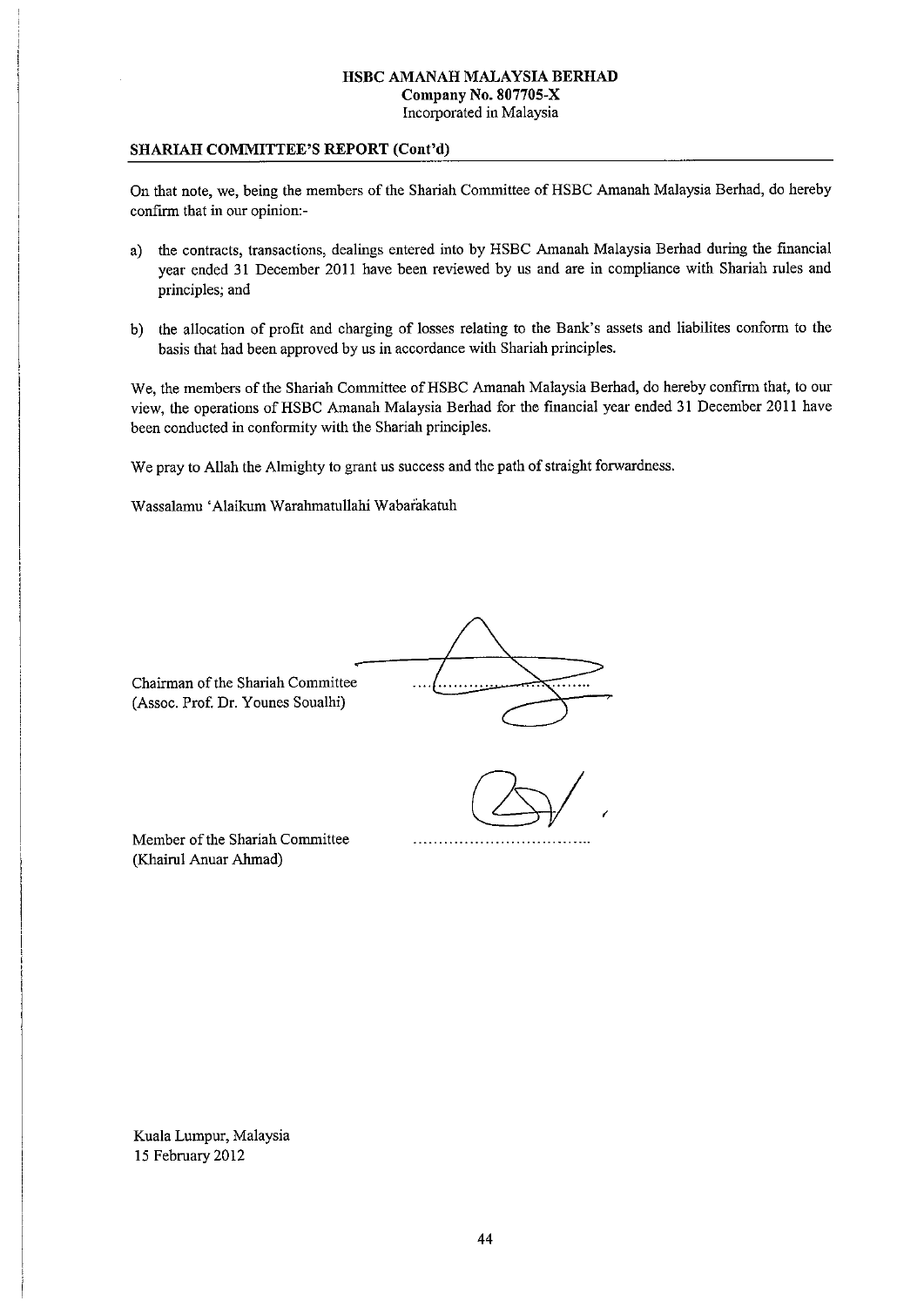

KPMG (Firm No. AF 0758) **Chartered Accountants** Level 10, KPMG Tower 8, First Avenue, Bandar Utama 47800 Petaling Jaya Selangor Darul Ehsan, Malaysia

Telephone +60 (3) 7721 3388 +60 (3) 7721 3399 Fax Internet www.kpmg.com.my

### **INDEPENDENT AUDITORS' REPORT** TO THE MEMBER OF HSBC AMANAH MALAYSIA BERHAD

#### **Report on the Financial Statements**

We have audited the financial statements of HSBC Amanah Malaysia Berhad, which comprise the statement of financial position as at 31 December 2011, and the statement of comprehensive income, statement of changes in equity and statement of cash flows for the year then ended, and a summary of significant accounting policies and other explanatory notes, as set out on pages 47 to 110.

Directors' Responsibility for the Financial Statements

The Directors of the Bank are responsible for the preparation and fair presentation of these financial statements in accordance with the Companies Act, 1965 and Financial Reporting Standards in Malaysia as modified by Bank Negara Guidelines, and for such internal control as the directors determine are necessary to enable the preparation of financial statements that are free from material misstatement, whether due to fraud or error.

#### Auditors' Responsibility

Our responsibility is to express an opinion on these financial statements based on our audit. We conducted our audit in accordance with approved standards on auditing in Malaysia. Those standards require that we comply with ethical requirements and plan and perform the audit to obtain reasonable assurance whether the financial statements are free from material misstatement.

An audit involves performing procedures to obtain audit evidence about the amounts and disclosures in the financial statements. The procedures selected depend on our judgement, including the assessment of risks of material misstatement of the financial statements, whether due to fraud or error. In making those risk assessments, we consider internal control relevant to the Bank's preparation of the financial statements that give a true and fair view in order to design audit procedures that are appropriate in the circumstances, but not for the purpose of expressing an opinion on the effectiveness of the Bank's internal control. An audit also includes evaluating the appropriateness of accounting policies used and the reasonableness of accounting estimates made by the Directors, as well as evaluating the overall presentation of the financial statements.

We believe that the audit evidence we have obtained is sufficient and appropriate to provide a basis for our audit opinion.

### Opinion

In our opinion, the financial statements have been properly drawn up in accordance with the Companies Act, 1965 and Financial Reporting Standards in Malaysia as modified by Bank Negara Malaysia Guidelines so as to give a true and fair view of the financial position of the Bank as of 31 December 2011 and of its financial performance and cash flows for the year then ended.

> KPMG, a partnership established under Malaysian law and a<br>member firm of the KPMG network of independent member firms<br>affiliated with KPMG International Cooperative ("KPMG nternational"), a Swiss entity.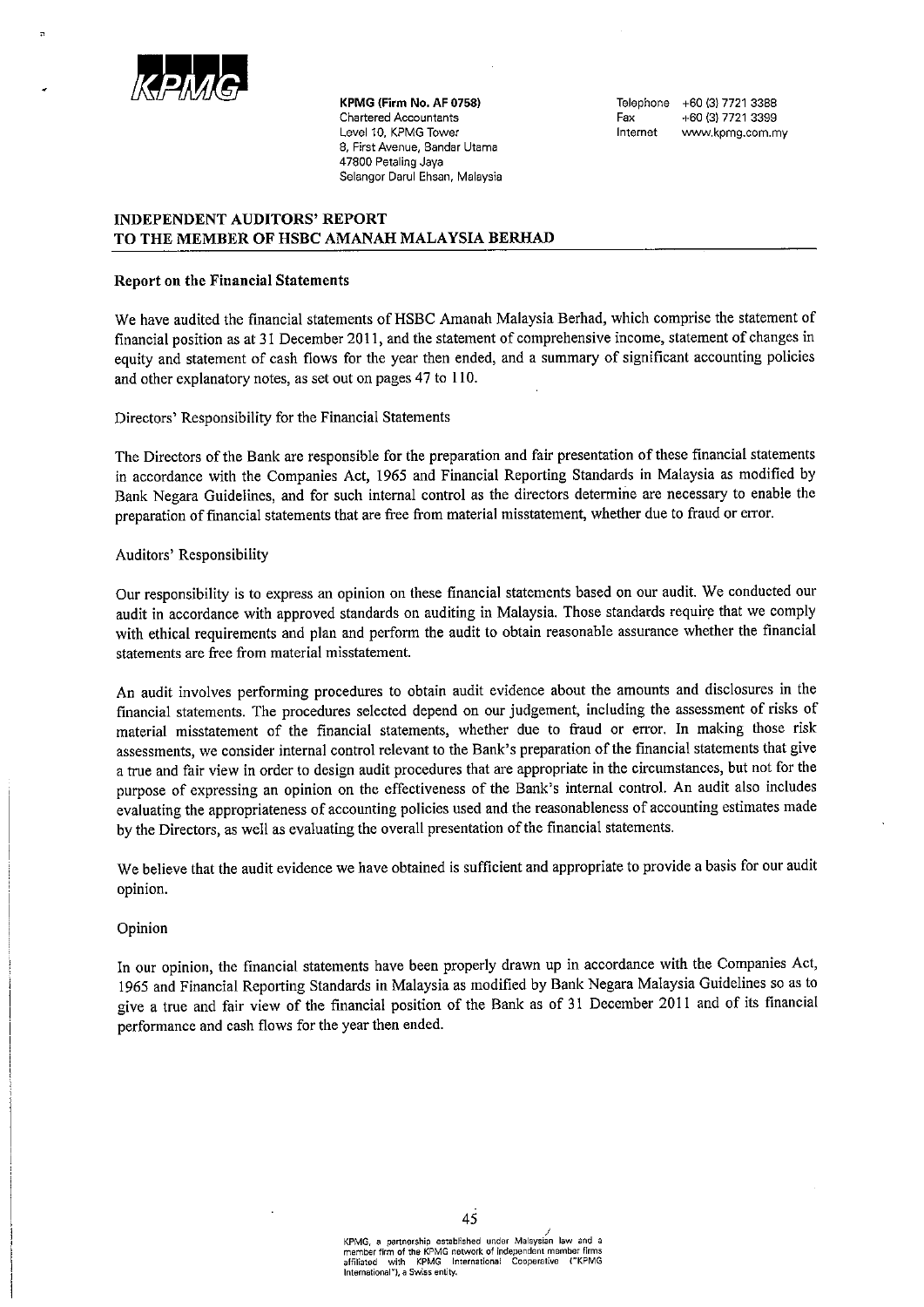

k.

#### Independent Auditors' Report (Cont'd)

### Report on Other Legal and Regulatory Requirements

In accordance with the requirements of the Companies Act, 1965 in Malaysia, we also report that in our opinion the accounting and other records and the registers required by the Act to be kept by the Bank have been properly kept in accordance with the provisions of the Act.

#### **Other Matters**

This report is made solely to the member of the Bank, as a body, in accordance with Section 174 of the Companies Act, 1965 in Malaysia and for no other purpose. We do not assume responsibility to any other person for the content of this report.

lorne,

**KPMG** Firm Number: AF 0758 **Chartered Accountants** 

Foong Mun Kong Approval Number: 2613/12/12(J) Chartered Accountant

15 February 2012

Petaling Jaya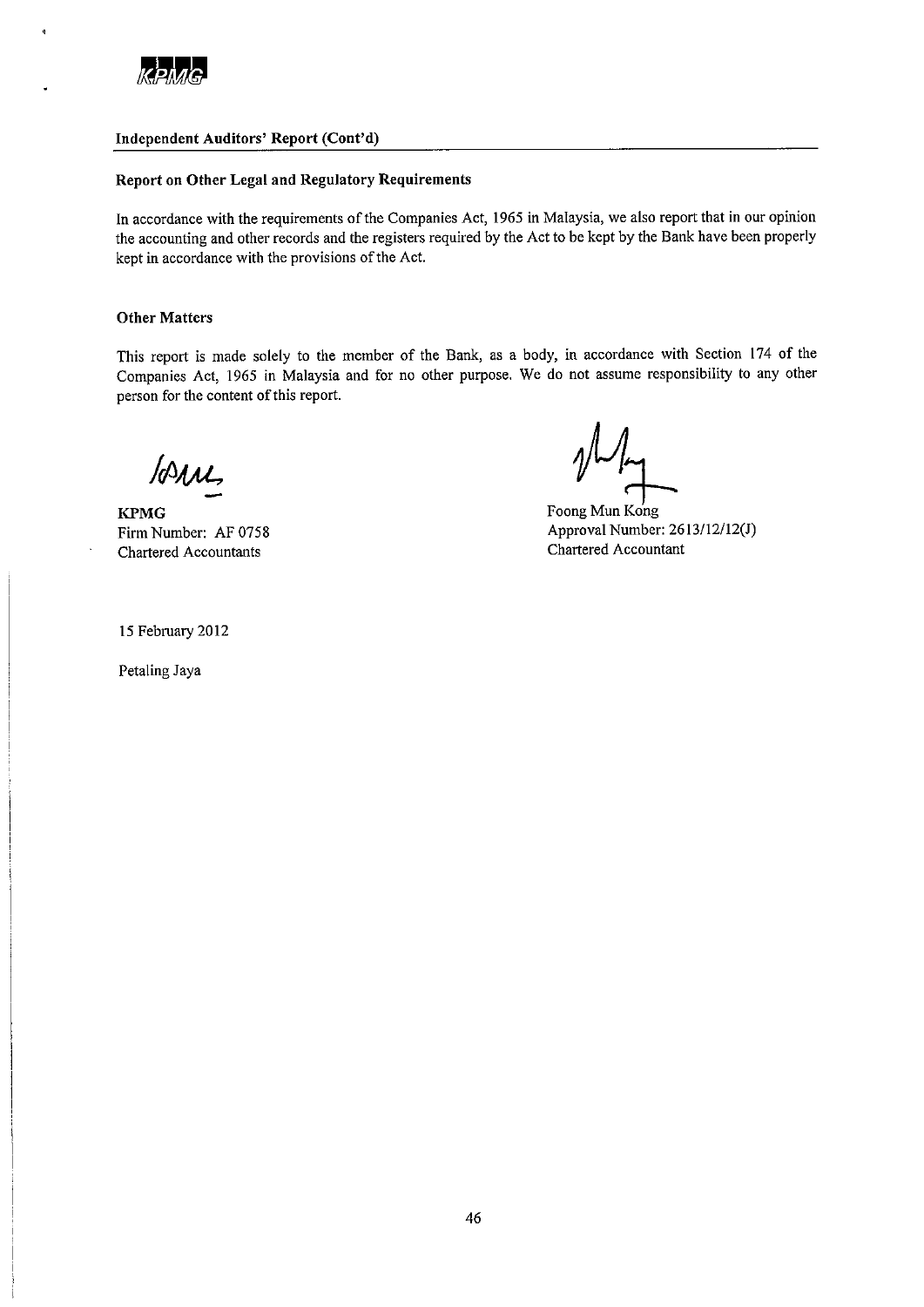# **STATEMENT OF FINANCIAL POSITION AS AT 31 DECEMBER 2011**

|                                                                        |                | 31 Dec 2011        | 31 Dec 2010        |
|------------------------------------------------------------------------|----------------|--------------------|--------------------|
|                                                                        | <b>Note</b>    | <b>RM'000</b>      | <b>RM'000</b>      |
| <b>Assets</b>                                                          |                |                    |                    |
| Cash and short-term funds                                              | 6              | 1,536,792          | 1,508,998          |
| Financial Assets Held-for-Trading                                      | $\overline{7}$ | 216,716            | 148,006            |
| Financial Investments Available-for-Sale                               | 8              | 422,086            | 330,665            |
| Financing and advances                                                 | 9              | 7,546,346          | 4,636,276          |
| Other assets                                                           | 11             | 212,308            | 59,035             |
| Statutory deposits with Bank Negara Malaysia                           | 12             | 228,562            | 34,729             |
| Equipment                                                              | 13             | 18,926             | 16,425             |
| Intangible assets                                                      | 14             | 461                | 1,499              |
| Deferred tax assets                                                    | 15             | 15,182             | 18,002             |
| <b>Total Assets</b>                                                    |                | 10,197,379         | 6,753,635          |
| <b>Liabilities</b><br>Deposits from customers                          | 16             | 5,476,252          | 3,782,536          |
|                                                                        |                |                    |                    |
| Deposits and placements from banks<br>and other financial institutions | 17             |                    |                    |
| Bills and acceptances payable                                          |                | 3,740,525<br>7,600 | 2,084,599<br>5,531 |
| Other liabilities                                                      | 18             | 102,105            | 91,670             |
| Provision for taxation and zakat                                       | 19             | 6,838              | 4,448              |
| <b>Total Liabilities</b>                                               |                | 9,333,320          | 5,968,784          |
|                                                                        |                |                    |                    |
| <b>Shareholder's Equity</b>                                            |                |                    |                    |
| Share capital                                                          | 20             | 50,000             | 50,000             |
| Reserves                                                               | 21             | 814,059            | 734,851            |
| <b>Total Shareholder's Equity</b>                                      |                | 864,059            | 784,851            |
| Total Liabilities and Shareholder's Equity                             |                | 10,197,379         | 6,753,635          |
| Commitments and Contingencies                                          | 33             | 5,535,558          | 1,823,148          |
|                                                                        |                |                    |                    |

*The financial statements were approved for issue by the Board of Directors on 15 February 2012.*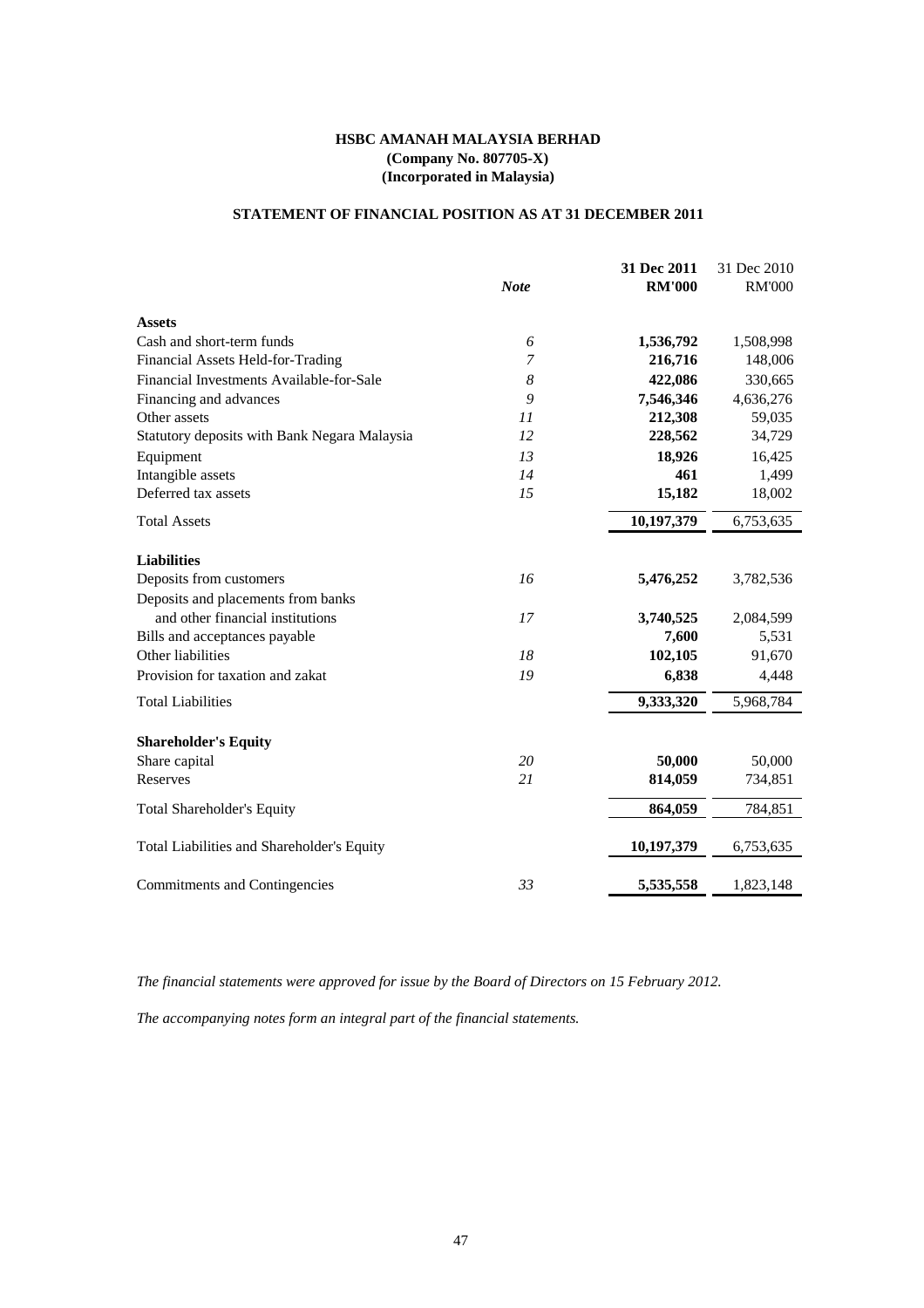### **FOR THE YEAR ENDED 31 DECEMBER 2011 STATEMENT OF COMPREHENSIVE INCOME**

|                                          |             | 31 Dec 2011   | 31 Dec 2010   |
|------------------------------------------|-------------|---------------|---------------|
|                                          | <b>Note</b> | <b>RM'000</b> | <b>RM'000</b> |
| Income derived from investment of        |             |               |               |
| depositors' funds and others             | 22          | 455,721       | 314,951       |
| Income derived from investment of        |             |               |               |
| shareholder's funds                      | 23          | 89,499        | 78,811        |
| Impairment losses on financing           | 24          | (124, 337)    | (70, 844)     |
| Total distributable income               |             | 420,883       | 322,918       |
| Income attributable to depositors        | 25          | (159, 492)    | (100, 059)    |
| Total net income                         |             | 261,391       | 222,859       |
| Personnel expenses                       | 26          | (26, 452)     | (23, 470)     |
| Other overheads and expenditures         | 27          | (137, 142)    | (136, 111)    |
| Profit before taxation                   |             | 97,797        | 63,278        |
| Taxation                                 | 28          | (19, 233)     | (18, 865)     |
| Profit for the year                      |             | 78,564        | 44,413        |
| Other comprehensive income               |             |               |               |
| Fair value reserve                       |             |               |               |
| Change in fair value                     |             | 379           | (765)         |
| Income tax relating to components of     |             |               |               |
| other comprehensive income               |             | (95)          | 192           |
| Other comprehensive income for the       |             |               |               |
| year, net of tax                         |             | 284           | (573)         |
| Total comprehensive income for the year  |             | 78,848        | 43,840        |
| Basic earnings per RM0.50 ordinary share | 29          | 78.6 sen      | 44.4 sen      |

*The financial statements were approved for issue by the Board of Directors on 15 February 2012.*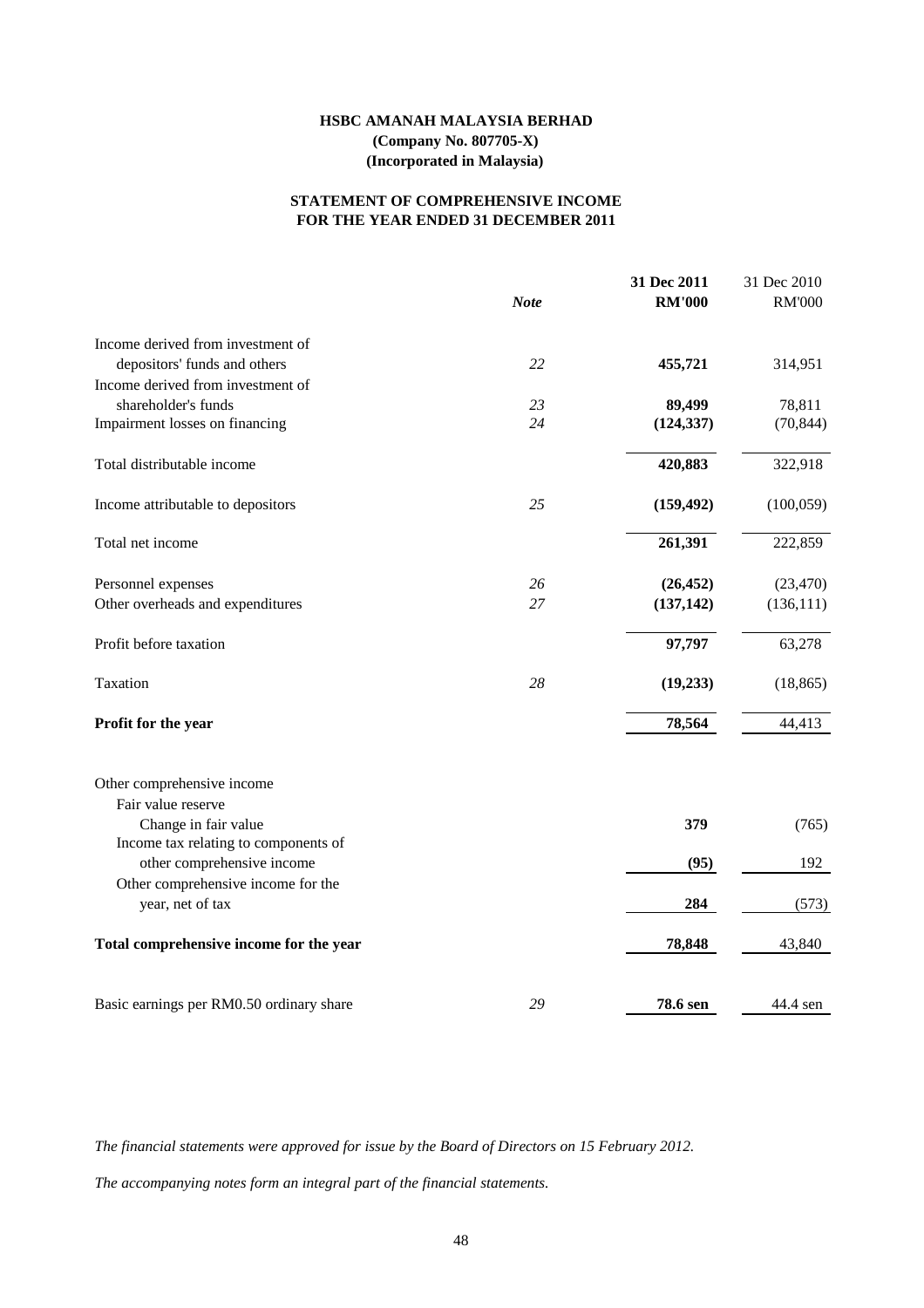#### **STATEMENT OF CHANGES IN EQUITY FOR THE YEAR ENDED 31 DECEMBER 2011**

|                                                                         |                |                | Non-distributable |               |                | Distributable |               |
|-------------------------------------------------------------------------|----------------|----------------|-------------------|---------------|----------------|---------------|---------------|
|                                                                         |                |                |                   | Available-    | Capital        |               |               |
|                                                                         | Share          | <b>Share</b>   | Statutory         | for-sale      | contribution   | Retained      | Total         |
|                                                                         | capital        | premium        | reserve           | reserve       | reserve        | profits       |               |
|                                                                         | <b>RM'000</b>  | <b>RM'000</b>  | <b>RM'000</b>     | <b>RM'000</b> | <b>RM'000</b>  | <b>RM'000</b> | <b>RM'000</b> |
| 2010                                                                    |                |                |                   |               |                |               |               |
| Balance as at 1 January 2010, as previously stated                      | 50,000         | 610,000        | 40,104            | 437           | $143*$         | 40,103        | 740,787       |
| - effect of adopting FRS 139                                            |                |                |                   |               |                | 32            | 32            |
| Balance as at 1 January 2010, restated                                  | 50,000         | 610,000        | 40,104            | 437           | 143            | 40,135        | 740,819       |
| Total comprehensive income for the year                                 |                |                |                   |               |                |               |               |
| Net profit for the year                                                 |                |                |                   |               |                | 44,413        | 44,413        |
| <b>Transfer to Statutory Reserve</b>                                    |                |                | 9,896             |               |                | (9,896)       |               |
| Other comprehensive income, net of income tax                           |                |                |                   |               |                |               |               |
| Fair value reserve:                                                     |                |                |                   |               |                |               |               |
| Net change in fair value                                                |                |                |                   | (573)         |                |               | (573)         |
| Total other comprehensive income                                        | $\overline{a}$ | $\overline{a}$ |                   | (573)         | $\overline{a}$ |               | (573)         |
| Total comprehensive income for the year                                 |                |                | 9,896             | (573)         |                | 34,517        | 43,840        |
| Transactions with ultimate holding company, recorded directly in equity |                |                |                   |               |                |               |               |
| Share based payment transactions                                        |                |                |                   |               | 192            |               | 192           |
| Balance as at 31 December 2010                                          | 50,000         | 610,000        | 50,000            | (136)         | 335            | 74,652        | 784,851       |
| 2011                                                                    |                |                |                   |               |                |               |               |
| Balance as at 1 January 2011                                            | 50,000         | 610,000        | 50,000            | (136)         | 335            | 74,652        | 784,851       |
| Total comprehensive income for the year                                 |                |                |                   |               |                |               |               |
| Net profit for the year                                                 |                |                |                   |               |                | 78,564        | 78,564        |
| Other comprehensive income, net of income tax                           |                |                |                   |               |                |               |               |
| Fair value reserve:                                                     |                |                |                   |               |                |               |               |
| Net change in fair value                                                |                |                |                   | 284           |                |               | 284           |
| Total other comprehensive income                                        | $\blacksquare$ | $\sim$         | $\blacksquare$    | 284           | $\blacksquare$ |               | 284           |
| Total comprehensive income for the year                                 |                |                |                   | 284           |                | 78,564        | 78,848        |
| Transactions with ultimate holding company, recorded directly in equity |                |                |                   |               |                |               |               |
| Share based payment transactions                                        |                |                |                   |               | 360            |               | <b>360</b>    |
| Balance as at 31 December 2011                                          | 50,000         | 610,000        | 50,000            | 148           | 695            | 153,216       | 864,059       |

\* This balance has been reclassified to conform to current year's presentation, please refer to Note 41 for further details.

*The financial statements were approved for issue by the Board of Directors on 15 February 2012.*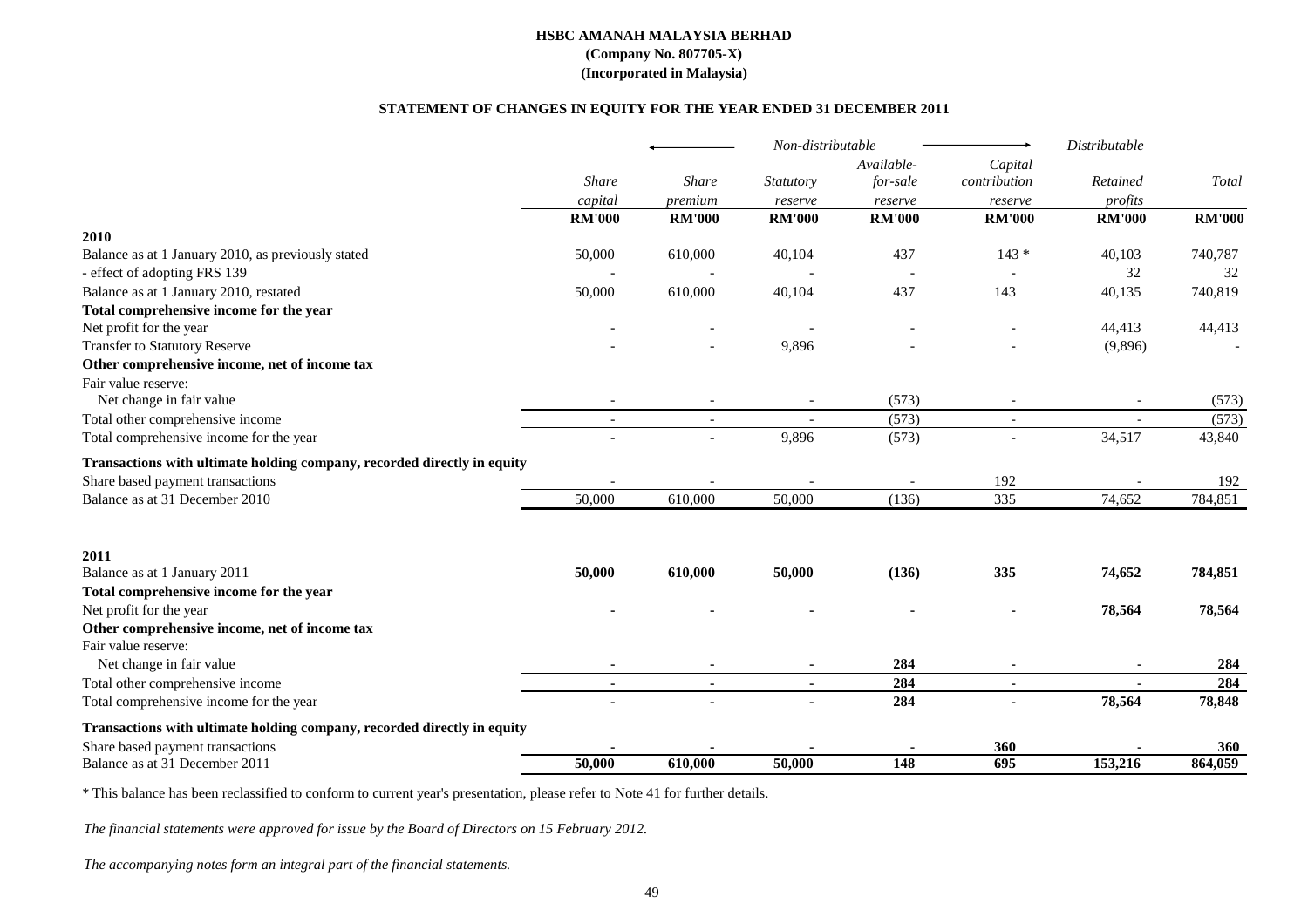### **HSBC AMANAH MALAYSIA BERHAD (Incorporated in Malaysia) (Company No. 807705-X)**

# **STATEMENT OF CASH FLOWS FOR THE YEAR ENDED 31 DECEMBER 2011**

|                                                                     | 31 Dec 2011    | 31 Dec 2010   |
|---------------------------------------------------------------------|----------------|---------------|
|                                                                     | <b>RM'000</b>  | <b>RM'000</b> |
| <b>Cash Flows from Operating Activities</b>                         |                |               |
| Profit before taxation                                              | 97,797         | 63,278        |
| Adjustments for:                                                    |                |               |
| Equipment written off                                               | 51             | 1             |
| Reversal of capitalised charges                                     | 810            |               |
| Share based payment transactions                                    | 360            | 192           |
| Net transfer from parent company                                    | (527)          |               |
| Depreciation of equipment                                           | 5,616          | 3,625         |
| Amortisation of intangible assets                                   | 233            | 736           |
| Net gain on disposal of equipment                                   | (2)            |               |
| Operating profit before changes in operating assets and liabilities | 104,338        | 67,832        |
| (Increase)/ Decrease in operating assets                            |                |               |
| Financial assets held-for-trading                                   | (68, 710)      | (20,620)      |
| Financing and advances                                              | (2,910,070)    | (1,471,271)   |
| Other assets                                                        | (153, 273)     | 317,618       |
| Statutory deposits with Bank Negara Malaysia                        | (193, 833)     | (6,200)       |
| Increase/ (Decrease) in operating liabilities                       |                |               |
| Deposits from customers                                             | 1,693,716      | 1,310,125     |
| Deposits and placements from banks and other financial institutions | 1,655,926      | 573,692       |
| Bills and acceptances payable                                       | 2,069          | 2,233         |
| Other liabilities                                                   | 10,435         | 30,195        |
| Net cash generated from operating activities before income tax      | 140,598        | 803,604       |
| Taxation paid                                                       | (14, 018)      | (22, 121)     |
| Utilisation of zakat provision                                      | (100)          | (20)          |
| Net cash generated from operating activities                        | 126,480        | 781,463       |
| <b>Cash Flows from Investing Activities</b>                         |                |               |
| Purchase of equipment                                               | (7, 641)       | (12, 567)     |
| Purchase of intangible assets                                       | (5)            | (12)          |
| Proceeds from disposal of equipment                                 | $\overline{2}$ | 16            |
| Financial investments available-for-sale                            | (91, 042)      | 52,790        |
| Net cash (used in)/ generated from investing activities             | (98, 686)      | 40,227        |
| Net increase in Cash and Cash Equivalents                           | 27,794         | 821,690       |
| Cash and Cash Equivalents at beginning of the year                  | 1,508,998      | 687,308       |
| Cash and Cash Equivalents at end of the year                        | 1,536,792      | 1,508,998     |
| <b>Analysis of Cash and Cash Equivalents</b>                        |                |               |
| Cash and short-term funds                                           | 1,536,792      | 1,508,998     |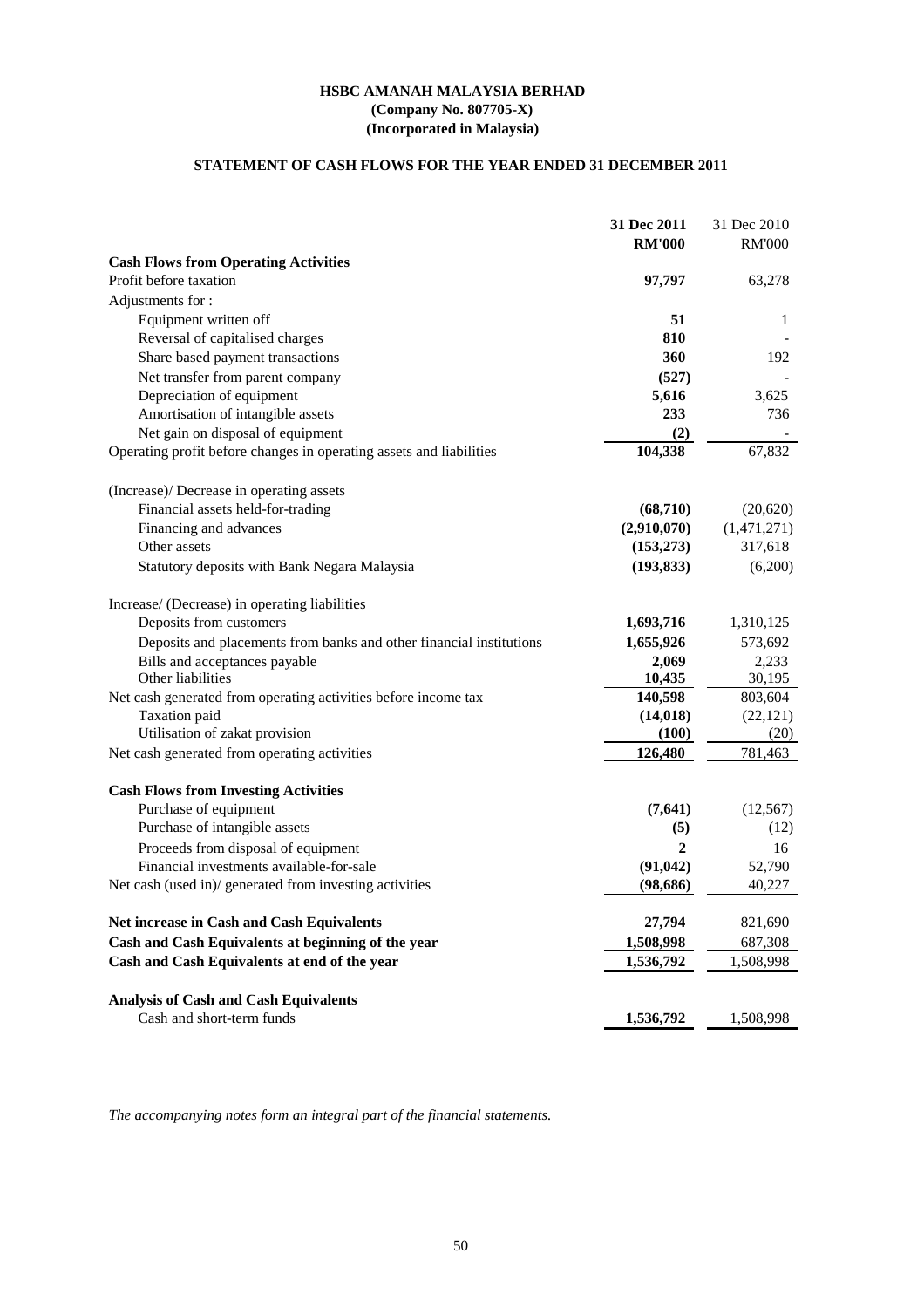### **NOTES TO THE FINANCIAL STATEMENTS AS AT 31 DECEMBER 2011**

#### **1 General Information**

HSBC Amanah Malaysia Berhad ("the Bank") incorporated on 26 February 2008, is a licensed Islamic Bank under the Islamic Banking Act, 1983. The registered office of the Bank is at No. 2, Leboh Ampang, 50100 Kuala Lumpur.

The principal activities of the Bank are Islamic banking and related financial services.

There were no significant changes in these activities during the financial year.

#### **2 Basis of Preparation**

#### *(a) Statement of compliance*

The financial statements of the Bank have been prepared in accordance with the provisions of the Companies Act, 1965, generally accepted accounting principles and Financial Reporting Standards ("FRS") issued by the Malaysian Accounting Standards Board ("MASB") as modified by Bank Negara Malaysia's ("BNM") guidelines and Shariah requirements.

All significant accounting policies adopted are consistent with those of the audited annual financial statements for the year ended 31 December 2010, except for the adoption of the following FRSs, amendments to FRSs, Issues Committee ("IC") Interpretations and Technical Release.

|                          | <b>FRS/Interpretations</b>                                                                                                                                                 | <b>Effective date</b> |
|--------------------------|----------------------------------------------------------------------------------------------------------------------------------------------------------------------------|-----------------------|
|                          | FRS 1, First-time Adoption of Financial Reporting Standards                                                                                                                | 1 Jul 2010            |
|                          | FRS 3, Business Combinations                                                                                                                                               | 1 Jul 2010            |
|                          | FRS 127, Consolidated and Separate Financial Statements                                                                                                                    | 1 Jul 2010            |
|                          | IC Interpretation 4, Determining whether an Arrangement contains a Lease                                                                                                   | 1 Jan 2011            |
| $\blacksquare$           | IC Interpretation 12, Service Concession Arrangements                                                                                                                      | 1 Jul 2010            |
| $\overline{\phantom{a}}$ | IC Interpretation 16, hedges of a Net investment in a Foreign Operation                                                                                                    | 1 Jul 2010            |
| $\blacksquare$           | IC Interpretation 17, Distribution of Non-cash Assets to Owners                                                                                                            | 1 Jul 2010            |
| $\blacksquare$           | IC Interpretation 18, Transfers of Assets from Customers                                                                                                                   | 1 Jan 2011            |
| $\overline{\phantom{a}}$ | Amendments to FRS 1, First time Adoption of Financial Reporting Standards - Limited<br>Exemption from Comparative FRS 7 Disclosures for First-time Adopters and Additional |                       |
|                          | <b>Exemptions for First-time Adopters</b>                                                                                                                                  | 1 Jan 2011            |
|                          | Amendments to FRS 132, Financial Instruments: Presentation – Classification of Rights                                                                                      |                       |
|                          | <b>Issues</b>                                                                                                                                                              | 1 Mar 2010            |
|                          | Amendments to FRS 2, Share-based Payment                                                                                                                                   | 1 Jul 2010            |
|                          | Amendments to FRS 2, Group Cash-settled Share-based Payment Transactions                                                                                                   | 1 Jan 2011            |
|                          | Amendments to FRS 5, Non-current Assets Held for Sale and Discontinued Operations                                                                                          |                       |
|                          |                                                                                                                                                                            | 1 Jul 2010            |
|                          | Amendments to FRS 7, Financial Instruments: Disclosures – Improving Disclosures                                                                                            |                       |
|                          | about Financial Instruments                                                                                                                                                | 1 Jan 2011            |
|                          | Amendments to FRS 138, Intangible Assets                                                                                                                                   | 1 Jul 2010            |
| ۰                        | Amendments to IC Interpretation 9, Reassessment of Embedded Derivatives                                                                                                    | 1 Jul 2010            |
|                          | Improvements to FRSs (2010)                                                                                                                                                | 1 Jan 2011            |
|                          | Technical Release <i>i</i> -4, Shariah Compliant Sale Contracts                                                                                                            | 1 Jan 2011            |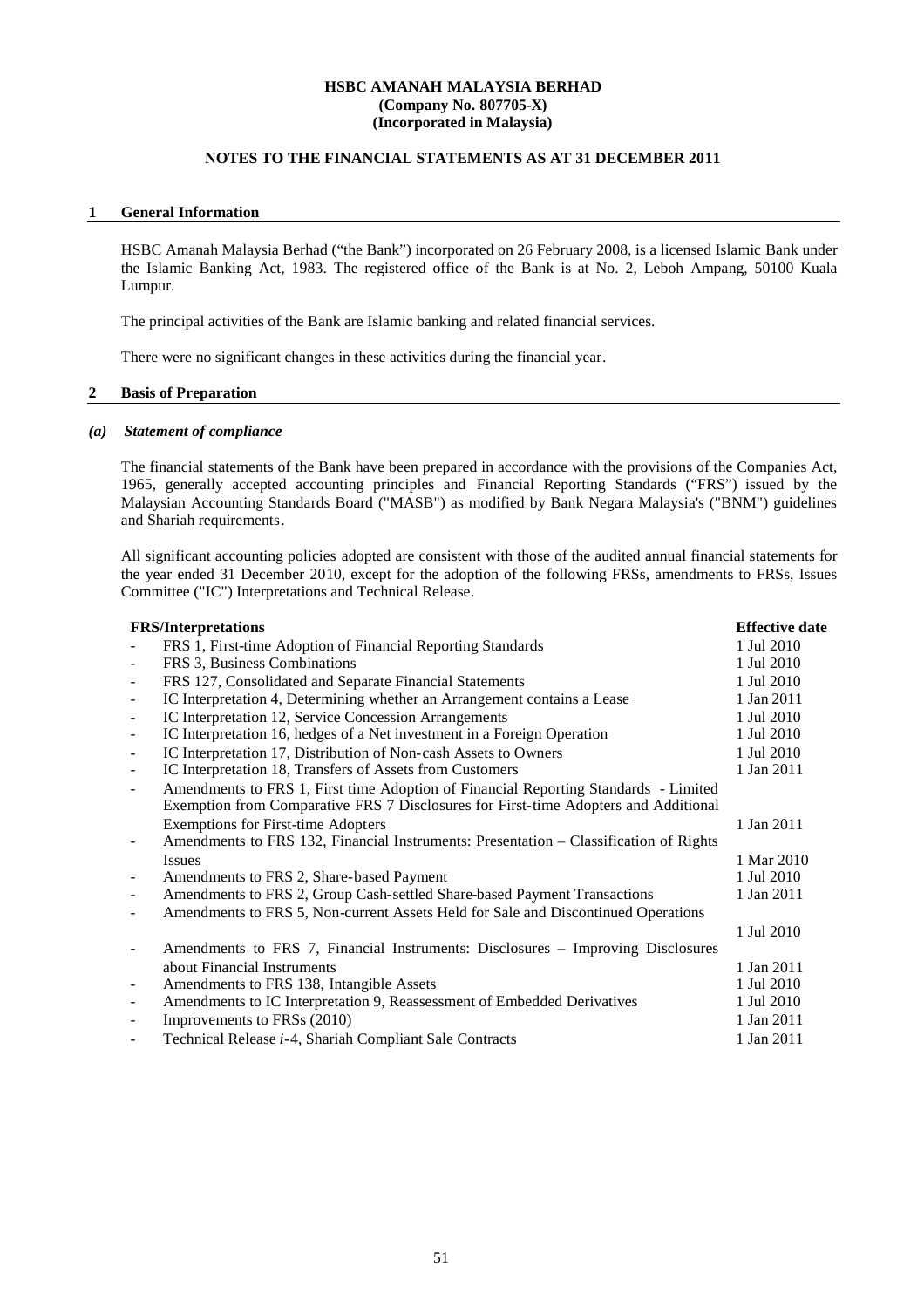### **2 Basis of Preparation (Cont'd)**

## *(a) Statement of compliance (Cont'd)*

IC Interpretations 12, 16 and 17 did not have any impact on the financial statements of the Bank as they are not relevant to the operations of the Bank. The adoption of the remaining FRSs, amendments to FRSs and IC Interpretations did not have any material impact on the financial results of the Bank.

The Bank has not applied the following accounting standards, amendments and interpretations that have been issued by MASB as they are either not applicable or not yet effective for the Bank.

| <b>FRS/Interpretations</b>                                                           | <b>Effective date</b> |
|--------------------------------------------------------------------------------------|-----------------------|
| - IC interpretations 19, Extinguishing Financial Liabilities with Equity Instruments | 1 Jul 2011            |
| - Amendments to IC Interpretations 14, prepayments of a Minimum Funding              | 1 Jul 2011            |
| Requirement                                                                          |                       |
| - FRS 124, Related Party Disclosures (revised)                                       | 1 Jan 2012            |
| - IC Interpretation 15, Agreements for the Construction of Real Estate               | 1 Jan 2012            |
| - Amendments to FRS 1, First-time Adoption of Financial Reporting Standards –        |                       |
| Severe Hyperinflation and Removal of Fixed Dates for First-time Adopters             | 1 Jan 2012            |
| - Amendments to FRS 7, Financial instruments: Disclosures – Transfers of             |                       |
| <b>Financial Assets</b>                                                              | 1 Jan 2012            |
| - Amendments to FRS 112, Income Taxes - Deferred Tax: Recovery of                    |                       |
| <b>Underlying Assets</b>                                                             | 1 Jan 2012            |
| - Amendments to FRS 101, Presentation of Financial Statements - Presentation of      |                       |
| Items of Other Comprehensive Income                                                  | 1 Jul 2012            |
| - FRS 9, Financial Instruments (2009)                                                | 1 Jan 2013            |
| - FRS 9, Financial Instruments (2010)                                                | 1 Jan 2013            |
| - FRS 10, Consolidated Financial Statements                                          | 1 Jan 2013            |
| - FRS 11, Joint Arrangements                                                         | 1 Jan 2013            |
| - FRS 12, Disclosure of Interests in Other Entities                                  | 1 Jan 2013            |
| - FRS 13, Fair Value Measurement                                                     | 1 Jan 2013            |
| - FRS 119, Employee Benefits (2011)                                                  | 1 Jan 2013            |
| - FRS 127, Separate Financial Statements (2011)                                      | 1 Jan 2013            |
| - FRS 128, Investments in Associates and Joint Ventures (2011)                       | 1 Jan 2013            |
| - IC Interpretation 20, Stripping Costs in the Production Phase of a Surface Mine    | 1 Jan 2013            |

The Bank's financial statements for the annual period beginning on I January 2012 will be prepared in accordance with the Financial Reporting Standards (FRSs) issued by MASB, which will then be known as Malaysian Financial Reporting Standards (MFRSs), and International Financial Reporting Standards (IFRSs).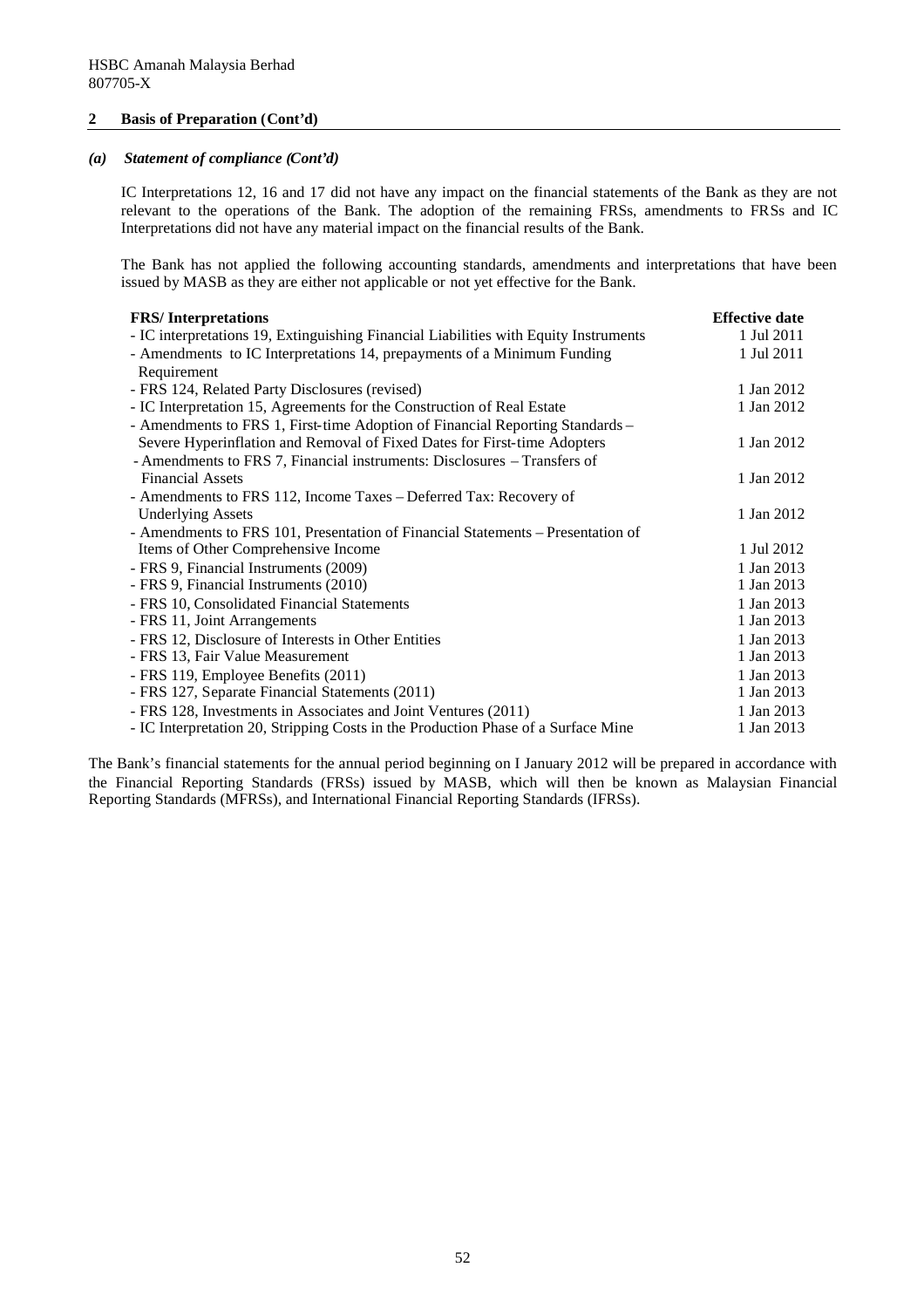### **2 Basis of Preparation (Cont'd)**

### *(b) Basis of measurement*

The financial statements of the Bank have been prepared on the historical cost basis, except for the following assets and liabilities as explained in their respective accounting policy notes:

- Financial assets held-for-trading
- Financial investments available-for-sale
- Financial instruments
- Derivatives and Hedge Accounting

### *(c) Functional and presentation currency*

The financial statements are presented in Ringgit Malaysia (RM), which is the Bank's functional currency. All financial information presented in RM has been rounded to the nearest thousand, unless otherwise stated.

#### *(d) Use of estimates and judgements*

The preparation of the financial statements in conformity with FRSs requires management to make judgements, estimates and assumptions that affect the application of accounting policies and the reported amounts of assets, liabilities, income and expenses. Actual results may differ from these estimates.

Estimates and underlying assumptions are reviewed on an ongoing basis. Revisions to accounting estimates are recognised in the period in which the estimate is revised and in any future periods affected.

There are no significant areas of estimation uncertainty and critical judgements in applying accounting policies that have significant effect on the amounts recognised in the financial statements other than those disclosed in Note 5.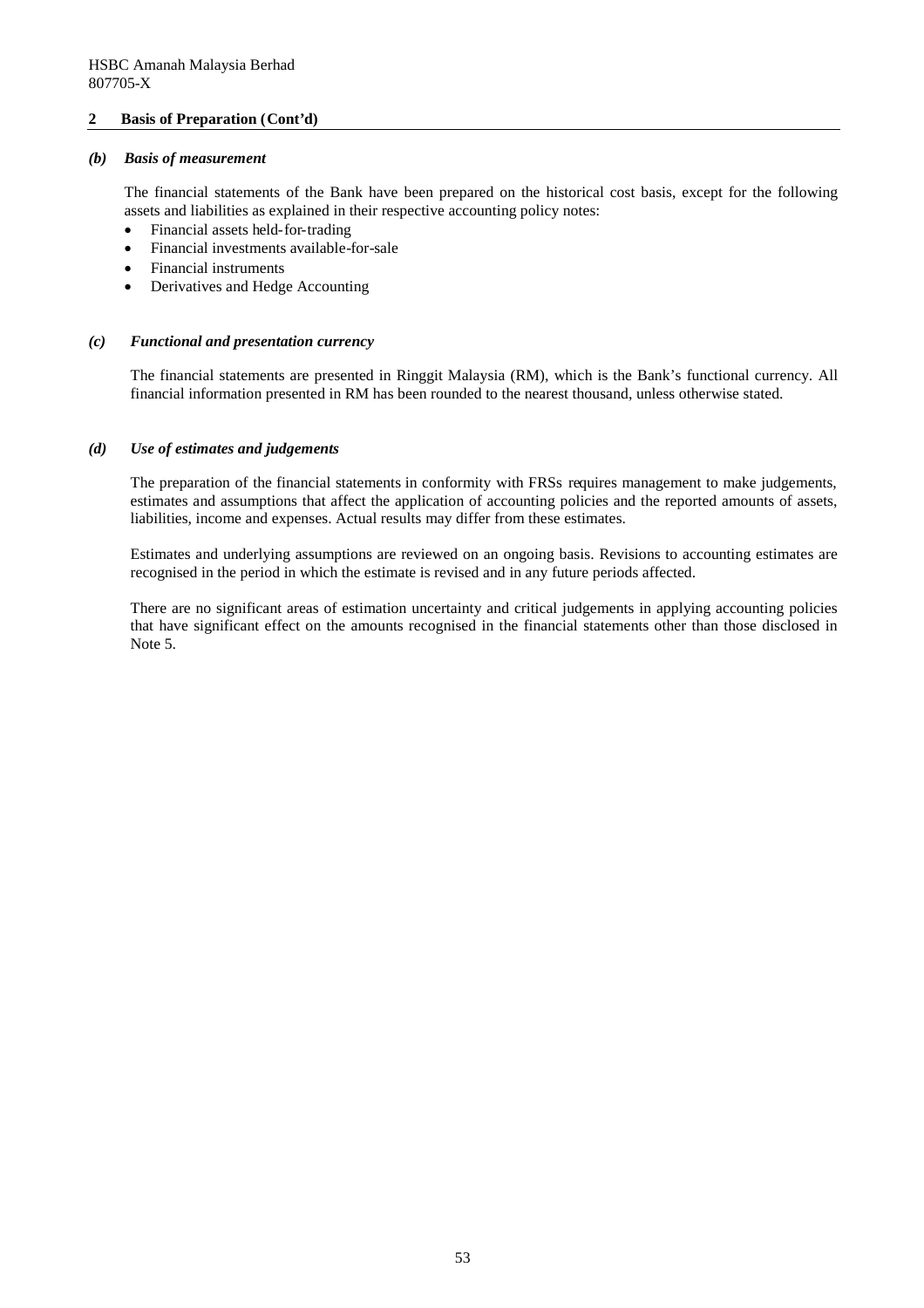#### **3 Significant Accounting Policies**

The accounting policies set out below have been applied consistently to the periods presented in these financial statements and have been applied consistently by the Bank.

#### *(a) Foreign Currency Transactions*

Transactions in foreign currencies are translated to the respective functional currencies of HSBC Group entities at exchange rates at the dates of the transactions.

Monetary assets and liabilities denominated in foreign currencies at the reporting period are retranslated to the functional currency at the exchange rate at that date.

Non-monetary assets and liabilities denominated in foreign currencies are not retranslated at the end of the reporting date except for those that are measured at fair value are retranslated to the functional currency at the exchange rate at the date that the fair value was determined.

Foreign currency differences arising on retranslation are recognised in profit or loss, except for differences arising on the retranslation of available-for-sale equity instruments or a financial instrument designated as a hedge of currency risk, which are recognised in other comprehensive income.

#### *(b) Recognition of Financing Income and Financing Expenses*

Financing income and attributable profits on deposits and borrowings are recognised on an accrual basis applying the effective profit rate method in accordance with the principles of Shariah. Financing expense and income attributable on deposits and borrowings are amortised using the effective profit rate method in accordance with the principles of Shariah.

The effective profit rate is the rate that exactly discounts the estimated future cash payments and receipts through the expected life of the financial asset or liability, or where appropriate, a shorter period, to the net carrying amount of the financial asset or liability. When calculating the effective profit rate, the Bank estimates cash flows considering all contractual terms of the financial instrument but not future credit losses.

The calculation includes all amounts paid or received by the Bank that are an integral part of the effective profit rate of a financial instrument, including transaction costs and all other premiums or discounts.

#### *(c) Recognition of Fees and Commission, Net Trading Income and Other Operating Income*

The Bank earns fee income from a diverse range of services it provides to its customers. Fee income is accounted for as follows:

- if the income is earned on the execution of a significant act, it is recognised as revenue when the significant act has been completed;
- if the income is earned as services are provided, it is recognised as revenue as the services are provided; and
- Fee and commission income and expense that are integral to the effective profit rate on a financial asset or liability are included in the measurement of the effective profit rate. It is recognised as an adjustment to the effective profit rate and recorded in 'financing income' (see Note 3b).

Dividend income from equity securities is recognised when the right to receive payment is established, which in the case of quoted securities is the ex-dividend date.

Net trading income comprises gains and losses from changes in the fair value of financial assets held-for-trading, together with the related profit income as well as income from derivative contracts.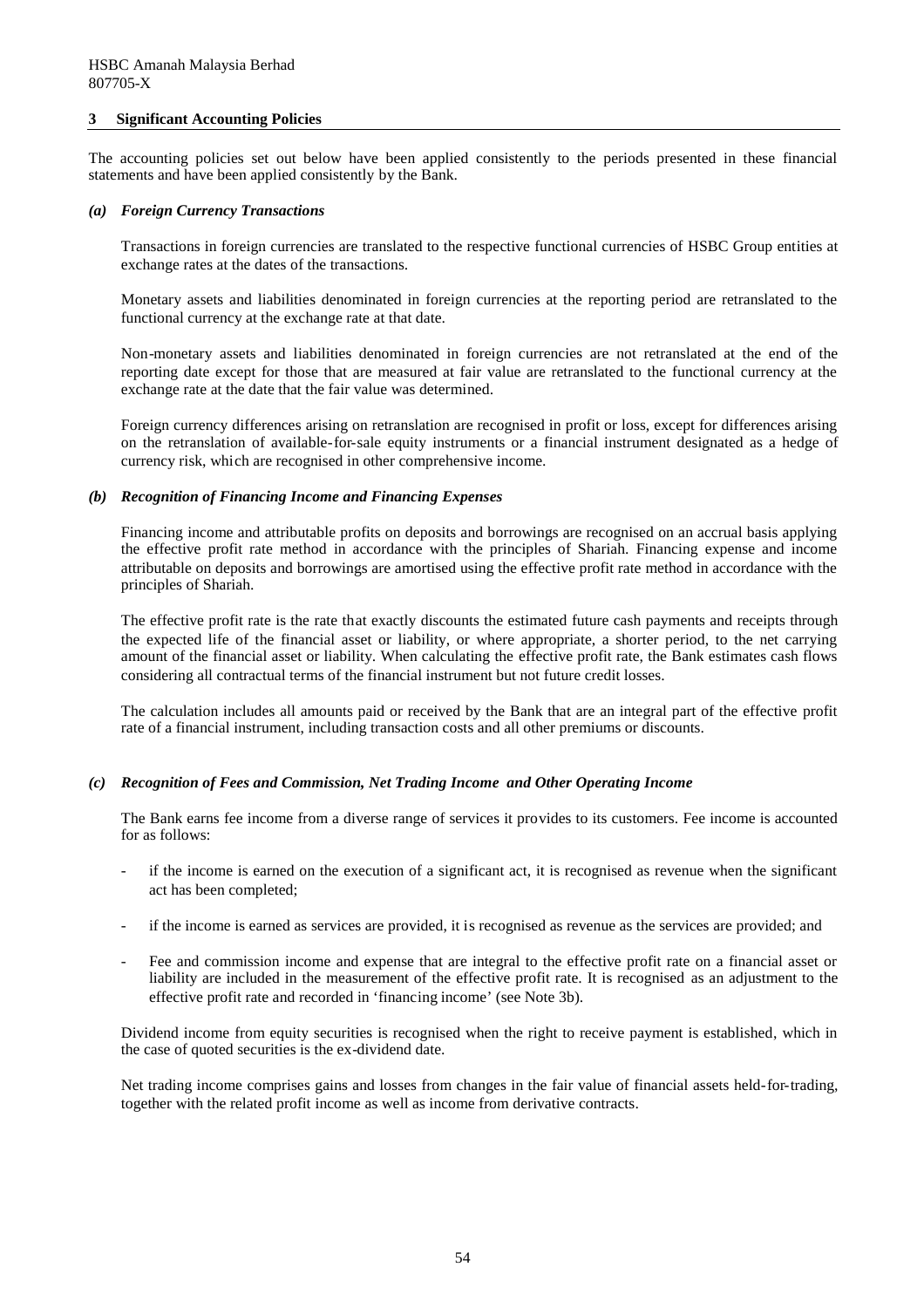#### *(d) Income tax expense*

Income tax expense comprises current and deferred tax. Income tax expense is recognised in statement of comprehensive income except to the extent that it relates to items recognised directly in equity or other comprehensive income.

Current tax is the expected tax payable on the taxable income for the year, using tax rates enacted or substantively enacted by the end of the reporting period, and any adjustment to tax payable in respect of previous years. Current tax assets and liabilities are offset when the Bank intends to settle on a net basis and the legal right to offset exists.

Deferred tax is recognised using the liability method, providing for temporary differences between the carrying amounts of assets and liabilities in the statement of financial position and their tax bases. Deferred tax is not recognised for the initial recognition of assets or liabilities in a transaction that affects neither accounting nor taxable profit or loss. Deferred tax is measured at the tax rates that are expected to be applied to the temporary differences when they reverse, based on the laws that have been enacted or substantively enacted by the end of the reporting period.

Deferred tax liabilities are generally recognised for all taxable temporary differences. A deferred tax asset is recognised to the extent that it is probable that future taxable profits will be available against which the temporary difference can be utilised. Deferred tax assets are reviewed at the end of each reporting period and are reduced to the extent that it is no longer probable that the related tax benefit will be realised.

#### *(e) Financial instruments*

#### *i) Initial recognition and measurement*

The Bank initially recognises financing and advances, deposits, debt securities issued and subordinated liabilities on the date at which they are originated. Regular way purchases and sales of financial assets are recognised on the trade date at which the Bank commits to purchase or sell the asset. All other financial assets and liabilities (including assets and liabilities designated at fair value through statement of comprehensive income) are initially recognised on the trade date at which the Bank becomes a party to the contractual provisions of the instrument.

A financial asset or financial liability is measured initially at fair value plus transaction costs that are directly attributable to its acquisition or issue.

#### *ii) Classification*

See accounting policies in Notes 3*(h)*, 3*(i)*, 3*(j).*

#### *iii) Derecognition*

Financial assets are derecognised when the contractual right to receive cash flows from the assets has expired; or when the Bank has transferred its' contractual right to receive the cash flows of the financial assets, and either:

– substantially all the risks and rewards of ownership have been transferred; or

– the Bank has neither retained nor transferred substantially all the risks and rewards, but has not retained control.

Financial liabilities are derecognised when the Bank's contractual obligations are discharged, cancelled, or expired.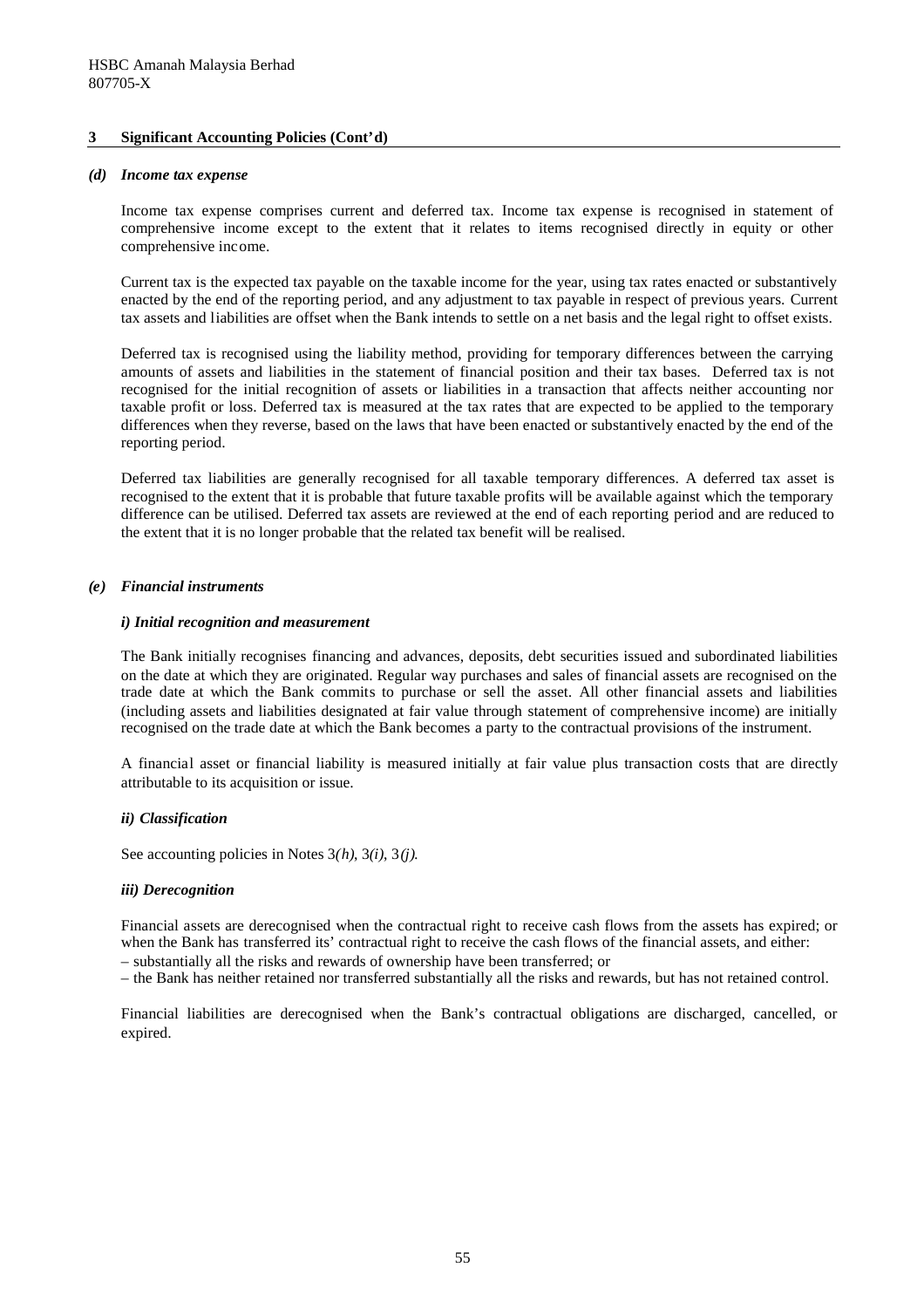### *(e) Financial instruments (Cont'd)*

### *iv) Offsetting*

Financial assets and financial liabilities are offset and the net amount reported in the statement of financial position when there is a legally enforceable right to offset the recognised amounts and there is an intention to settle on a net basis, or realise the asset and settle the liability simultaneously.

Income and expenses are presented on a net basis only when permitted under the FRSs.

#### *v) Amortised cost measurement*

The amortised cost of a financial asset or liability is the amount at which the financial asset or liability is measured at initial recognition, minus principal repayments, plus or minus the cumulative amortisation using the effective profit method of any difference between the initial amounts recognised and the maturity amount, minus any reduction for impairment.

#### *vi) Fair value measurement*

All financial instruments are recognised initially at fair value. In the normal course of business, the fair value of a financial instrument on initial recognition is the transaction price (that is, the fair value of the consideration given or received). In certain circumstances, however, the fair value will be based on other observable current market transactions in the same instrument, without modification or repackaging, or on a valuation technique whose variables include only data from observable markets, such as profit rate yield curves, option volatilities and currency rates. When such evidence exists, the Bank recognises a trading gain or loss on inception of the financial instrument, being the difference between the transaction price and the fair value. When unobservable market data have a significant impact on the valuation of financial instruments, the entire initial difference in fair value indicated by the valuation model from the transaction price is not recognised immediately in statement of comprehensive income but is recognised over the life of the transaction on an appropriate basis, or when the inputs become observable, or the transaction matures or is closed out, or when the Bank enters into an offsetting transaction.

Subsequent to initial recognition, the fair values of financial instruments measured at fair value that are quoted in active markets are based on bid prices for assets held and offer prices for liabilities issued. When independent prices are not available, fair values are determined by using valuation techniques which refer to observable market data. These include comparison with similar instruments where market prices exist, discounted cash flow analysis, option pricing models and other valuation techniques commonly used by market participants. Fair values of financial instruments may be determined in whole or in part using valuation techniques based on assumptions that are not supported by prices from current market transactions or observable market data, where current prices or observable market data are not available.

Valuation techniques incorporate assumptions about factors that other market participants would use in their valuations, including profit rate yield curves, exchange rates, volatilities, and prepayment and default rates. If there are additional factors that are not incorporated within the valuation model but would be considered by market participants, further fair value adjustments are applied to model calculated fair values. These fair value adjustments include adjustments for bid-offer spread, model uncertainty, credit risk and model limitation. Where a financial instrument has a quoted price in an active market and it is part of a portfolio, the fair value of the portfolio is calculated as the product of the number of units and quoted price and no block discounts are made.

If the fair value of a financial asset measured at fair value becomes negative, the financial instrument is recorded as a financial liability until the fair value becomes positive, at which time the financial instrument is recorded as a financial asset.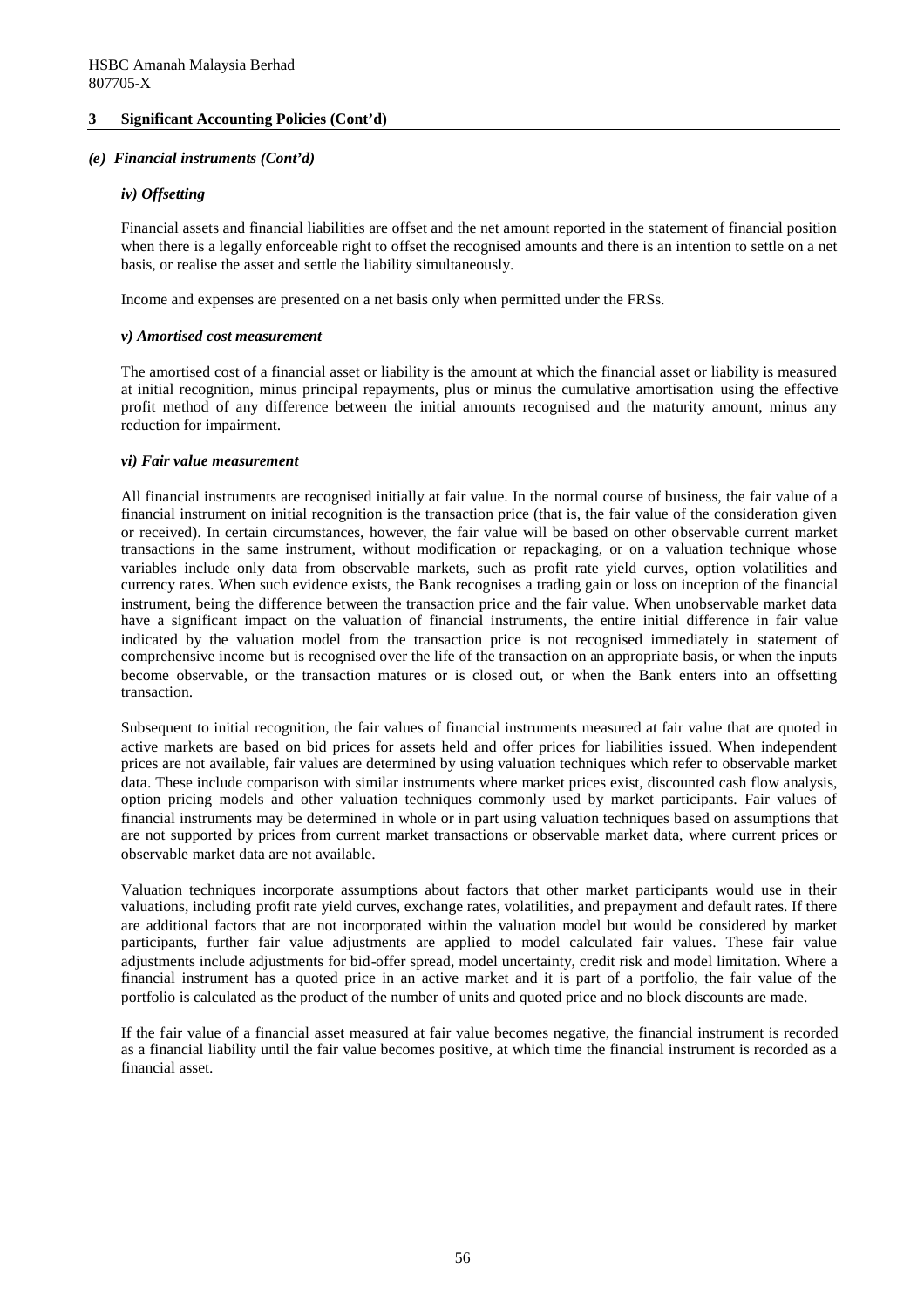### *(e) Financial instruments (Cont'd)*

### *vi) Fair value measurement (Cont'd)*

The fair values of financial liabilities are measured using quoted market prices where available, or using valuation techniques. These fair values include market participants' assessments of the appropriate credit spread to apply to the Bank's liabilities. The amount of change during the period, and cumulatively, in the fair value of designated financial liabilities and financing and advances that is attributable to changes in their credit spread is determined as the amount of change in the fair value that is not attributable to changes in market conditions that give rise to market risk.

### *vii) Identification of impairment*

At each reporting date the Bank assesses whether there is objective evidence that financial assets not carried at fair value through profit or loss are impaired. A financial asset or a group of financial assets is (are) impaired when objective evidence demonstrates that a loss event has occurred after the initial recognition of the asset(s), and that the loss event has an impact on the future cash flows of the asset(s) that can be estimated reliably.

An asset is to be assessed as impaired when, and only when, there is objective evidence of impairment as a result of an event that occurred after the initial recognition of the asset (a "loss event") and that loss event has an adverse impact on the cash flows of the asset which can be reliably estimated.

The criteria used by the Bank to help determine whether there is objective evidence of impairment of such an asset include:

- principal or profit or both are past due for more than 90 days;
- known cash flow difficulties experienced by the customer;
- an overdue contractual payment of principal or profit:
- breach of financing covenants or conditions;
- the probability that the customer will enter bankruptcy or other distressed financial reorganisation,
- based on conditions existing at the reporting date; and
- a significant downgrading in credit rating by an external credit rating agency not in itself evidence of impairment, but to be considered in conjunction with other information

The Bank takes a prudent approach, through its criteria for assessing whether objective evidence of impairment exists, to interpretation of the term 'objective evidence' and to quantifying impairment allowance requirements. However, it also allows circumstances in which, in the absence of other indicators of impairment, exposures designated as past due will not normally be regarded as impaired, including:

- individually assessed financing fewer than 90 days past due;
- financing fully secured by cash collateral;
- short-term trade facilities technically overdue, for instance through documentation delay, but where there is no concern over the creditworthiness of the customer/ counterparty; and

### *(f) Cash and cash equivalents*

For the purpose of the statement of cash flows, cash and cash equivalents comprise cash and bank balances, and short term deposits and placements maturing within one month that is readily convertible to known amounts of cash and which are subject to insignificant risk of change in value.

### *(g) Resale and Repurchase Agreements*

Securities purchased under resale agreements are securities which the Bank had purchased with a commitment to resell at future date. The commitment to resell the securities is reflected as an asset on the statement of financial position.

Conversely, obligation on securities sold under repurchase agreements are securities which the Bank had sold from its portfolio, with a commitment to repurchase at future dates. Such financing transactions and the obligation to repurchase the securities are reflected as a liability on the statement of financial position.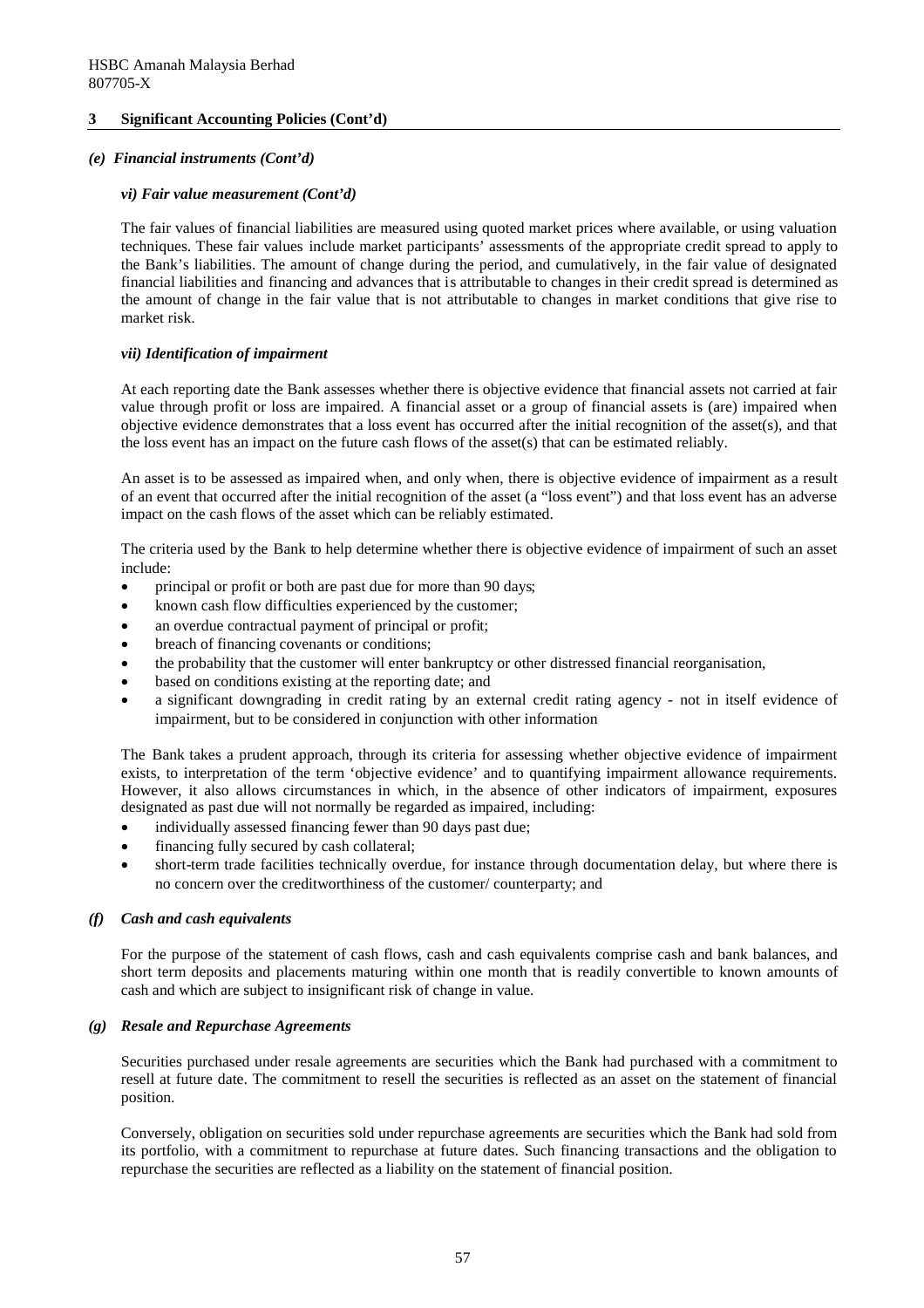### *(h) Financial assets held-for-trading*

Financial assets are classified as held-for-trading if they have been acquired principally for the purpose of selling or repurchasing it in the near term or they form part of a portfolio of identified financial assets that are managed together and for which there is evidence of a recent actual pattern of short-term profit-taking. These financial assets are recognised on trade date, when the Bank enters into contractual arrangements with counterparties to purchase or sell the financial assets, and are normally derecognised when sold. Measurement is initially at fair value, with transaction costs taken to statement of comprehensive income. Subsequently, the fair values are remeasured, and gains and losses therein, together with any related profit earned are recognised in statement of comprehensive income as 'Net trading income'.

### *(i) Financial investments*

### *i Held-to-maturity*

Held-to-maturity investments are non-derivative financial assets with fixed or determinable payments and fixed maturities that the Bank positively intends, and is able, to hold to maturity. These investments are initially recorded at fair value plus any directly attributable transaction costs, and are subsequently measured at amortised cost using the effective profit rate method, less any impairment losses.

### *ii Available-for-sale*

Available-for-sale investments are non derivative financial assets that are not classified as held-for-trading or held-to-maturity investments; and are initially measured at fair value plus direct and incremental transaction costs. They are subsequently remeasured at fair value, and changes therein are recognised in other comprehensive income in 'Net unrealised gain/loss from revaluation of financial assets held-for-trading and other financial assets' until the financial assets are either sold or become impaired. When available-for-sale financial assets are sold, cumulative gains or losses previously recognised in other comprehensive income are recognised in statement of comprehensive income as 'Net gains/loss from sale of financial assets held-fortrading and other financial instruments'.

Investments in equity instruments that do not have a quoted market price in an active market and whose fair value cannot be reliably measured are stated at cost.

Profit earned is recognised on available-for-sale debt securities using the effective profit rate method, calculated over the asset's expected life. Premiums and/or discounts arising on the purchase of dated investment securities are included in the calculation of their effective profit rates. Dividends on available-forsale equity instruments are recognised in statement of comprehensive income when the right to receive payment is established.

An assessment is made at each reporting date as to whether there is any objective evidence of impairment in the value of a financial asset. Impairment losses are recognised if, and only if, there is objective evidence of impairment as a result of one or more events that occurred after the initial recognition of the financial asset (a 'loss event') and that loss event (or events) has an impact on the estimated future cash flows of the financial asset that can be reliably estimated.

If the available-for-sale financial asset is impaired, the difference between the financial asset's acquisition cost (net of any principal repayments and amortisation) and the current fair value, less any previous impairment loss recognised in the statement of comprehensive income, is removed from other comprehensive income and recognised in the statement of comprehensive income.

Impairment losses for available-for-sale debt securities are recognised within 'Financing impairment charges and other credit risk provisions' in the statement of comprehensive income and impairment losses for available-for-sale equity securities are recognised within 'Impairment losses on available-for-sale financial investments' in the statement of comprehensive income.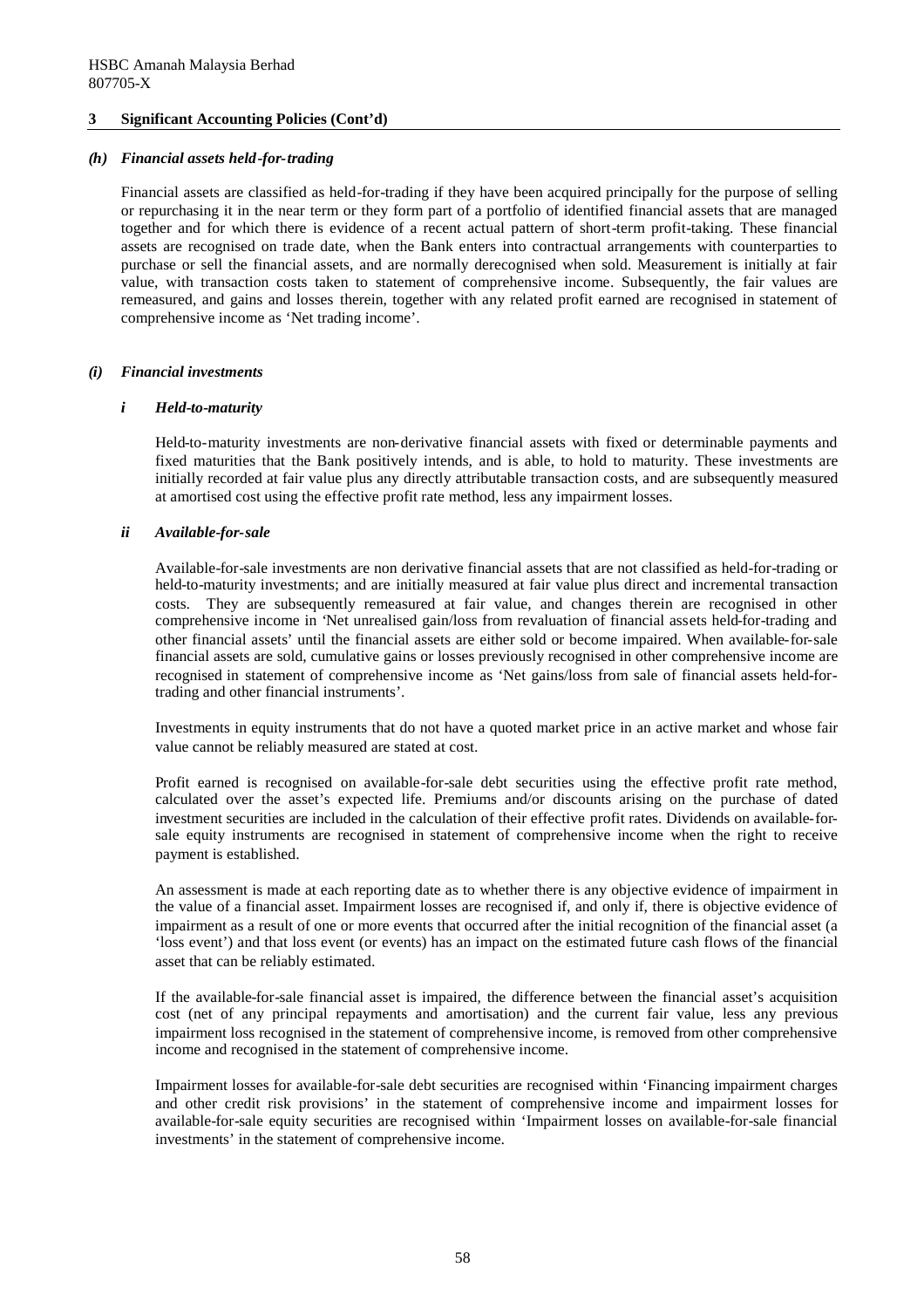### *(i) Financial investments (Cont'd)*

### *ii Available-for-sale (Cont'd)*

Once an impairment loss has been recognised on an available-for-sale financial asset, the subsequent accounting treatment for changes in the fair value of that asset differs depending on the nature of the available-for-sale financial asset concerned:

- for an available-for-sale security, a subsequent decline in the fair value of the instrument is recognised in the statement of comprehensive income when there is further objective evidence of impairment as a result of further decreases in the estimated future cash flows of the financial asset. Where there is no further objective evidence of impairment, the decline in the fair value of the financial asset is recognised in other comprehensive income. If the fair value of a debt security increases in a subsequent period, and the increase can be objectively related to an event occurring after the impairment loss was recognised in the statement of comprehensive income, the impairment loss is reversed through the statement of comprehensive income to the extent of the increase in fair value;
- for an available-for-sale equity security, all subsequent increases in the fair value of the instrument are treated as a revaluation and are recognised in other comprehensive income. Impairment losses recognised on the equity security are not reversed through the statement of comprehensive income. Subsequent decreases in the fair value of the available-for-sale equity security are recognised in the statement of comprehensive income, to the extent that further cumulative impairment losses have been incurred in relation to the acquisition cost of the equity security.

For financing converted into debt or equity instruments classified as available-for-sale, these instruments are measured at fair value. The difference between the net book value of the restructured financing (outstanding amount of financing net of individual impairment provision) and the fair value of the debt or equity instruments will be a gain or loss from the conversion scheme.

- Where the net book value of the restructured financing is higher than the fair value of the debt or equity instruments, the loss shall be recognised in the statement of comprehensive income in the current reporting period.
- Where the fair value of the debt or equity instruments is higher than the net book value of the restructured financing, the gain from the conversion exercise is transferred to the "impairment loss" account, which would be netted off from the "Financial investments available-for-sale" account in the statement of financial position.

### *(j) Financing and Advances*

Financing and advances include financing and advances originated from the Bank, which are not intended to be sold in the short term and have not been classified as held for trading or designated at fair value. Financing and advances are recognised when cash is advanced to customers. They are derecognised when either the customer repays its obligations, or the advances are sold or written off, or substantially all the risks and rewards of ownership are transferred. They are initially recorded at fair value plus any directly attributable transaction costs and are subsequently measured at amortised cost using the effective profit rate method, less any impairment losses.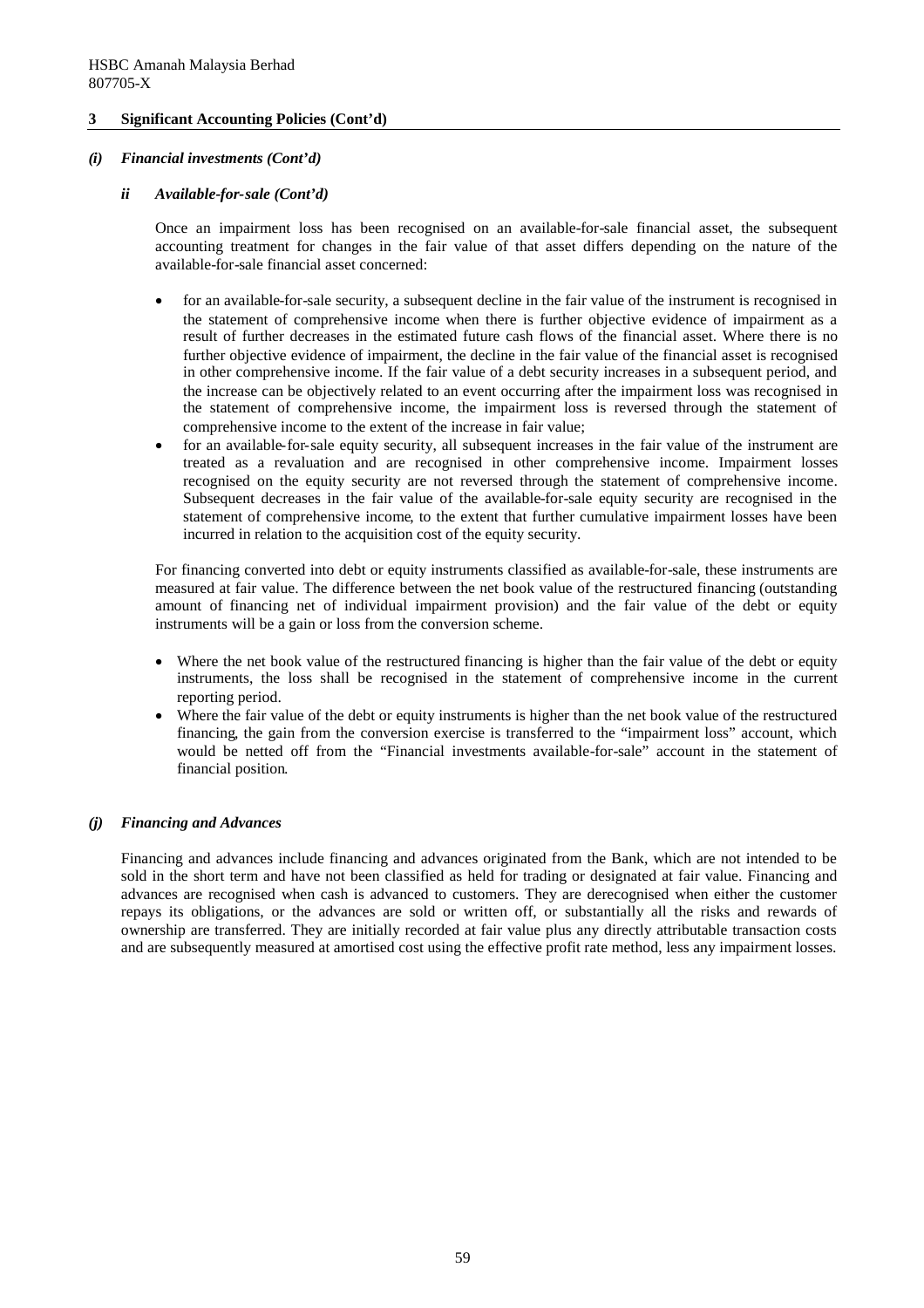#### *(k) Impairment of financing and advances*

The Bank's allowances for impaired financing are in conformity with FRS 139 and Bank Negara Malaysia's "Guidelines on Classification and Impairment Provisions for Loans/Financing" issued on 1 January 2010. Accounts are classified as impaired when principal or profit or both are past due for more than ninety (90) days, or once there is objective evidence that the customer's account is impaired, whichever is sooner. Where repayments are scheduled on intervals of 3 months or longer, the financing is classified as impaired as soon as a default occurs, unless it does not exhibit any weakness that would render it classified according to the Bank's credit risk grading framework.

Individual impairment provisions are made for impaired financing which have been individually reviewed and specifically identified as impaired.

Collective impairment provisions based on a percentage (1.5%) of the total outstanding financing portfolio net of individual impairment provisions is also maintained to cover possible losses which are not specifically identified.

Financing (and related allowances) are normally written off, either partially or in full, when there is no realistic prospect of recovery of these amounts and, for collateralised financing, when the proceeds from the realisation of security have been received.

Impaired financing are measured at their estimated recoverable amount based on the discounted cash flow methodology. Individual impairment allowances are provided if the recoverable amount (present value of estimated future cash flows discounted at original effective profit rate) is lower than the net book value of the financing (outstanding amount of financing and advances). The expected cash flows are based on projections of liquidation proceeds, realisation of assets or estimates of future operating cash flows.

If, in a subsequent period, the amount of an impairment loss decreases and the decrease can be related objectively to an event occurring after the impairment was recognised, the previously recognised impairment loss may be reversed to the extent it is now excessive by reducing the financing impairment allowance account. The amount of any reversal is recognised in the statement of comprehensive income.

### *(l) Impairment of other assets*

The carrying amounts of other assets (except for deferred tax asset, assets arising from employee benefits and noncurrent assets (or disposal groups) classified as held for sale) are reviewed at the end of each reporting period to determine whether there is any indication of impairment. If any such indication exists, then the asset's recoverable amount is estimated.

For the purpose of impairment testing, assets are grouped together into the smallest group of assets that generates cash inflows from continuing use that are largely independent of the cash inflows of other assets (known as cashgenerating unit).

The recoverable amount of an asset or cash-generating unit is the greater of its value in use and its fair value less costs to sell. In assessing value in use, the estimated future cash flows are discounted to their present value using a pre-tax discount rate that reflects current market assessments of the time value of money and the risks specific to the asset or cash-generating unit.

An impairment loss is recognised if the carrying amount of an asset or its related cash-generating unit exceeds its estimated recoverable amount.

Impairment losses are recognised in profit or loss. Impairment losses recognised in respect of cash-generating units are allocated to reduce the carrying amount of the other assets in the cash-generating unit (or a group of cashgenerating units) on a pro rata basis.

Impairment losses recognised in prior periods are assessed at the end of each reporting period for any indications that the loss has decreased or no longer exists. An impairment loss is reversed if there has been a change in the estimates used to determine the recoverable amount since the last impairment loss was recognised. An impairment loss is reversed only to the extent that the asset's carrying amount does not exceed the carrying amount that would have been determined, net of depreciation or amortisation, if no impairment loss had been recognised. Reversals of impairment losses are credited to profit or loss in the financial year in which the reversals are recognised.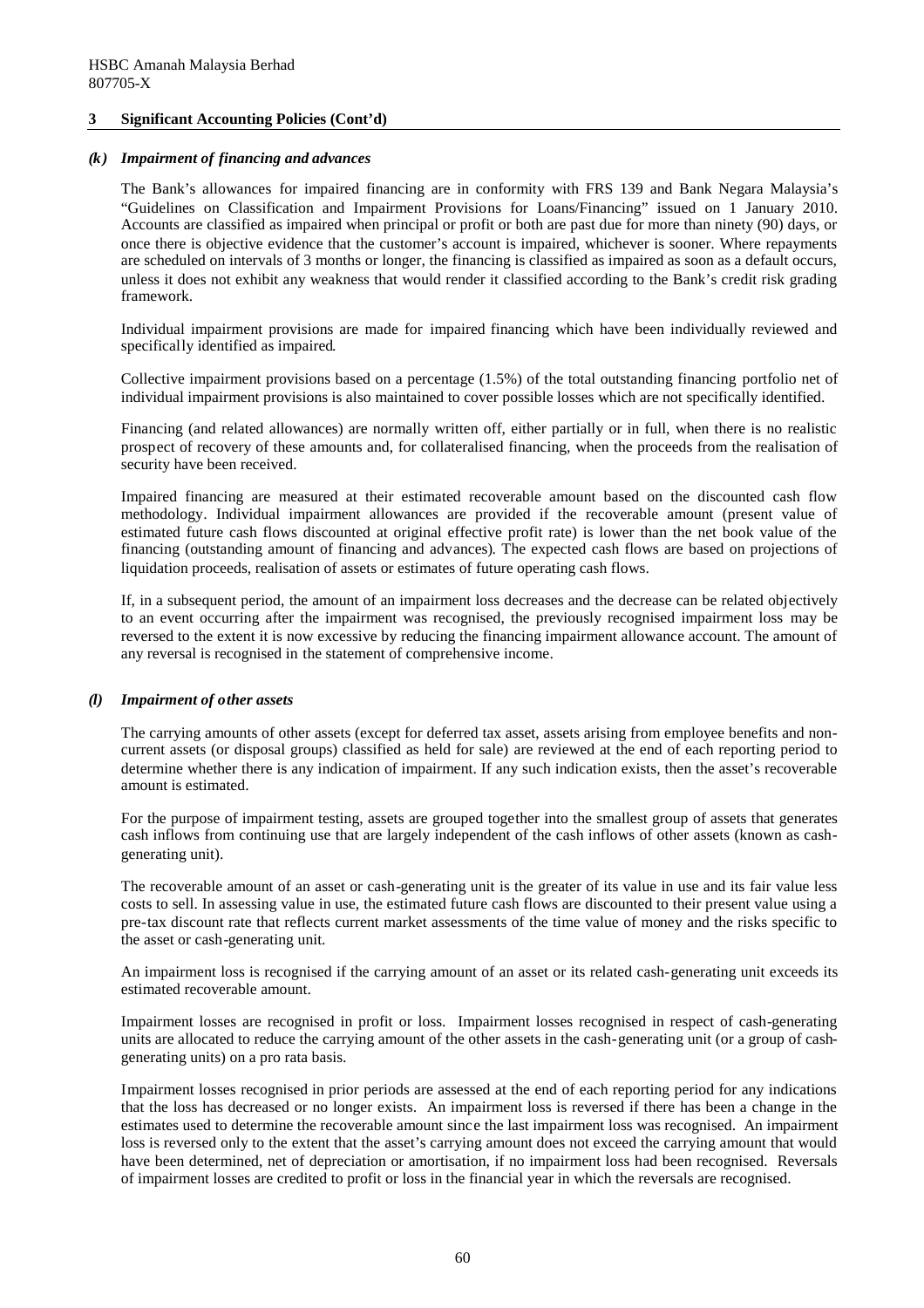#### *(m) Equipment*

Equipment, fixtures and fittings are stated at cost less accumulated depreciation and any accumulated impairment losses. Depreciation is calculated on a straight-line basis to write off the assets over their useful lives as follows: -

| Office equipment, fixtures and fittings | 5 to 10 years |
|-----------------------------------------|---------------|
| Computer equipment                      | 3 to 5 years  |

Additions to equipment costing RM1,000 and under are fully depreciated in the year of purchase; for those assets costing more than RM1,000, depreciation is provided at the above rates.

The gains or losses on disposal of an item of equipment is determined by comparing the proceeds from disposal with the carrying amount of the equipment and is recognised net within "other operating income" or "other operating expenses" respectively in the statement of comprehensive income.

Equipment is subject to an impairment review if there are events or changes in circumstances which indicate that the carrying amount may not be recoverable.

#### *(n) Operating Leases*

Leases, where the the Bank does not assume substantially all the risks and rewards of ownership, are classified as operating leases and the leased assets are not recognised in the statement of financial position of the Bank. Rentals payable under operating leases are accounted for on a straight line basis over the periods of the leases unless another systematic basis is more representative of the time pattern in which economic benefits from the leased assets are consumed and are recognised in profit or loss under "General administrative expenses."

Lease incentives received are recognised in profit or loss as an integral part of the total lease expense, over the term of the lease. Contingent rentals are charged to profit or loss in the reporting period in which they are incurred.

#### *(o) Intangible Assets*

Intangible assets represent computer software and are stated at cost less accumulated amortisation and any accumulated impairment losses. Amortisation of intangible assets is calculated to write off the cost of the intangible assets on a straight line basis over the expected useful lives of 3 to 5 years. Intangible assets are subject to an impairment review if there are events or changes which indicate that the carrying amount may not be recoverable.

#### *(p) Bills and Acceptances Payable*

Bills and acceptances payable represent the Bank's own bills and acceptances rediscounted and outstanding in the market.

#### *(q) Provisions*

Provisions are recognised when it is probable that an outflow of economic benefits will be required to settle a current legal or constructive obligation, which had arisen as a result of past events, and for which a reliable estimate can made of the amount of the obligation. Provisions are determined by discounting the expected future cash flows at a pre-tax rate that reflects current market assessments of the time value of money and the risks specific to the liability. The unwinding of the discount is recognised as finance cost.

#### *(r) Financial guarantees*

Liabilities under financial guarantee contracts are recorded initially at their fair value, which is generally the fee received or receivable. Subsequently, financial guarantee liabilities are measured at the higher of the initial fair value, less cumulative amortisation, and the best estimate of the expenditure required to settle the obligations.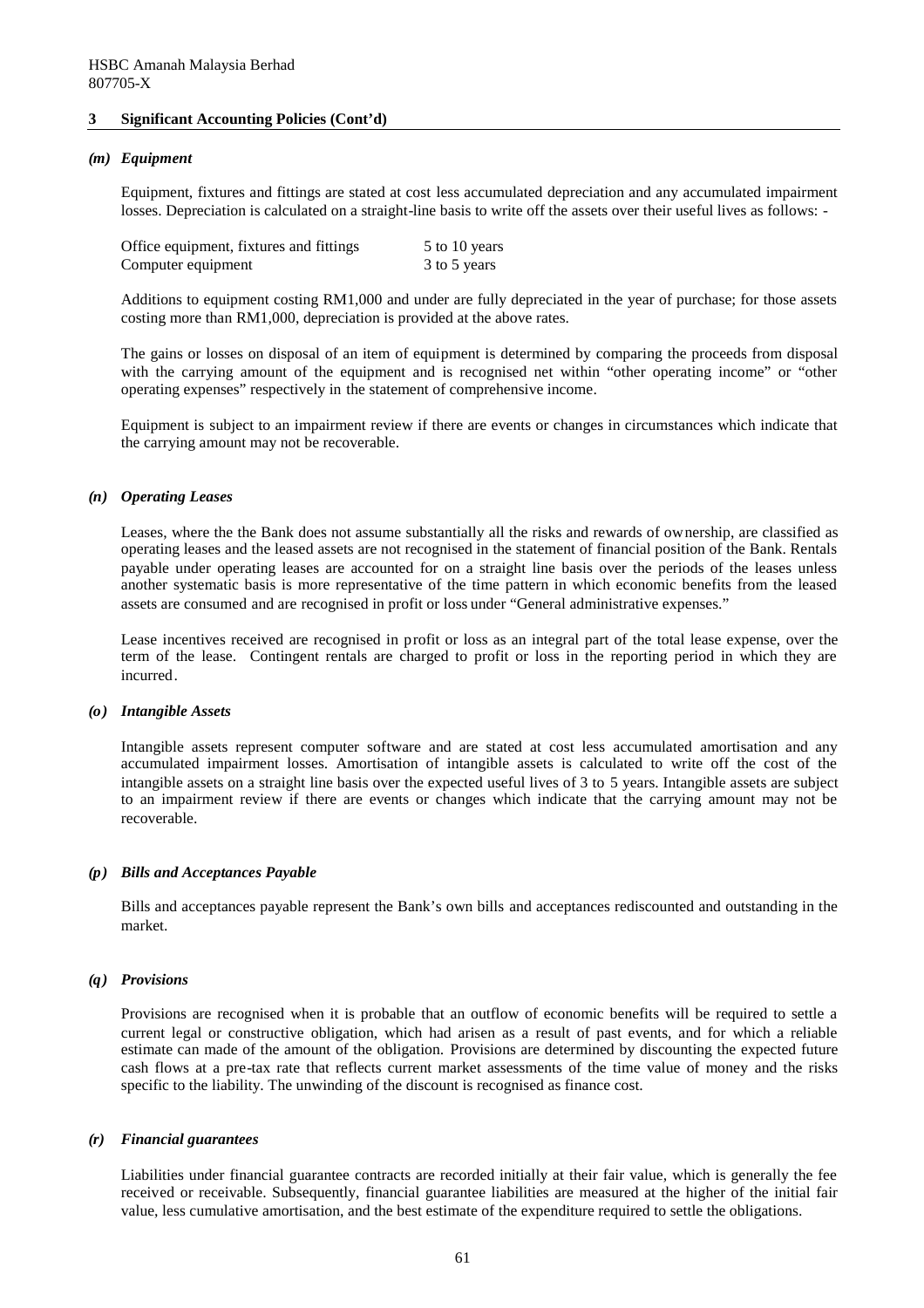#### *(s) Derivatives and Hedge Accounting*

Derivatives are recognised initially, and are subsequently remeasured, at fair value. Fair values of exchange traded derivatives are obtained from quoted market prices. Fair values of over-the-counter derivatives are obtained using valuation techniques, including discounted cash flow models and option pricing models.

Derivatives may be embedded in other financial instruments, for example, a convertible sukuk with an embedded conversion option. Embedded derivatives are treated as separate derivatives when their economic characteristics and risks are not clearly and closely related to those of the host contract; the terms of the embedded derivative would meet the definition of a stand-alone derivative if they were contained in a separate contract; and the combined contract is not held for trading or designated at fair value. These embedded derivatives are measured at fair value with changes therein recognised in the statement of comprehensive income.

Derivatives are classified as assets when their fair value is positive, or as liabilities when their fair value is negative. Derivative assets and liabilities arising from different transactions are only offset if the transactions are with the same counterparty, a legal right of offset exists, and the parties intend to settle the cash flows on a net basis.

The method of recognising fair value gains and losses depends on whether derivatives are held for trading or are designated as hedging instruments, and if the latter, the nature of the risks being hedged. All gains and losses from changes in the fair value of derivatives held for trading are recognised in the statement of comprehensive income. When derivatives are designated as hedges, the Bank classifies them as either: (i) hedges of the change in fair value of recognised assets or liabilities or firm commitments ('fair value hedges') or (ii) hedges of the variability in highly probable future cash flows attributable to a recognised asset or liability, or a forecast transaction ('cash flow hedges'). Hedge accounting is applied to derivatives designated as hedging instruments in a fair value, cash flow or net investment hedge provided certain criteria are met.

#### **Hedge accounting**

At the inception of a hedging relationship, the Bank documents the relationship between the hedging instruments and the hedged items, its risk management objective and its strategy for undertaking the hedge. The Bank also requires a documented assessment, both at hedge inception and on an ongoing basis, of whether or not the hedging instruments, primarily derivatives, that are used in hedging transactions are highly effective in offsetting the changes attributable to the hedged risks in the fair values or cash flows of the hedged items. Profit on designated qualifying hedges is included in 'Net financing income'.

### *i) Fair value hedge*

Changes in the fair value of derivatives that are designated and qualify as fair value hedging instruments are recorded in the statement of comprehensive income, along with changes in the fair value of the hedged assets, liabilities or group thereof that are attributable to the hedged risk. If a hedging relationship no longer meets the criteria for hedge accounting, the cumulative adjustment to the carrying amount of the hedged item is amortised to statement of comprehensive income based on a recalculated effective profit rate over the residual period to maturity, unless the hedged item has been derecognised, in which case, it is released to statement of comprehensive income immediately.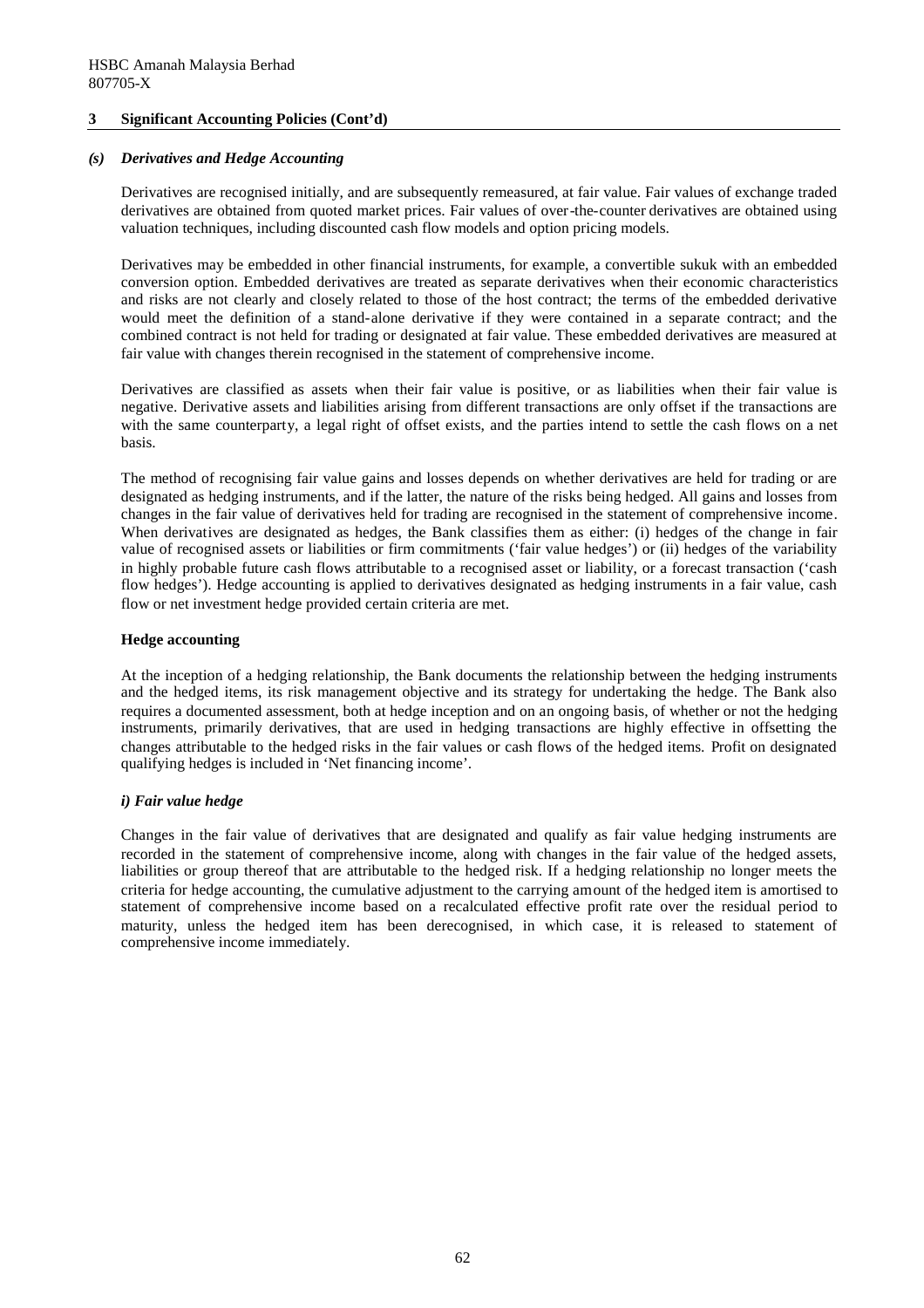### *(s) Derivatives and Hedge Accounting(Cont'd)*

### *ii) Cash flow hedge*

The effective portion of changes in the fair value of derivatives that are designated and qualify as cash flow hedges is recognised in other comprehensive income. Any gain or loss in fair value relating to an ineffective portion is recognised immediately in the statement of comprehensive income.

The accumulated gains and losses recognised in other comprehensive income are reclassified to statement of comprehensive income in the periods in which the hedged item will affect the statement of comprehensive income. However, when the forecast transaction that is hedged results in the recognition of a non-financial asset or a nonfinancial liability, the gains and losses previously recognised in other comprehensive income are removed from equity and included in the initial measurement of the cost of the asset or liability.

When a hedging instrument expires or is sold, or when a hedge no longer meets the criteria for hedge accounting, any cumulative gain or loss recognised in other comprehensive income at that time remains in equity until the forecast transaction is eventually recognised in the statement of comprehensive income. When a forecast transaction is no longer expected to occur, the cumulative gain or loss that was recognised in other comprehensive income is immediately reclassified to the statement of comprehensive income.

### *(t) Profit Equalisation Reserves (PER)*

PER refers to the amount appropriated out of total gross income in order to maintain an acceptable level of return to depositors as stipulated by Bank Negara Malaysia's "The Framework of Rate of Return". PER is a provision shared by both the depositors and the Bank, and is deducted from the Bank's total gross income. Maximum monthly provision of PER is up to 15% of the gross income and can be accumulated up to a maximum of 30% of the Bank's shareholder's fund.

### *(u) Employee Benefits*

#### *i Short term employee benefits*

Short term employee benefit obligations in respect of salaries, annual bonuses, paid annual leave and sick leave are measured on an undiscounted basis and are expensed as the related service is provided.

A liability is recognised for the amount expected to be paid under short term cash bonus or profit-sharing plans if the Bank has a present legal or constructive obligation to pay this amount as a result of past service provided by the employee and the obligation can be estimated reliably.

### *ii Defined contribution plan*

As required by law, companies in Malaysia make contributions to the Employees Provident Fund (EPF). Such contributions are recognised as an expense in the statement of comprehensive income as incurred.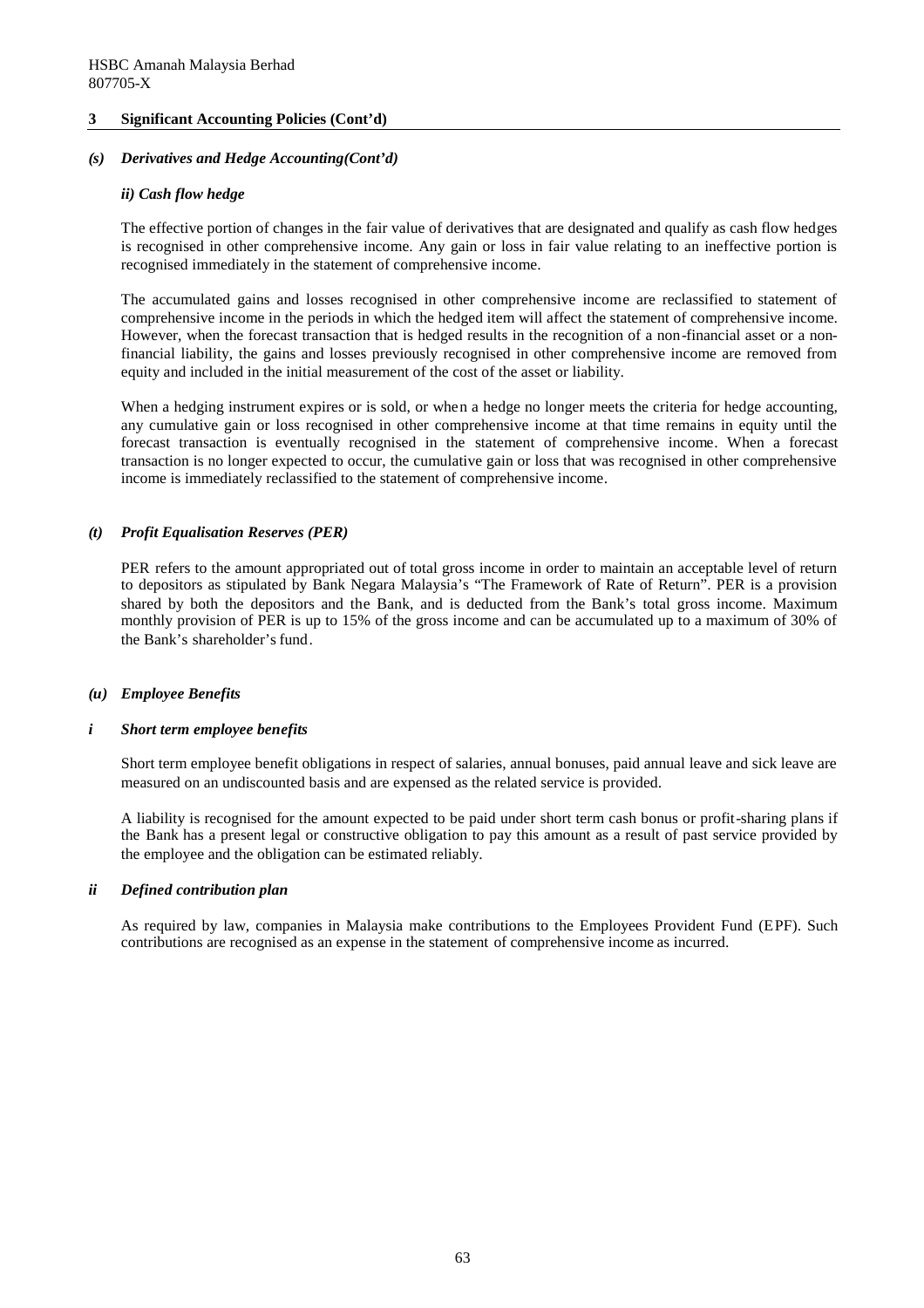#### *(v) Share based payments*

The Bank enters into equity-settled share based payment arrangements with its employees as compensation for services provided by employees. Equity-settled share based payment arrangements entitle employees to receive equity instruments of the ultimate holding company, HSBC Holdings plc.

The cost of share-based payment arrangements with employees is measured by reference to the fair value of equity instruments on the date they are granted, and recognised as an expense on a straight-line basis over the vesting period, with a corresponding credit to the "Retained earnings". The vesting period is the period during which all the specified vesting conditions of a share-based payment arrangement are to be satisfied. The fair value of equity instruments that are made available immediately, with no vesting period attached to the award, are expensed immediately.

Fair value is determined by using appropriate valuation models, taking into account the terms and conditions upon which the equity instruments were granted. Vesting conditions include service conditions and performance conditions; any other features of a share-based payment arrangement are non-vesting conditions. Market performance conditions and non-vesting conditions are taken into account when estimating the fair value of equity instruments at the date of grant, so that an award is treated as vesting irrespective of whether the market performance condition or non-vesting condition is satisfied, provided all other vesting conditions are satisfied.

Vesting conditions, other than market performance conditions, are not taken into account in the initial estimate of the fair value at the grant date. They are taken into account by adjusting the number of equity instruments included in the measurement of the transaction, so that the amount recognised for services received as consideration for the equity instruments granted shall be based on the number of equity instruments that eventually vest. On a cumulative basis, no expense is recognised for equity instruments that do not vest because of a failure to satisfy non-market performance or service conditions.

Where an award has been modified, as a minimum, the expense of the original award continues to be recognised as if it had not been modified. Where the effect of a modification is to increase the fair value of an award or increase the number of equity instruments, the incremental fair value of the award or incremental fair value of the extra equity instruments is recognised in addition to the expense of the original grant, measured at the date of modification, over the modified vesting period.

A cancellation that occurs during the vesting period is treated as an acceleration of vesting, and recognised immediately for the amount that would otherwise have been recognised for services over the vesting period.

### *(w) Earnings per share*

The Bank presents basic earnings per share (EPS) data for its ordinary shares. Basic EPS is calculated by dividing the profit or loss attributable to the ordinary shareholder of the Bank by the weighted average number of shares outstanding during the period.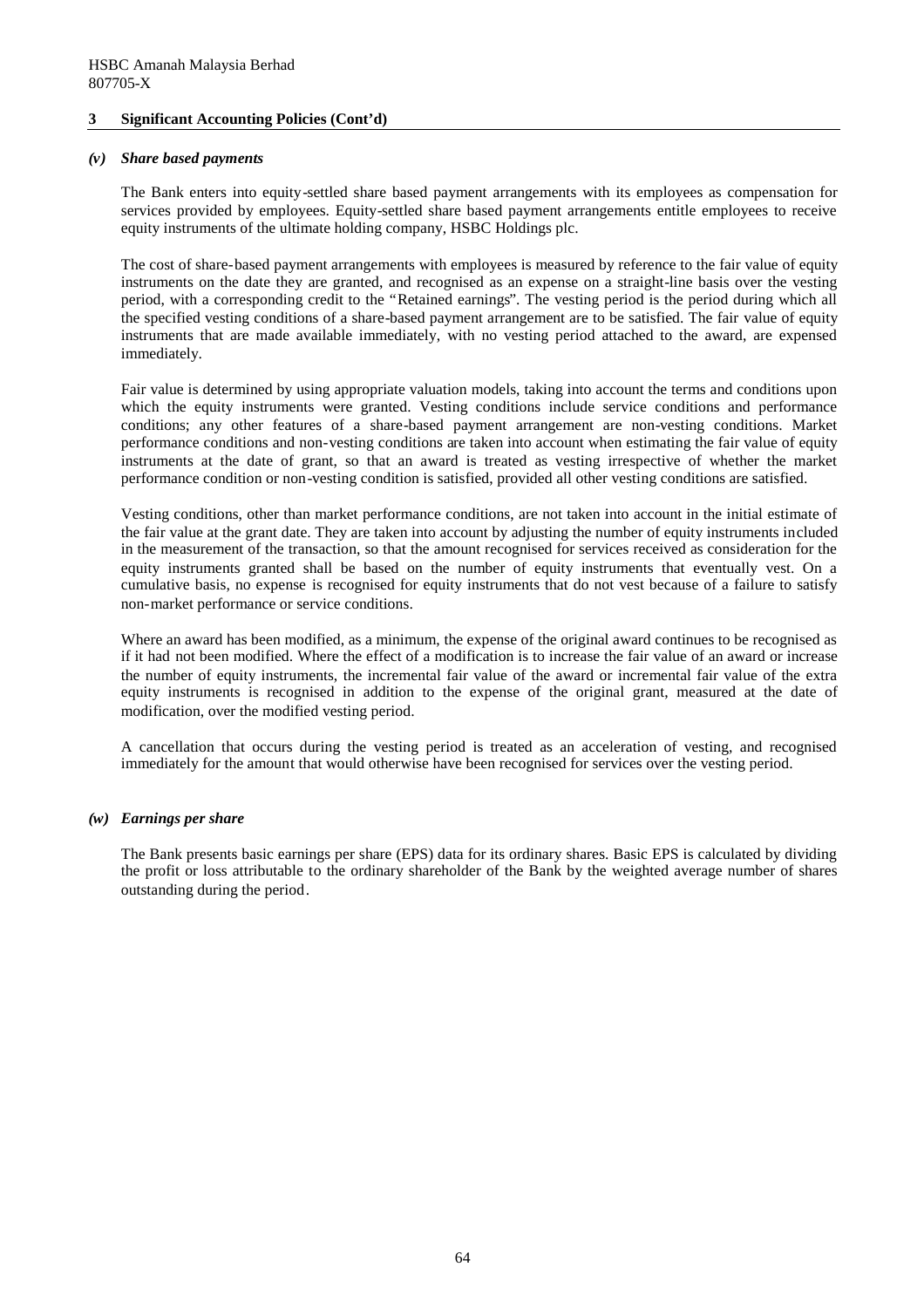#### **4 Financial risk management**

#### **a) Introduction and overview**

All of the Bank's activities involve analysis, evaluation, acceptance and management of some degree of risk or combination of risks. The Bank has exposure to the following risks from financial instruments:

- credit risk
- liquidity risk
- market risks (includes foreign exchange, profit rate and equity/commodity price risk)
- operational risks

This note presents information about the Bank's exposure to each of the above risks, the Bank's objectives, policies and processes for measuring and managing risk, and the Bank's management of capital.

#### **Risk management framework**

The Bank's risk management policies are designed to identify and analyse these risks, to set appropriate risk limits and controls, and to monitor the risks and limits continually by means of reliable and up-to-date administrative and information systems. The Bank regularly reviews its risk management policies and systems to reflect changes in markets, products and best practice risk management processes. Training, individual responsibility and accountability, together with a disciplined, conservative and constructive culture of control, lie at the heart of the Bank's management of risk.

The Executive Committee, Risk Management Committee (constituted by non-executive directors) and Asset and Liability Management Committee, appointed by the Board of Directors, formulate risk management policy, monitor risk and regularly review the effectiveness of the Bank's risk management policies.

The Risk Management Committee is entrusted with the responsibility to oversee senior management's activities in managing credit, market, liquidity, operational, legal and other risks and to ensure that the risk management process is in place and functioning. In addition, a separate internal Risk Committee was set up in 2009 in line with the Group's Risk Governance Structure to oversee and ensure that risk issues across all businesses are appropriately managed, and that adequate controls exist. The Bank also has an internal Operational Risk and Internal Control Committee to oversee and manage operational risk and ensure that adequate controls are maintained over operational processes.

#### **b) Credit risk management**

Credit risk is the risk that financial loss arises from the failure of a customer or counterparty to meet its payment obligations under a contract. It arises principally from cash and deposit placements, direct financing, trade finance and holdings of investment debt securities. The Bank has dedicated standards, policies and procedures to control and monitor all such risks.

A Credit and Risk Management structure under the Chief Risk Officer who reports to the Chief Executive Officer, is in place to ensure a more coordinated management of credit risk and a more independent evaluation of credit proposals. The Chief Risk Officer, who also has strong oversight of market, liquidity, funding, operational and environmental risk, has a functional reporting line to the HSBC Group Chief Risk Officer.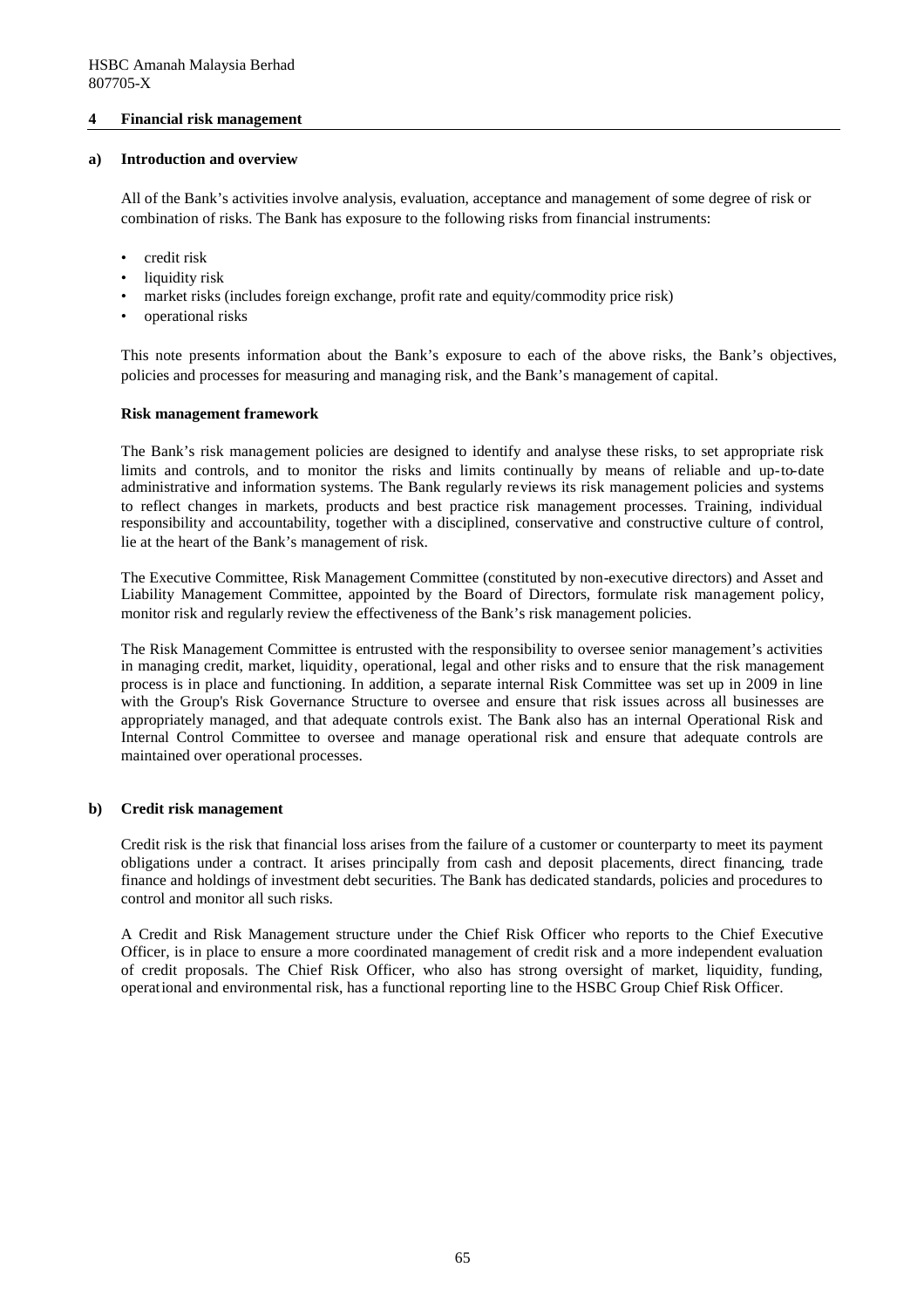#### **b) Credit risk management (Cont'd)**

The Bank has established a credit process involving credit policies, procedures and lending guidelines which are regularly updated and credit approval authorities delegated from the Board of Directors to the Credit Committee. Excesses or deterioration in credit risk grade are monitored on a regular and ongoing basis and at the periodic, normally annual, review of the facility. The objective is to build and maintain risk assets of acceptable quality where risk and return are commensurate. Reports are produced for the Executive Committee, Risk Management Committee, Risk Committee and the Board, covering:

- risk concentration and exposures to industry sectors;
- large customer group exposures; and
- large impaired accounts and impairment allowances.

The Bank has systems in place to control and monitor its exposure at the customer and counterparty level. Regular audit of credit processes are undertaken by the Internal Audit function. Such audits include consideration of the completeness and adequacy of credit manuals and lending guidelines, together with an in-depth analysis of a representative sample of accounts, an overview of homogeneous portfolios of similar assets to assess the quality of the financing book and other exposures, and adherence to HSBC Group standards and policies in the extension of credit facilities.

Individual accounts are reviewed to ensure that risk grades are appropriate, that credit and collection procedures have been properly followed and that, where an account evidences deterioration, impairment allowances are raised in accordance with the HSBC Group's established processes and local regulatory requirements. Internal Audit will discuss with management, risk ratings they consider to be inappropriate, and their subsequent recommendations for revised grades must then be assigned to the facilities concerned.

The Bank's exposure to credit risk is shown in Note 4*b(i).*

#### **Impairment assessment**

Individually impaired financing and securities are financing and advances and investment debt securities for which the Bank determines that there is objective evidence of impairment and it does not expect to collect all principal and profit due according to the contractual terms of the financing/investment security. These advances are graded CRR 9-10 in the Bank's internal credit risk grading system. Please refer to Note 4b(i) for further information on the Bank's internal credit risk grading system.

When impairment losses occur, the Bank reduces the carrying amount of financing and advances through the use of an allowance account. When impairment of available-for-sale financial assets occurs, the carrying amount of the asset is reduced directly. For further details, see Note 3*i (ii)* and Note 3*k*. Impairment allowances may be assessed and created either for individually significant accounts or, on a collective basis, for groups of individually significant accounts for which no evidence of impairment has been individually identified or for high-volume groups of homogeneous financing that are not considered individually significant. It is the Bank's policy that allowances for impaired financing are created promptly and consistently. Management regularly evaluates the adequacy of the established allowances for impaired financing by conducting a detailed review of the financing portfolio, comparing performance and delinquency statistics with historical trends and assessing the impact of current economic conditions.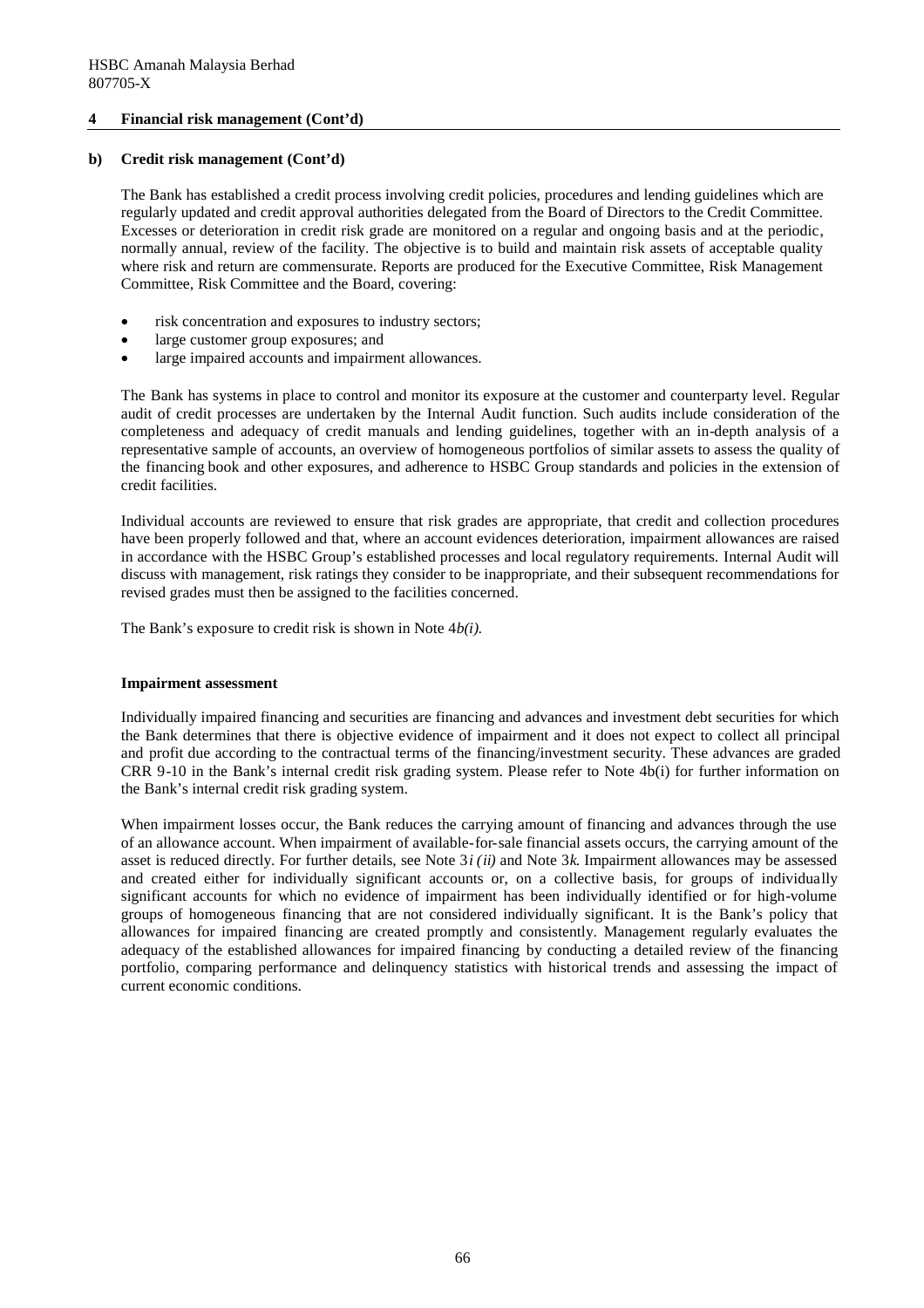### **b) Credit risk management (Cont'd)**

### **Past due but not impaired financing and investment debt securities**

Past due but not impaired financing and investment debt securities are those for which contractual profit or principal payments are past due, but the Bank believes that impairment is not appropriate on the basis of the level of security/collateral available and/or the stage of collection of amounts owed to the Bank.

Examples of exposures past due but not impaired include overdue financing less than 90 days fully secured by cash collateral; mortgages that are individually assessed for impairment, and that are in arrears, but where the value of collateral is sufficient to pay both the principal financial obligation and potential profit; and short-term trade facilities past due for technical reasons such as delays in documentation, but where there is no concern over the creditworthiness of the counterparty.

### **Financing with renegotiated terms**

Financing with renegotiated terms are financing that have been restructured due to deterioration in the borrower's financial position and where the Bank has made concessions it would not otherwise consider. Once the financing is restructured it remains in this category independent of satisfactory performance after restructuring.

### **Write-off of financing and advances**

Financing are normally written off, either partially or in full, when there is no realistic prospect of further recovery. Where financing are secured, this is generally after receipt of any proceeds from the realisation of security. In circumstances where the net realisable value of any collateral has been determined and there is no reasonable expectation of further recovery, write off may be earlier.

In line with HSBC Group's policy, financing is made based on the customer's capacity to pay, as opposed to placing primary reliance on credit risk mitigation. Depending on the customer's standing and the type of product, facilities may be provided unsecured. Mitigation of credit risk is nevertheless a key aspect of effective risk management and in the Bank, takes many forms, the most common method of which is to take collateral. The principal collateral types employed by the Bank are as follows:

- under the residential and real estate business; house financing over residential properties;
- under certain Islamic specialised financing and leasing transactions (such as vehicle financing) where physical assets form the principal source of facility repayment, physical collateral is typically taken;
- in the commercial and industrial sectors, charges over business assets such as premises, stock and debtors;
- facilities provided to small and medium enterprises are commonly granted against guarantees by their owners/directors;
- guarantees from third parties can arise where facilities are extended without the benefit of any alternative form of security, e.g. where the Bank issues a bid or performance sukuk in favour of a non-customer at the request of another bank.
- under the institutional sector, certain trading facilities are supported by charges over financial instruments such as cash, debt securities and equities.
- financial collateral in the form of marketable securities is used in much of the over-the-counter (OTC) derivatives activities and in the Bank's securities financing business (securities financing and borrowing or repos and reverse repos). Netting is extensively used and is a prominent feature of market standard documentation.

The Bank does not disclose the fair value of collateral held as security or other credit enhancements on financing and advances past due but not impaired, or on individually assessed impaired financing and advances, as it is not practicable to do so.

The estimated fair value of collateral and other security enhancements held against impaired financing as at 31 December 2011 amounted to RM28.1 million (31 December 2010 : RM11.8 million).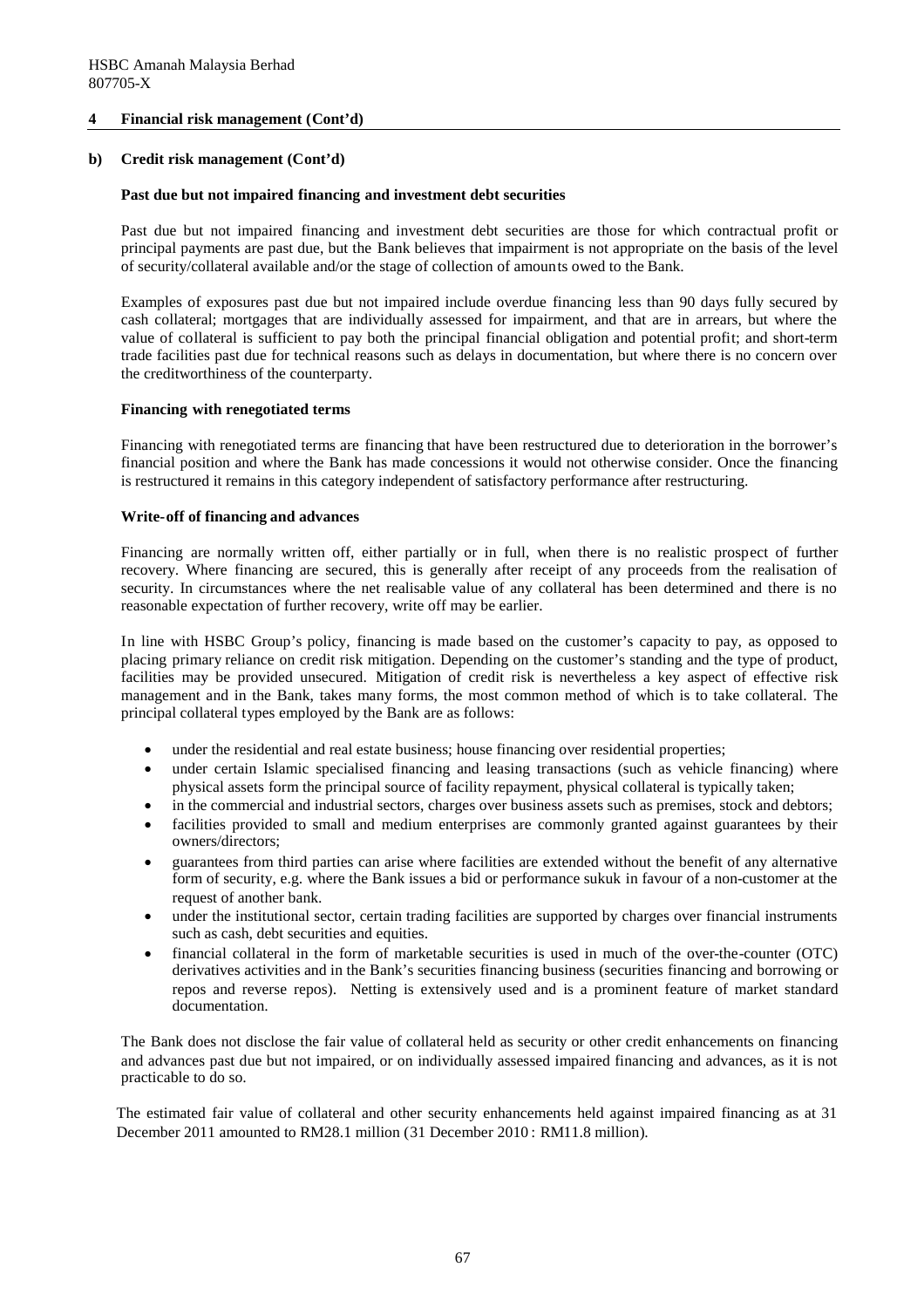#### **b) Credit risk management (Cont'd)**

Collateral especially properties are made available for sale in an orderly fashion, with the proceeds used to reduce or pay the outstanding financing amount. If excess funds arise after the outstanding financing has been paid, they are made available either to pay other secured financiers with lower priority or are returned to the customer. The Bank does not generally occupy repossessed properties for its business use.

The Bank monitors concentration of credit risk by sector and geographical location. The analysis of concentration of credit risk from financing and advances to customers is shown in Note 9 (vi) and 9 (viii). The analysis of concentration of credit risk from financing and advances to banks and investment securities is shown in note 4 *b(ii).*

#### **Financial assets held-for-trading**

The Bank holds financial assets held-for-trading of RM216.7 million. An analysis of the credit quality of the maximum credit exposure, based on the rating agency Standard & Poor's, is as disclosed in Note 7 to the financial statements.

#### **Settlement risk**

Settlement risk arises in any situation where a payment in cash, securities or equities is made in the expectation of a corresponding receipt of cash, securities or equities. Daily settlement limits are established for counterparties to cover the aggregate of the Bank's transactions with each one on any single day. Settlement risk on many transactions, particularly those involving securities and equities, is substantially mitigated by settling through assured payment systems or on a delivery-versus-payment basis.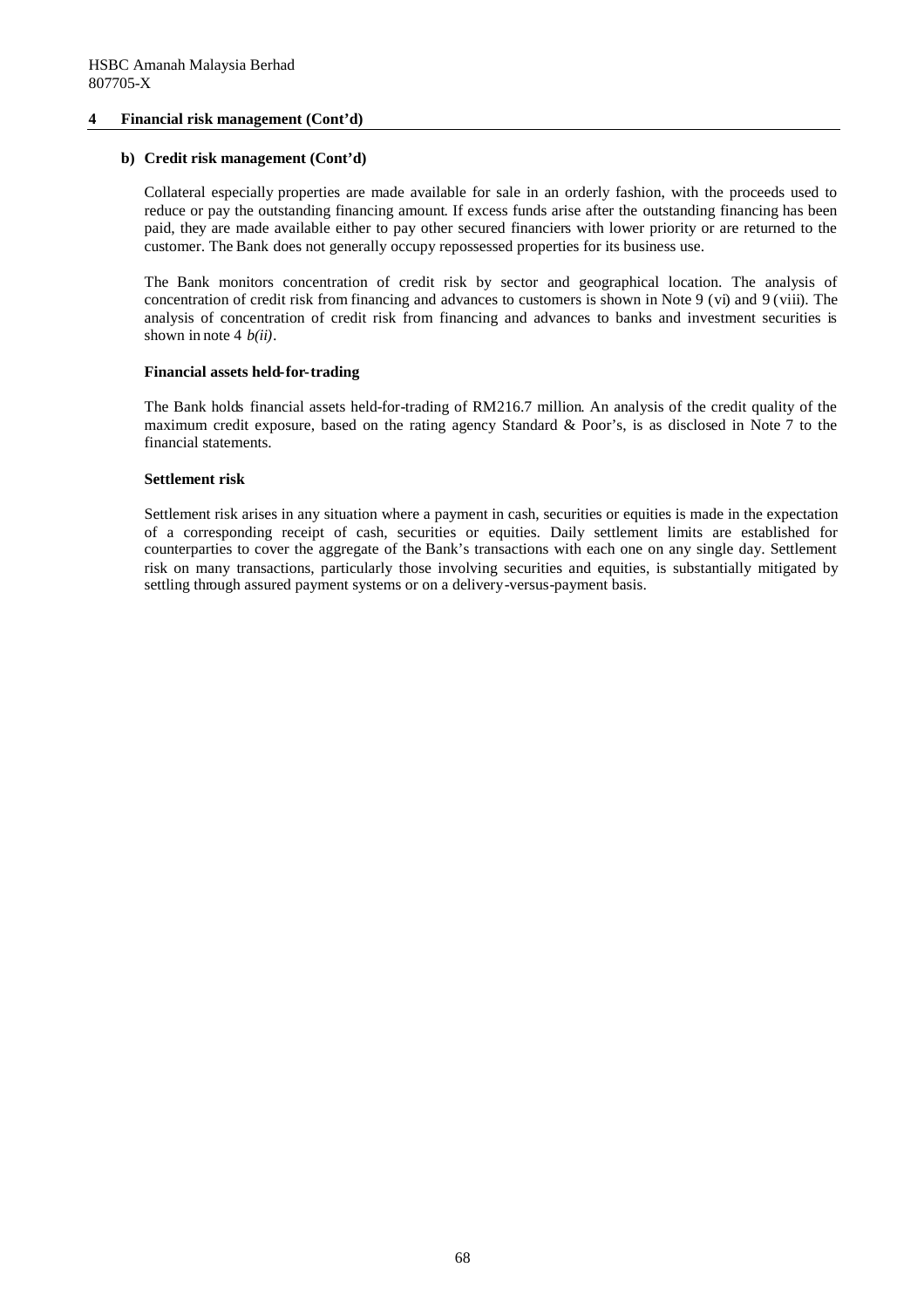# **b) Credit risk management (Cont'd)**

### **i) Exposure to credit risk**

|                                     |                                                                   | 2011                                                           |                                                         |
|-------------------------------------|-------------------------------------------------------------------|----------------------------------------------------------------|---------------------------------------------------------|
|                                     | <b>Financing and</b><br>advances to<br>customers<br><b>RM'000</b> | <b>Financing and</b><br>advances to<br>banks*<br><b>RM'000</b> | <b>Investment</b><br><b>Securities</b><br><b>RM'000</b> |
| Carrying amount                     | 7,546,346                                                         | 1,536,792                                                      | 422,086                                                 |
| Assets at amortised cost            |                                                                   |                                                                |                                                         |
| Individually impaired:              |                                                                   |                                                                |                                                         |
| Gross amount                        | 125,688                                                           |                                                                |                                                         |
| Allowance for impairment            | (69,269)                                                          |                                                                |                                                         |
| Carrying amount                     | 56,419                                                            |                                                                |                                                         |
| Past due but not impaired:          |                                                                   |                                                                |                                                         |
| Carrying amount                     | 341,446                                                           |                                                                |                                                         |
| Past due comprises:                 |                                                                   |                                                                |                                                         |
| up to 29 days                       | 243,078                                                           |                                                                |                                                         |
| 30 - 59 days                        | 56,211                                                            |                                                                |                                                         |
| 60 - 89 days                        | 42,157                                                            |                                                                |                                                         |
| 90 - 179 days                       |                                                                   |                                                                |                                                         |
| 180 days and over                   |                                                                   |                                                                |                                                         |
|                                     | 341,446                                                           |                                                                |                                                         |
| Neither past due nor impaired:      |                                                                   |                                                                |                                                         |
| Strong                              | 3,810,870                                                         | 1,536,792                                                      |                                                         |
| Medium -good                        | 2,232,539                                                         |                                                                |                                                         |
| Medium-satisfactory                 | 1,209,381                                                         |                                                                |                                                         |
| Substandard                         | 10,991                                                            |                                                                |                                                         |
| Carrying amount                     | 7,263,781                                                         | 1,536,792                                                      |                                                         |
| of which includes accounts          |                                                                   |                                                                |                                                         |
| with renegotiated terms             | 52,153                                                            |                                                                |                                                         |
| Collective allowance for impairment | (115,300)                                                         |                                                                |                                                         |
| Carrying amount-amortised cost      | 7,546,346                                                         | 1,536,792                                                      | $\blacksquare$                                          |
|                                     |                                                                   |                                                                |                                                         |
| <b>Available-for-sale (AFS)</b>     |                                                                   |                                                                |                                                         |
| Neither past due nor impaired:      |                                                                   |                                                                |                                                         |
| Strong                              |                                                                   |                                                                | 422,086                                                 |
| Carrying amount                     |                                                                   |                                                                | 422,086                                                 |
| of which includes accounts          |                                                                   |                                                                |                                                         |
| with renegotiated terms             |                                                                   |                                                                |                                                         |
| Carrying amount-fair value          |                                                                   |                                                                | 422,086                                                 |

\* Consists of cash and short term funds and deposits and placements with banks and other financial institutions.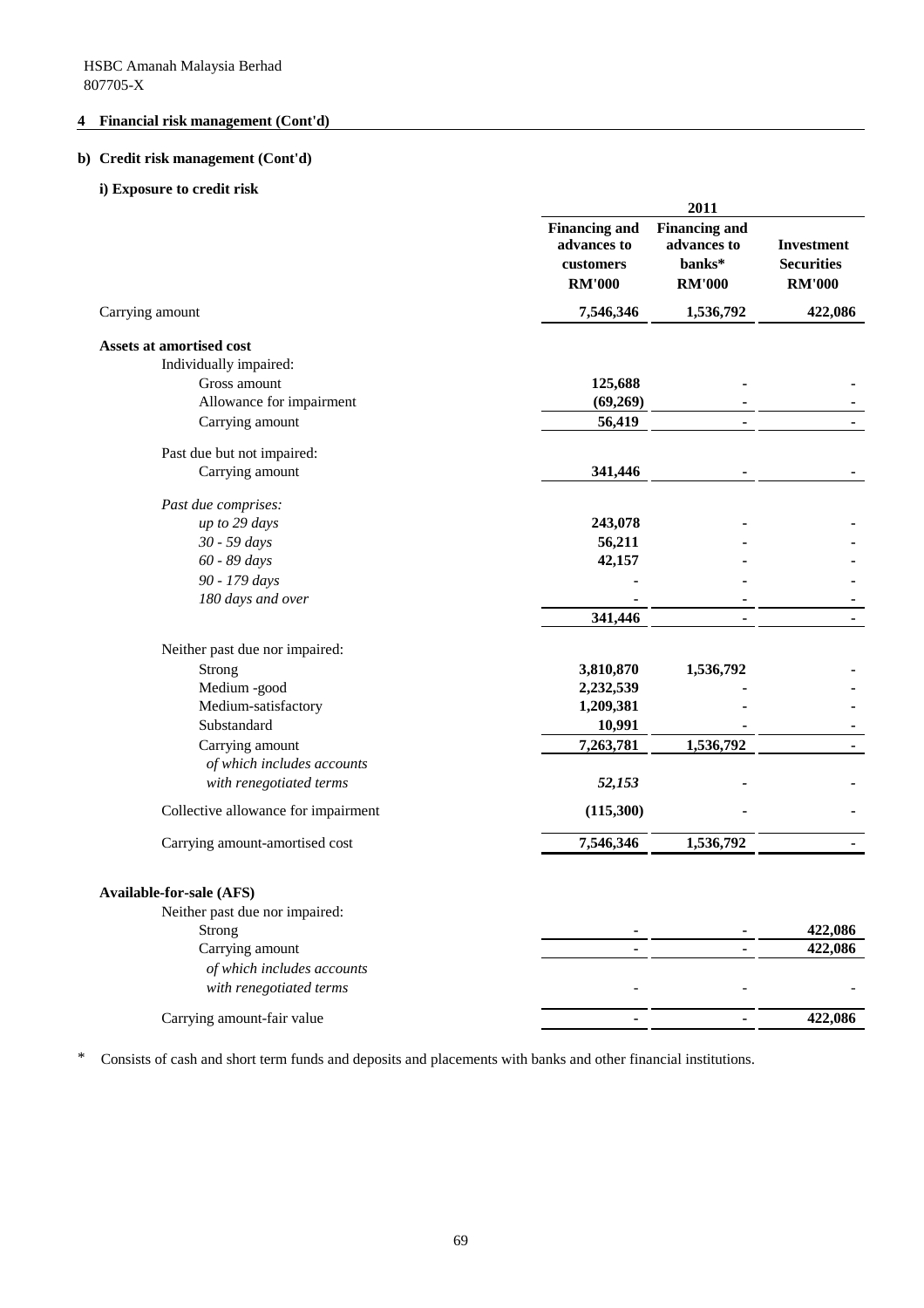# **b) Credit risk management (Cont'd)**

### **i) Exposure to credit risk**

|                                     |                                                                          | 2010                                                           |                                                         |  |
|-------------------------------------|--------------------------------------------------------------------------|----------------------------------------------------------------|---------------------------------------------------------|--|
|                                     | <b>Financing and</b><br>advances to<br><b>customers</b><br><b>RM'000</b> | <b>Financing</b><br>and advances<br>to banks*<br><b>RM'000</b> | <b>Investment</b><br><b>Securities</b><br><b>RM'000</b> |  |
| Carrying amount                     | 4,636,276                                                                | 1,508,998                                                      | 330,665                                                 |  |
| Assets at amortised cost            |                                                                          |                                                                |                                                         |  |
| Individually impaired:              |                                                                          |                                                                |                                                         |  |
| Gross amount                        | 70,810                                                                   |                                                                |                                                         |  |
| Allowance for impairment            | (41, 858)                                                                |                                                                |                                                         |  |
| Carrying amount                     | 28,952                                                                   |                                                                |                                                         |  |
| Past due but not impaired:          |                                                                          |                                                                |                                                         |  |
| Carrying amount                     | 232,538                                                                  |                                                                |                                                         |  |
| Past due comprises:                 |                                                                          |                                                                |                                                         |  |
| up to 29 days                       | 154,836                                                                  |                                                                |                                                         |  |
| 30 - 59 days                        | 42,454                                                                   |                                                                |                                                         |  |
| 60 - 89 days                        | 13,409                                                                   |                                                                |                                                         |  |
| 90 - 179 days                       | 21,759                                                                   |                                                                |                                                         |  |
| 180 days and over                   | 80                                                                       |                                                                |                                                         |  |
|                                     | 232,538                                                                  |                                                                |                                                         |  |
| Neither past due nor impaired:      |                                                                          |                                                                |                                                         |  |
| Strong                              | 2,028,755                                                                | 1,478,998                                                      |                                                         |  |
| Medium -good                        | 1,351,498                                                                | 30,000                                                         |                                                         |  |
| Medium-satisfactory                 | 927,250                                                                  |                                                                |                                                         |  |
| Substandard                         | 137,938                                                                  |                                                                |                                                         |  |
| Carrying amount                     | 4,445,441                                                                | 1,508,998                                                      |                                                         |  |
| of which includes accounts          |                                                                          |                                                                |                                                         |  |
| with renegotiated terms             | 12,653                                                                   |                                                                |                                                         |  |
| Collective allowance for impairment | (70, 655)                                                                |                                                                |                                                         |  |
| Carrying amount-amortised cost      | 4,636,276                                                                | 1,508,998                                                      |                                                         |  |
|                                     |                                                                          |                                                                |                                                         |  |
| <b>Available-for-sale (AFS)</b>     |                                                                          |                                                                |                                                         |  |
| Neither past due nor impaired:      |                                                                          |                                                                |                                                         |  |
| Strong                              |                                                                          |                                                                | 326,163                                                 |  |
| Medium-satisfactory                 |                                                                          |                                                                | 4,502                                                   |  |
| Carrying amount                     |                                                                          |                                                                | 330,665                                                 |  |
| of which includes accounts          |                                                                          |                                                                |                                                         |  |
| with renegotiated terms             |                                                                          |                                                                |                                                         |  |
| Carrying amount-fair value          |                                                                          |                                                                | 330,665                                                 |  |

\* Consists of cash and short term funds and deposits and placements with banks and other financial institutions.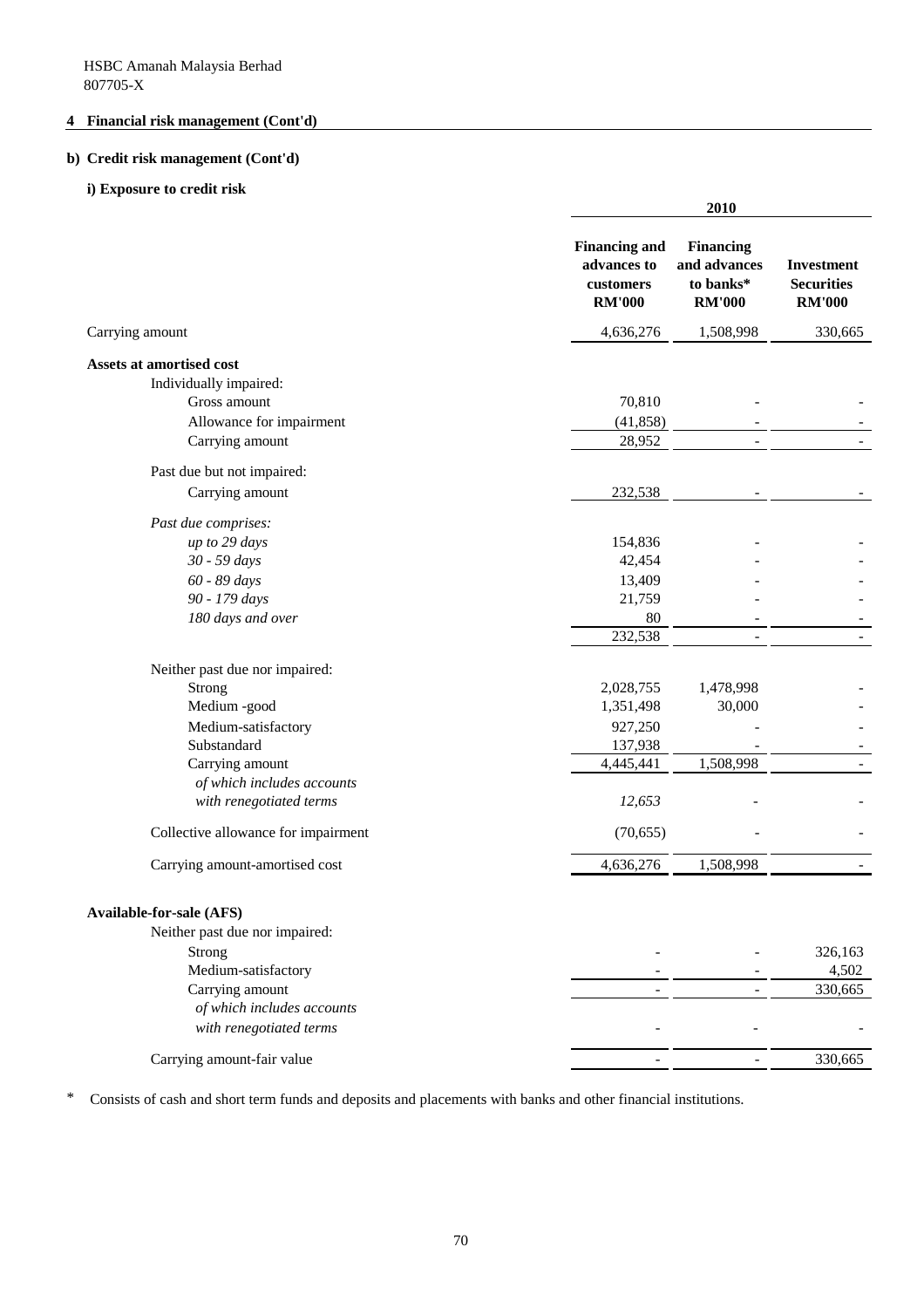#### **b) Credit risk management (Cont'd)**

#### **i) Exposure to credit risk**

The five credit quality classifications set out and defined below describe the credit quality of HSBC's financing, debt securities portfolios and derivatives. These five classifications each encompass a range of more granular, internal credit rating grades assigned to corporate and retail financing business, as well as the external ratings attributed by external agencies to debt securities. There is no direct correlation between the internal and external ratings at granular level, except to the extent each falls within a single quality classification.

| Credit quality of the Bank's debt securities and other bills | External Credit Rating*   |
|--------------------------------------------------------------|---------------------------|
| Strong                                                       | A- and above              |
| Medium-good                                                  | $BBB+$ and $BBB-$         |
| Medium-satisfactory                                          | $BB+$ to $B+$ and unrated |
| Sub-standard                                                 | <b>B</b> and below        |
| Impaired                                                     | Impaired                  |
|                                                              |                           |

\* External ratings have been aligned to the five quality classifications. The ratings of Standard and Poor's are cited, with those of other agencies being treated equivalently.

| Credit quality of the Bank's corporate financing | <b>Internal Credit Rating</b> |
|--------------------------------------------------|-------------------------------|
| Strong                                           | CRR1 - CRR2                   |
| Medium-good                                      | CRR <sub>3</sub>              |
| Medium-satisfactory                              | CRR4 - CRR5                   |
| Sub-standard                                     | CRR6 - CRR8                   |
| Impaired                                         | CRR9 - CRR10                  |
| Credit quality of the Bank's retail financing    | <b>Internal Credit Rating</b> |
|                                                  |                               |
| Strong                                           | $EL1 - EL2$                   |
| Medium-good                                      | EL3                           |
| Medium-satisfactory                              | $EL4 - EL5$                   |
| Sub-standard                                     | $EL6 - EL8$                   |

#### **ii) Concentration by sector and by location#**

|                                                                        | 31 Dec 2011                                                    |                                                  | 31 Dec 2010                                                    |                                                         |
|------------------------------------------------------------------------|----------------------------------------------------------------|--------------------------------------------------|----------------------------------------------------------------|---------------------------------------------------------|
|                                                                        | <b>Financing and</b><br>advances to<br>banks*<br><b>RM'000</b> | Investment<br><b>Securities</b><br><b>RM'000</b> | <b>Financing</b><br>and advances<br>to banks*<br><b>RM'000</b> | <b>Investment</b><br><b>Securities</b><br><b>RM'000</b> |
| Carrying amount                                                        | 1,536,792                                                      | 422,086                                          | 1,508,998                                                      | 330,665                                                 |
| <b>By Sector</b><br>Finance, insurance and business services<br>Others | 1,536,792<br>1,536,792                                         | 25,004<br>397.082<br>422,086                     | 1,508,998<br>1,508,998                                         | 34,505<br>296,160<br>330,665                            |
|                                                                        |                                                                |                                                  |                                                                |                                                         |
| By geographical location                                               |                                                                |                                                  |                                                                |                                                         |
| Within Malaysia                                                        | 1,497,246                                                      | 422,086                                          | 1,508,998                                                      | 330,665                                                 |
| Outside Malaysia                                                       | 39,546                                                         |                                                  |                                                                |                                                         |
|                                                                        | 1,536,792                                                      | 422,086                                          | 1,508,998                                                      | 330,665                                                 |

\* Consists of cash and short term funds and deposits and placements with banks and other financial institutions.

# Concentration by sector and location for financing and advances is disclosed under Note 9 vi) and 9 viii) to the financial statements.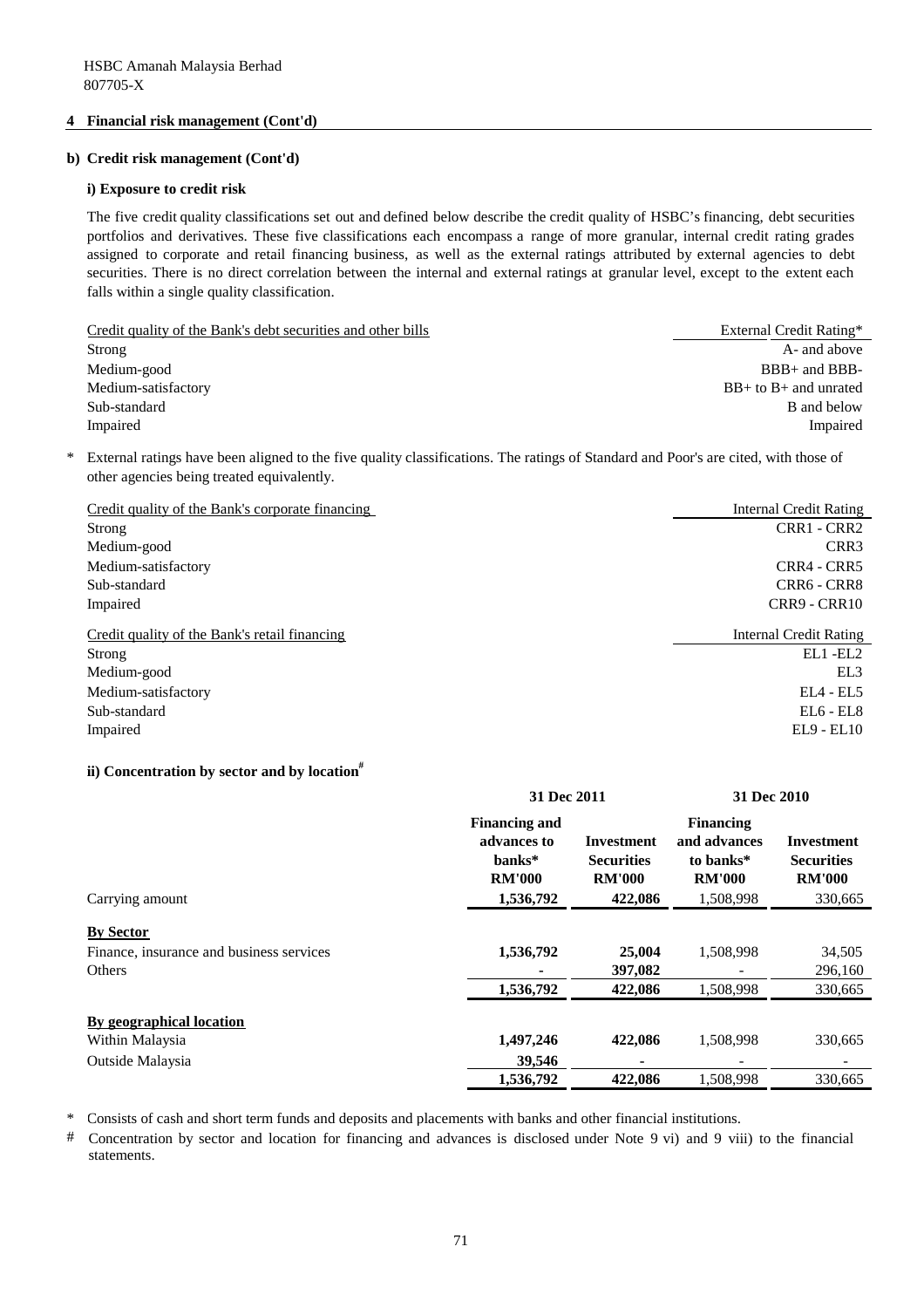#### **c) Liquidity and funding management**

Liquidity risk is the risk that the Bank does not have sufficient financial resources to meet its obligations when they fall due, or will have to do it at an excessive cost. This risk arises from mismatches in the timing of cash flows. Funding risk arises when the necessary liquidity to fund illiquid asset positions cannot be obtained at the expected terms and when required.

The Bank maintains a diversified and stable funding base comprising core retail and corporate customer deposits and institutional balances. This is augmented by wholesale funding and portfolios of highly liquid assets. The objective of the Bank's liquidity and funding management is to ensure that all foreseeable funding commitments and deposit withdrawals can be met when due and that wholesale market access is coordinated and cost effective.

Current accounts and savings deposits payable on demand or at short notice form a significant part of the HSBC's funding, and the Bank places considerable importance on maintaining their stability. For deposits, stability depends upon preserving depositor confidence in the Bank's capital strength and liquidity, and on competitive and transparent pricing. In aggregate, the Bank are net liquidity providers to the interbank market, placing significantly more funds with other banks than it borrows.

The management of liquidity and funding is primarily carried out in accordance with Bank Negara Malaysia's New Liquidity Framework; and practices and limits set by HSBC regional office and ALCO. These limits vary to take account of the depth and liquidity of the local market in which the Bank operates. The Bank maintains a strong liquidity position and manages the liquidity profile of its assets, liabilities and commitments to ensure that cash flows are appropriately balanced and all obligations are met when due.

The Bank's liquidity and funding management process includes:

- projecting cash flows and considering the level of liquid assets necessary in relation thereto;
- monitoring balance sheet advances to core funding ratios against internal and regulatory requirements;
- maintaining a diverse range of funding sources with adequate back-up facilities;
- monitoring depositor concentration in order to avoid undue reliance on large individual depositors and ensure a satisfactory overall funding mix; and
- maintaining liquidity and funding contingency plans. These plans identify early indicators of stress conditions and describe actions to be taken in the event of difficulties arising from systemic or other crises while minimising adverse long-term implications for the business.
- stress testing and scenario analysis are important tools in HSBC's liquidity management framework. This will also include an assessment of asset liquidity under various stress scenerios.
- manage the maturities and diversify secured and unsecured funding liabilities across markets, products and counterparties.
- maintain liabilities of appropriate term relative to asset base.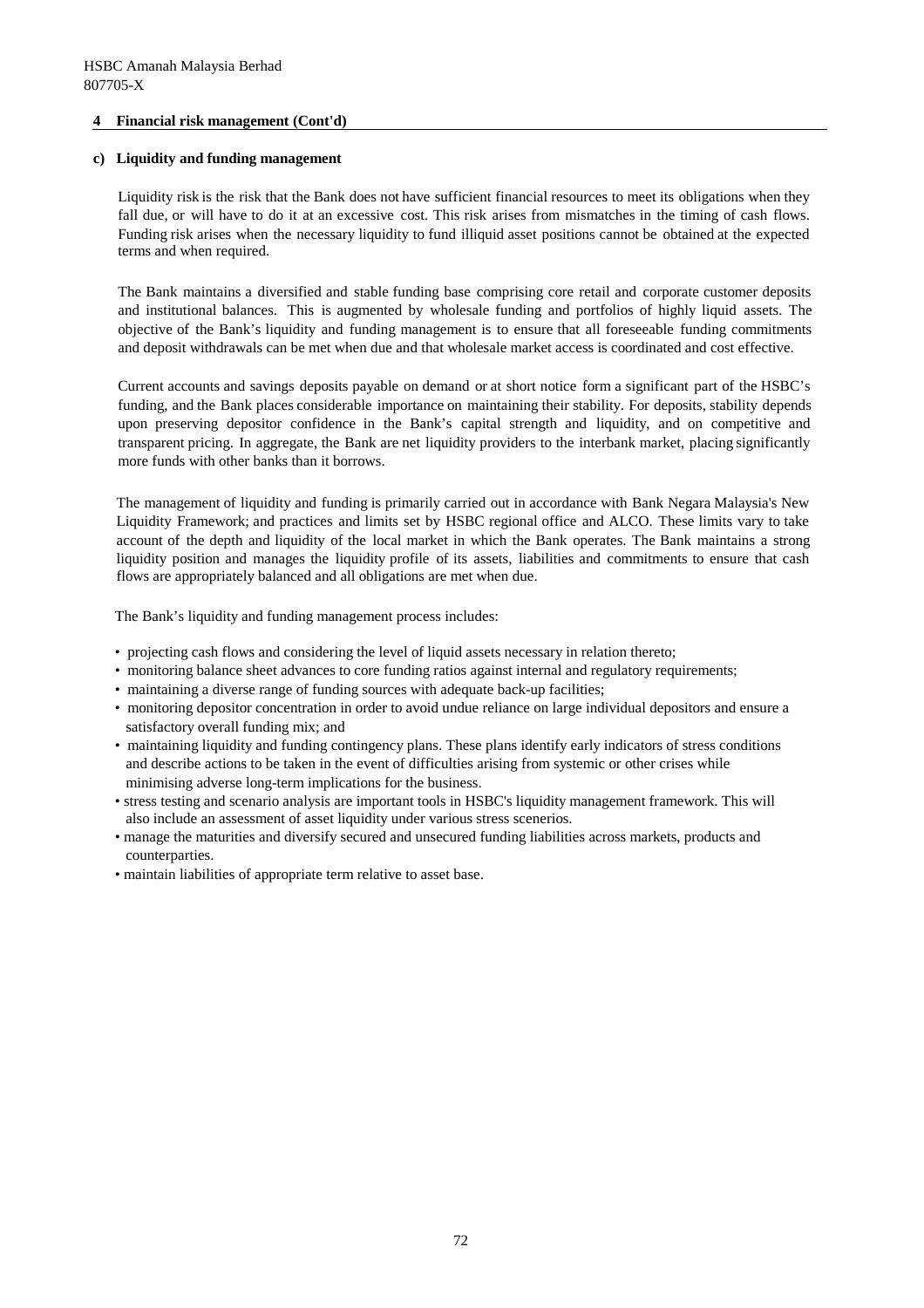#### **c) Liquidity and funding management (Cont'd)**

# **i) Cash flows payable by the Bank under financial liabilities by remaining contractual maturities**

|                                            |                  | Due within | Due between<br>3 months to | <b>Due</b><br>between 1 | Due after 5 |
|--------------------------------------------|------------------|------------|----------------------------|-------------------------|-------------|
| <b>RM'000</b>                              | <b>On Demand</b> | 3 months   | 12 months                  | and 5 years             | vears       |
| As at 31 Dec 2011                          |                  |            |                            |                         |             |
| Deposits by customers                      | 1,696,062        | 3,050,222  | 756,263                    | 16,679                  |             |
| Deposits and placements from banks and     |                  |            |                            |                         |             |
| other financial institutions               | 3,964            | 1,018,080  | 2,520,792                  | 197,688                 |             |
| Bills and acceptances payable              |                  |            |                            |                         |             |
| Other liabilities                          | 71,659           | 20,023     |                            |                         |             |
|                                            | 1,771,685        | 4,088,325  | 3,277,055                  | 214,367                 |             |
| Financing and other credit-related         |                  |            |                            |                         |             |
| commitments                                | 2,338,386        | 536,199    | 2,007,150                  | 251,778                 |             |
| Financial guarantees and similar contracts | 451,223          | 12,501     | 46,881                     | 79,183                  |             |
|                                            | 4,561,294        | 4,637,025  | 5,331,086                  | 545,328                 |             |

|                                            |                  | Due within | Due between<br>3 months to | <b>Due</b><br>between 1 | Due after 5 |
|--------------------------------------------|------------------|------------|----------------------------|-------------------------|-------------|
| <b>RM'000</b>                              | <b>On Demand</b> | 3 months   | 12 months                  | and 5 years             | years       |
| <b>As at 31 Dec 2010</b>                   |                  |            |                            |                         |             |
| Deposits by customers                      | 1,169,328        | 2,123,871  | 452,566                    | 179,863                 |             |
| Deposits and placements from banks and     |                  |            |                            |                         |             |
| other financial institutions               | -                | 1,060,643  | 28.885                     | 995.071                 |             |
| Bills and acceptances payable              |                  | 5,531      |                            |                         |             |
| Other liabilities                          | 56,272           | 21,991     |                            |                         |             |
|                                            | 1,225,600        | 3,212,036  | 481,451                    | 1,174,934               |             |
| Financing and other credit-related         |                  |            |                            |                         |             |
| commitments                                | 1,250,640        | 613,551    | 1,241,250                  | 135,399                 |             |
| Financial guarantees and similar contracts | 72,519           | 18,238     | 2,564                      | 122                     |             |
|                                            | 2,548,759        | 3,843,825  | 1,725,265                  | 1,310,455               |             |

The balances in the above table will not agree directly with the balances in the statement of financial position as the table incorporates, on an undiscounted basis, all cash flows relating to principal and future coupon payments. In addition, financing and other credit-related commitments and financial guarantees and similar contracts are generally not recognised on the statement of financial position.

Cash flows payable in respect of customer accounts are primarily contractually repayable on demand or at short notice. However, in practice, short term deposit balances remain stable as inflows and outflows broadly match and a significant portion of financing commitments expire without being drawn upon.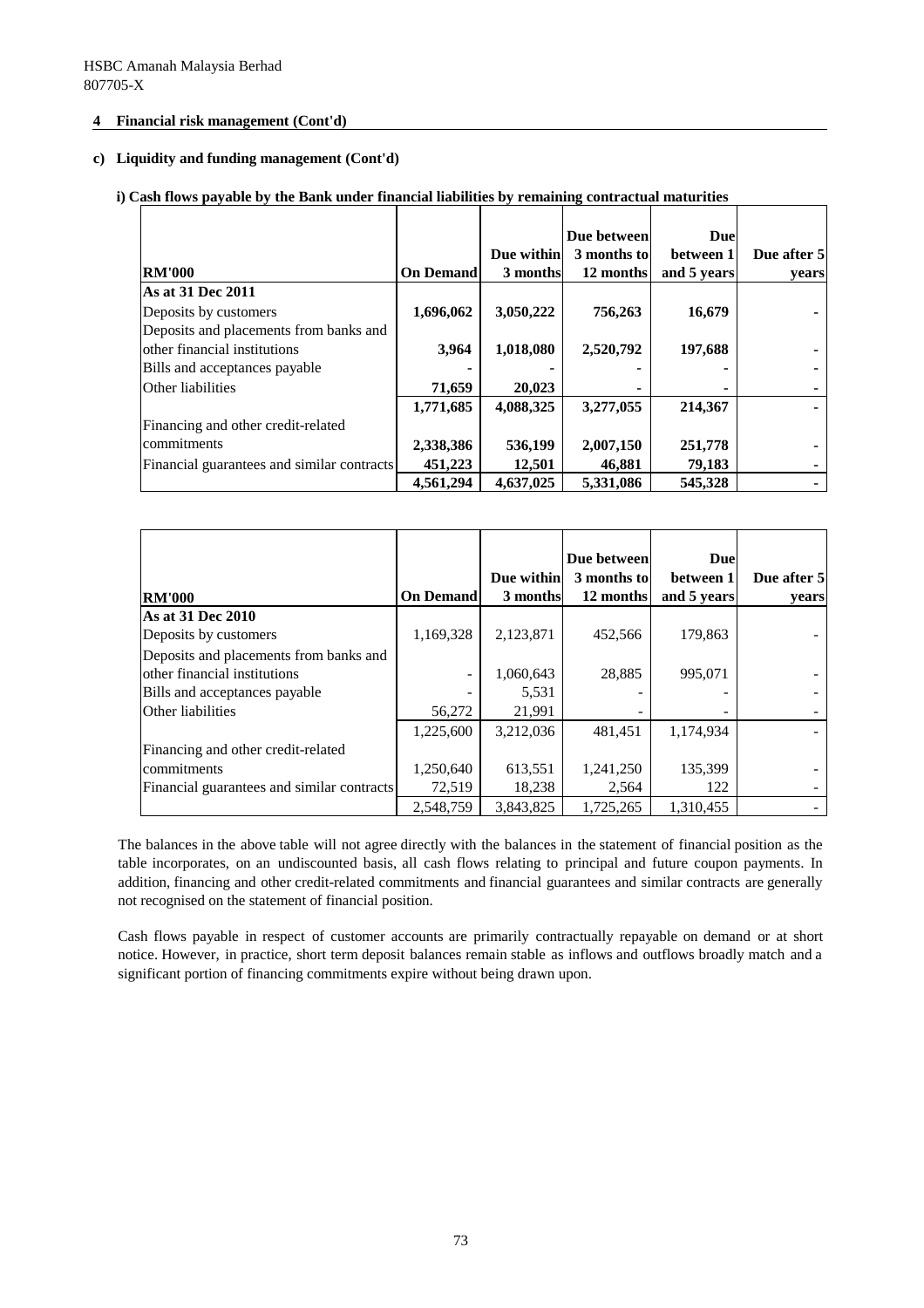#### **d) Market risk management**

Market risk is the risk that movements in market risk factors, including foreign exchange rates, profit rates, basis risk and equity/commodity prices will reduce the Bank's income or the value of its portfolios.

The objective of the Bank's market risk management is to manage and control market risk exposures in order to optimise return on risk while maintaining a market profile consistent with HSBC Group's status as a premier provider of financial products and services.

The Bank separates exposures to market risk into either trading or non-trading portfolios. Trading portfolios include those positions arising from market making, proprietary position taking and other marked-to-market positions so designated. Non-trading portfolios primarily arise from the profit rate management of the Bank's retail and commercial banking assets and liabilities, and financial investments available-for-sale.

The management of market risk is principally undertaken using risk limit mandates approved by HSBC's Group Global Market Risk Management (GMO TMR), an independent unit which develops HSBC Group's market risk management policies and measurement techniques. Market risks which arise on each product are transferred to either the Group's Global Markets unit or to a separate book managed under the supervision of ALCO. The aim is to ensure that all market risks are consolidated within operations which have the necessary skills, tools, management and governance to manage such risks professionally. Limits are set for portfolios, products and risk types, with market liquidity being the principal factor in determining the level of limits set. The Group has an independent market risk control function that is responsible for measuring market risk exposures in accordance with the policies defined by GMO TMR. Positions are monitored daily and excesses against the prescribed limits are reported immediately to local senior management and GMO TMR. The nature of the hedging and risk mitigation strategies corresponds to the market instruments available. These strategies range from the use of traditional market instruments, such as profit rate swaps, to more sophisticated hedging strategies to address a combination of risk factors arising at portfolio level.

Market risk in the trading portfolio is monitored and controlled at both portfolio and position levels using a complementary set of techniques such as value at risk and present value of a basis point, together with stress and sensitivity testing and concentration limits. Other controls to contain trading portfolio market risk at an acceptable level include rigorous new product approval procedures and a list of permissible instruments to be traded.

#### *Value at risk ('VAR')*

VAR is a technique that estimates the potential losses that could occur on risk positions as a result of movements in market rates and prices over a specified time horizon and to a given level of confidence. The VAR models used by the Group are based predominantly on historical simulation. These models derive plausible future scenarios from past series of recorded market rates and prices, taking into account inter-relationships between different markets and rates such as interest rates and foreign exchange rates. The models also incorporate the effect of option features on the underlying exposures. The historical simulation models used by the Bank incorporate the following features:

- potential market movements are calculated with reference to data from the past two years;
- historical market rates and prices are calculated with reference to foreign exchange rates and commodity prices, profit rates, equity prices and the associated volatilities; and
- VAR is calculated to a 99 per cent confidence level and for a one-day holding period. The nature of the VAR models means that an increase in observed market volatility will lead to an increase in VAR without any changes in the underlying positions. The Bank routinely validates the accuracy of its VAR models by back-testing the actual daily profit and loss results, adjusted to remove non-modelled items such as fees and commissions, against the corresponding VAR numbers. Statistically, the Bank would expect to see losses in excess of VAR only 1 per cent of the time over a one-year period. The actual number of excesses over this period can therefore be used to gauge how well the models are performing.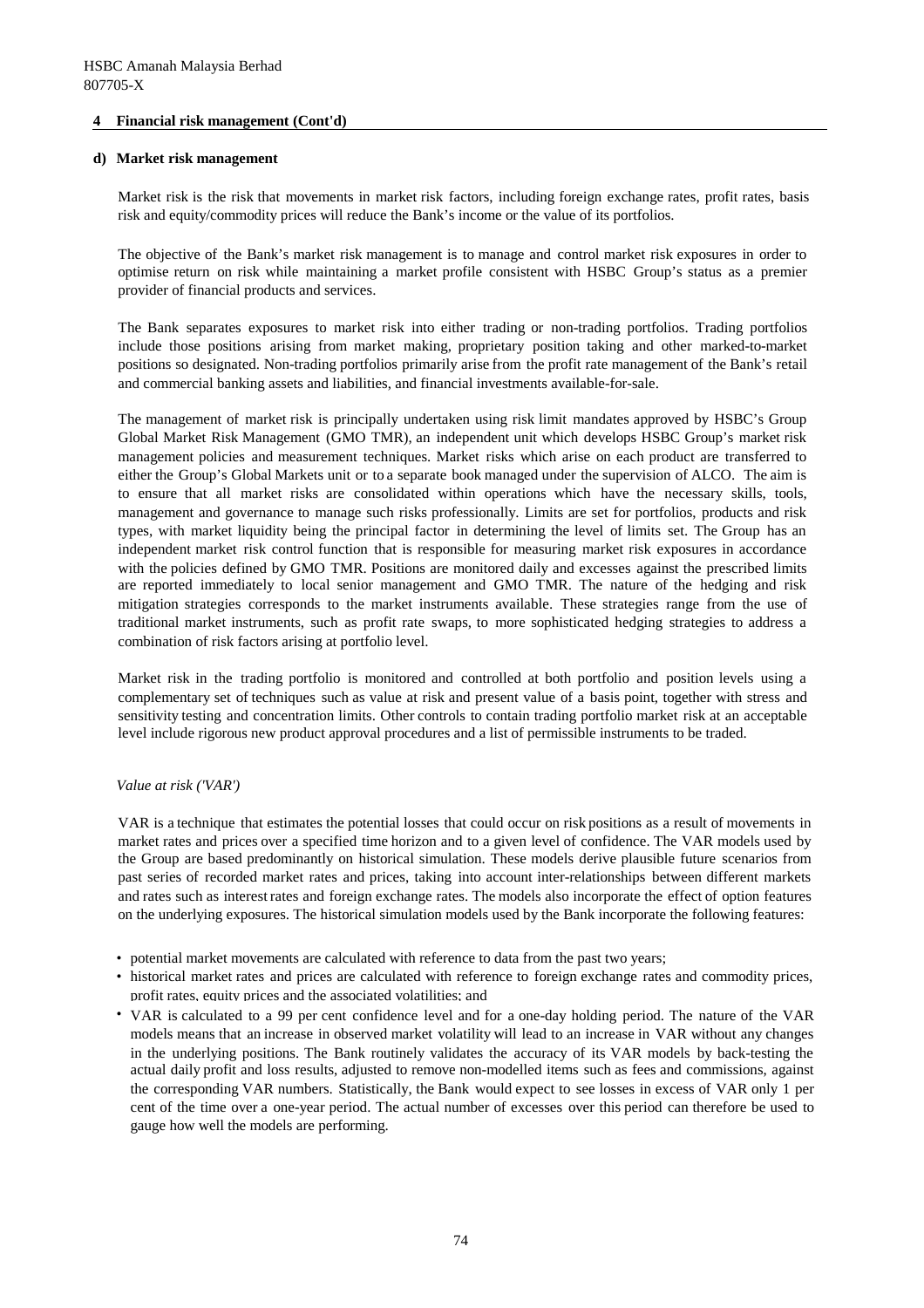#### **d) Market risk management (Cont'd)**

*Value at risk ('VAR') (Cont'd)*

A summary of the VAR position of the Bank's trading portfolio at the reporting date is as follows:

|                        | At 31 Dec |         |                |                |
|------------------------|-----------|---------|----------------|----------------|
| <b>RM'000</b>          | 2011      | Average | <b>Maximum</b> | <b>Minimum</b> |
| Foreign currentcy risk | 46        | 64      | 236            | 5              |
| Profit rate risk       | 233       | 263     | 664            | 104            |
| Credit spread risk     |           | 8       | 154            |                |
| Overall                | 237       | 268     | 712            | 108            |
|                        |           |         |                |                |
|                        |           |         |                |                |
|                        | At 31 Dec |         |                |                |
| <b>RM'000</b>          | 2010      | Average | <b>Maximum</b> | <b>Minimum</b> |
| Foreign currentcy risk | 37        | 59      | 185            | 6              |
| Profit rate risk       | 293       | 496     | 1,144          | 188            |
| Credit spread risk     | 148       | 62      | 1,135          |                |

Although a valuable guide to risk, VAR should always be viewed in the context of its limitations. For example:

- the use of historical data as a proxy for estimating future events may not encompass all potential events, particularly those which are extreme in nature;
- the use of a 1-day holding period assumes that all positions can be liquidated or hedged in one day. This may not fully reflect the market risk arising at times of severe illiquidity, when a 1-day holding period may be insufficient to liquidate or hedge all positions fully;
- the use of a 99 per cent confidence level, by definition, does not take into account losses that might occur beyond this level of confidence;
- VAR is calculated on the basis of exposures outstanding at the close of business and therefore does not necessarily reflect intra-day exposures.

The Bank recognises these limitations by augmenting its VAR limits with other position and sensitivity limit structures. Stress tests are produced on a monthly basis based on the HSBC Group's stress-testing parameters, and on a quarterly basis based on Bank Negara Malaysia's parameters to determine the impact of changes in profit rates, exchange rates and other main economic indicators on the Bank's profitability, capital adequacy and liquidity. The stress-testing provides the Risk Management Committee with an assessment of the financial impact of identified extreme events on the market risk exposures of the Bank.

Sensitivity measures are used to monitor the market risk positions within each risk type, for example, the present value of a basis point movement in profit rates, for profit rate risk. Sensitivity limits are set for portfolios, products and risk types, with the depth of the market being one of the principal factors in determining the level of limits set.

Derivative financial instruments (principally profit rate swaps) are used for hedging purposes in the management of asset and liability portfolios and structured positions. This enables the Bank to mitigate the market risk which would otherwise arise from structural imbalances in the maturity and other profiles of the assets and liabilities.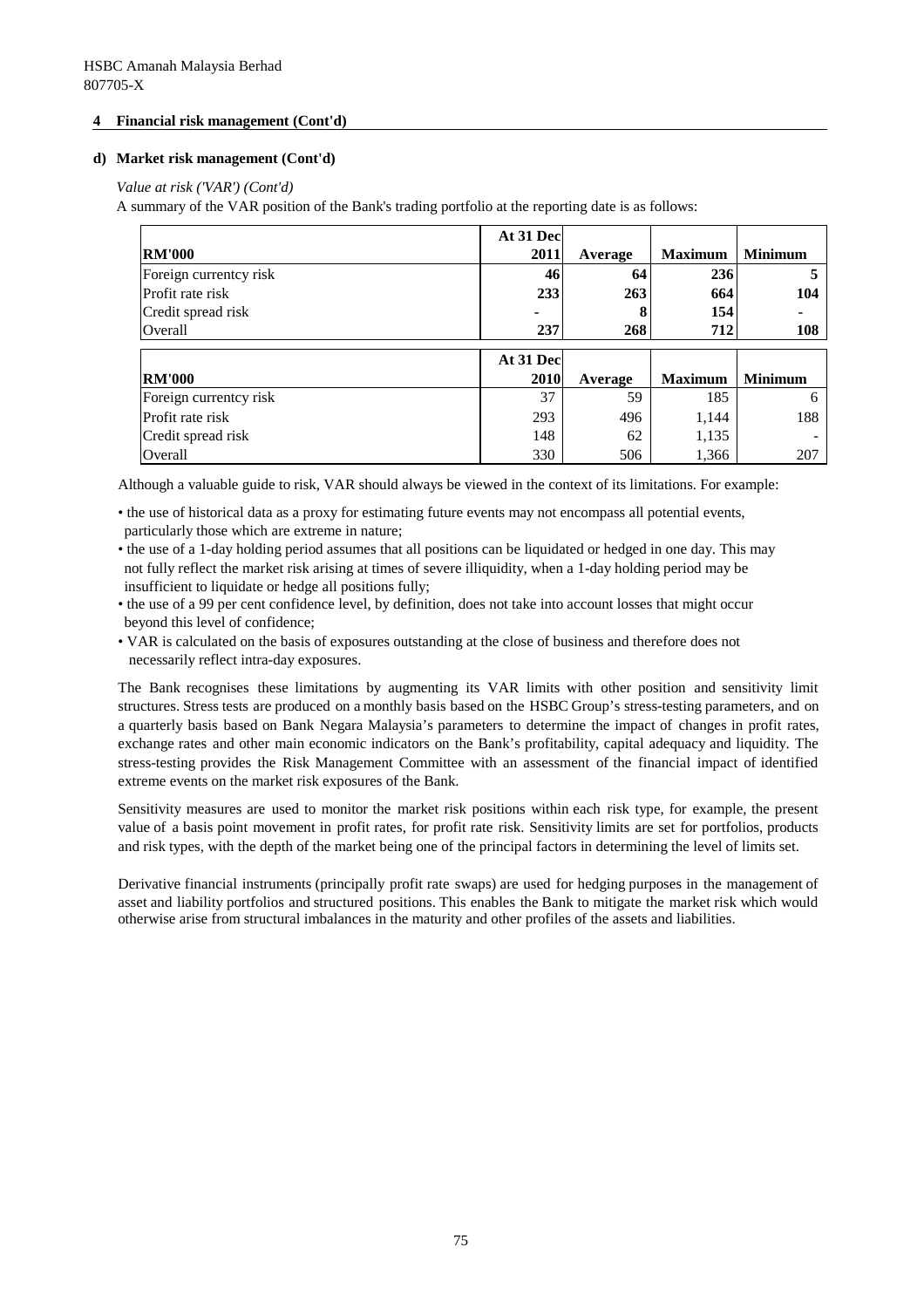#### **d) Market risk management (Cont'd)**

#### **Exposure to profit rate risk - non-trading portfolio**

Market risk in non-trading portfolios arises principally from mismatches between the future yields on assets and their funding cost as a result of profit rate changes. This market risk is transferred to Global Markets and ALCO portfolios, taking into account both the contractual and behavioural characteristics of each product to enable the risk to be managed effectively. Behavioural assumptionsfor products with no contractual maturity are normally based on a twoyear historical trend. These assumptions are important as they reflect the underlying profit rate risk of the products and hence are subject to scrutiny from ALCO, the regional head office and GMO TMR. The net exposure is monitored against the limits granted by GMO TMR for the respective portfolios and, depending on the view on future market movement, economically hedged with the use of financial instruments within agreed limits.

Profit rate risk in the banking book or Rate of Return risk in the Banking book (IRR/RORBB) is defined as the exposure of the non-trading products of the Bank to profit rates. Non-trading portfolios are subject to prospective profit rate movements which could reduce future net finance income. Non-trading portfolios include positions that arise from profit rate management of the Bank's retail and commercial banking assets and liabilities, and financial investments designated as available for sale. IRR/RORBB arises principally from mismatches between future yields on assets and their funding costs, as a result of profit rate changes. Analysis of this risk is complicated by having to make assumptions within certain product areas such as the incidence of financing repayments, and from behavioural assumptions regarding the economic duration of liabilities which are contractually repayable on demand such as current accounts.

The Bank manages market risk in non-trading portfolios by monitoring the sensitivity of projected net finance income under varying profit rate scenarios (simulation modeling). For simulation modeling, a combination of standard scenarios and non-standard scenarios relevant to the local market are used.

The standard scenarios monitored monthly include a 100 basis points parallel fall or rise in profit rates and a 25 basis points fall or rise in profit rates at the beginning of each quarter for the next 12 months.

The scenarios assume no management action. Hence, they do not incorporate actions that would be taken by the business units to mitigate the impact of the profit rate risk. In reality, the business units would proactively seek to change the profit rate profile to minimize losses and to optimize net revenues. Other simplifying assumptions are made, including that all positions run to maturity.

The profit rate sensitivities set out in the table below are illustrative only and are based on simplified scenarios.

#### **ii) Sensitivity of projected net finance income**

| Change in projected net finance income in next 12 months |               | 31 Dec 2011   31 Dec 2010 |
|----------------------------------------------------------|---------------|---------------------------|
| arising from a shift in profit rates of :                | <b>RM'000</b> | <b>RM'000</b>             |
| $+100$ basis points parallel increase                    | 6.286         | 15,656                    |
| -100 basis points parallel increase                      | (6,868)       | (15,905)                  |
|                                                          |               |                           |
| $+25$ basis poimts at the beginning of each quarter      | 4.488         | 11,150                    |
| $+25$ basis points at the beginning of each quarter      | (4,764)       | (11, 175)                 |

Sensitivity of reported reserves in "Other Comprehensive Income" to profit rate movements are monitored on a monthly basis by assessing the expected reduction in valuation of available-for-sale portfolios due to parallel movements of plus or minus 100 basis points in all yield curves.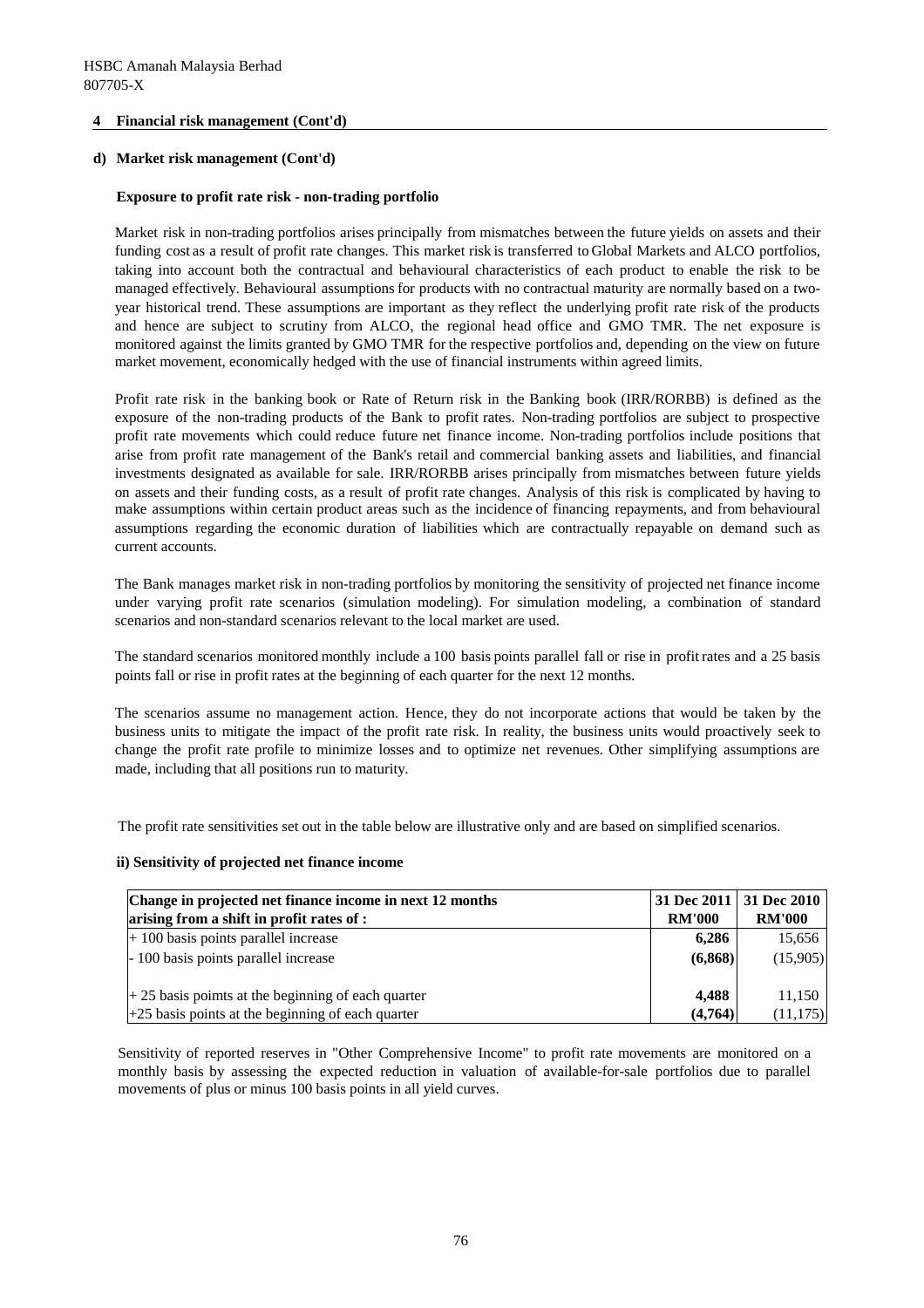#### **d) Market risk management (Cont'd)**

#### **Exposure to profit rate risk - non-trading portfolio (Cont'd)**

#### **iii) Sensitivity of reported reserves in "Other Comprehensive Income" to profit rate movements**

| Change in projected net finance income in next 12 months |               | 31 Dec 2011 31 Dec 2010 |
|----------------------------------------------------------|---------------|-------------------------|
| arising from a shift in profit rates of :                | <b>RM'000</b> | <b>RM'000</b>           |
| $+100$ basis points parallel increase                    | (4.981)       | (5,085)                 |
| -100 basis points parallel increase                      | 4.981         | 5,085                   |

#### **Foreign Exchange Risk**

Foreign exchange risk arises as a result of movements in the relative value of currencies. In addition to VAR and stress testing, the Bank controls the foreign exchange risk within the trading portfolio by limiting the open exposure to individual currencies, and on an aggregate basis.

#### **Specific Issuer Risk**

Specific issuer (credit spread) risk arises from a change in the value of debt instruments due to a perceived change in the credit quality of the issuer or underlying assets. As well as VAR and stress testing, the Bank manages the exposure to credit spread movements within the trading portfolios through the use of limits referenced to the sensitivity of the present value of a basis point movement in credit spreads.

#### **Equity Risk**

Equity risk arises from the holding of open positions, either long or short, in equities or equity based instruments, which create exposure to a change in the market price of the equities or underlying equity instruments. All equity derivative trades in the Bank are traded on a back-to-back basis with HSBC group offices and therefore have no open exposure.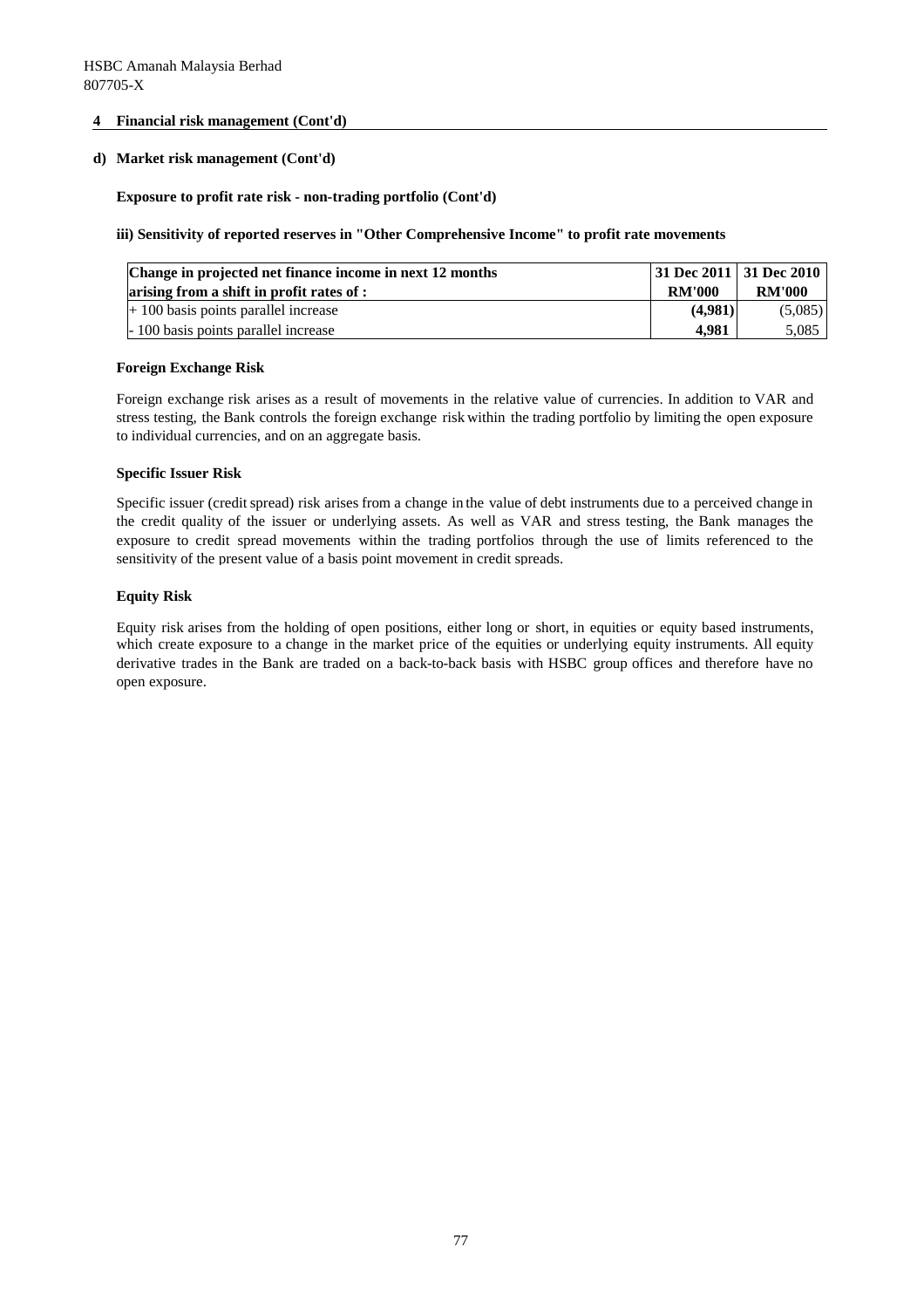#### **e) Operational risk management**

Operational risk is the risk of loss arising from fraud, unauthorised activities, error, omission, inefficiency, systems failure or external events, including legal risk. It is inherent to every business organisation and covers a wide spectrum of issues.

The Bank manages this risk through a control-based environment in which processes are documented, authorisation is independent and transactions are reconciled and monitored. This is supported by an independent programme of periodic reviews undertaken by Internal Audit, and by monitoring external operational risk events, which ensure that the Bank stays in line with best practice and takes account of lessons learned from publicised operational failures within the financial services industry.

The Bank adheres to the HSBC Group standard on operational risk. This standard explains how HSBC manages operational risk by identifying, assessing, monitoring, controlling and mitigating the risk, rectifying operational risk events and implementing any additional procedures required for compliance with local statutory requirements. The standard covers the following :

- operational risk management responsibility is assigned at senior management level within the business operation;
- information systems are used to record the identification and assessment of operational risks and generate appropriate, regular management reporting;
- operational risks are identified by assessments covering operational risks facing each business and risk inherent in processes, activities and products. Risk assessment incorporates a regular review of identified risks to monitor significant changes;
- operational risk loss data is collected and reported to senior management. Aggregate operational risk losses are recorded and details of incidents above a materiality threshold are reported to the Operational Risk and Internal Control Committee. The items are also reported to the internal Risk Committee, the Board level Risk Management Committee, the Audit Committee and as well as Regional Head of Operational Risk Management Asia Pacific; and
- risk mitigation, including insurance, is considered where this is cost-effective.

The Bank maintains and test contingency facilities to support operations in the event of disasters. Additional reviews and tests are conducted in the event that the Bank is affected by a business disruption event to incorporate lessons learned in the operational recovery from those circumstances

#### **f) Capital management**

The Bank's lead regulator, Bank Negara Malaysia ("BNM") sets and monitors capital requirements for the Bank. With effect from 2008, the Bank is required to comply with the provisions of the Basel II framework in respect of regulatory capital and Basic Indicator Approach for Operational Risk. The Bank adopts the Standardised approach for Credit and Market Risk in its trading portfolios. Please refer to Note 32 of the financial statements for the Bank's regulatory capital position under Basel II as at the reporting date.

The Bank's regulatory capital is analysed in two tiers:

- Tier 1 capital, which includes ordinary share capital, share premium, retained earnings, statutory reserves and other regulatory adjustments relating to items that are included in equity but are treated differently for capital adequacy purposes.
- Tier 2 capital, which includes collective impairment allowances (excluding collective impairment allowances attributable to financing classified as impaired).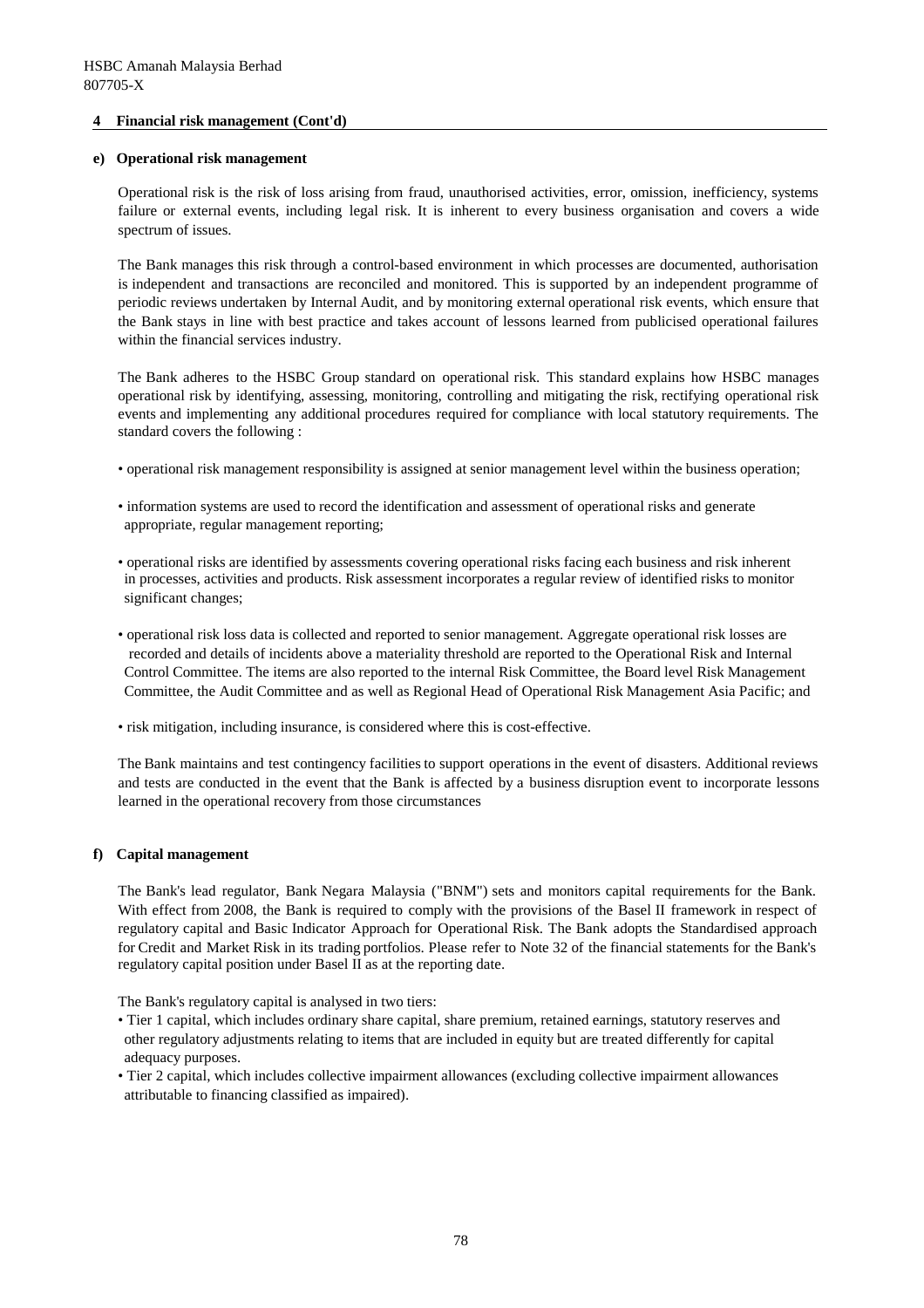#### **5 Use of estimates and judgements**

The results of the Bank are sensitive to the accounting policies, assumptions and estimates that underlie the preparation of its financial statements. The significant accounting policies used in the preparation of the financial statements are described in Note 3 to the financial statements.

The accounting policies that are deemed critical to the Bank's results and financial position, in terms of the materiality of the items to which the policy is applied, and which involve a high degree of judgement including the use of assumptions and estimation, are discussed below.

#### **i) Impairment of financing and advances**

The Bank's accounting policy for losses arising from the impairment of customer financing and advances is described in Note 3k to the financial statements. Financing impairment allowances represent management's best estimate of losses incurred in the financing portfolios at the reporting date.

The specific counterparty component of the total allowances for impairment applies to financial assets evaluated individually for impairment and is based upon management's best estimate of the present value of the cash flows that are expected to be received. In estimating these cash flows, management makes judgements about a counterparty's financial situation and the net realisable value of any underlying collateral. Each impaired asset is assessed on its merits, and the workout strategy and estimate of cash flows considered recoverable are independently approved by the Credit Risk function.

#### **ii)Valuation of financial instruments**

The Bank's accounting policy for determining the fair value of financial instruments is described in Note 3*e (vi)* to the financial statements. The best evidence of fair value is a quoted price in an actively traded market. In the event that the market for a financial instrument is not active, a valuation technique is used. The majority of valuation techniques employ only observable market data, and so the reliability of the fair value measurement is high. However, certain financial instruments are valued on the basis of valuation techniques that feature one or more significant market inputs that are unobservable. Valuation techniques that rely to a greater extent on unobservable inputs require a higher level of management judgement to calculate a fair value than those based wholly on observable inputs.

Valuation techniques used to calculate fair values include comparisons with similar financial instruments for which market observable prices exist, discounted cash flow analysis, option pricing models and other valuation techniques commonly used by market participants. Valuation techniques incorporate assumptions that other market participants would use in their valuations, including assumptions about profit rate yield curves, exchange rates, volatilities, and prepayment and default rates. When valuing instruments by reference to comparable instruments, management takes into account the maturity, structure and rating of the instrument with which the position held is being compared.

The main assumptions and estimates which management considers when applying a model with valuation techniques are: • the likelihood and expected timing of future cash flows on the instrument. These cash flows are usually governed by the terms of the instrument, although management judgement may be required when the ability of the counterparty to service the instrument in accordance with the contractual terms is in doubt. Future cash flows may be sensitive to changes in market rates;

• selecting an appropriate discount rate for the instrument. Management bases the determination of this rate on its assessment of what a market participant would regard as the appropriate spread of the rate for the instrument over the appropriate riskfree rate; and

• judgement to determine what model to use to calculate fair value in areas where the choice of valuation model is particularly subjective, for example, when valuing complex derivative products.

When applying a model with unobservable inputs, estimates are made to reflect uncertainties in fair values resulting from a lack of market data inputs, for example, as a result of illiquidity in the market. For these instruments, the fair value measurement is less reliable. Inputs into valuations based on unobservable data are inherently uncertain because there is little or no current market data available from which to determine the level at which an arm's length transaction would occur under normal business conditions. However, in most cases there is some market data available on which to base a determination of fair value, for example historical data, and the fair values of most financial instruments will be based on some market observable inputs even where the unobservable inputs are significant.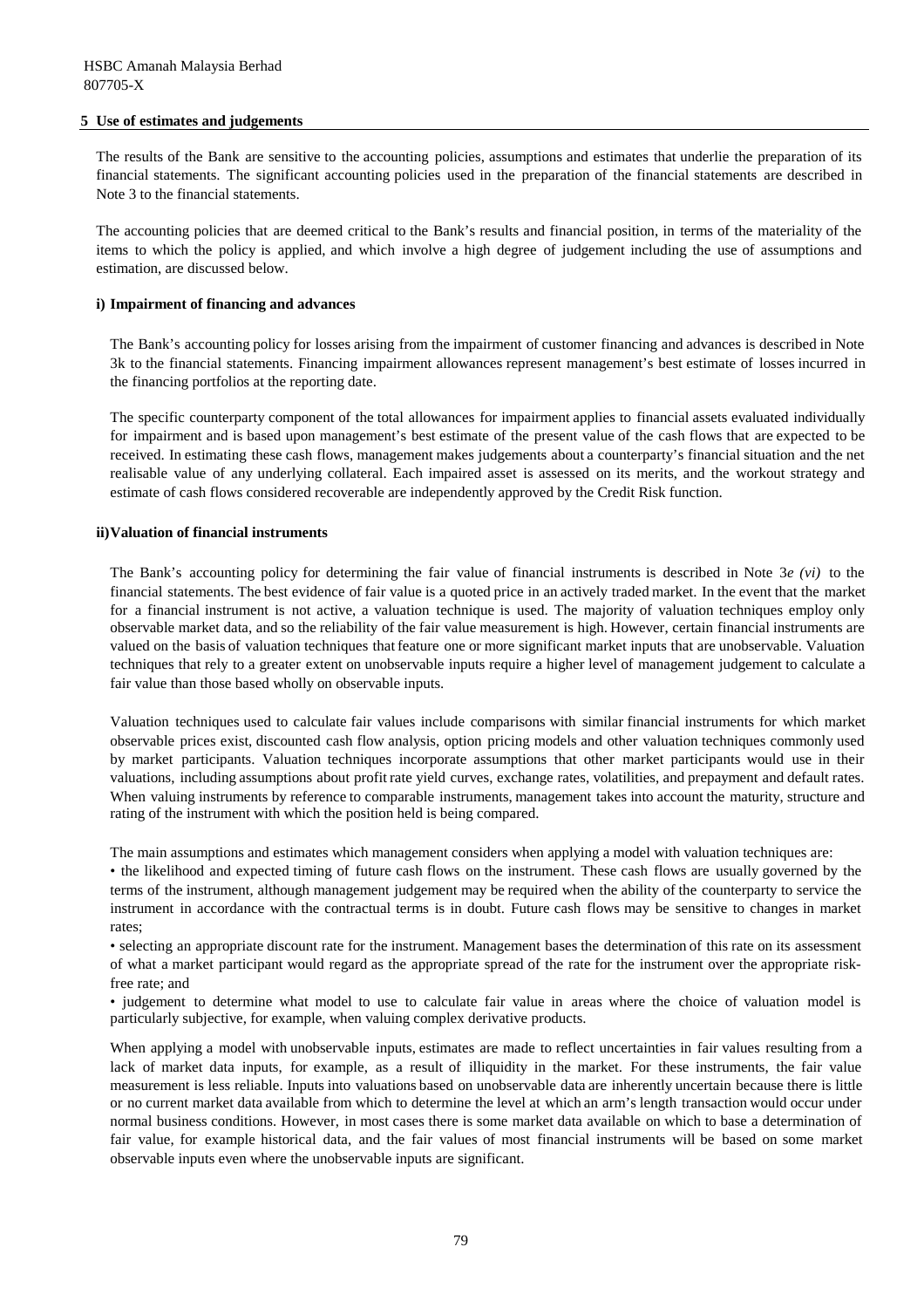#### **5 Use of estimates and judgements (Cont'd)**

#### **ii)Valuation of financial instruments (Cont'd)**

The Bank measures fair values using the following fair value hierarchy that reflects the significance of the inputs used in making the measurements.

• Level 1: Quoted market price (unadjusted) in an active market for an identical instrument.

• Level 2 : Valuation techniques based on observable inputs, either directly, (ie as prices) or indirectly (derived from prices). This category includes instruments valued using: quoted prices for identical or similar instruments in markets that are considered less active, or other valuation techniques where all significant inputs are directly or indirectly observable from market data.

• Level 3 : Valuation techniques using significant unobservable inputs. This category includes all instruments where the valuation technique includes inputs not based on observable data and the unobservable inputs have a significant effect on the instrument's valuation. This category includes instruments that are valued based on quoted prices for similar instruments where significant unobservable adjustments or assumptions are required to reflect differences between the instruments.

The tables below analyses financial instruments measured at fair value at the end of the reporting period, by the level in the fair value hierarchy into which the fair value measurement is categorised.

|                                                   | <b>Level 1</b> | Level 2       | Level 3       | <b>Total</b>  |
|---------------------------------------------------|----------------|---------------|---------------|---------------|
|                                                   | <b>RM'000</b>  | <b>RM'000</b> | <b>RM'000</b> | <b>RM'000</b> |
| 2011                                              |                |               |               |               |
| Financial Assets Held-for-Trading (Note 7)        | 216,716        |               | ٠             | 216,716       |
| Financial Investments Available-for-Sale (Note 8) | 422,086        |               | -             | 422,086       |
| Derivative financial assets (Note 11)             |                | 26,937        | 4,048         | 30,985        |
|                                                   | 638,802        | 26,937        | 4,048         | 669,787       |
| Derivative financial liabilities (Note 18)        |                | 10,288        | 273           | 10,561        |
| <b>2010</b>                                       |                |               |               |               |
| Financial Assets Held-for-Trading (Note 7)        | 83.646         | 64,360        |               | 148,006       |
| Financial Investments Available-for-Sale (Note 8) | 326,163        | 4,502         | ۰             | 330,665       |
| Derivative financial assets (Note 11)             |                | 6,101         | 5,054         | 11,155        |
|                                                   | 409,809        | 74,963        | 5,054         | 489,826       |
| Derivative financial liabilities (Note 18)        |                | 6,101         | 5,054         | 11,155        |

The following tables show the reconciliation from the beginning balances to the ending balances for fair value measurements in Level 3 of the fair value hierarchy:

|                         | 2011              |                    | 2010              |                    |
|-------------------------|-------------------|--------------------|-------------------|--------------------|
|                         | <b>Derivative</b> | <b>Derivative</b>  | <b>Derivative</b> | <b>Derivative</b>  |
|                         | financial         | financial          | financial         | financial          |
|                         | assets            | <b>liabilities</b> | assets            | <b>liabilities</b> |
|                         | <b>RM'000</b>     | <b>RM'000</b>      | <b>RM'000</b>     | <b>RM'000</b>      |
| Balance at 1 January    | 5,054             | 5,054              | 7,610             | 7,610              |
| Total gains or losses:  |                   |                    |                   |                    |
| in profit or loss       | (1,006)           | (4,781)            | (1,450)           | (1,450)            |
| Transfer out of Level 3 | ۰                 |                    | (1,106)           | (1,106)            |
| Balance at 31 December  | 4.048             | 273                | 5,054             | 5,054              |

Total gains or losses included in profit or loss for the financial year in the above tables are presented in the statement of comprehensive income as follows:

|                                                                                                                                   | 2011                                     |                                                      | 2010                                     |                                                      |
|-----------------------------------------------------------------------------------------------------------------------------------|------------------------------------------|------------------------------------------------------|------------------------------------------|------------------------------------------------------|
|                                                                                                                                   | <b>Derivative</b><br>financial<br>assets | <b>Derivative</b><br>financial<br><b>liabilities</b> | <b>Derivative</b><br>financial<br>assets | <b>Derivative</b><br>financial<br><b>liabilities</b> |
| Total gains or losses included in profit or loss<br>for the year ended:<br>- Net trading income                                   | <b>RM'000</b><br>(4, 472)                | <b>RM'000</b><br>(4, 472)                            | <b>RM'000</b><br>(2,563)                 | <b>RM'000</b><br>(2,563)                             |
| Total gains or losses for the year ended included<br>in profit or loss for assets and liabilities held at<br>the end of the year: |                                          |                                                      |                                          |                                                      |
| - Net trading income                                                                                                              | 3,466                                    | (309)                                                | 1,113                                    | 1,113                                                |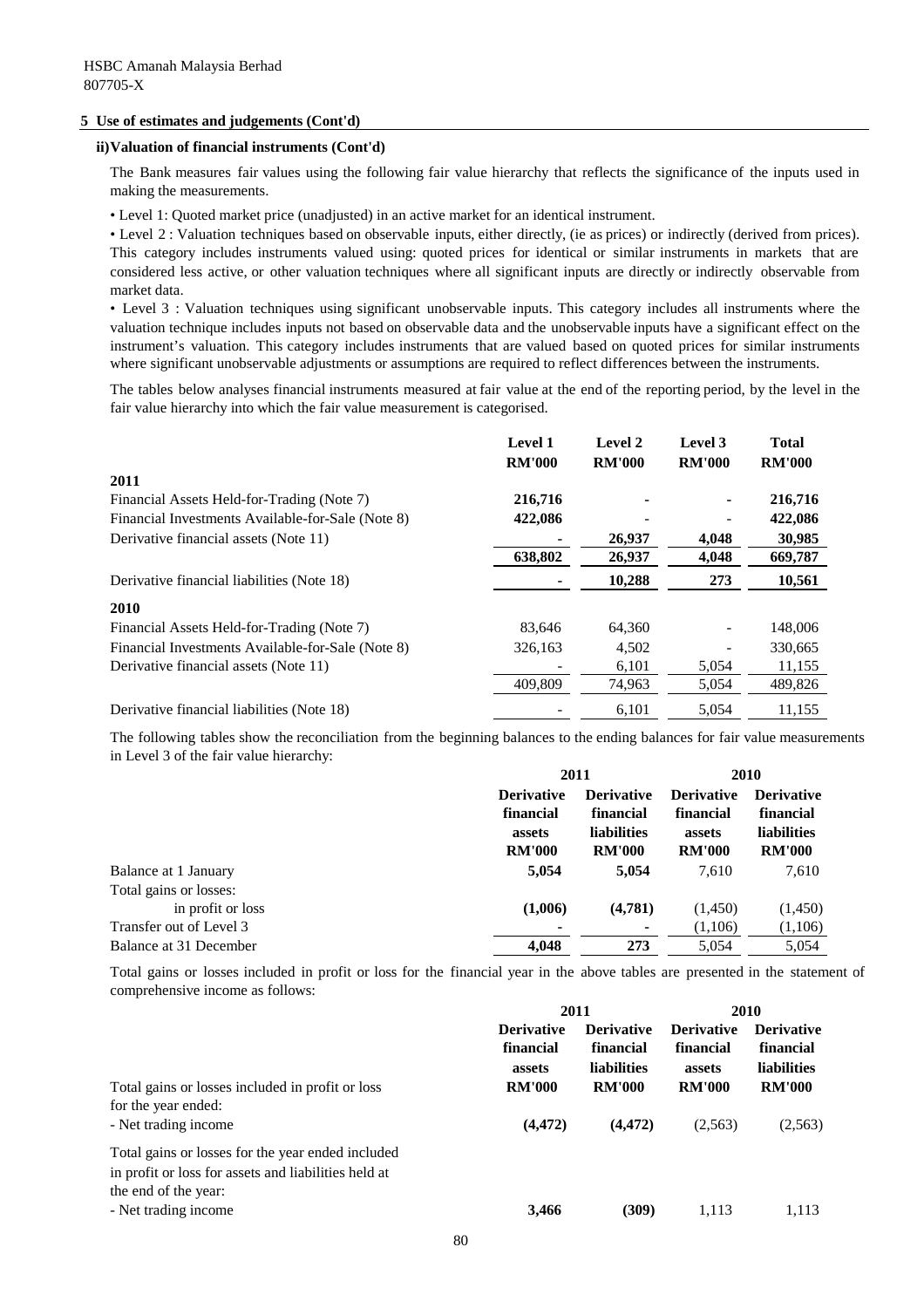#### **6 Cash and Short-Term Funds**

|                                                                                                         | 31 Dec 2011<br><b>RM'000</b> | 31 Dec 2010<br><b>RM'000</b> |
|---------------------------------------------------------------------------------------------------------|------------------------------|------------------------------|
| Cash and balances with banks and other financial institutions<br>Money at call and interbank placements | 113,412                      | 28,217                       |
| maturing within one month                                                                               | 1,423,380                    | 1,480,781                    |
|                                                                                                         | 1,536,792                    | 1,508,998                    |

#### **7 Financial Assets Held-for-Trading**

|                                     | 31 Dec 2011   | 31 Dec 2010   |
|-------------------------------------|---------------|---------------|
|                                     | <b>RM'000</b> | <b>RM'000</b> |
| At fair value                       |               |               |
| Money market instruments:           |               |               |
| Malaysian Government Islamic bonds  | 216,716       | 58,552        |
| Malaysian Government treasury bills |               | 64,360        |
| Unquoted securities:                |               |               |
| Private debt securities             | ۰             | 25,094        |
|                                     | 216,716       | 148.006       |

Credit quality of financial assets held-for-trading based on the ratings of Standard & Poor's on the counterparty :-

| Money market instruments:           |         |
|-------------------------------------|---------|
| Malaysian Government treasury bills |         |
| $AA + to AA$<br>۰                   | 64,360  |
| Malaysian Government Islamic bonds  |         |
| 216,716<br>$AA + to AA$             | 58,552  |
| Unquoted securities:                |         |
| Private debt securities             |         |
| Unrated                             | 25,094  |
| 216,716                             | 148,006 |

All the financial assets held-for-trading held, as disclosed above, are not pledged to any counterparties.

# **8 Financial Investments Available-for-Sale**

|                                                 | 31 Dec 2011    | 31 Dec 2010   |
|-------------------------------------------------|----------------|---------------|
| At fair value                                   | <b>RM'000</b>  | <b>RM'000</b> |
| Money market instruments:                       |                |               |
| Malaysian Government Islamic bonds              | 397.082        | 296,161       |
| Negotiable instruments of deposit               | 25,004         | 30,002        |
| Bankers' acceptances and Islamic accepted bills | $\blacksquare$ | 4.502         |
|                                                 | 422,086        | 330,665       |

The maturity structure of money market instruments held as financial investments available-for-sale is as follows:

| Maturing within one year          | 206.016 | 34.504  |
|-----------------------------------|---------|---------|
| More than one year to three years | 216.070 | 296,161 |
|                                   | 422,086 | 330.665 |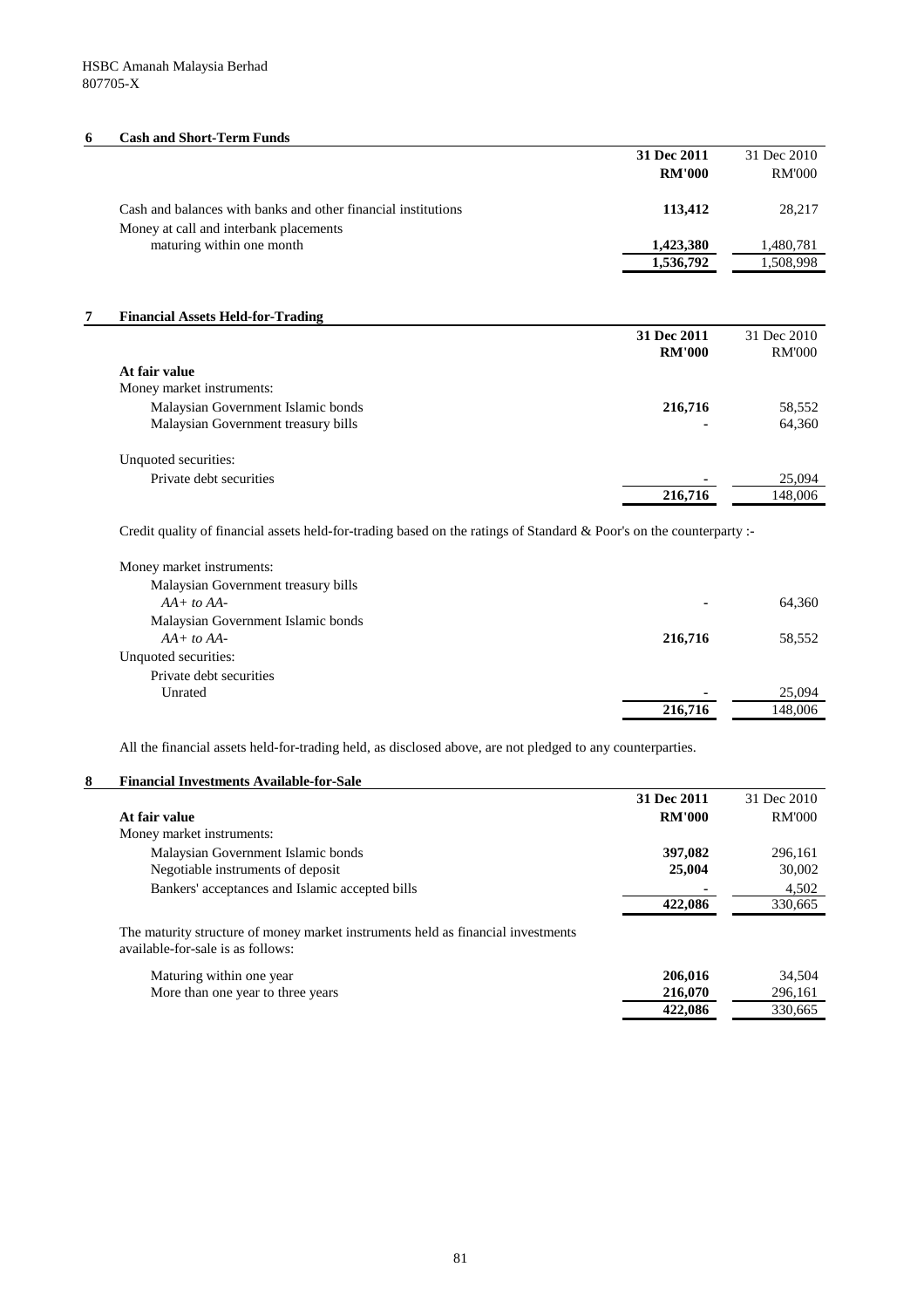# **9 Financing And Advances**

# **(i) By type**

|      | $\boldsymbol{v}$<br>$\mathbf{v}$ $\mathbf{r}$ | 31 Dec 2011   | 31 Dec 2010   |
|------|-----------------------------------------------|---------------|---------------|
|      |                                               | <b>RM'000</b> | <b>RM'000</b> |
|      |                                               |               |               |
|      | Cash line                                     | 49,753        | 14,502        |
|      | Term financing                                |               |               |
|      | House financing                               | 1,272,351     | 460,173       |
|      | Hire purchase receivables                     | 258,634       | 176,381       |
|      | Lease receivables                             | 129           | 187           |
|      | Other term financing                          | 4,629,180     | 3,134,643     |
|      | Trust receipts                                | 25,137        | 704           |
|      | Claims on customers under acceptance credits  | 1,054,878     | 758,077       |
|      | Staff financing                               | 20,378        | 9,332         |
|      | Credit/charge cards                           | 365,947       | 261,517       |
|      | Revolving credit                              | 168,726       |               |
|      |                                               | 7,845,113     | 4,815,516     |
|      | Unearned income<br>Less:                      | (114, 198)    | (66, 727)     |
|      |                                               | 7,730,915     | 4,748,789     |
|      | Less: Allowance for impaired financing:       |               |               |
|      | - Collective allowances for impairment        | (115,300)     | (70, 655)     |
|      | - Individual allowances for impairment        | (69,269)      | (41, 858)     |
|      | Total net financing and advances              | 7,546,346     | 4,636,276     |
|      |                                               |               |               |
| (ii) | By contract                                   |               |               |
|      |                                               | 31 Dec 2011   | 31 Dec 2010   |
|      |                                               | <b>RM'000</b> | <b>RM'000</b> |
|      |                                               |               |               |
|      | Bai Bithaman Ajil (deferred payment sale)     | 496,370       | 762,967       |
|      | Ijarah (lease)                                | 123           | 173           |
|      | Ijarah Thumma Al-Bai (AITAB) (hire purchase)  | 234,425       | 161,735       |
|      | Murabahah (cost-plus)                         | 2,660,992     | 1,410,169     |
|      | Musharakah (profit and loss sharing)          | 1,707,395     | 552,958       |
|      | Bai Al-Inah (sell and buy back)               | 1,573,752     | 1,234,198     |
|      | Bai Al-Dayn (sale of debt)                    | 292,850       | 267,797       |
|      | Ujrah (fee-based)                             | 765,008       | 358,786       |
|      | Qard (benevolent financing)                   |               | 6             |
|      |                                               | 7,730,915     | 4,748,789     |
|      |                                               |               |               |
|      |                                               |               |               |
|      | (iii) By type of customer                     |               |               |
|      |                                               | 31 Dec 2011   | 31 Dec 2010   |
|      |                                               | <b>RM'000</b> | <b>RM'000</b> |
|      | Domestic non-bank financial institutions      |               | 78            |
|      | Domestic business enterprises                 |               |               |
|      | Small medium enterprises                      | 1,755,146     | 942,457       |
|      | Others                                        | 2,319,437     | 1,562,294     |
|      | Government and statutory bodies               | 25,086        | 25,443        |
|      | Individuals                                   | 3,217,167     | 1,969,341     |
|      | Other domestic entities                       | 2,934         | 3,614         |
|      | Foreign entities                              | 411,145       | 245,562       |
|      |                                               | 7,730,915     | 4,748,789     |
|      |                                               |               |               |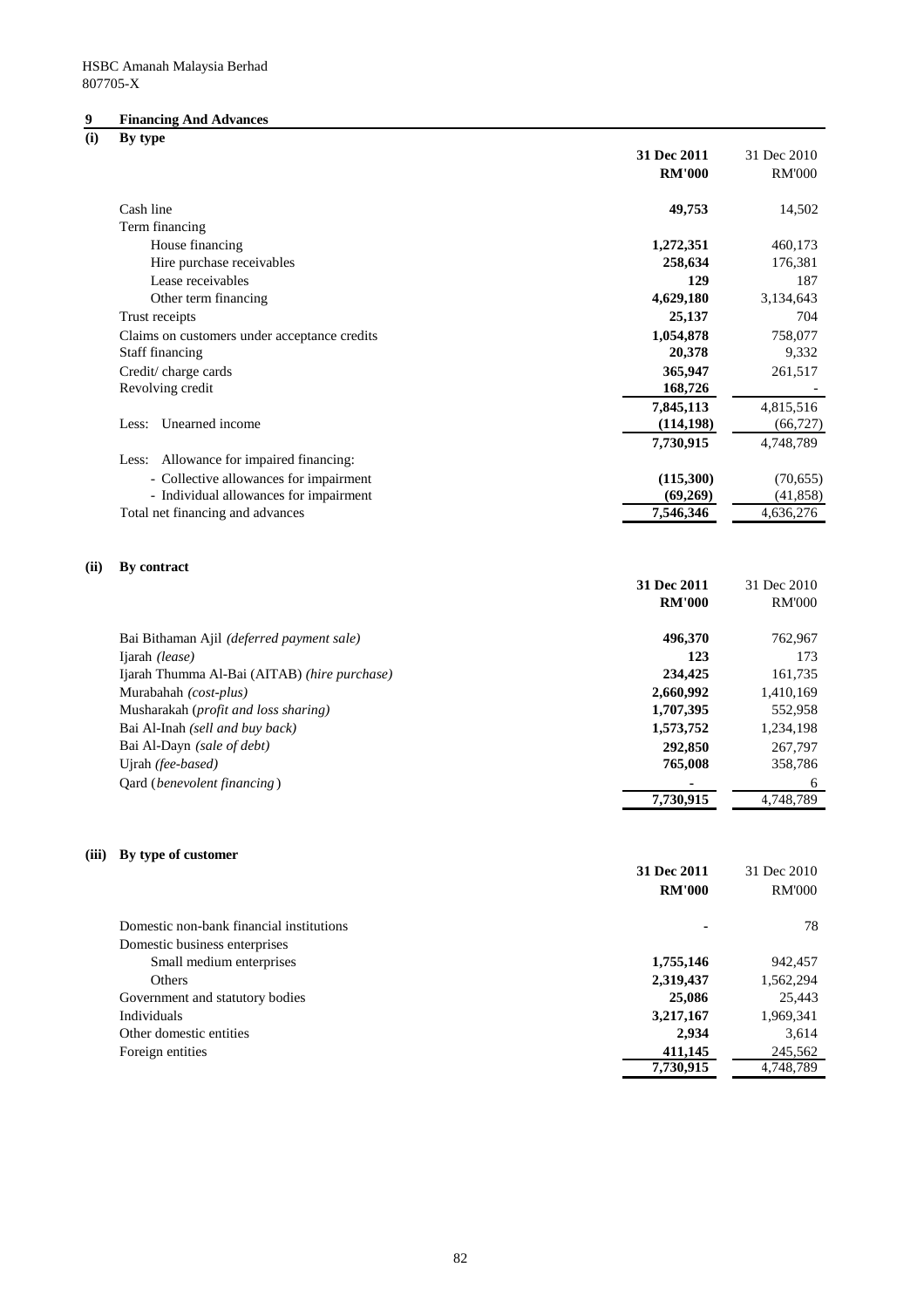#### **9 Financing And Advances (Cont'd)**

#### **(iv) By profit rate sensitivity**

|      | $\mathbf{v}_j$ promerant seminarity                                      | 31 Dec 2011<br><b>RM'000</b> | 31 Dec 2010<br><b>RM'000</b> |
|------|--------------------------------------------------------------------------|------------------------------|------------------------------|
|      | Fixed rate                                                               |                              |                              |
|      | House financing                                                          | 14,812                       | 21,518                       |
|      | Hire purchase receivables                                                | 234,425                      | 161,735                      |
|      | Other financing                                                          | 3,076,876                    | 2,717,503                    |
|      | Variable rate                                                            |                              |                              |
|      | House financing                                                          | 1,309,663                    | 448,763                      |
|      | Other financing                                                          | 3,095,139                    | 1,399,270                    |
|      |                                                                          | 7,730,915                    | 4,748,789                    |
| (v)  | By maturity structure                                                    |                              |                              |
|      |                                                                          | 31 Dec 2011                  | 31 Dec 2010                  |
|      |                                                                          | <b>RM'000</b>                | <b>RM'000</b>                |
|      |                                                                          |                              |                              |
|      | Maturing within one year                                                 | 3,877,009                    | 2,483,534                    |
|      | More than one year to three years<br>More than three years to five years | 674,185                      | 639,036                      |
|      | Over five years                                                          | 1,173,785<br>2,005,936       | 935,955<br>690,264           |
|      |                                                                          | 7,730,915                    | 4,748,789                    |
|      |                                                                          |                              |                              |
| (vi) | By sector                                                                |                              |                              |
|      |                                                                          | 31 Dec 2011                  | 31 Dec 2010                  |
|      |                                                                          | <b>RM'000</b>                | <b>RM'000</b>                |
|      | Agriculture, hunting, forestry & fishing                                 | 495,346                      | 97,788                       |
|      | Mining and quarrying                                                     | 158,056                      | 138,104                      |
|      | Manufacturing                                                            | 1,539,219                    | 1,090,858                    |
|      | Electricity, gas and water                                               | 76,628                       | 12,273                       |
|      | Construction                                                             | 256,840                      | 80,790                       |
|      | Real estate                                                              | 394,054                      | 323,738                      |
|      | Wholesale & retail trade, restaurants & hotels                           | 360,928                      | 231,219                      |
|      | Transport, storage and communication                                     | 407,268                      | 233,059                      |
|      | Finance, insurance and business services                                 | 180,895                      | 233,414                      |
|      | Household - Retail                                                       | 3,360,543                    | 2,000,719                    |
|      | Others                                                                   | 501,138                      | 306,827                      |
|      |                                                                          | 7,730,915                    | 4,748,789                    |
|      | (vii) By purpose                                                         |                              |                              |
|      |                                                                          | 31 Dec 2011                  | 31 Dec 2010                  |
|      |                                                                          | <b>RM'000</b>                | <b>RM'000</b>                |
|      | Purchase of landed property:                                             |                              |                              |
|      | Residential                                                              | 1,254,170                    | 455,611                      |
|      | Non-residential                                                          | 63,002                       | 25,469                       |
|      | Purchase of securities                                                   |                              | 1,019                        |
|      | Purchase of transport vehicles                                           | 1,578                        | 1,464                        |
|      | Purchase of fixed assets excluding land & building                       | 57,469                       | 76,779                       |
|      | <b>Consumption Credit</b>                                                | 2,102,850                    | 1,541,544                    |
|      | Construction                                                             | 256,840                      | 80,790                       |
|      | <b>Working Capital</b>                                                   | 3,699,306                    | 2,323,025                    |
|      | Other Purpose                                                            | 295,700                      | 243,088                      |
|      |                                                                          | 7,730,915                    | 4,748,789                    |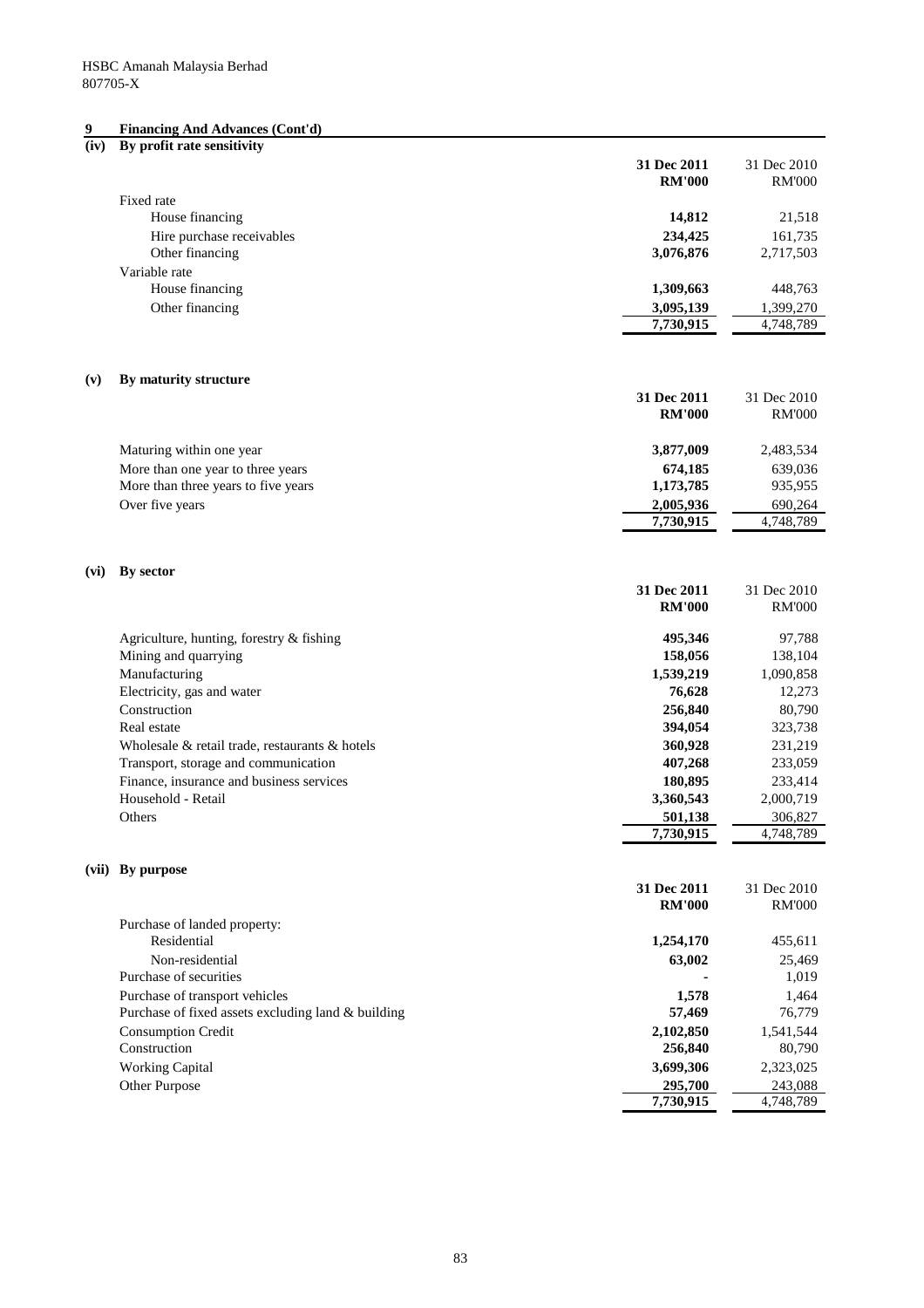| (viii) By geographical distribution |               |               |
|-------------------------------------|---------------|---------------|
|                                     | 31 Dec 2011   | 31 Dec 2010   |
|                                     | <b>RM'000</b> | <b>RM'000</b> |
| Northern Region                     | 1,417,862     | 954,542       |
| Southern Region                     | 1,114,121     | 516,849       |
| Central Region                      | 4,396,499     | 2,861,233     |
| Eastern Region                      | 802,433       | 416,165       |
|                                     | 7,730,915     | 4,748,789     |

The Northern region consists of the states of Perlis, Kedah, Penang, Perak, Pahang, Kelantan and Terengganu. The Southern region consists of the states of Johor, Malacca and Negri Sembilan.

The Central region consists of the states of Selangor and the Federal Territory of Kuala Lumpur.

The Eastern region consists of the states of Sabah, Sarawak and the Federal Territory of Labuan.

Concentration by location for financing and advances is based on the location of the customer.

#### **10 Impaired Financing**

| Movements in impaired financing and advances |
|----------------------------------------------|
|                                              |

| 31 Dec 2011<br><b>RM'000</b> | 31 Dec 2010<br><b>RM'000</b> |
|------------------------------|------------------------------|
| 70.810                       | 55,453                       |
| 169,700                      | 96,333                       |
| (492)                        | (1,456)                      |
| (40,326)                     | (18, 785)                    |
| (83,291)                     | (66, 250)                    |
| 9,287                        | 5,515                        |
| 125,688                      | 70,810                       |
| (69,269)                     | (41, 858)                    |
| 56,419                       | 28,952                       |
|                              |                              |

#### **(ii) Movements in allowance for impaired financing**

|                                     | 31 Dec 2011<br><b>RM'000</b> | 31 Dec 2010<br><b>RM'000</b> |
|-------------------------------------|------------------------------|------------------------------|
| Collective allowance for impairment |                              |                              |
| At beginning of year                | 70.655                       | 52,597                       |
| Made during the year                | 46,890                       | 18,988                       |
| Amount written back                 | (2,245)                      | (930)                        |
| At end of year                      | 115,300                      | 70.655                       |
|                                     |                              |                              |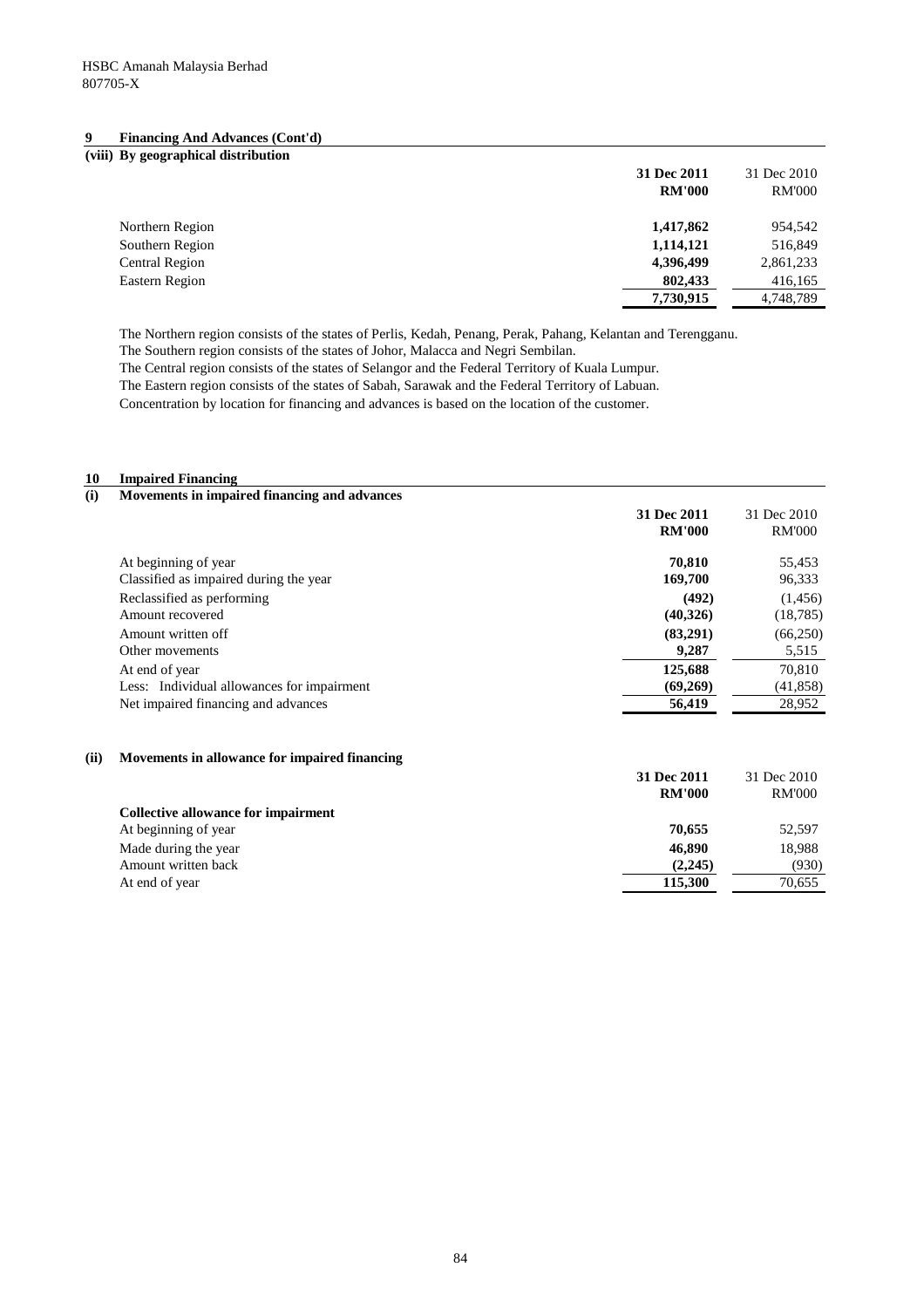# **10 Impaired Financing (Cont'd)**

#### **(ii) Movements in allowance for impaired financing (Cont'd)**

|                                     | 31 Dec 2011   | 31 Dec 2010   |
|-------------------------------------|---------------|---------------|
|                                     | <b>RM'000</b> | <b>RM'000</b> |
| Individual allowance for impairment |               |               |
| At beginning of year                | 41,858        | 35,383        |
| - effect of adopting FRS 139        |               | (43)          |
| At beginning of year, restated      | 41,858        | 35,340        |
| Made during the year                | 97,590        | 68,769        |
| Amount recovered                    | (4, 144)      | (5,668)       |
| Amount written off                  | (75,628)      | (61, 545)     |
| Other movement                      | 9,287         | 5,558         |
| Discount unwind                     | 306           | (596)         |
| At end of year                      | 69,269        | 41,858        |

#### **(iii) By contract**

|                                               | 31 Dec 2011<br><b>RM'000</b> | 31 Dec 2010<br><b>RM'000</b> |
|-----------------------------------------------|------------------------------|------------------------------|
| Bai Bithaman Ajil (deferred payment sale)     | 779                          | 2,149                        |
| Ijarah Thumma Al-Bai (AITAB) (hire purchase)  | 4,552                        | 2,545                        |
| Murabahah (cost-plus)                         | 7.420                        | 4,521                        |
| Musharakah ( <i>profit and loss sharing</i> ) | 19,385                       | 1.859                        |
| Bai Al-Inah (sell and buy back)               | 83,315                       | 51,608                       |
| Ujrah <i>(fee-based)</i>                      | 10.237                       | 8.128                        |
|                                               | 125,688                      | 70.810                       |

#### **(iv) By sector**

|                                                | 31 Dec 2011<br><b>RM'000</b> | 31 Dec 2010<br><b>RM'000</b> |
|------------------------------------------------|------------------------------|------------------------------|
| Manufacturing                                  | 9.068                        | 2.929                        |
| Wholesale & retail trade, restaurants & hotels | 4,281                        | 5,246                        |
| Transport, storage and communication           | $\blacksquare$               | 80                           |
| Finance, insurance and business services       | $\blacksquare$               | 685                          |
| Household - Retail                             | 112,339                      | 61,870                       |
|                                                | 125,688                      | 70,810                       |
|                                                |                              |                              |

#### **(v) By purpose**

|                                | <b>RM'000</b> | <b>RM'000</b> |
|--------------------------------|---------------|---------------|
| Purchase of landed property:   |               |               |
| Residential                    | 19,032        | 2,218         |
| Non-residential                | 111           | 111           |
| Purchase of transport vehicles | 3             |               |
| Consumption credit             | 93,304        | 59,652        |
| <b>Working Capital</b>         | 12,910        | 8,829         |
| Other purpose                  | 328           |               |
|                                | 125,688       | 70,810        |

**31 Dec 2011** 31 Dec 2010

#### **(vi) By geographical distribution**

| ру деодгаршсат симподитом | 31 Dec 2011<br><b>RM'000</b> | 31 Dec 2010<br><b>RM'000</b> |
|---------------------------|------------------------------|------------------------------|
| Northern Region           | 32,022                       | 19,219                       |
| Southern Region           | 23,057                       | 12,865                       |
| Central Region            | 64,135                       | 31,681                       |
| Eastern Region            | 6,474                        | 7,045                        |
|                           | 125,688                      | 70,810                       |
|                           |                              |                              |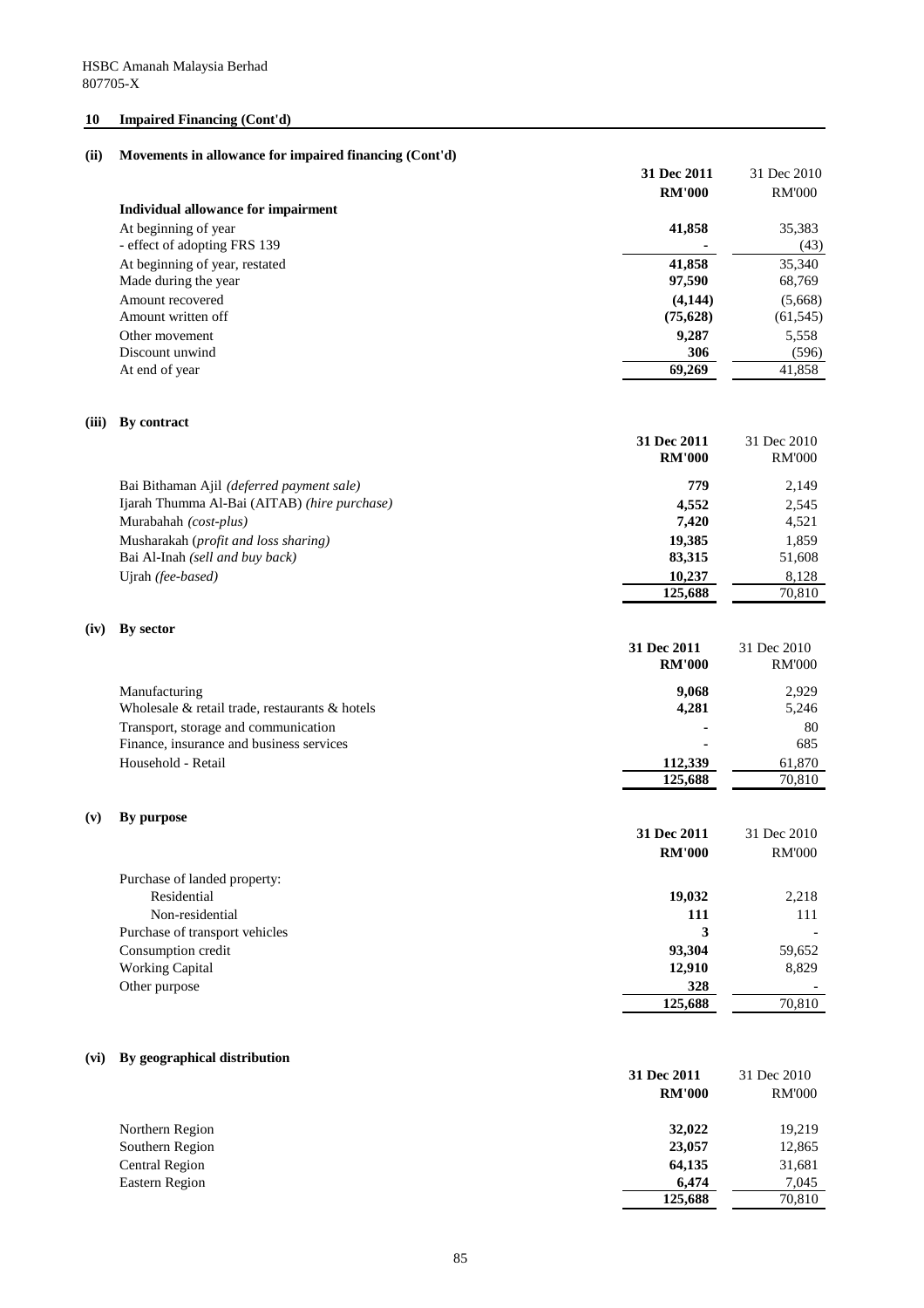# **11 Other Assets**

| 31 Dec 2011   | 31 Dec 2010   |
|---------------|---------------|
| <b>RM'000</b> | <b>RM'000</b> |
| 30,985        | 11,155        |
| 6,691         | 4,128         |
| 161,007       | 30,604        |
| 13,625        | 13,148        |
| 212,308       | 59,035        |
|               |               |

# **12 Statutory deposits with Bank Negara Malaysia**

The non-interest bearing statutory deposits are maintained with Bank Negara Malaysia in compliance with Section 26(2)c and 26(3) of the Central Bank of Malaysia Act 2009, the amounts of which are determined at set percentages oftotal eligible liabilities.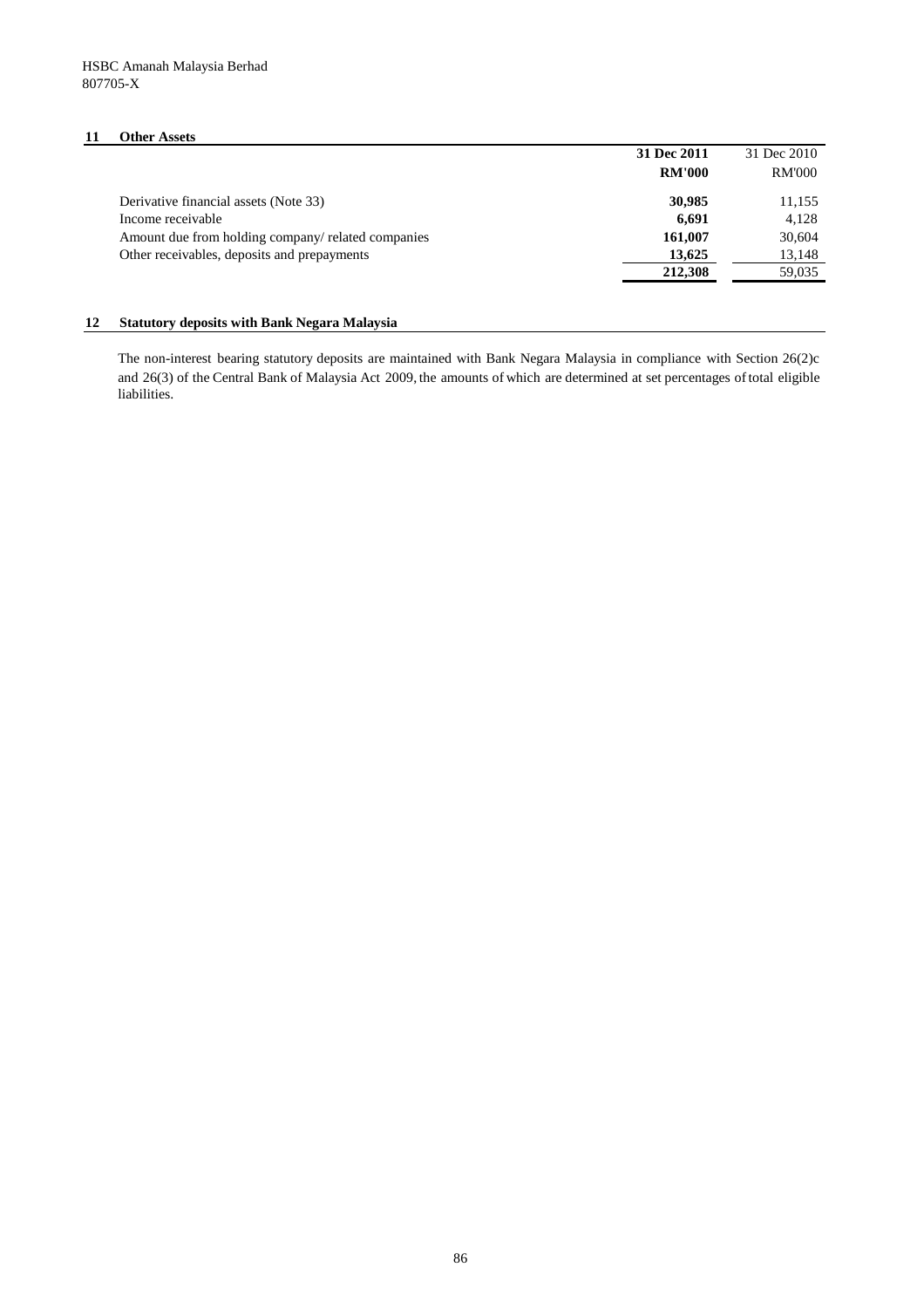# **13 Equipment**

|                                         | Office<br>equipment,            |                       | <b>Motor</b>  |               |
|-----------------------------------------|---------------------------------|-----------------------|---------------|---------------|
| 2011                                    | <i>fixtures and</i><br>fittings | Computer<br>equipment | vehicles      | Total         |
|                                         | <b>RM'000</b>                   | <b>RM'000</b>         | <b>RM'000</b> | <b>RM'000</b> |
| Cost                                    |                                 |                       |               |               |
| Balance as at 1 January 2011            | 14,692                          | 7,024                 |               | 21,716        |
| <b>Additions</b>                        | 3,517                           | 3,903                 | 221           | 7,641         |
| Disposals                               |                                 |                       |               |               |
| Written off                             | (612)                           |                       |               | (612)         |
| Net transfers (to)/from parent company  | 6                               | 506                   |               | 512           |
| Balance as at 31 December 2011          | 17,603                          | 11,433                | 221           | 29,257        |
| <b>Accumulated depreciation</b>         |                                 |                       |               |               |
| Balance as at 1 January 2011            | 3,518                           | 1,773                 |               | 5,291         |
| Charge for the year                     | 3,913                           | 1,666                 | 37            | 5,616         |
| Disposals                               |                                 |                       |               |               |
| Written off                             | (561)                           |                       |               | (561)         |
| Net transfers to/ (from) parent company | 1                               | (16)                  |               | (15)          |
| Balance as at 31 December 2011          | 6,871                           | 3,423                 | 37            | 10,331        |
| Net book value as at 31 December 2011   | 10,732                          | 8,010                 | 184           | 18,926        |

|                                        | Office        |               |               |               |
|----------------------------------------|---------------|---------------|---------------|---------------|
|                                        | equipment,    |               |               |               |
|                                        | fixtures and  | Computer      | <b>Motor</b>  |               |
| 2010                                   | fittings      | equipment     | vehicles      | Total         |
| Cost                                   | <b>RM'000</b> | <b>RM'000</b> | <b>RM'000</b> | <b>RM'000</b> |
| Balance as at 1 January 2010           | 5,756         | 3,522         |               | 9,278         |
| <b>Additions</b>                       | 9,065         | 3,502         |               | 12,567        |
| Disposals                              | (99)          |               |               | (99)          |
| Written off                            | (30)          |               |               | (30)          |
| Net transfers (to)/from parent company |               |               |               |               |
| Balance as at 31 December 2010         | 14,692        | 7,024         |               | 21,716        |
| <b>Accumulated depreciation</b>        |               |               |               |               |
| Balance as at 1 January 2010           | 1,056         | 722           |               | 1,778         |
| Charge for the year                    | 2,574         | 1,051         |               | 3,625         |
| Disposals                              | (83)          |               |               | (83)          |
| Written off                            | (29)          |               |               | (29)          |
| Net transfers (to)/from parent company |               |               |               |               |
| Balance as at 31 December 2010         | 3,518         | 1,773         |               | 5,291         |
| Net book value as at 31 December 2010  | 11,174        | 5,251         |               | 16,425        |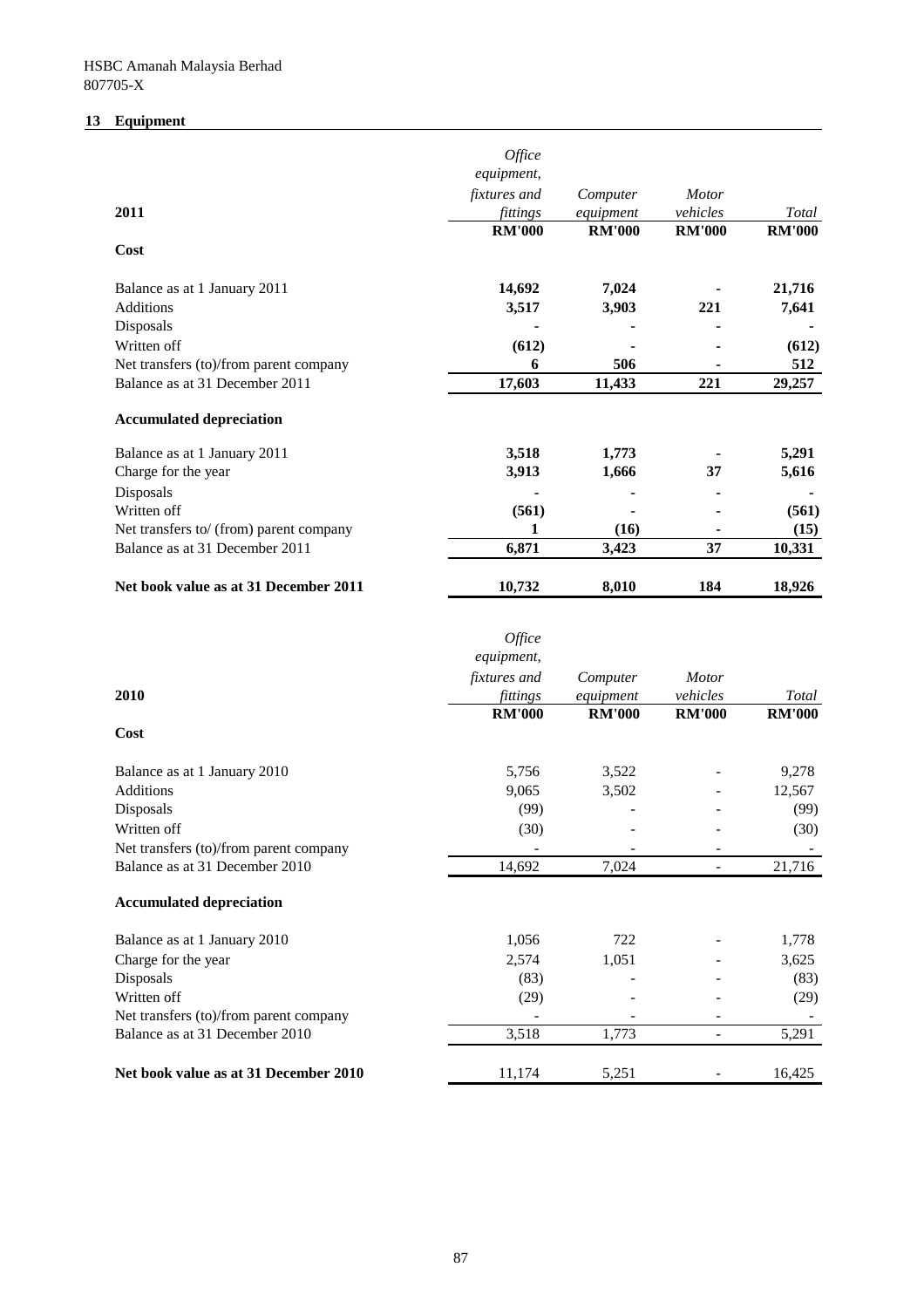# **14 Intangible assets**

| 2011                                                                                  | Computer software                  |
|---------------------------------------------------------------------------------------|------------------------------------|
| Cost                                                                                  | <b>RM'000</b>                      |
| Balance as at 1 January 2011                                                          | 5,879                              |
| Additions                                                                             | 5                                  |
| Reversal of capitalised charges to income statement<br>Balance as at 31 December 2011 | (810)<br>5,074                     |
|                                                                                       |                                    |
| <b>Accumulated depreciation</b>                                                       |                                    |
| Balance as at 1 January 2011                                                          | 4,380                              |
| Charge for the year                                                                   | 233                                |
| Balance as at 31 December 2011                                                        | 4,613                              |
| Net book value as at 31 December 2011                                                 | 461                                |
| 2010                                                                                  | Computer software<br><b>RM'000</b> |
| Cost                                                                                  |                                    |
| Balance as at 1 January 2010                                                          | 5,867                              |
| <b>Additions</b>                                                                      | 12                                 |
| Balance as at 31 December 2010                                                        | 5,879                              |
|                                                                                       |                                    |
| <b>Accumulated depreciation</b>                                                       |                                    |
| Balance as at 1 January 2010                                                          | 3,644                              |
| Charge for the year                                                                   | 736                                |
| Balance as at 31 December 2010                                                        | 4,380                              |
| Net book value as at 31 December 2010                                                 | 1,499                              |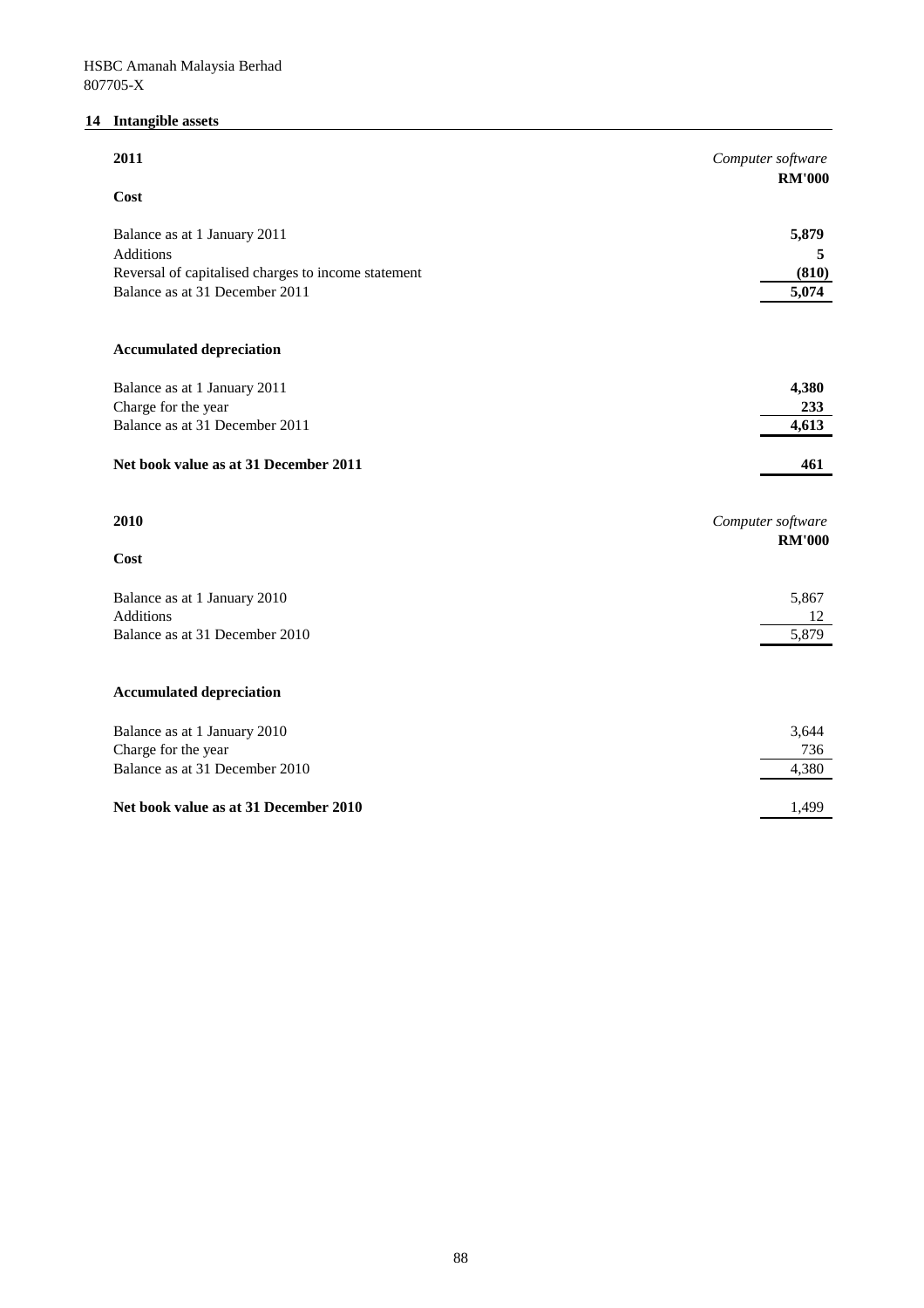#### **15 Deferred tax assets**

|                                                                      | 31 Dec 2011   | 31 Dec 2010 |
|----------------------------------------------------------------------|---------------|-------------|
| The amounts, determined after appropriate offsetting are as follows: | <b>RM'000</b> | RM'000      |
| Deferred tax assets                                                  | 17.246        | 19.730      |
| Deferred tax liabilities                                             | (2.064)       | (1,728)     |
|                                                                      | 15.182        | 18.002      |

Deferred tax assets and liabilities are offset where there is a legally enforceable right to set-off current tax assets against current tax liabilities.

The recognised deferred tax assets and liabilities (before offsetting) are as follows:

| The recognition derented this models must interimes (occurs officially) me ms rolls was |               |               |
|-----------------------------------------------------------------------------------------|---------------|---------------|
|                                                                                         | 31 Dec 2011   | 31 Dec 2010   |
|                                                                                         | <b>RM'000</b> | <b>RM'000</b> |
| Equipment                                                                               |               |               |
| Capital allowances                                                                      | (2,000)       | (1,728)       |
| Available-for-sale reserve                                                              | (49)          | 46            |
| <b>Allowances</b>                                                                       |               |               |
| Collective impairment allowance                                                         | 10,641        | 15,058        |
| Others                                                                                  | 6,605         | 4,623         |
| Lease receivables                                                                       | (15)          |               |
|                                                                                         | 15,182        | 18.002        |

The movements in temporary differences during the year are as follows:

|                                 |               | Recognised<br>in income | Recognised<br><i>in other</i> |               |
|---------------------------------|---------------|-------------------------|-------------------------------|---------------|
|                                 | As at         | statement               | comprehensive                 | As at         |
|                                 | 1 Jan 2011    | (Note 28)               | income                        | 31 Dec 2011   |
| 2011                            | <b>RM'000</b> | <b>RM'000</b>           | <b>RM'000</b>                 | <b>RM'000</b> |
| Equipment                       |               |                         |                               |               |
| Capital allowances              | (1,728)       | (272)                   |                               | (2,000)       |
| Available-for-sale reserve      | 46            |                         | (95)                          | (49)          |
| Allowances                      |               |                         |                               |               |
| Collective impairment allowance | 15,058        | (4, 417)                |                               | 10,641        |
| <b>Others</b>                   | 4,623         | 1,982                   |                               | 6,605         |
| Lease receivables               | 3             | (18)                    |                               | (15)          |
|                                 | 18,002        | (2,725)                 | (95)                          | 15,182        |

|                                 | As at         | Recognised<br>in income<br>statement | Recognised<br><i>in other</i><br>comprehensive | As at         |
|---------------------------------|---------------|--------------------------------------|------------------------------------------------|---------------|
|                                 | 1 Jan 2010    | (Note 28)                            | income                                         | 31 Dec 2010   |
| 2010                            | <b>RM'000</b> | <b>RM'000</b>                        | <b>RM'000</b>                                  | <b>RM'000</b> |
| Equipment                       |               |                                      |                                                |               |
| Capital allowances              | (784)         | (944)                                |                                                | (1,728)       |
| Available-for-sale reserve      | (146)         |                                      | 192                                            | 46            |
| Allowances                      |               |                                      |                                                |               |
| Collective impairment allowance | 13,149        | 1,909                                |                                                | 15,058        |
| Others                          | 1,676         | 2,947                                |                                                | 4,623         |
| Lease receivables               | (11)          | 14                                   |                                                |               |
|                                 | 13,884        | 3,926                                | 192                                            | 18,002        |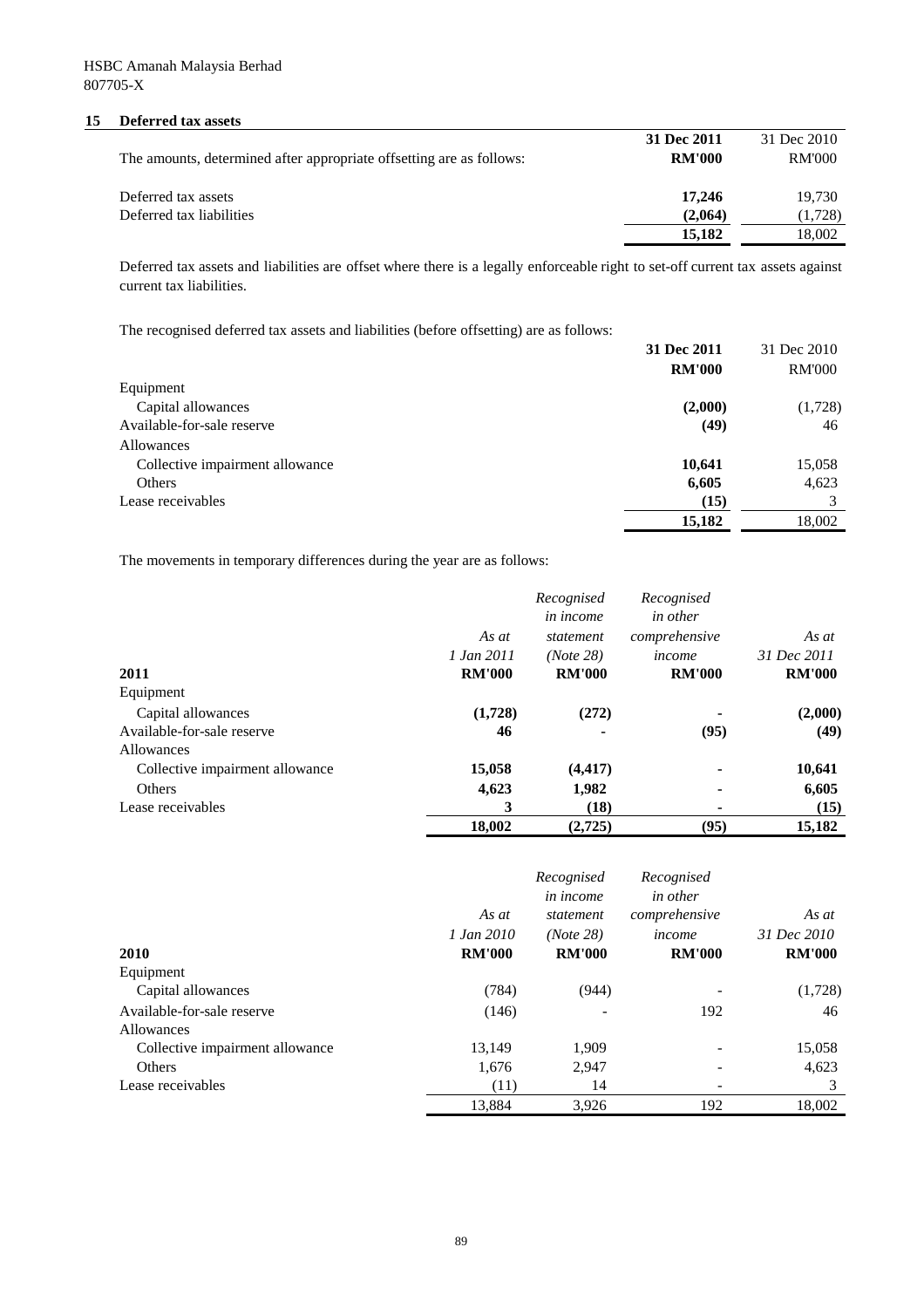#### **16 Deposits From Customers**

#### **(i) By type of deposit**

|                                    | 31 Dec 2011   | 31 Dec 2010   |
|------------------------------------|---------------|---------------|
|                                    | <b>RM'000</b> | <b>RM'000</b> |
| Non-Mudharabah Fund                |               |               |
| Demand deposits                    | 673,829       | 513,731       |
| Savings deposits                   | 822,480       | 655,350       |
| Fixed return investment deposits   | 3,780,189     | 705,179       |
| Negotiable instruments of deposits | 15,400        |               |
|                                    | 5,291,898     | 1,874,260     |
| Mudharabah Fund                    |               |               |
| General investment deposits        | -             | 1,778,568     |
| Others                             | 184,354       | 129,708       |
|                                    | 5,476,252     | 3,782,536     |

The maturity structure of fixed return investment deposits is as follows:

|                                     | <b>RM'000</b>  | <b>RM'000</b> |
|-------------------------------------|----------------|---------------|
| Due within six months               | 3,217,397      | 2,165,113     |
| More than six months to one year    | 548,110        | 295,281       |
| More than one year to three years   | 14.682         | 18,736        |
| More than three years to five years | $\blacksquare$ | 4,617         |
|                                     | 3,780,189      | 2,483,747     |

# **(ii) By type of customer**

|                                 | 31 Dec 2011   | 31 Dec 2010   |
|---------------------------------|---------------|---------------|
|                                 | <b>RM'000</b> | <b>RM'000</b> |
|                                 |               |               |
| Government and statutory bodies | 86.624        | 134,519       |
| Business enterprises            | 1,690,893     | 1,571,992     |
| Individuals                     | 3,076,632     | 1,699,995     |
| <b>Others</b>                   | 622,103       | 376,030       |
|                                 | 5,476,252     | 3,782,536     |

# **17 Deposits and Placements from Banks and Other Financial Institutions**

|                              | 31 Dec 2011   | 31 Dec 2010   |
|------------------------------|---------------|---------------|
|                              | <b>RM'000</b> | <b>RM'000</b> |
| Mudharabah Fund              |               |               |
| Licensed banks               | 3,261,118     | 1,493,087     |
| Bank Negara Malaysia         | 48,405        |               |
| Other financial institutions | 431,002       | 591,512       |
|                              | 3,740,525     | 2,084,599     |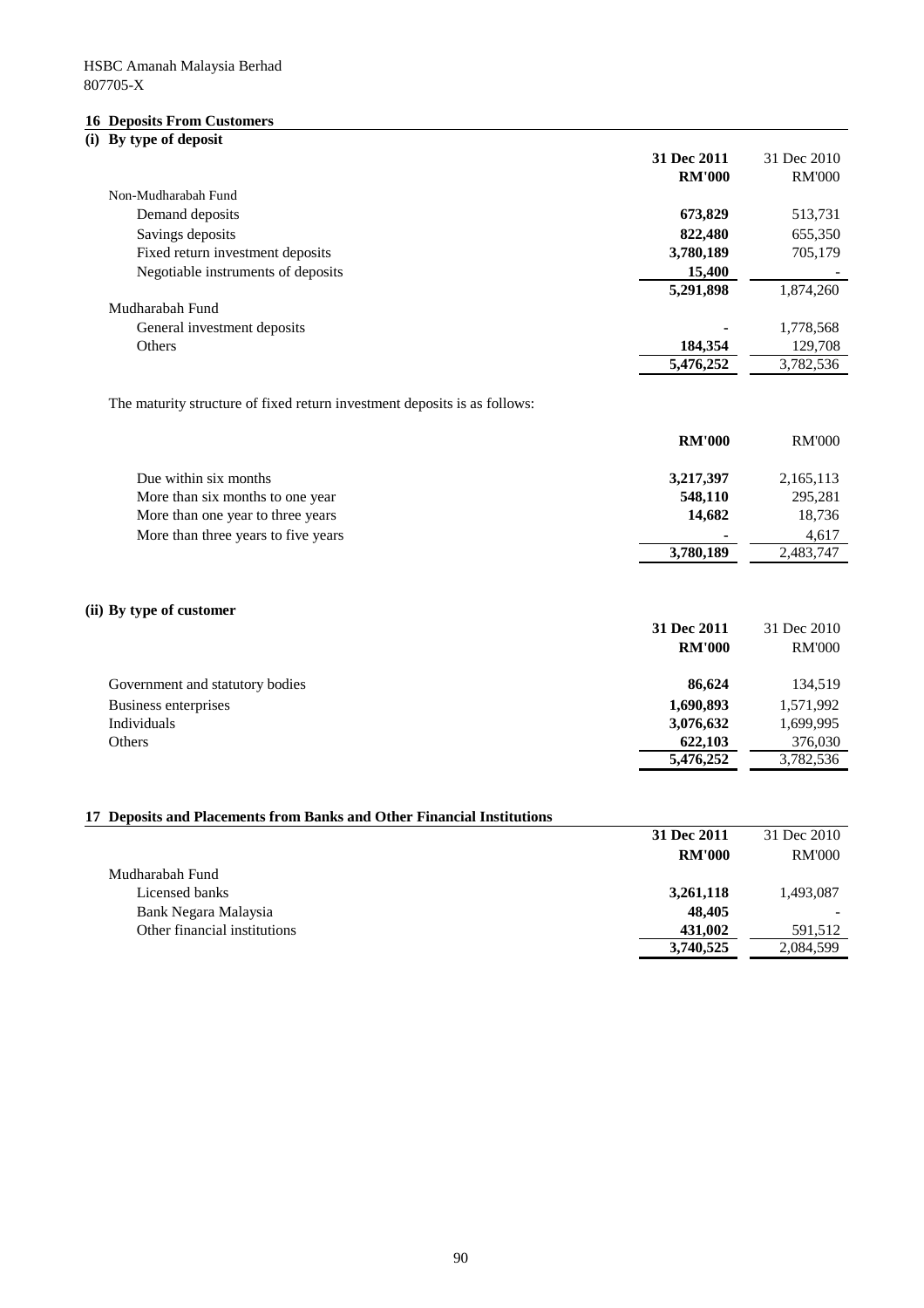# **18 Other Liabilities**

|    |                                                        | 31 Dec 2011   | 31 Dec 2010   |
|----|--------------------------------------------------------|---------------|---------------|
|    |                                                        | <b>RM'000</b> | <b>RM'000</b> |
|    | Derivative financial liabilities                       | 10,561        | 11,155        |
|    | Profit payable                                         | 19,051        | 15,182        |
|    | Amounts due to holding company/related companies       | 14,237        | 22,626        |
|    | Profit equalisation reserve                            | 6,700         | 6,700         |
|    | Other creditors and accruals                           | 51,556        | 36,007        |
|    |                                                        | 102,105       | 91,670        |
|    |                                                        |               |               |
|    | Movement in profit equalisation reserve is as follows: |               |               |
|    |                                                        | 31 Dec 2011   | 31 Dec 2010   |
|    |                                                        | <b>RM'000</b> | <b>RM'000</b> |
|    | At beginning and end of financial year                 | 6,700         | 6,700         |
|    |                                                        |               |               |
|    |                                                        |               |               |
| 19 | Provision for taxation and zakat                       |               |               |
|    |                                                        | 31 Dec 2011   | 31 Dec 2010   |
|    |                                                        | <b>RM'000</b> | <b>RM'000</b> |
|    | Taxation                                               | 6,838         | 4,348         |
|    | Zakat                                                  |               | 100           |
|    |                                                        | 6,838         | 4,448         |
|    |                                                        |               |               |
|    |                                                        |               |               |
| 20 | <b>Share Capital</b>                                   | 31 Dec 2011   | 31 Dec 2010   |
|    |                                                        | <b>RM'000</b> | <b>RM'000</b> |
|    | Authorised:                                            |               |               |
|    | 600 million ordinary shares of RM0.50 each             | 300,000       | 300,000       |
|    |                                                        |               |               |
|    | Issued and fully paid:                                 |               |               |
|    | 100 million ordinary shares of RM0.50 each             |               |               |
|    | At beginning and end of financial year                 | 50,000        | 50,000        |
|    |                                                        |               |               |
| 21 | <b>Reserves</b>                                        |               |               |
|    |                                                        | 31 Dec 2011   | 31 Dec 2010   |
|    |                                                        | <b>RM'000</b> | <b>RM'000</b> |
|    |                                                        |               |               |

| Non-distributable            |         |         |
|------------------------------|---------|---------|
| Share premium                | 610,000 | 610,000 |
| Statutory reserve            | 50,000  | 50,000  |
| Available-for-sale reserve   | 148     | (136)   |
| Capital Contribution reserve | 695     | 335     |
|                              | 660,843 | 660,199 |
| Distributable                |         |         |
| Retained profits             | 153,216 | 74,652  |
|                              | 814,059 | 734,851 |

The statutory reserve is maintained in compliance with Section 15 (1) of the Islamic Banking Act, 1983 and is not distributable as cash dividends.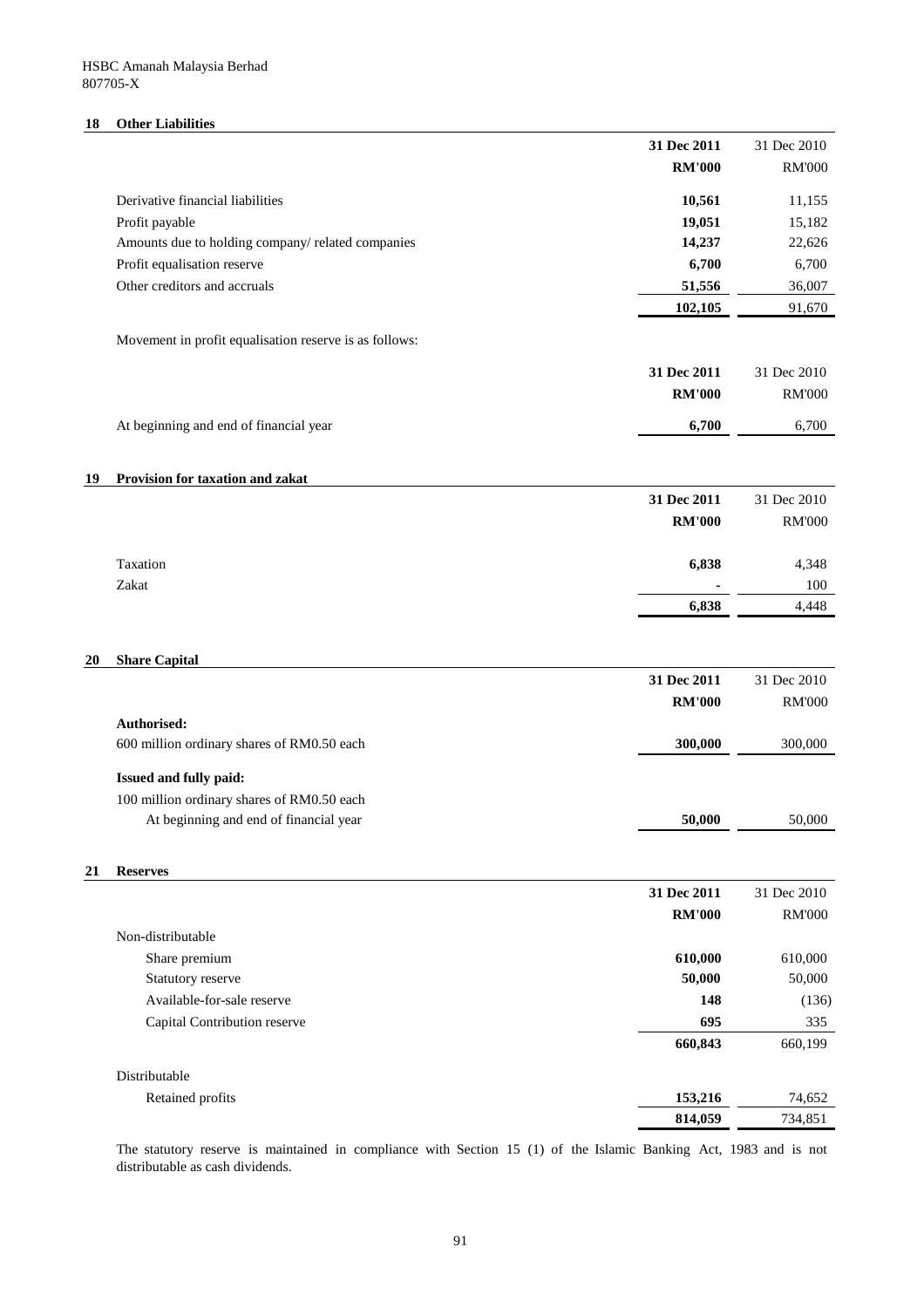# **22 Income Derived from Investment of Depositors' Funds and Others**

|                                                                      | 31 Dec 2011   | 31 Dec 2010   |
|----------------------------------------------------------------------|---------------|---------------|
|                                                                      | <b>RM'000</b> | <b>RM'000</b> |
| Income derived from investment of:                                   |               |               |
| (i) general investment deposits                                      | 322,391       | 214,464       |
| (ii) specific investment deposits                                    | 57,227        | 31,413        |
| (iii) other deposits                                                 | 76,103        | 69,074        |
|                                                                      | 455,721       | 314,951       |
|                                                                      |               |               |
| Income derived from investment of general investment deposits<br>(i) |               |               |
|                                                                      | 31 Dec 2011   | 31 Dec 2010   |
|                                                                      | <b>RM'000</b> | <b>RM'000</b> |
| Finance income and hibah:                                            |               |               |
| Financing and advances                                               |               |               |
| - Profit earned other than recoveries from                           |               |               |
| impaired financing                                                   | 289,661       | 197,936       |
| - Recoveries from impaired financing                                 | (224)         | 391           |
| Financial investments available-for-sale                             | 297           |               |
| Money at call and deposit with financial                             |               |               |
| institutions                                                         | 32,568        | 16,137        |
|                                                                      | 322,302       | 214,464       |
| Other operating income                                               |               |               |
| Net gains from sale of financial assets held-for-trading             |               |               |
| and other financial instruments                                      | 70            |               |
| Net profit earned from financial                                     |               |               |
| assets held-for-trading                                              | 19            |               |
|                                                                      | 89            |               |
|                                                                      | 322,391       | 214,464       |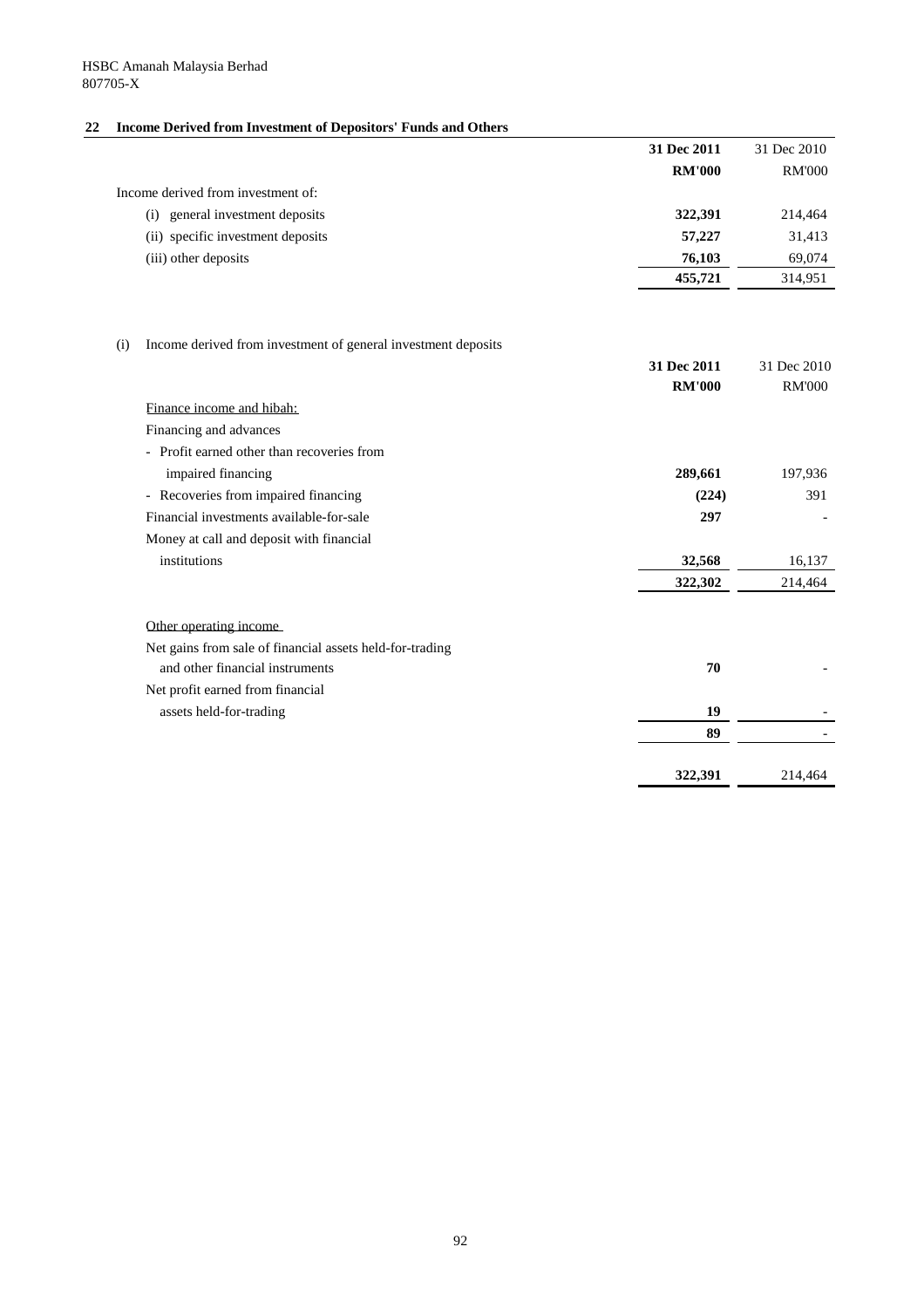# **22 Income Derived from Investment of Depositors' Funds and Others (Cont'd)**

|      |                                                                                    | 31 Dec 2011   | 31 Dec 2010   |
|------|------------------------------------------------------------------------------------|---------------|---------------|
|      |                                                                                    | <b>RM'000</b> | <b>RM'000</b> |
| (ii) | Income derived from investment of specific investment deposits                     |               |               |
|      | Finance income and hibah:                                                          |               |               |
|      | Financing and advances                                                             |               |               |
|      | - Profit earned other than recoveries from                                         |               |               |
|      | impaired financing                                                                 | 21,971        | 11,926        |
|      | Financial investments available-for-sale                                           | 9,627         | 10,258        |
|      | Accretion of discount less amortisation of premium                                 | 478           | 148           |
|      |                                                                                    | 32,076        | 22,332        |
|      |                                                                                    |               |               |
|      | Other operating income                                                             |               |               |
|      | Fees and commission                                                                | 2,977         | 2,434         |
|      | Net gains from dealing in foreign currency                                         | 9,746         | 4,936         |
|      | Net gain/(loss) from sale of financial assets held-for-trading                     |               |               |
|      | and other financial instruments                                                    | 1,062         | (4,743)       |
|      | Net gains from trading in derivatives                                              | 8,908         | 35            |
|      | Net unrealised (loss)/ gain from revaluation of                                    |               |               |
|      | financial assets held-for-trading                                                  | (490)         | 140           |
|      | Net profit earned from financial assets held-for-trading                           | 2,948         | 6,279         |
|      |                                                                                    | 25,151        | 9,081         |
|      |                                                                                    | 57,227        | 31,413        |
|      |                                                                                    |               |               |
|      | The above fees and commissions were derived from the following major contributors: |               |               |
|      | Service charges and fees                                                           | 1,931         | 1,031         |
|      | Credit facilities                                                                  | 609           | 365           |
|      |                                                                                    |               |               |
|      |                                                                                    | 31 Dec 2011   | 31 Dec 2010   |
|      |                                                                                    | <b>RM'000</b> | <b>RM'000</b> |
|      |                                                                                    |               |               |
|      | (iii) Income derived from investment of other deposits                             |               |               |
|      | Finance income and hibah:                                                          |               |               |
|      | Financing and advances                                                             |               |               |
|      | - Profit earned other than recoveries from                                         |               |               |
|      | impaired financing                                                                 | 68,377        | 63,751        |
|      | - Recoveries from impaired financing                                               | (53)          | 126           |
|      | Financial investments available-for-sale                                           | 70            |               |
|      | Money at call and deposit with financial                                           |               |               |
|      | institutions                                                                       | 7,688         | 5,197         |
|      |                                                                                    | 76,082        | 69,074        |
|      |                                                                                    |               |               |
|      | Other operating income                                                             |               |               |
|      | Net gains from sale of financial assets held-for-trading                           |               |               |
|      | and other financial instruments                                                    | 16            |               |
|      | Net profit earned from financial assets held-for-trading                           | 5             |               |
|      |                                                                                    | 21            |               |
|      |                                                                                    | 76,103        | 69,074        |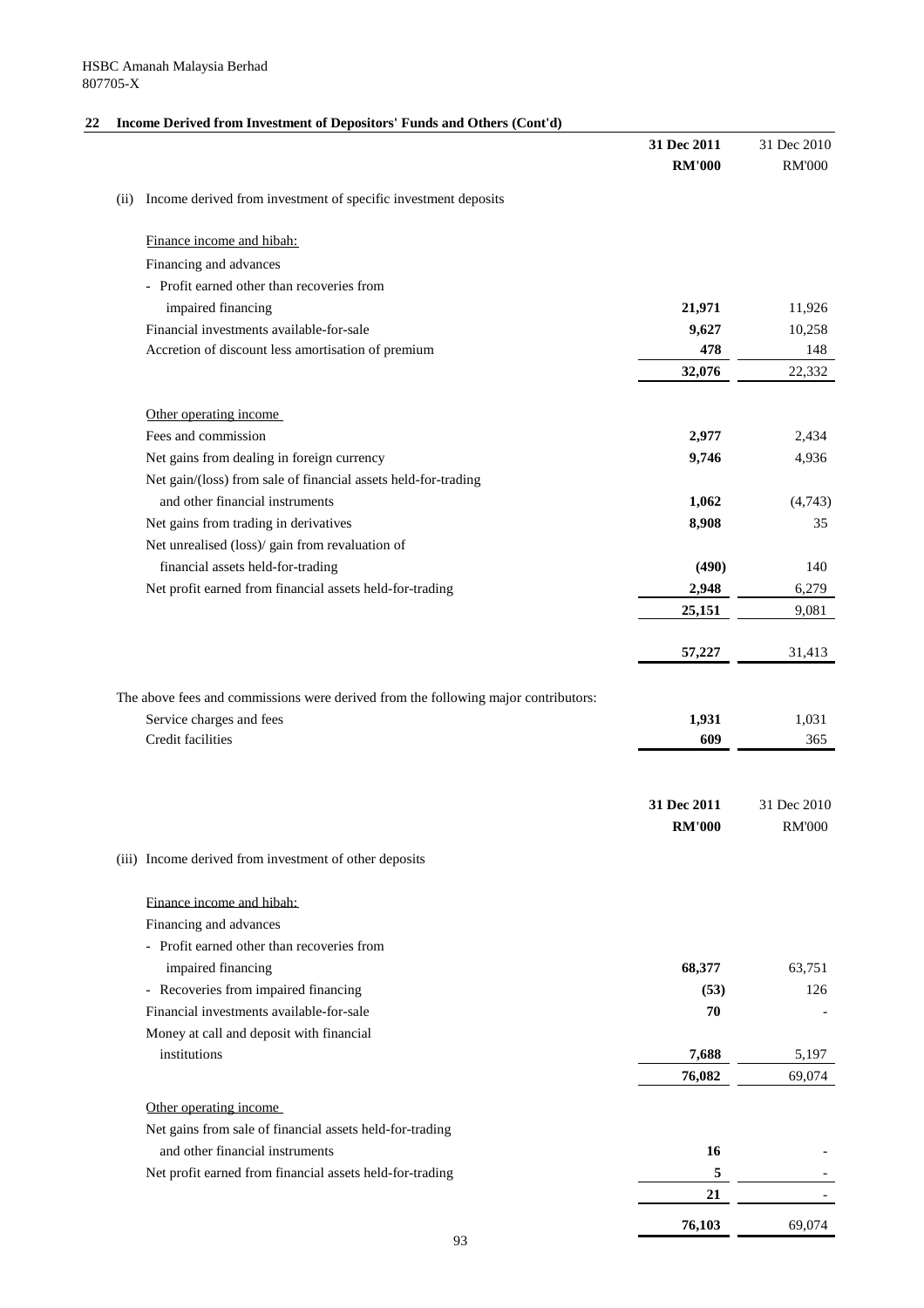# **23 Income Derived from Investment of Shareholder's Funds**

|                                                                                    | 31 Dec 2011   | 31 Dec 2010   |
|------------------------------------------------------------------------------------|---------------|---------------|
|                                                                                    | <b>RM'000</b> | <b>RM'000</b> |
| Finance income and hibah:                                                          |               |               |
| Financing and advances                                                             |               |               |
| - Profit earned other than recoveries from                                         |               |               |
| impaired financing                                                                 | 38,514        | 40,061        |
| - Recoveries from impaired financing                                               | (30)          | 79            |
| Financial investments available-for-sale                                           | 39            |               |
| Money at call and deposit with financial                                           |               |               |
| institutions                                                                       | 4,330         | 3,266         |
|                                                                                    | 42,853        | 43,406        |
| Other operating income                                                             |               |               |
| Fees and commission                                                                | 44,326        | 30,584        |
| Net gains from sale of financial assets held-for-trading                           |               |               |
| and other financial instruments                                                    | 9             |               |
| Net profit earned from financial assets held-for-trading                           | 3             |               |
| Shared-service fees from holding company                                           | 2,082         | 4,642         |
| Net gain on disposal of equipment                                                  | $\mathbf{2}$  |               |
| Other income                                                                       | 224           | 179           |
|                                                                                    | 46,646        | 35,405        |
|                                                                                    | 89,499        | 78,811        |
| The above fees and commissions were derived from the following major contributors: |               |               |
| Service charges and fees                                                           | 15,604        | 12,954        |
| Cards                                                                              | 14,489        | 11,094        |
| Agency fees                                                                        | 7,058         | 5,507         |
|                                                                                    |               |               |
| <b>Impairment Losses on Financing</b>                                              |               |               |
|                                                                                    | 31 Dec 2011   | 31 Dec 2010   |

|                                  | <b>31 Dec 2011</b> | 31 Dec 2010   |
|----------------------------------|--------------------|---------------|
|                                  | <b>RM'000</b>      | <b>RM'000</b> |
| Impairment charges on financing: |                    |               |
| Individual impairment<br>(a)     |                    |               |
| - Provided                       | 97,590             | 68,769        |
| - Written back                   | (4,144)            | (5,668)       |
| Collective impairment<br>(b)     |                    |               |
| - Provided                       | 46,890             | 18,988        |
| - Written back                   | (2,245)            | (930)         |
| Impaired financing               |                    |               |
| - Recovered                      | (21, 416)          | (15,021)      |
| - Written off                    | 7,662              | 4,706         |
|                                  | 124,337            | 70,844        |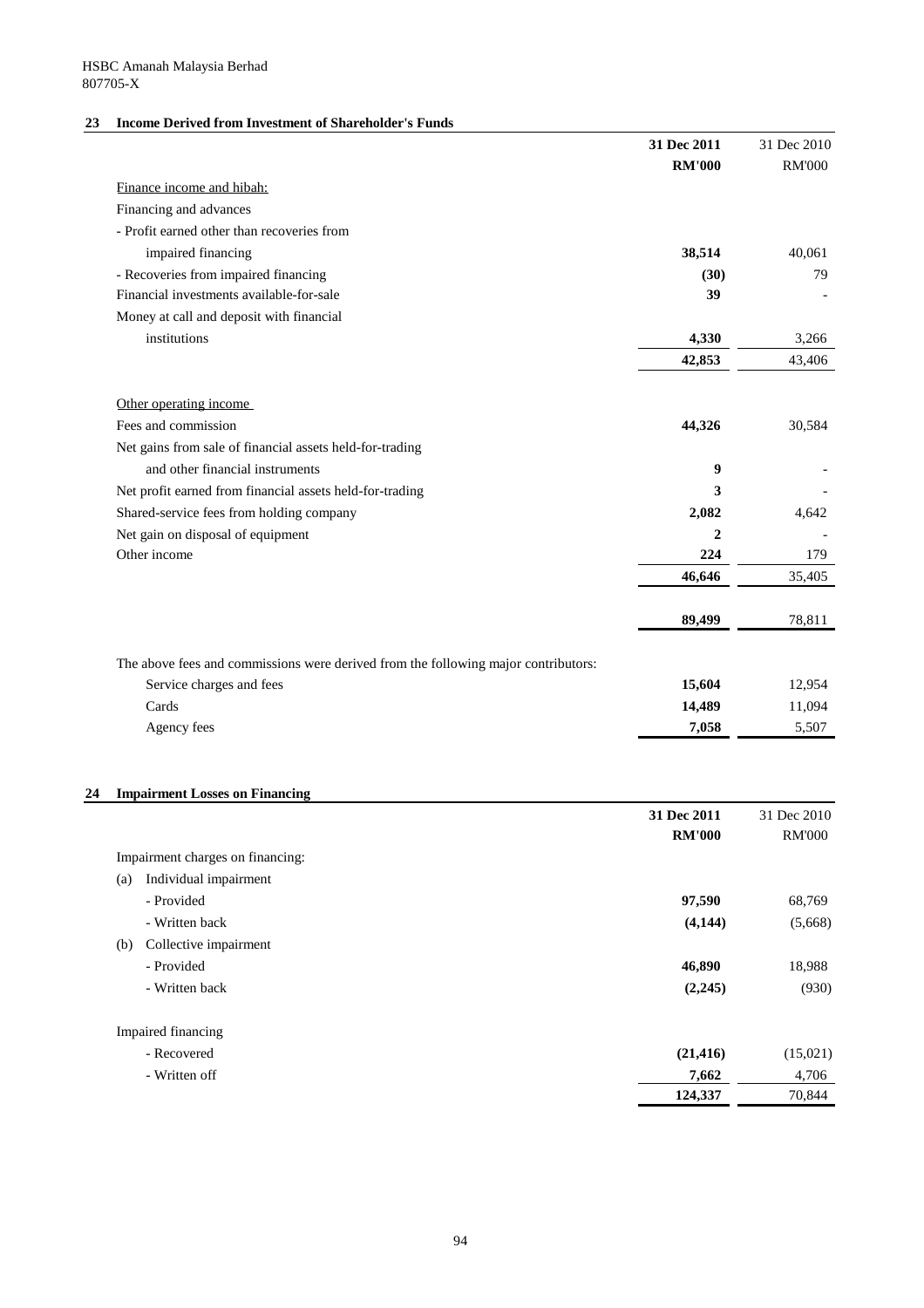# **25 Income Attributable to Depositors**

|                                                      | 31 Dec 2011   | 31 Dec 2010   |
|------------------------------------------------------|---------------|---------------|
|                                                      | <b>RM'000</b> | <b>RM'000</b> |
| Deposits from customers                              |               |               |
| - Mudharabah Fund                                    | 35,308        | 52,500        |
| - Non-Mudharabah Fund                                | 64,725        | 11,218        |
| Deposits and placements of banks and other financial |               |               |
| institutions                                         |               |               |
| - Mudharabah Fund                                    | 55,447        | 35,354        |
| <b>Others</b>                                        | 4,012         | 987           |
|                                                      | 159,492       | 100,059       |
|                                                      |               |               |

# **26 Personnel Expenses**

|                                               | 31 Dec 2011   | 31 Dec 2010   |
|-----------------------------------------------|---------------|---------------|
|                                               | <b>RM'000</b> | <b>RM'000</b> |
| Salaries, allowances and bonuses              | 21,010        | 18,470        |
| <b>Employees Provident Fund contributions</b> | 3,396         | 3,061         |
| Other staff related costs                     | 2,046         | 1,939         |
|                                               | 26,452        | 23,470        |

# **27 Other Overheads and Expenditures**

|                                                  | 31 Dec 2011   | 31 Dec 2010   |
|--------------------------------------------------|---------------|---------------|
|                                                  | <b>RM'000</b> | <b>RM'000</b> |
| Promotion and marketing related expenses         |               |               |
| Advertising and promotion                        | 7,636         | 8,880         |
| Marketing                                        | 2,755         | 1,004         |
|                                                  | 10,391        | 9,884         |
| Establishment related expenses                   |               |               |
| Depreciation of equipment                        | 5,616         | 3,625         |
| Amortisation of intangible assets                | 233           | 736           |
| Information technology costs                     | 767           | 506           |
| Hire of Equipment                                | 71            | 191           |
| Rental of premises                               | 5,074         | 4,719         |
| Equipment written off                            | 51            | 1             |
| Others                                           | 1,917         | 1,602         |
|                                                  | 13,729        | 11,380        |
| General administrative expenses                  |               |               |
| Shared-service fees to immediate holding company | 97,327        | 98,498        |
| Auditors' remuneration                           |               |               |
| <b>Audit fees</b>                                |               |               |
| <b>KPMG</b> Malaysia                             | 100           | 80            |
| Non-audit services                               |               |               |
| <b>KPMG</b> Malaysia                             | 90            | 130           |
| Professional fees                                | 1,444         | 976           |
| Others                                           | 14,061        | 15,163        |
|                                                  | 113,022       | 114,847       |
|                                                  | 137,142       | 136,111       |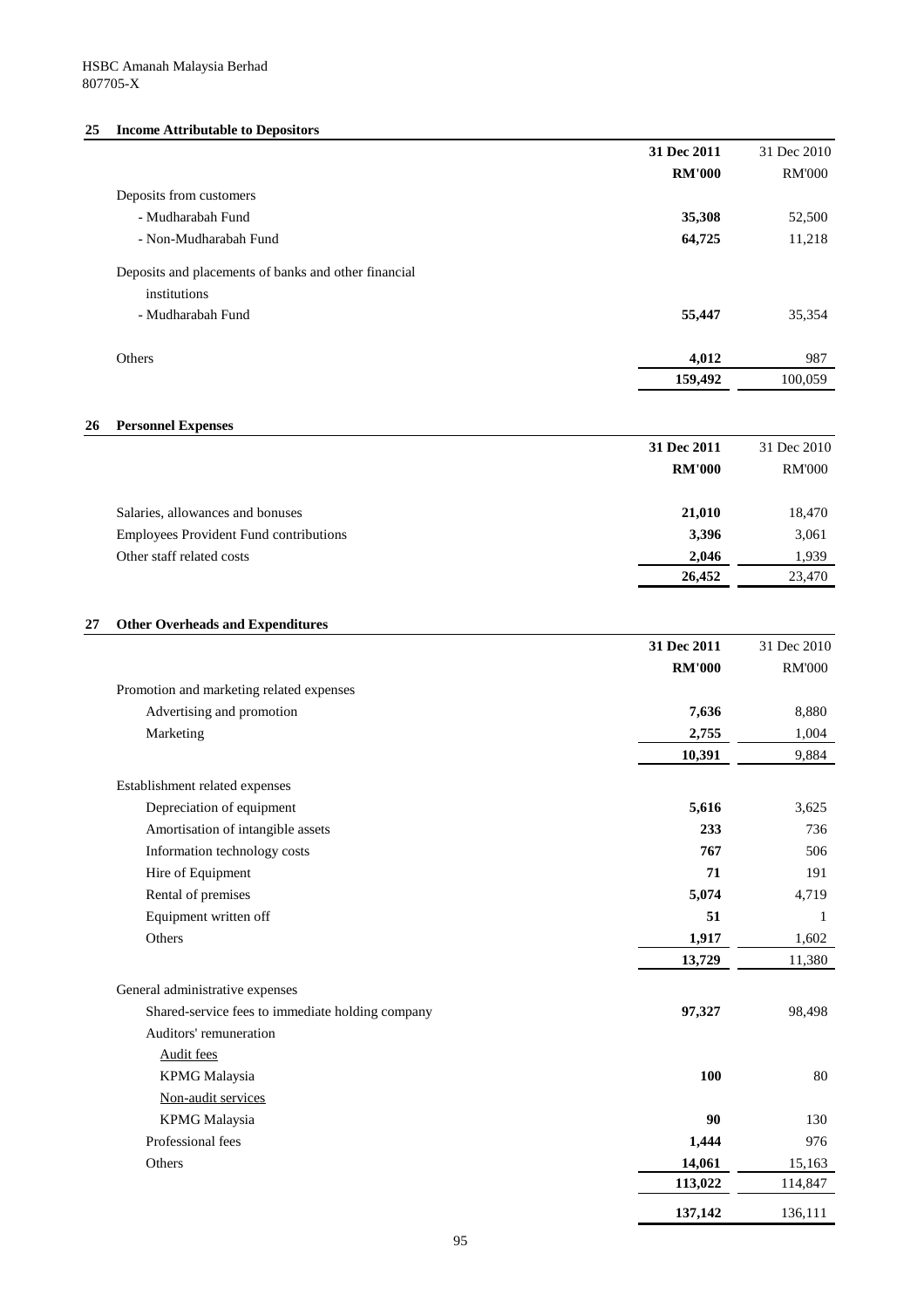#### **28 Taxation**

|                                                                        | 31 Dec 2011   | 31 Dec 2010   |
|------------------------------------------------------------------------|---------------|---------------|
|                                                                        | <b>RM'000</b> | <b>RM'000</b> |
|                                                                        |               |               |
| Malaysian income tax                                                   |               |               |
| - Current year                                                         | 31,408        | 17,337        |
| In respect of changes in tax treatment for<br>$\overline{\phantom{a}}$ |               |               |
| collective allowance for impairment                                    | (15,058)      |               |
| - Prior year                                                           | 158           | 5,454         |
| Total current tax recognised in profit or loss                         | 16,508        | 22,791        |
| Deferred tax:                                                          |               |               |
| Origination and reversal of temporary differences                      |               |               |
| Current year<br>$\overline{\phantom{0}}$                               | (10, 377)     | (995)         |
| In respect of changes in tax treatment for<br>$\overline{\phantom{a}}$ |               |               |
| collective allowance for impairment                                    | 15,058        |               |
| - Prior year                                                           | (1,956)       | (2,931)       |
| Total deferred tax recognised in profit or loss                        | 2,725         | (3,926)       |
| Total income tax expense                                               | 19,233        | 18,865        |

A numerical reconciliation between tax expense and the accounting profit multiplied by the applicable tax rate is as follows:

|                                                    | <b>RM'000</b> | <b>RM'000</b> |
|----------------------------------------------------|---------------|---------------|
| Profit before taxation and zakat                   | 97,797        | 63,278        |
| Taxation at Malaysian tax rate of 25% (2010 : 25%) | 24,449        | 15,820        |
| Non-deductible expenses                            | 955           | 980           |
| Tax exempt income                                  | (4,373)       | (458)         |
| (Over)/Under provision in respect of prior years   | (1,798)       | 2,523         |
| Tax expense                                        | 19,233        | 18,865        |
|                                                    |               |               |

#### **29 Earnings per share**

The earnings per ordinary share have been calculated based on profit for the year and 100,000,000 number of ordinary shares of RM0.50 each in issue during the financial year.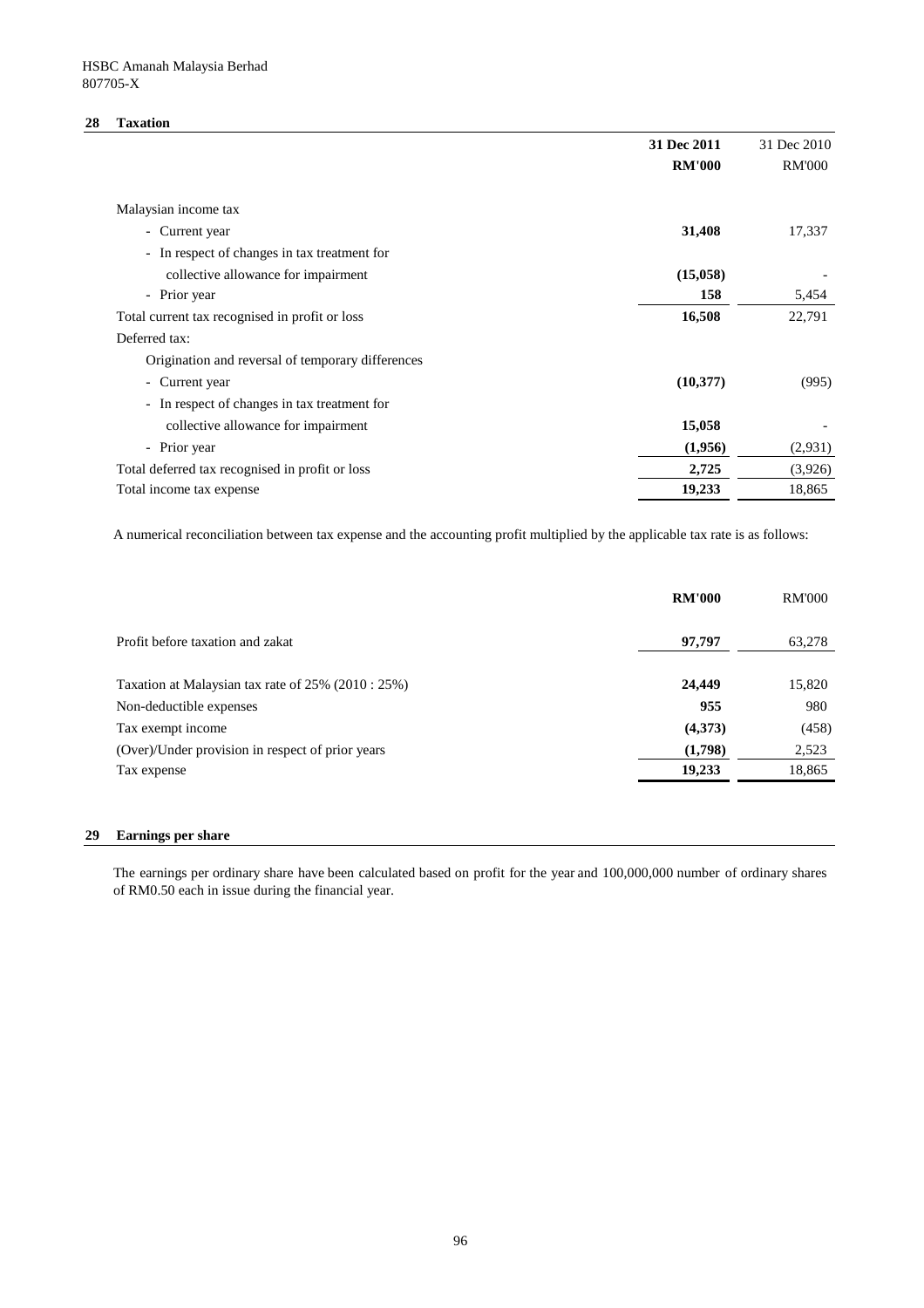#### **30 Significant related party transactions and balances**

For the purpose of these financial statements, parties are considered to be related if : -

- a. the Bank has the ability, directly or indirectly, to control the other party or exercise significant influence over the other party in making financial or operational decisions, or vice versa, or
- b. the Bank and the party are subject to common control or common significant influence. Related parties maybe individuals or other entities.

The related parties of the Bank comprise: -

- i the Bank's immediate, penultimate and ultimate holding companies (hereinafter collectively referred to as "parent companies"),
- ii subsidiary and associated companies of the Bank's parent companies,
- iii key management personnel who are defined as those person having authority and responsibility for planning, directing and controlling the activities of the Bank, being the members of the Board of Directors of HSBC Amanah Malaysia Berhad, and
- iv the close family members of key management personnel.
- (a) The significant transactions and outstanding balances of the Bank with parent companies and other related companies are as follows:

|                                              | 31 Dec 2011   |               | 31 Dec 2010   |               |
|----------------------------------------------|---------------|---------------|---------------|---------------|
|                                              |               | <b>Other</b>  |               | <i>Other</i>  |
|                                              | <b>Parent</b> | related       | Parent        | related       |
|                                              | companies     | companies     | companies     | companies     |
|                                              | <b>RM'000</b> | <b>RM'000</b> | <b>RM'000</b> | <b>RM'000</b> |
| Income                                       |               |               |               |               |
| Fees and commission                          | 707           | 5,531         | 102           | 3,987         |
| Other income                                 | 2,082         |               | 4,642         | 2             |
|                                              | 2,789         | 5,531         | 4,744         | 3,989         |
| <b>Expenditure</b>                           |               |               |               |               |
| Profit attributable to intercompany deposits | 52,288        | 4,347         | 33,572        | 9,520         |
| Fees and commission                          | 2             | 29            |               | 1,110         |
| Operating expenses                           | 97,327        | 9,522         | 98,533        | 13,801        |
|                                              | 149,617       | 13,898        | 132,106       | 24,431        |
|                                              |               |               |               |               |
| Amount due from                              |               |               |               |               |
| Current account balances                     |               | 39,546        | 230           | 13,004        |
| Other assets                                 | 160,913       | 94            | 30,527        | 78            |
|                                              | 160,913       | 39,640        | 30,757        | 13,082        |
| Amount due to                                |               |               |               |               |
| Intercompany deposits                        | 3,261,118     | 533,681       | 1,493,087     | 745           |
| Current account balances                     | 5,353         |               | 11,296        |               |
| Other liabilities                            | 3,057         | 5,827         | 3,447         | 8,217         |
|                                              | 3,269,528     | 539,508       | 1,507,830     | 8,962         |

All transactions between the Bank and its related parties are made in the ordinary course of business and on substantially the same terms, including profit rates, as for comparable to transactions with a third party.

Total financing due by key management personnel of the Bank as at 31 December 2011 is RM63,240 (2010: RM8,839).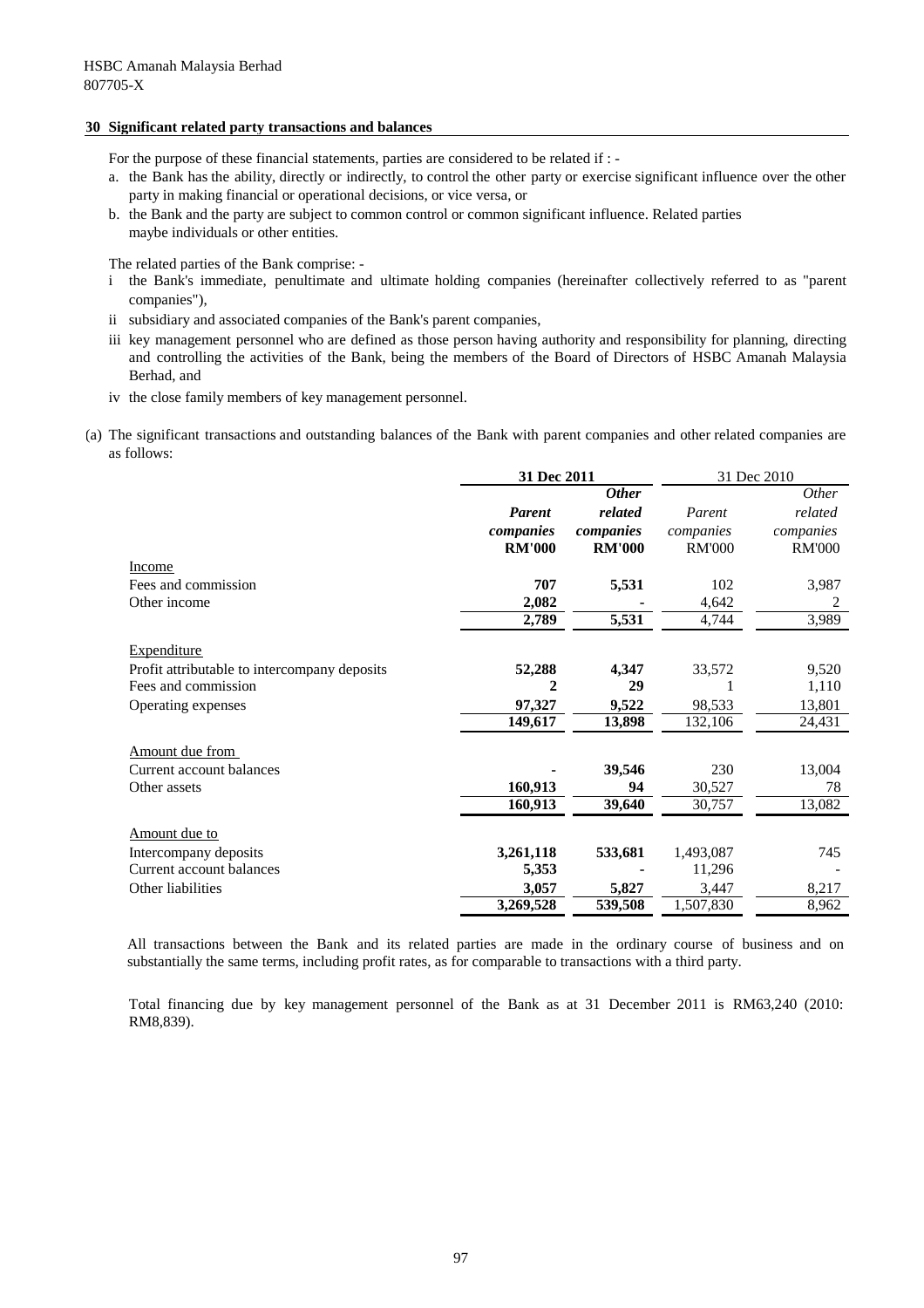#### **30 Significant Related Party Transactions and Balances (Cont'd)**

#### (b) Key Management Personnel Compensation

The remuneration of the key management personnel, being the members of the Board of Directors and Shariah Committee of the Bank charged to the income statements during the financial year are as follows: -

The directors'shareholdings in the shares of the ultimate holding company, HSBC Holdings plc, are shown in the Directors' Report.

#### **2011**

| <b>RM'000</b><br><b>Directors</b>     | <b>Salaries</b><br>and<br>bonuses | <b>Other</b><br>remuneration<br>and employee Benefits-in-<br>benefits | kind           | Fees           | <b>Total</b> |
|---------------------------------------|-----------------------------------|-----------------------------------------------------------------------|----------------|----------------|--------------|
| <b>Executive Director</b>             |                                   |                                                                       |                |                |              |
| Mohamed Rafe Bin Mohamed Haneef (CEO) | 1,141                             | 172                                                                   | 7              | $\blacksquare$ | 1,320        |
| <b>Non Executive Directors</b>        |                                   |                                                                       |                |                |              |
| Mukhtar Malik Hussain                 |                                   |                                                                       |                |                |              |
| Mohamed Ross bin Mohd Din             |                                   |                                                                       | $\blacksquare$ | 82             | 82           |
| Azlan bin Abdullah                    |                                   |                                                                       |                | 80             | 80           |
| Mohamed Ashraf Bin Mohamed Iqbal      |                                   |                                                                       |                | 77             | 77           |
| Lee Choo Hock                         |                                   |                                                                       |                | 88             | 88           |
| Mohd Razlan Bin Mohamed <sup>^</sup>  |                                   |                                                                       | ٠              | 52             | 52           |
|                                       | 1,141                             | 172                                                                   | 7              | 379            | 1,699        |
| <b>Shariah Committee</b>              |                                   |                                                                       |                | 204            | 204          |
|                                       | 1,141                             | 172                                                                   | 7              | 583            | 1,903        |

^ resigned 6 August 2011

#### **2010**

|                                        | <b>Salaries</b><br>and | <b>Other</b><br>remuneration<br>and employee | <b>Benefits-in-</b>      |                              |              |
|----------------------------------------|------------------------|----------------------------------------------|--------------------------|------------------------------|--------------|
| <b>RM'000</b>                          | bonuses                | benefits                                     | kind                     | <b>Fees</b>                  | <b>Total</b> |
| <b>Directors</b>                       |                        |                                              |                          |                              |              |
| <b>Executive Director</b>              |                        |                                              |                          |                              |              |
| Mohamed Rafe Bin Mohamed Haneef (CEO)* | 124                    | 18                                           | 1                        |                              | 143          |
| Musa bin Abdul Malek#                  | 410                    | 604                                          | 4                        | $\qquad \qquad \blacksquare$ | 1,018        |
| <b>Non Executive Directors</b>         |                        |                                              |                          |                              |              |
| Mukhtar Malik Hussain                  |                        |                                              |                          |                              |              |
| Mohamed Ross bin Mohd Din              |                        |                                              |                          | 76                           | 76           |
| Azlan bin Abdullah                     |                        |                                              |                          | 76                           | 76           |
| Mohamed Ashraf Bin Mohamed Iqbal       |                        |                                              |                          | 71                           | 71           |
| Lee Choo Hock                          |                        |                                              |                          | 80                           | 80           |
| Mohd Razlan Bin Mohamed                |                        |                                              |                          | 81                           | 81           |
|                                        | 534                    | 622                                          | 5                        | 384                          | 1,545        |
| <b>Shariah Committee</b>               |                        |                                              | $\overline{\phantom{a}}$ | 127                          | 127          |
|                                        | 534                    | 622                                          | 5                        | 511                          | 1,672        |

\* appointed 22 November 2010

# resigned 1 August 2010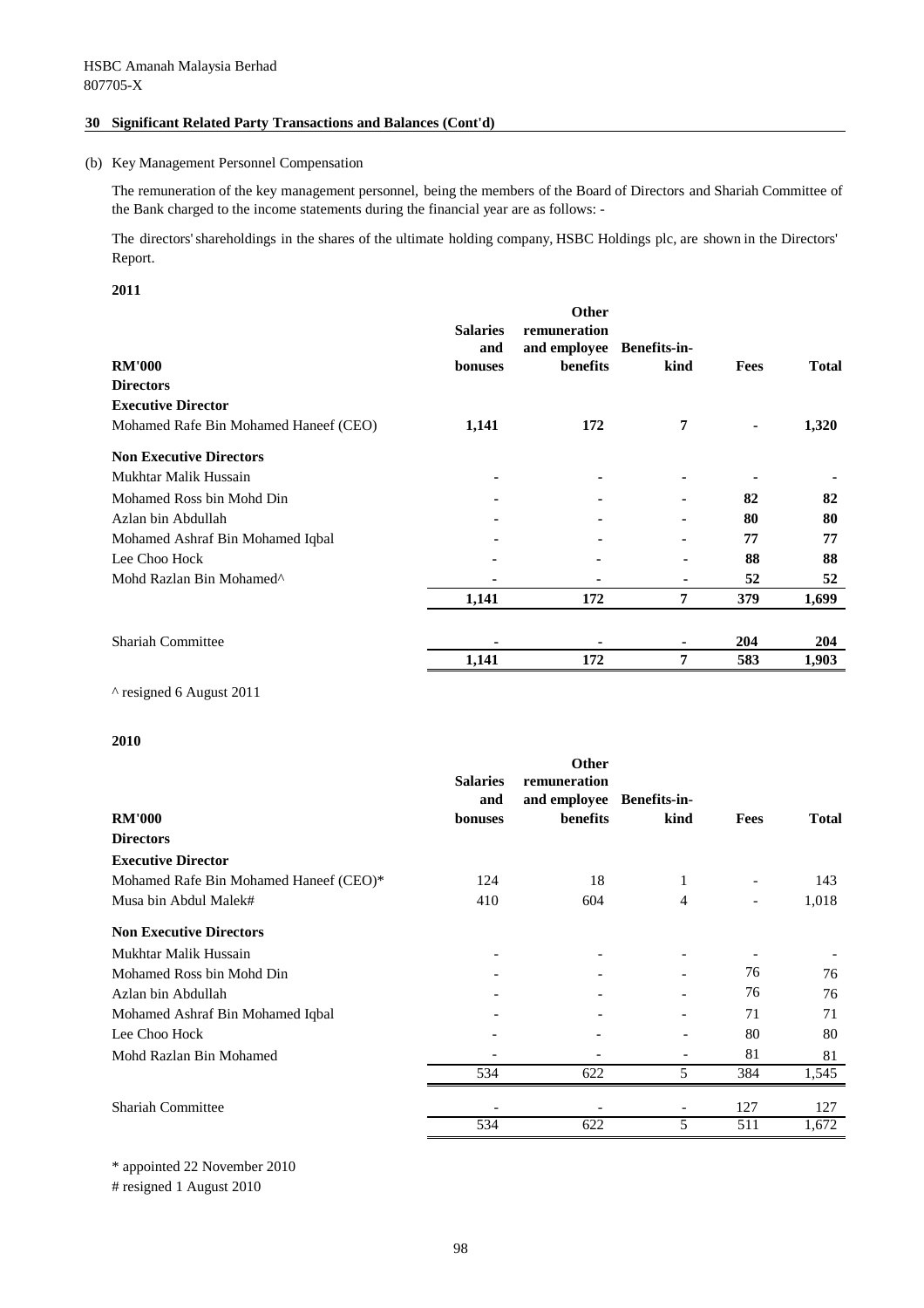#### **31 Credit exposure to connected parties**

The credit exposures of the Bank to connected parties, as defined by Bank Negara Malaysia's Guidelines on Credit Transactions and Exposures with Connected Parties' are as follows:

|                                                                      | 31 Dec 2011 | 31 Dec 2010 |
|----------------------------------------------------------------------|-------------|-------------|
| Aggregate value of outstanding credit exposures to connected         |             |             |
| parties (RM'000)                                                     | 165,813     | 221,573     |
| As a percentage of total credit exposures                            | 1.80%       | 4.28%       |
| Aggregate value of outstanding credit exposures to connected parties |             |             |
| which is non-performing or in default (RM'000)                       |             |             |
| As a percentage of total credit exposures                            |             |             |

#### **32 Capital Adequacy**

|                                 | 31 Dec 2011   | 31 Dec 2010   |
|---------------------------------|---------------|---------------|
|                                 | <b>RM'000</b> | <b>RM'000</b> |
| Tier 1 capital                  |               |               |
| Paid-up ordinary share capital  | 50,000        | 50,000        |
| Share premium                   | 610,000       | 610,000       |
| Retained profits                | 153,216       | 74,652        |
| <b>Statutory reserve</b>        | 50,000        | 50,000        |
|                                 | 863,216       | 784,652       |
| Deferred tax adjustments        | (678)         | (2,047)       |
| Total Tier 1 capital            | 862,538       | 782,605       |
|                                 |               |               |
| Tier 2 capital                  |               |               |
| Collective impairment allowance | 115,300       | 69,592        |
| Total Tier 2 capital            | 115,300       | 69,592        |
|                                 |               |               |
| <b>Capital base</b>             | 977,838       | 852,197       |
|                                 |               |               |
|                                 |               |               |
| Core capital ratio              | $10.5\%$      | 16.1%         |
| Risk-weighted capital ratio     | 11.9%         | 17.5%         |

*The capital ratios have been computed in accordance with the Capital Adequacy Framework for Islamic Banks (CAFIB).*

Breakdown of risk-weighted assets ("RWA") in the various categories of risk weighted:

|                                |                          | 31 Dec 2011   | 31 Dec 2010                  |               |  |
|--------------------------------|--------------------------|---------------|------------------------------|---------------|--|
|                                | <b>Principal</b>         | Risk-weighted | Principal                    | Risk-weighted |  |
|                                | <b>RM'000</b>            | <b>RM'000</b> | <b>RM'000</b>                | RM'000        |  |
| Total RWA for credit risk      | 11,629,129               | 7,546,956     | 6.991.418                    | 4,443,562     |  |
| Total RWA for market risk      | $\blacksquare$           | 100.942       | $\qquad \qquad \blacksquare$ | 29,276        |  |
| Total RWA for operational risk | $\overline{\phantom{0}}$ | 580,027       | -                            | 394,028       |  |
|                                | 11,629,129               | 8,227,925     | 6,991,418                    | 4,866,866     |  |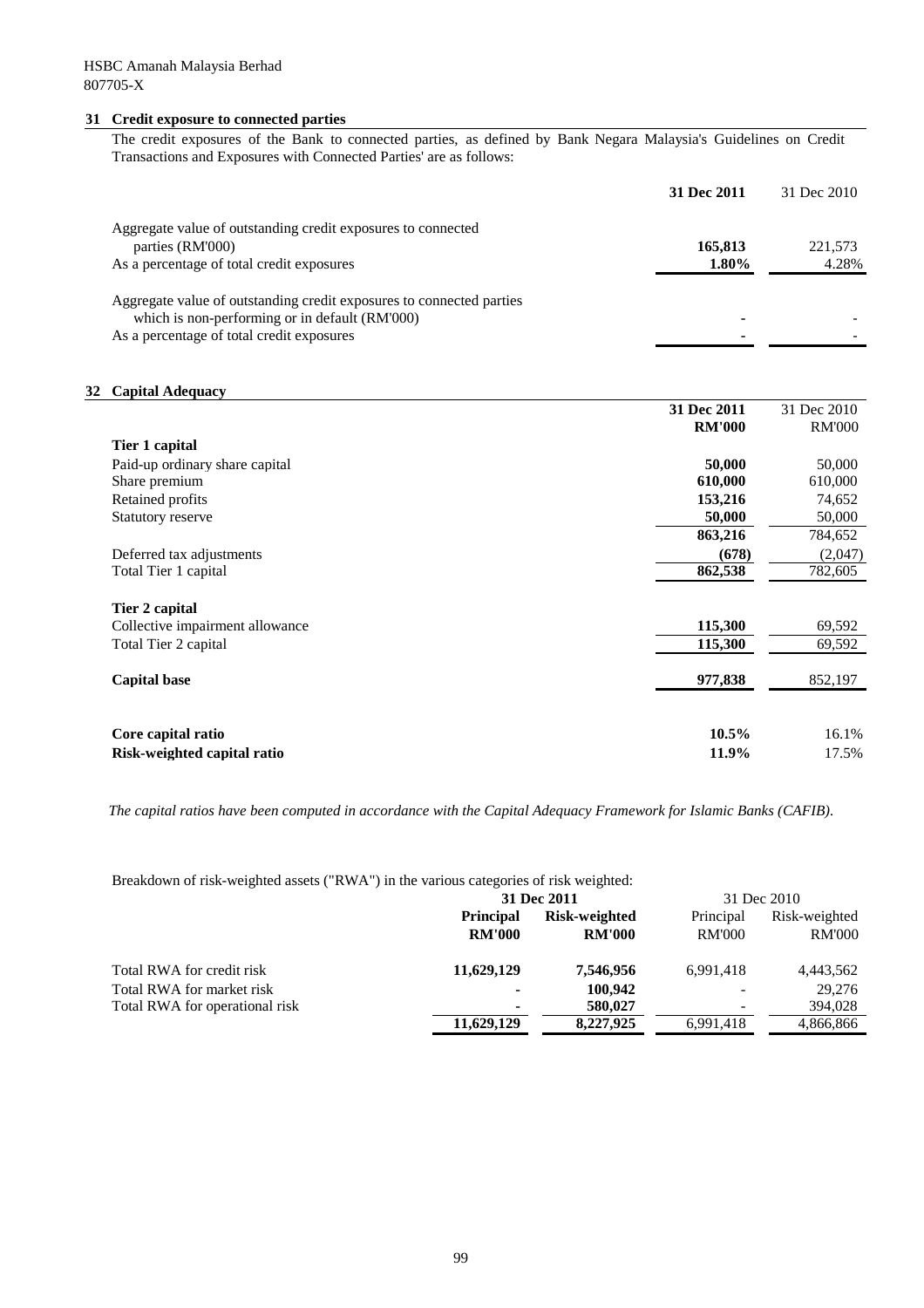# **32 Capital adequacy (Cont'd)**

| 31 Dec 2011                                         |           |                  |                  |               |                 |              |             |
|-----------------------------------------------------|-----------|------------------|------------------|---------------|-----------------|--------------|-------------|
| <b>Exposure Class</b>                               |           | <b>Gross</b>     | <b>Net</b>       | <b>Risk</b>   | <b>RWA</b>      | <b>Total</b> | Capital     |
|                                                     |           | <b>Exposures</b> | <b>Exposures</b> | Weighted      | <b>Absorbed</b> | <b>RWA</b>   | Requirement |
|                                                     |           |                  |                  | <b>Assets</b> | by PSIA         | after        |             |
|                                                     |           |                  |                  | (RWA)         |                 | <b>PSIA</b>  |             |
|                                                     |           | (RM'000)         | (RM'000)         | (RM'000)      | (RM'000)        | (RM'000)     | (RM'000)    |
| <b>Credit Risk</b>                                  |           |                  |                  |               |                 |              |             |
| <b>On-Balance Sheet Exposures</b>                   |           |                  |                  |               |                 |              |             |
| Sovereigns/Central Banks                            |           | 2,056,773        | 2,056,773        |               |                 |              |             |
| Banks, Development Financial                        |           |                  |                  |               |                 |              |             |
| <b>Institutions &amp; MDBs</b>                      |           | 676,593          | 676,593          | 137,296       |                 | 137,296      | 10,984      |
| Corporates                                          |           | 3,486,290        | 3,435,328        | 3,398,042     |                 | 3,398,042    | 271,843     |
| <b>Regulatory Retail</b>                            |           | 2,392,019        | 2,368,664        | 1,786,161     |                 | 1,786,161    | 142,893     |
| House Financing                                     |           | 1,368,576        | 1,367,594        | 723,970       | ٠               | 723,970      | 57,918      |
| <b>Other Assets</b>                                 |           | 183,074          | 183,074          | 109,967       | ä.              | 109,967      | 8,797       |
| <b>Defaulted Exposures</b>                          |           | 62,405           | 61,055           | 76,543        | ÷               | 76,543       | 6,123       |
| <b>Total for On-Balance Sheet</b>                   |           | 10,225,730       | 10,149,081       | 6,231,979     | $\overline{a}$  | 6,231,979    | 498,558     |
| Off-Balance Sheet Exposures                         |           |                  |                  |               |                 |              |             |
|                                                     |           |                  |                  |               |                 | 50,550       |             |
| <b>OTC</b> Derivatives                              |           | 100,545          | 100,545          | 50,550        |                 |              | 4,044       |
| Off balance sheet exposures                         |           |                  |                  |               |                 |              |             |
| other than OTC derivatives or<br>credit derivatives |           | 1,392,438        | 1,379,058        | 1,263,759     |                 | 1,263,759    | 101,101     |
| Defaulted Exposures                                 |           | 445              | 445              | 668           |                 | 668          | 53          |
| <b>Total for Off-Balance Sheet</b>                  |           |                  |                  |               |                 |              |             |
| <b>Exposures</b>                                    |           | 1,493,428        | 1,480,048        | 1,314,977     | $\blacksquare$  | 1,314,977    | 105,198     |
| <b>Total On and Off-Balance</b>                     |           |                  |                  |               |                 |              |             |
| <b>Sheet Exposures</b>                              |           | 11,719,158       | 11,629,129       | 7,546,956     |                 | 7,546,956    | 603,756     |
| <b>Large Exposures Risk</b>                         |           |                  |                  |               |                 |              |             |
| Requirement                                         |           |                  |                  |               |                 |              |             |
| <b>Market Risk</b>                                  | Long      | <b>Short</b>     |                  |               |                 |              |             |
|                                                     | position  | position         |                  |               |                 |              |             |
| <b>Profit Rate Risk</b>                             | 1,664,488 | 1,429,512        | 234,976          | 93,387        | ä,              | 93,387       | 7,471       |
| Foreign Currency Risk                               | 2,381     | 7,536            | 2,381            | 7,555         |                 | 7,555        | 604         |
| <b>Total market risk</b>                            | 1,666,869 | 1,437,048        | 237,357          | 100,942       |                 | 100,942      | 8,075       |
| <b>Operational Risk</b>                             |           |                  |                  | 580,027       |                 | 580,027      | 46,402      |
| <b>Total RWA and Capital</b>                        |           |                  |                  |               |                 |              |             |
| <b>Requirement</b>                                  |           |                  |                  | 8,227,925     |                 | 8,227,925    | 658,233     |
|                                                     |           |                  |                  |               |                 |              |             |

The table above discloses the gross and net exposures, risk weighted assets and capital requirements for credit risk, market large exposure risk and operational risk of the Bank as at reporting date. This requirement came into effect since 2008 with the adoption of the Basel II Standardised Approach under the Risk Weighted Capital Adequacy Framework "RWCAF"

Note:

PSIA - Profit Sharing Investment Account

MDBs - Multilateral Development Banks

OTC - Over the counter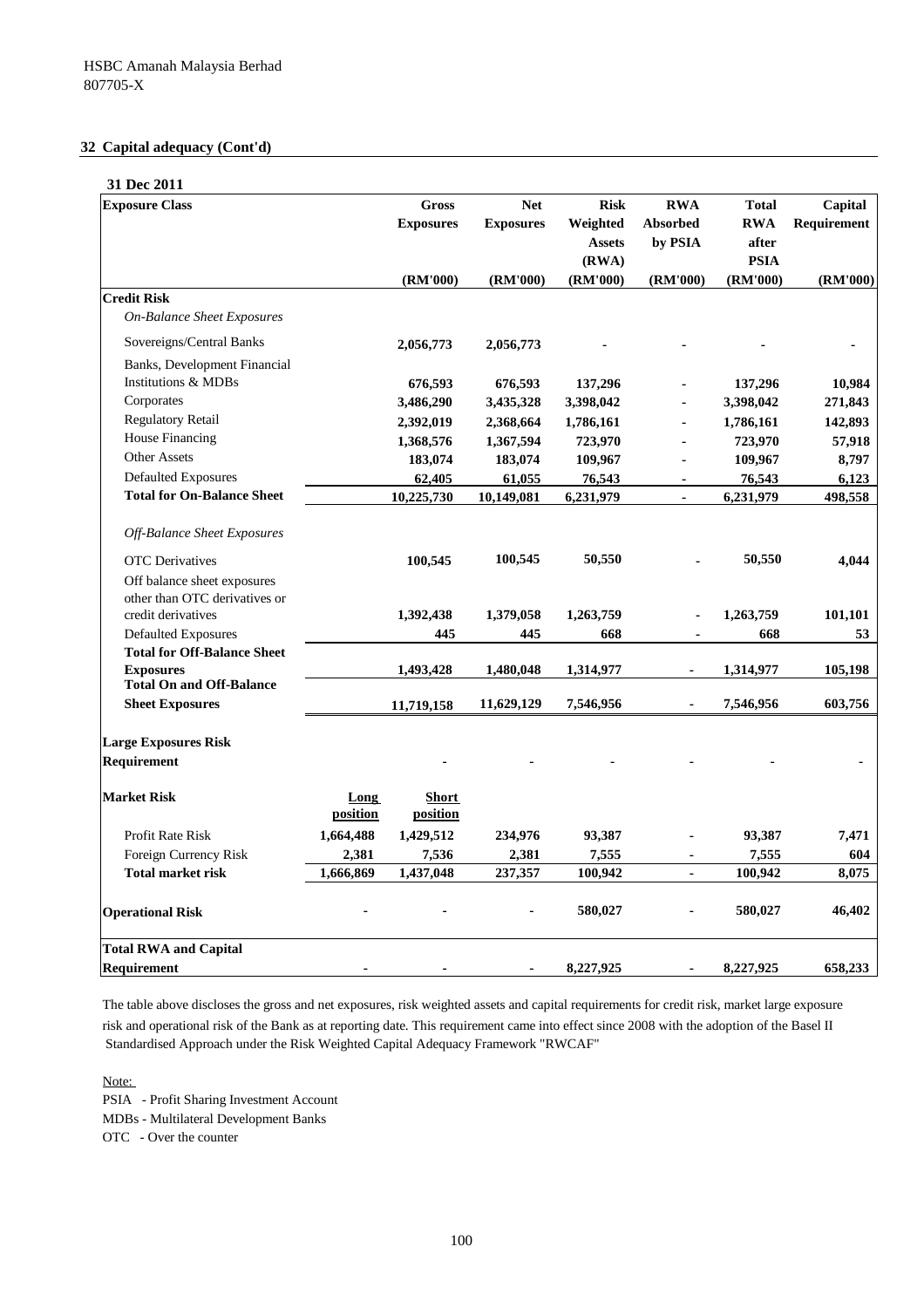# **32 Capital adequacy (Cont'd)**

# **31 Dec 2010**

| <b>Exposure Class</b>                                        |                  | Gross                    | <b>Net</b>       | <b>Risk</b>               | <b>RWA</b>               | <b>Total</b>            | Capital     |
|--------------------------------------------------------------|------------------|--------------------------|------------------|---------------------------|--------------------------|-------------------------|-------------|
|                                                              |                  | <b>Exposures</b>         | <b>Exposures</b> | Weighted<br><b>Assets</b> | Absorbed<br>by PSIA      | <b>RWA</b><br>after     | Requirement |
|                                                              |                  | (RM'000)                 | (RM'000)         | (RWA)<br>(RM'000)         | (RM'000)                 | <b>PSIA</b><br>(RM'000) | (RM'000)    |
| <b>Credit Risk</b>                                           |                  |                          |                  |                           |                          |                         |             |
| <b>On-Balance Sheet Exposures</b>                            |                  |                          |                  |                           |                          |                         |             |
| Sovereigns/Central Banks                                     |                  | 1,786,547                | 1,786,547        |                           |                          |                         |             |
| Banks, Development Financial                                 |                  |                          |                  |                           |                          |                         |             |
| Institutions & MDBs                                          |                  | 77,914                   | 77,914           | 15,583                    |                          | 15,583                  | 1,247       |
| Corporates                                                   |                  | 2,426,978                | 2,371,878        | 2,360,797                 |                          | 2,360,797               | 188,864     |
| <b>Regulatory Retail</b>                                     |                  | 1,708,832                | 1,691,727        | 1,267,743                 |                          | 1,267,743               | 101,419     |
| House Financing                                              |                  | 499,816                  | 499,692          | 266,512                   | $\overline{a}$           | 266,512                 | 21,321      |
| <b>Other Assets</b>                                          |                  | 90,315                   | 90,315           | 90,315                    |                          | 90,315                  | 7,225       |
| <b>Defaulted Exposures</b>                                   |                  | 56,866                   | 56,147           | 79,782                    |                          | 79,782                  | 6,383       |
| <b>Total for On-Balance Sheet</b>                            |                  | 6,647,268                | 6,574,220        | 4,080,732                 | $\overline{\phantom{a}}$ | 4,080,732               | 326,459     |
| <b>Off-Balance Sheet Exposures</b>                           |                  |                          |                  |                           |                          |                         |             |
| <b>OTC</b> Derivatives                                       |                  | 20,467                   | 20,467           | 4.093                     |                          | 4,093                   | 327         |
| Off balance sheet exposures<br>other than OTC derivatives or |                  |                          |                  |                           |                          |                         |             |
| credit derivatives                                           |                  | 408,389                  | 396,462          | 358,337                   |                          | 358,337                 | 28,667      |
| <b>Defaulted Exposures</b>                                   |                  | 269                      | 269              | 400                       |                          | 400                     | 32          |
| <b>Total for Off-Balance Sheet</b>                           |                  |                          |                  |                           |                          |                         |             |
| <b>Exposures</b>                                             |                  | 429,125                  | 417,198          | 362,830                   |                          | 362,830                 | 29,026      |
| <b>Total On and Off-Balance</b>                              |                  |                          |                  |                           |                          |                         |             |
| <b>Sheet Exposures</b>                                       |                  | 7,076,393                | 6,991,418        | 4,443,562                 |                          | 4,443,562               | 355,485     |
| <b>Large Exposures Risk</b>                                  |                  |                          |                  |                           |                          |                         |             |
| Requirement                                                  |                  |                          |                  |                           |                          |                         |             |
| <b>Market Risk</b>                                           | Long<br>position | <b>Short</b><br>position |                  |                           |                          |                         |             |
| <b>Profit Rate Risk</b>                                      | 174,661          | 25,074                   | 149,586          | 26,583                    |                          | 26,583                  | 2,127       |
| Foreign Currency Risk                                        | 2,693            | 2,300                    | 2,693            | 2,693                     |                          | 2,693                   | 215         |
| <b>Total market risk</b>                                     | 177,354          | 27,374                   | 152,279          | 29,276                    | $\overline{a}$           | 29,276                  | 2,342       |
| <b>Operational Risk</b>                                      |                  |                          |                  | 394,028                   |                          | 394,028                 | 31,522      |
| <b>Total RWA and Capital</b>                                 |                  |                          |                  |                           |                          |                         |             |
| <b>Requirement</b>                                           |                  |                          |                  | 4,866,866                 |                          | 4,866,866               | 389,349     |

The table above discloses the gross and net exposures, risk weighted assets and capital requirements for credit risk, market large exposure risk and operational risk of the Bank as at reporting date. This requirement came into effect since 2008 with the adoption of the Basel II Standardised Approach under the Risk Weighted Capital Adequacy Framework "RWCAF"

Note:

PSIA - Profit Sharing Investment Account

MDBs - Multilateral Development Banks

OTC - Over the counter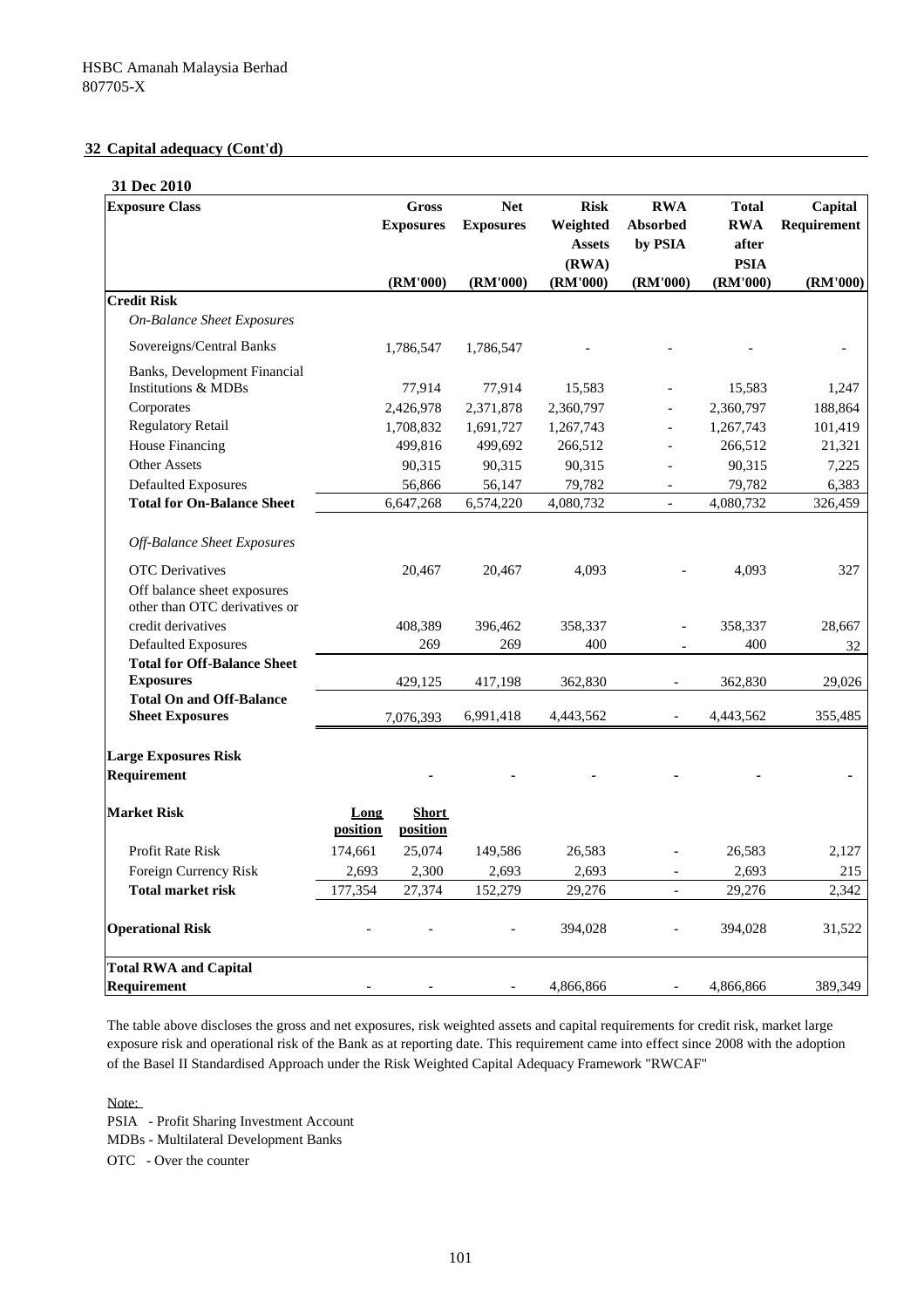# **32 Capital adequacy (Cont'd)**

#### **2011**

|                                   |                                                | <b>Exposures after Netting and Credit Risk Mitigation</b> |                   |                                    |                                       |                        |                                                                                         |                                                |
|-----------------------------------|------------------------------------------------|-----------------------------------------------------------|-------------------|------------------------------------|---------------------------------------|------------------------|-----------------------------------------------------------------------------------------|------------------------------------------------|
| <b>Risk</b><br>Weights            | <b>Sovereigns</b><br>& Central<br><b>Banks</b> | Banks,<br><b>MDBs</b> and<br><b>DFIs</b>                  | <b>Corporates</b> | <b>Regulatory</b><br><b>Retail</b> | <b>Residental</b><br><b>Mortgages</b> | Other<br><b>Assets</b> | <b>Total</b><br><b>Exposures</b><br>after Netting<br>& Credit Risk<br><b>Mitigation</b> | <b>Total Risk</b><br>Weighted<br><b>Assets</b> |
|                                   | <b>RM'000</b>                                  | <b>RM'000</b>                                             | <b>RM'000</b>     | <b>RM'000</b>                      | <b>RM'000</b>                         | <b>RM'000</b>          | <b>RM'000</b>                                                                           | <b>RM'000</b>                                  |
| 0%                                | 2,056,773                                      |                                                           | 1,501             | 780                                |                                       | 73,107                 | 2,132,161                                                                               |                                                |
| 20%                               |                                                | 693,839                                                   | 45,692            | 694                                |                                       |                        | 740,225                                                                                 | 148,045                                        |
| 35%                               |                                                |                                                           |                   |                                    | 552,615                               |                        | 552,615                                                                                 | 193,415                                        |
| 50%                               |                                                | 79,026                                                    | 107,466           | 2,075                              | 322,716                               |                        | 511,283                                                                                 | 255,642                                        |
| 75%                               |                                                |                                                           | 1,785             | 2,541,505                          | 492,500                               |                        | 3,035,790                                                                               | 2,276,843                                      |
| 100%                              |                                                | ٠                                                         | 4,444,910         | 50,908                             | 19,357                                | 109,967                | 4,625,142                                                                               | 4,625,142                                      |
| 150%                              |                                                | ٠                                                         | 166               | 31,747                             |                                       |                        | 31,913                                                                                  | 47,869                                         |
| <b>Total Risk</b>                 |                                                |                                                           |                   |                                    |                                       |                        |                                                                                         |                                                |
| Weight                            |                                                |                                                           |                   |                                    |                                       | ٠                      | 11,629,129                                                                              | 7,546,956                                      |
| Average<br>Risk Weight            |                                                |                                                           |                   |                                    |                                       |                        | 646,063                                                                                 |                                                |
| Deduction<br>from Capital<br>Base |                                                |                                                           |                   |                                    |                                       |                        |                                                                                         |                                                |

#### **2010**

|                                   |                                         | Exposures after Netting and Credit Risk Mitigation |               |                      |                         |                          |                                                                    |                                         |
|-----------------------------------|-----------------------------------------|----------------------------------------------------|---------------|----------------------|-------------------------|--------------------------|--------------------------------------------------------------------|-----------------------------------------|
| Risk<br>Weights                   | Sovereigns<br>& Central<br><b>Banks</b> | Banks,<br>MDBs and<br><b>DFIs</b>                  | Corporates    | Regulatory<br>Retail | Residental<br>Mortgages | Other<br>Assets          | Total<br>Exposures<br>after Netting<br>& Credit Risk<br>Mitigation | <b>Total Risk</b><br>Weighted<br>Assets |
|                                   | <b>RM'000</b>                           | <b>RM'000</b>                                      | <b>RM'000</b> | <b>RM'000</b>        | <b>RM'000</b>           | <b>RM'000</b>            | <b>RM'000</b>                                                      | <b>RM'000</b>                           |
| 0%                                | 1,786,547                               |                                                    |               | 1,402                |                         |                          | 1,787,949                                                          |                                         |
| 20%                               |                                         | 98,381                                             | 78            |                      |                         |                          | 98,459                                                             | 19,692                                  |
| 35%                               |                                         |                                                    |               |                      | 145,148                 |                          | 145,148                                                            | 50,802                                  |
| 50%                               |                                         |                                                    | 22,061        | 188                  | 200,793                 |                          | 223,042                                                            | 111,521                                 |
| 75%                               |                                         | $\overline{\phantom{0}}$                           |               | 1,808,757            | 187,770                 | $\overline{\phantom{a}}$ | 1,996,527                                                          | 1,497,395                               |
| 100%                              |                                         |                                                    | 2,593,749     | 6,284                | 2,226                   | 90,315                   | 2,692,574                                                          | 2,692,574                               |
| 150%                              |                                         |                                                    | 25,782        | 21,937               |                         |                          | 47,719                                                             | 71,578                                  |
| <b>Total Risk</b>                 |                                         |                                                    |               |                      |                         |                          |                                                                    |                                         |
| Weight                            |                                         |                                                    |               |                      |                         |                          | 6,991,418                                                          | 4,443,562                               |
| Average                           |                                         |                                                    |               |                      |                         |                          |                                                                    |                                         |
| Risk Weight                       |                                         |                                                    |               |                      |                         |                          | 388,412                                                            | 246,865                                 |
| Deduction<br>from Capital<br>Base |                                         |                                                    |               |                      |                         |                          |                                                                    |                                         |

The above are disclosures on credit risk by risk weights of the Bank as at reporting date. This disclosure requirement came into effect since 2008 with the adoption of Basel 2 Standardised Approach under the Risk Weighted Capital Adequacy Framework, "RWCAF".

Note:

MDBs - Multilateral Development Banks

DFIs - Development Financial Institutions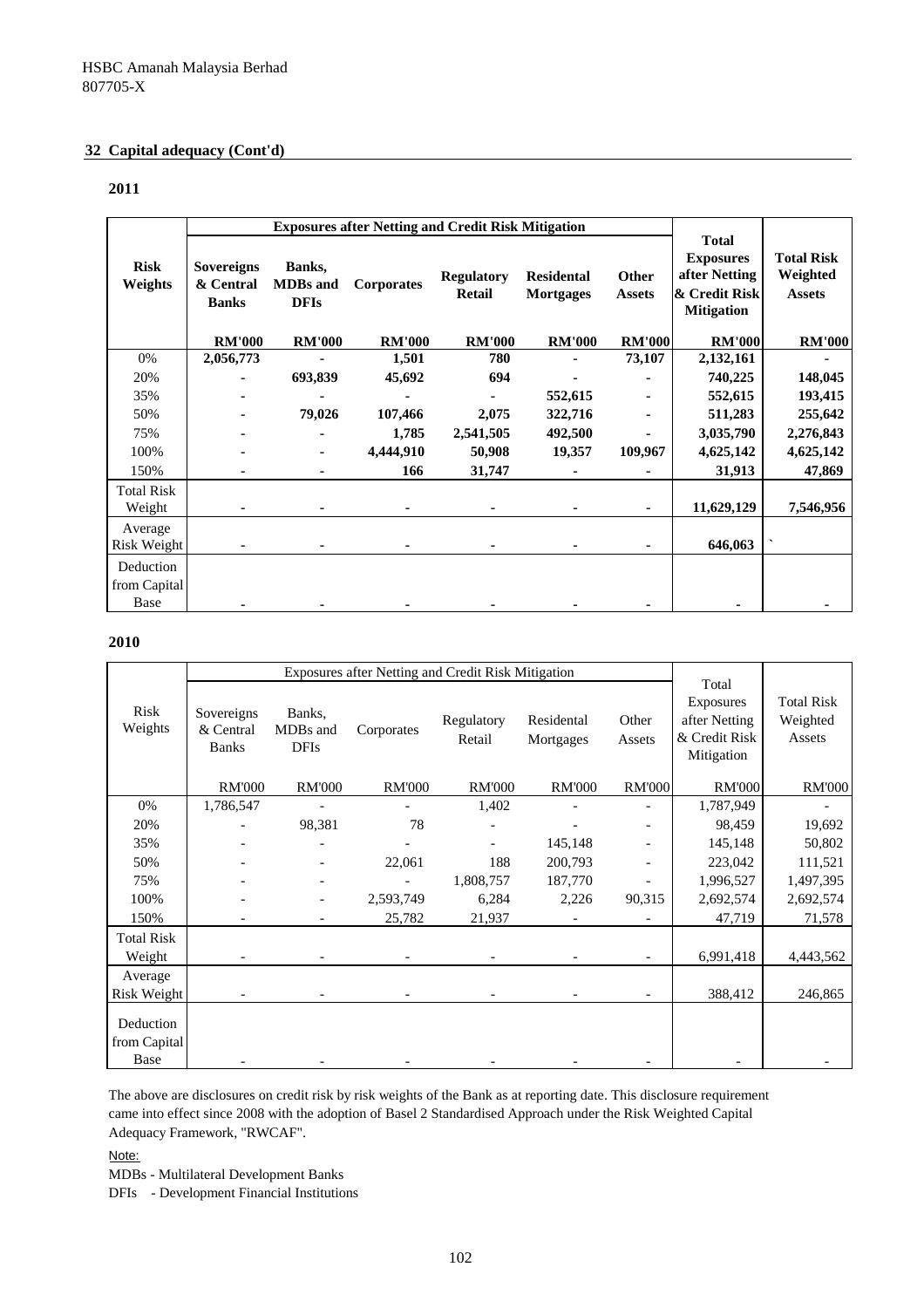#### **33 Commitments and Contingencies**

The table below shows the contract or underlying principal amounts, positive fair value of derivative contracts, credit equivalent amounts and risk weighted amounts of unmatured off-balance sheet transactions as at balance sheet date. The underlying principal amounts indicate the volume of business outstanding and do not represent amounts at risk.

|                                                             |                                             | <b>Positive fair</b>                                 |                                                          |                                                      |
|-------------------------------------------------------------|---------------------------------------------|------------------------------------------------------|----------------------------------------------------------|------------------------------------------------------|
| 31 Dec 2011                                                 | <b>Principal</b><br>amount<br><b>RM'000</b> | value of<br>derivative<br>contracts<br><b>RM'000</b> | <b>Credit</b><br>equivalent<br>amount *<br><b>RM'000</b> | <b>Risk</b><br>weighted<br>amount *<br><b>RM'000</b> |
| Direct credit substitutes                                   | 461,660                                     |                                                      | 461,660                                                  | 404,287                                              |
| Transaction-related contingent items                        | 531,060                                     |                                                      | 265,530                                                  | 257,691                                              |
| Short-term self-liquidating trade-<br>related contingencies | 32,928                                      |                                                      | 6,586                                                    | 4,745                                                |
| Irrevocable commitments to extend credit                    |                                             |                                                      |                                                          |                                                      |
| - Maturity not exceeding one year                           | 1,314,320                                   |                                                      | 262,864                                                  | 246,185                                              |
| - Maturity exceeding one year                               | 133,435                                     |                                                      | 26,687                                                   | 26,251                                               |
| Unutilised credit card lines                                | 885,773                                     |                                                      | 177,155                                                  | 132,866                                              |
| Sell and buy back agreement                                 | 192,401                                     |                                                      | 192,401                                                  | 192,401                                              |
| Equity related contracts                                    |                                             |                                                      |                                                          |                                                      |
| - One year to less than five years                          | 206,474                                     | 5,192                                                | 21,710                                                   | 5,138                                                |
| Profit rate related contracts                               |                                             |                                                      |                                                          |                                                      |
| - One year to less than five years                          | 1,551,362                                   | 24,102                                               | 73,052                                                   | 41,410                                               |
| Foreign exchange related contracts                          |                                             |                                                      |                                                          |                                                      |
| - Less than one year                                        | 226,145                                     | 1,691                                                | 5,783                                                    | 4,003                                                |
|                                                             | 5,535,558                                   | 30,985                                               | 1,493,428                                                | 1,314,977                                            |



| 31 Dec 2010                              | Principal<br>amount<br><b>RM'000</b> | Positive fair<br>value of<br>derivative<br>contracts<br><b>RM'000</b> | Credit<br>equivalent<br>amount *<br><b>RM'000</b> | Risk<br>weighted<br>amount $*$<br><b>RM'000</b> |
|------------------------------------------|--------------------------------------|-----------------------------------------------------------------------|---------------------------------------------------|-------------------------------------------------|
| Direct credit substitutes                | 90,224                               |                                                                       | 90,224                                            | 80,828                                          |
| Transaction-related contingent items     | 22,347                               |                                                                       | 11,174                                            | 9,800                                           |
| Short-term self-liquidating trade-       |                                      |                                                                       |                                                   |                                                 |
| related contingencies                    | 14,427                               |                                                                       | 2,885                                             | 1,406                                           |
| Irrevocable commitments to extend credit |                                      |                                                                       |                                                   |                                                 |
| - Maturity not exceeding one year        | 766,956                              |                                                                       |                                                   |                                                 |
| - Maturity exceeding one year            | 81,217                               |                                                                       | 40,609                                            | 31,995                                          |
| Unutilised credit card lines             | 581,158                              |                                                                       | 116,232                                           | 87,174                                          |
| Sell and buy back agreement              | 147,534                              |                                                                       | 147,534                                           | 147,534                                         |
| Equity related contracts                 |                                      |                                                                       |                                                   |                                                 |
| - Less than one year                     | 13,177                               | 4,642                                                                 | 5,439                                             | 1,087                                           |
| - One year to less than five years       | 106,108                              | 6,513                                                                 | 15,028                                            | 3,006                                           |
|                                          | 1,823,148                            | 11,155                                                                | 429,125                                           | 362,830                                         |
|                                          |                                      | Note 11                                                               |                                                   |                                                 |

*\** The credit equivalent and risk weighted amounts were computed using credit conversion factors and risk weighting rules as per Bank Negara Malaysia guidelines (including the temporary (until 31 December 2011) measure related to credit conversion factor for undrawn facilities) and based on the Basel 2 Standardised Approach under the Risk Weighted Capital Adequacy Framework.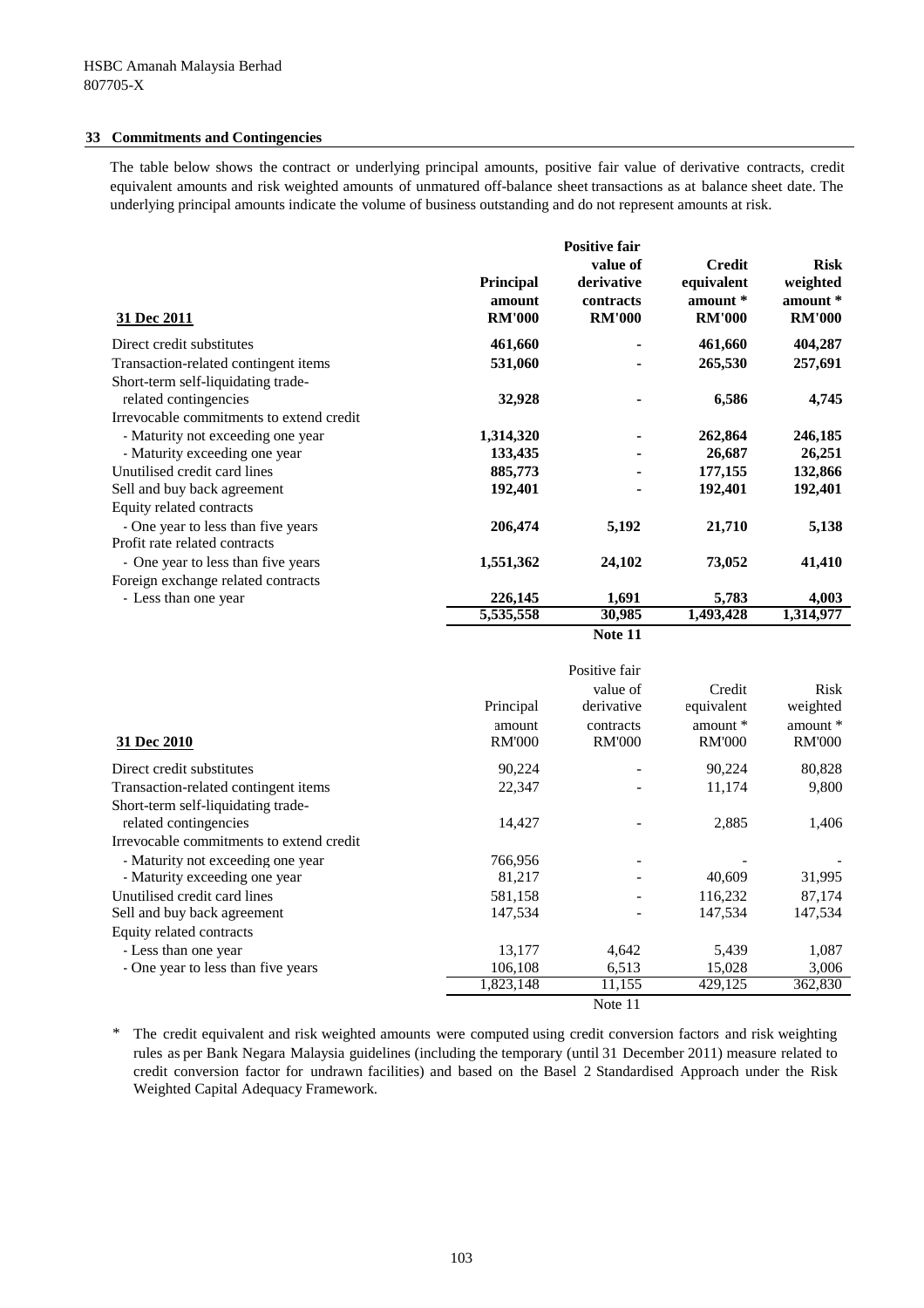#### **34 Profit Rate Risk**

The Bank is exposed to various risks associated with the effects of fluctuations in the prevailing levels of market profit rates on its financial position and cash flows. The following table summarises the Bank's exposure to the profit rates risk. The assets and liabilities at carrying amount are allocated to time bands by reference to the earlier of the next contractual repricing dates and maturity dates.

|                                                                                                                                              | Non-trading book                  |                                     |                                      |                                   |                                  |                                          |                                         |                                 | <b>Effective</b>                |  |
|----------------------------------------------------------------------------------------------------------------------------------------------|-----------------------------------|-------------------------------------|--------------------------------------|-----------------------------------|----------------------------------|------------------------------------------|-----------------------------------------|---------------------------------|---------------------------------|--|
| 31 Dec 2011                                                                                                                                  | Up to<br>1 month<br><b>RM'000</b> | $>1 - 3$<br>months<br><b>RM'000</b> | $>3 - 12$<br>months<br><b>RM'000</b> | $1 - 5$<br>years<br><b>RM'000</b> | Over 5<br>years<br><b>RM'000</b> | Non-profit<br>sensitive<br><b>RM'000</b> | <b>Trading</b><br>book<br><b>RM'000</b> | Total<br><b>RM'000</b>          | profit<br>rate<br>$\frac{0}{0}$ |  |
| <b>ASSETS</b>                                                                                                                                |                                   |                                     |                                      |                                   |                                  |                                          |                                         |                                 |                                 |  |
| Cash and short-term funds<br>Financial assets held-for-trading<br>Financial investments available-for-sale                                   | 1,436,103                         | $\blacksquare$<br>25,009            | 181,007                              | $\blacksquare$<br>216,070         |                                  | 100,689<br>$\blacksquare$                | 216,716                                 | 1,536,792<br>216,716<br>422,086 | 2.92<br>3.19<br>3.12            |  |
| Financing and advances<br>- performing<br>- impaired *<br>Others                                                                             | 4,864,205                         | 350,011                             | 232,794                              | 1,677,182                         | 208,368                          | 157,367<br>56,419<br>440,826             | 34,613                                  | 7,489,927<br>56,419<br>475,439  | 7.17                            |  |
| <b>Total Assets</b>                                                                                                                          | 6,300,308                         | 375,020                             | 413,801                              | 1,893,252                         | 208,368                          | 755,301                                  | 251,329                                 | 10,197,379                      |                                 |  |
| <b>LIABILITIES AND</b><br><b>SHAREHOLDERS' FUNDS</b><br>Deposits from customers<br>Deposits and placements from<br>banks and other financial | 3,048,152                         | 1,032,454                           | 745,690                              | 191,343                           |                                  | 458,613                                  |                                         | 5,476,252                       | 2.41                            |  |
| institutions<br>Bills and acceptances payable<br>Others                                                                                      | 701,280                           | 316,800                             | 2,520,792                            | 197,689                           |                                  | 3,964<br>7,600<br>97,515                 | 11,428                                  | 3,740,525<br>7,600<br>108,943   | 2.09                            |  |
| <b>Total Liabilities</b><br>Shareholder's Equity                                                                                             | 3,749,432                         | 1,349,254                           | 3,266,482                            | 389,032<br>$\blacksquare$         | ä,<br>$\blacksquare$             | 567,692<br>864,059                       | 11,428<br>$\blacksquare$                | 9,333,320<br>864,059            |                                 |  |
| <b>Total Liabilities and</b><br><b>Shareholders' Equity</b>                                                                                  | 3,749,432                         | 1,349,254                           | 3,266,482                            | 389,032                           | $\blacksquare$                   | 1,431,751                                | 11,428                                  | 10,197,379                      |                                 |  |
| On-balance sheet<br>profit sensitivity gap<br>Off-balance sheet                                                                              | 2,550,876                         | (974, 234)                          | (2,852,681)                          | 1,504,220                         | 208,368                          | (676, 450)                               | 239,901                                 |                                 |                                 |  |
| profit sensitivity gap<br>- Profit rate swaps                                                                                                | 49,190                            | (139, 222)                          | 56,482                               | 33,550                            |                                  |                                          |                                         |                                 |                                 |  |
| <b>Total profit</b><br>sensitivity gap                                                                                                       | 2,600,066                         | (1, 113, 456)                       | (2,796,199)                          | 1,537,770                         | 208,368                          | (676, 450)                               | 239,901                                 |                                 |                                 |  |

\* This is arrived at after deducting the individual allowance from impaired financing.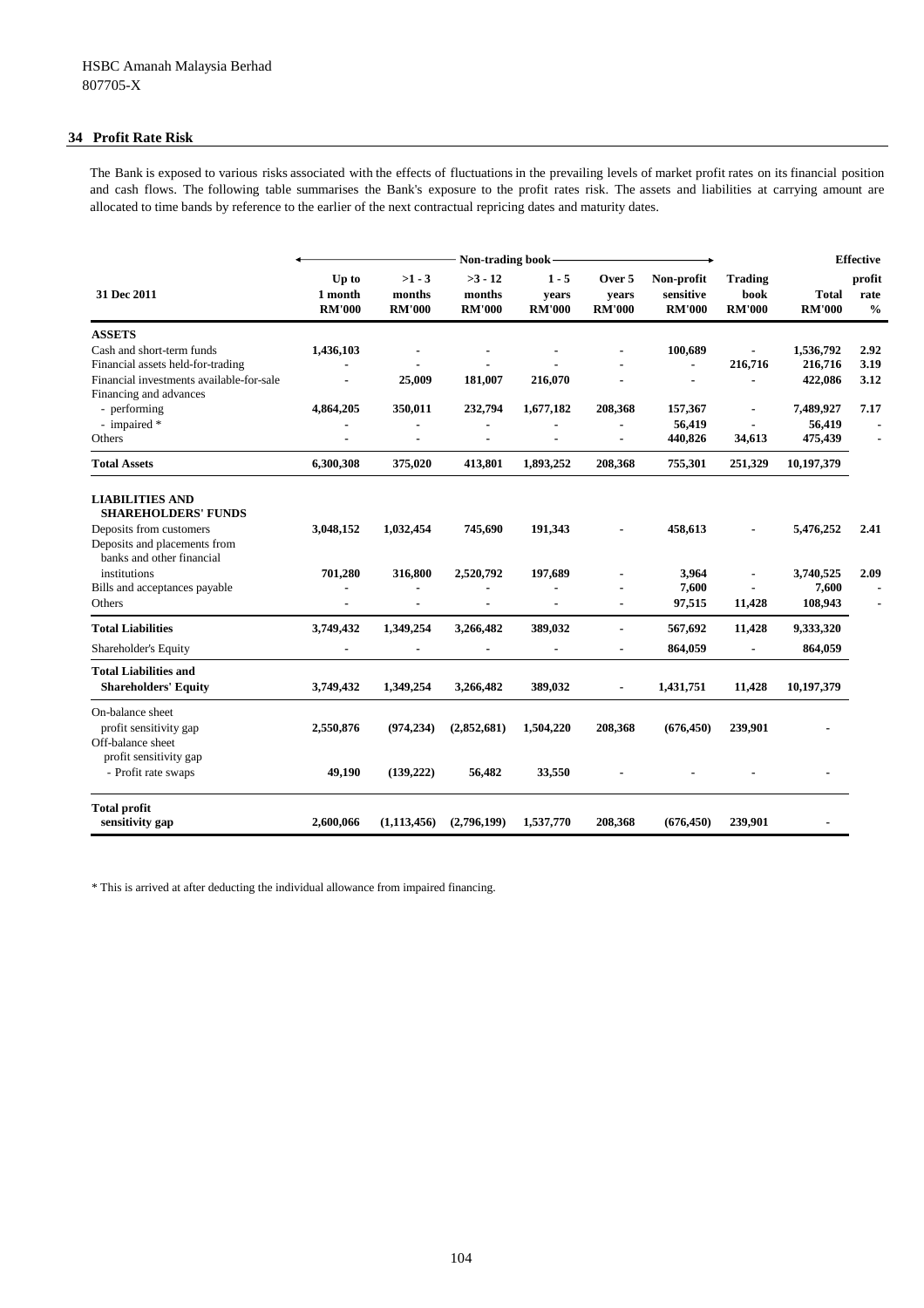# **34 Profit rate risk (Cont'd)**

|                                                           | Non-trading book                  |                                     |                                      |                                   |                                  |                                          | Effective                        |                        |                        |
|-----------------------------------------------------------|-----------------------------------|-------------------------------------|--------------------------------------|-----------------------------------|----------------------------------|------------------------------------------|----------------------------------|------------------------|------------------------|
| 31 Dec 2010                                               | Up to<br>1 month<br><b>RM'000</b> | $>1 - 3$<br>months<br><b>RM'000</b> | $>3 - 12$<br>months<br><b>RM'000</b> | $1 - 5$<br>years<br><b>RM'000</b> | Over 5<br>years<br><b>RM'000</b> | Non-profit<br>sensitive<br><b>RM'000</b> | Trading<br>book<br><b>RM'000</b> | Total<br><b>RM'000</b> | profit<br>rate<br>$\%$ |
| <b>ASSETS</b>                                             |                                   |                                     |                                      |                                   |                                  |                                          |                                  |                        |                        |
| Cash and short term funds                                 | 1,480,781                         |                                     |                                      |                                   |                                  | 28,217                                   | $\overline{\phantom{a}}$         | 1,508,998              | 2.73                   |
| Financial assets held-for-trading                         |                                   |                                     |                                      |                                   |                                  | $\sim$                                   | 148,006                          | 148,006                | 3.13                   |
| Financial investments available-for-sale                  | 34,504                            |                                     | $\overline{a}$                       | 296,161                           |                                  | $\overline{a}$                           | $\overline{a}$                   | 330,665                | 3.07                   |
| Financing and advances                                    |                                   |                                     |                                      |                                   |                                  |                                          |                                  |                        |                        |
| - performing                                              | 2,211,622                         | 304,369                             | 314,583                              | 1,523,337                         | 137,940                          | 115,473                                  |                                  | 4,607,324              | 8.02                   |
| - impaired *<br>Others                                    |                                   |                                     |                                      |                                   |                                  | 28,952<br>84,885                         | $\overline{\phantom{a}}$         | 28,952<br>129,690      |                        |
|                                                           |                                   | $\overline{a}$                      | $\overline{a}$                       | $\overline{a}$                    | $\overline{a}$                   |                                          | 44,805                           |                        | ÷                      |
| <b>Total Assets</b>                                       | 3,726,907                         | 304,369                             | 314,583                              | 1,819,498                         | 137,940                          | 257,527                                  | 192,811                          | 6,753,635              |                        |
| <b>LIABILITIES AND</b><br><b>SHAREHOLDERS' FUNDS</b>      |                                   |                                     |                                      |                                   |                                  |                                          |                                  |                        |                        |
| Deposits from customers                                   | 2,011,780                         | 753,511                             | 413,250                              | 23,353                            |                                  | 580,642                                  |                                  | 3,782,536              | 2.10                   |
| Deposits and placements from<br>banks and other financial |                                   |                                     |                                      |                                   |                                  |                                          |                                  |                        |                        |
| institutions                                              | 668,547                           | 788,583                             | 607,426                              | 20,043                            |                                  |                                          |                                  | 2,084,599              | 2.01                   |
| Bills and acceptances payable                             |                                   |                                     |                                      |                                   |                                  | 5,531                                    |                                  | 5,531                  |                        |
| Others                                                    |                                   | $\overline{a}$                      |                                      | ÷                                 |                                  | 84,963                                   | 11,155                           | 96,118                 |                        |
| <b>Total Liabilities</b>                                  | 2,680,327                         | 1,542,094                           | 1,020,676                            | 43,396                            |                                  | 671,136                                  | 11,155                           | 5,968,784              |                        |
| Shareholder's Equity                                      | $\overline{a}$                    |                                     |                                      | $\overline{a}$                    | $\overline{a}$                   | 784,851                                  | $\overline{\phantom{a}}$         | 784,851                |                        |
| <b>Total Liabilities and</b>                              |                                   |                                     |                                      |                                   |                                  |                                          |                                  |                        |                        |
| <b>Shareholders' Equity</b>                               | 2,680,327                         | 1,542,094                           | 1,020,676                            | 43,396                            | $\overline{a}$                   | 1,455,987                                | 11,155                           | 6,753,635              |                        |
| On-balance sheet                                          |                                   |                                     |                                      |                                   |                                  |                                          |                                  |                        |                        |
| profit sensitivity gap                                    | 1,046,580                         | (1,237,725)                         | (706,093)                            | 1,776,102                         | 137,940                          | (1,198,460)                              | 181,656                          |                        |                        |
| Off-balance sheet                                         |                                   |                                     |                                      |                                   |                                  |                                          |                                  |                        |                        |
| profit sensitivity gap                                    |                                   |                                     | 27,505                               | (27, 505)                         |                                  |                                          |                                  |                        |                        |
| <b>Total profit</b><br>sensitivity gap                    | 1,046,580                         | (1,237,725)                         | (678, 588)                           | 1,748,597                         | 137,940                          | (1,198,460)                              | 181,656                          |                        |                        |

\* This is arrived at after deducting the specific allowance from non-performing financing.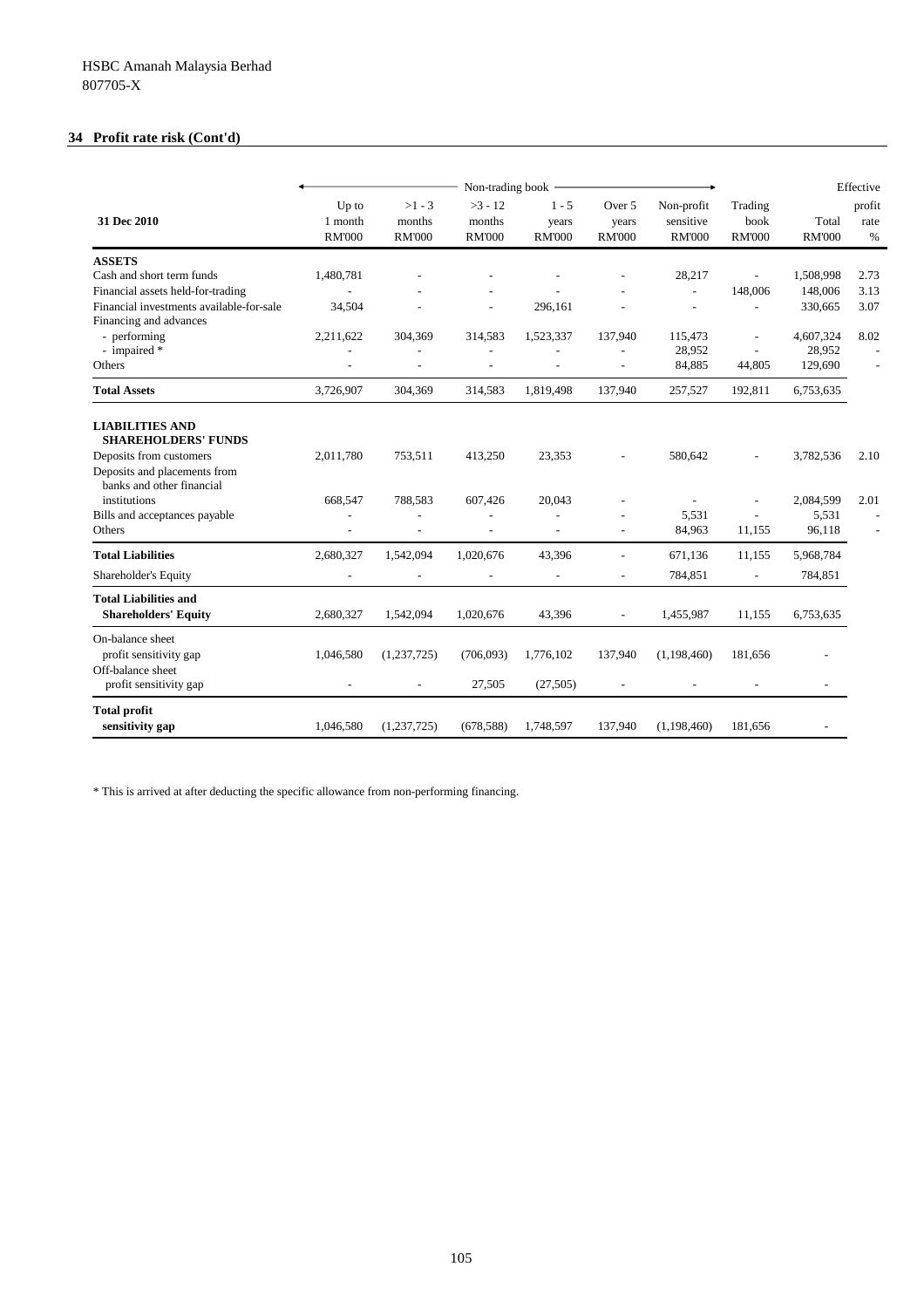#### **35 Collateral**

In the normal course of business, the Bank sells assets to raise liabilities and accepts assets for resale. Assets sold and received are mainly via repurchase agreements and reverse repurchase agreements. Collateral is accepted and pledged on derivative contracts, mainly in the form of cash.

| 31 Dec 2011                                                      | 31 Dec 2010 |
|------------------------------------------------------------------|-------------|
| Carrying amount of assets pledged as collateral<br><b>RM'000</b> | RM'000      |
| 192.401<br>- Collateral pledged for repurchase agreements        | 147.534     |
|                                                                  |             |

#### **36 Fair values of financial assets and liabilities**

The following table summarises the fair values of the financial assets and liabilities carried on the balance sheet as at 31 December.

|                                        | 31 Dec 2011   | 31 Dec 2011   | 31 Dec 2010   | 31 Dec 2010   |
|----------------------------------------|---------------|---------------|---------------|---------------|
|                                        | Carrying      | Fair          | Carrying      | Fair          |
|                                        | amount        | <b>Value</b>  | amount        | Value         |
|                                        | <b>RM'000</b> | <b>RM'000</b> | <b>RM'000</b> | <b>RM'000</b> |
| <b>Financial Assets</b>                |               |               |               |               |
| Cash and short-term funds              | 1,536,792     | 1,536,792     | 1,508,998     | 1,508,998     |
| Securities held for trading            | 216,716       | 216,716       | 148,006       | 148,006       |
| Securities available for sale          | 422,086       | 422,086       | 330,665       | 330,665       |
| Financing and advances                 | 7,546,346     | 7,541,459     | 4,636,276     | 4,616,371     |
| <b>Financial Liabilities</b>           |               |               |               |               |
| Deposits from customers                | 5,476,252     | 5,438,197     | 3,782,536     | 3,780,630     |
| Deposits and placements from banks and |               |               |               |               |
| other financial institutions           | 3,740,525     | 3,670,857     | 2,084,599     | 2,083,113     |
| Bills and acceptances payable          | 7,600         | 7,600         | 5,531         | 5,531         |

The methods and assumptions used in estimating the fair values of financial instruments other than those already mentioned in Note 3(e) are as follows:

#### **Cash and short-term funds Bills and acceptances payable**

The carrying amounts approximate fair values due to their relatively short-term nature.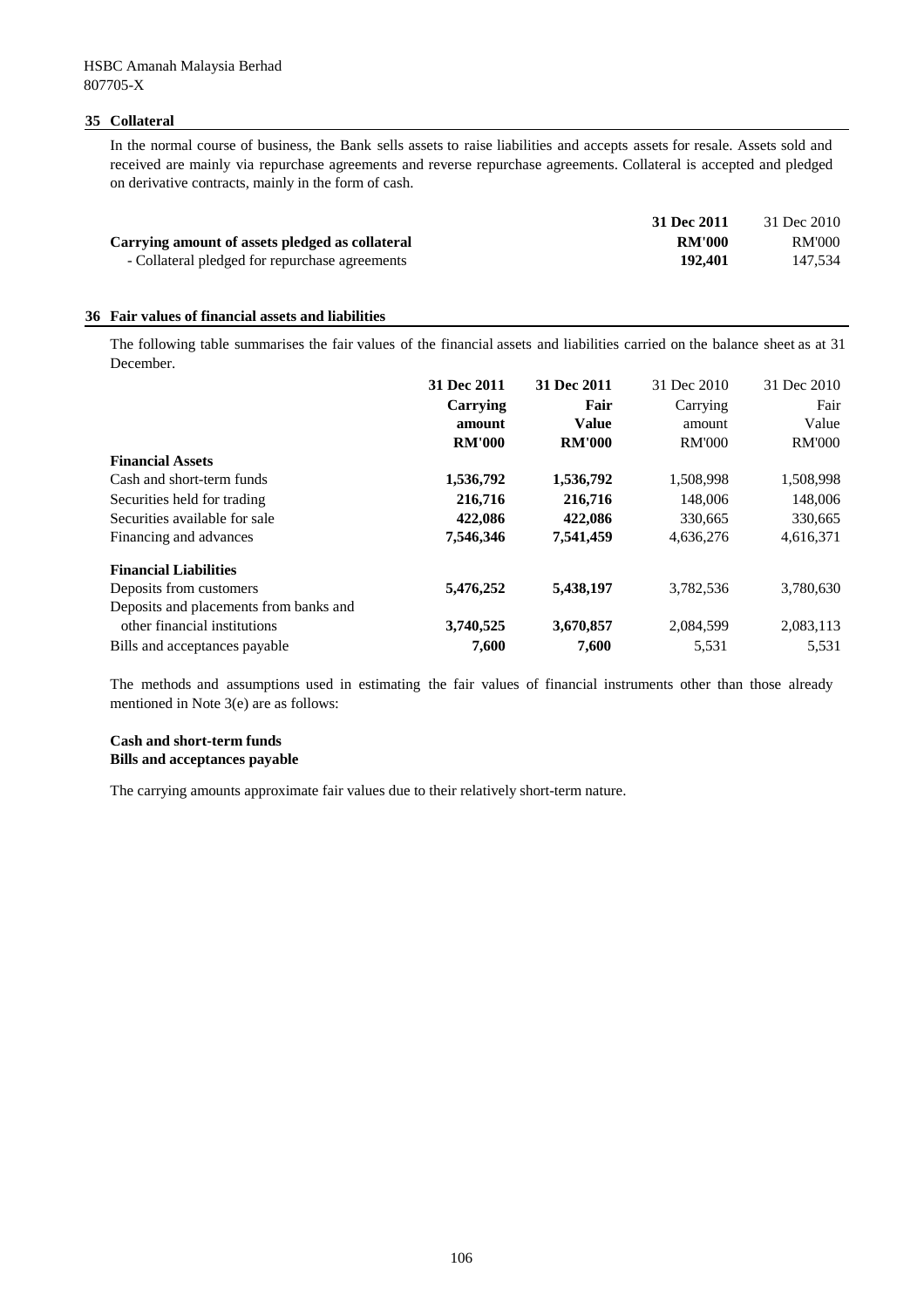## **36 Fair values of financial assets and liabilities (Cont'd)**

### **Financing and advances**

For personal and commercial financing which mature or reprice after six months, fair value is principally estimated by discounting anticipated cash flows (including profit at contractual rates). Performing financing are grouped to the extent possible, into homogenous pools segregated by maturity within each pool. In general, cash flows are discounted using current market rates for instruments with similar maturity, repricing and credit risk characteristics. For impaired financing, the fair value is the carrying value of the financing, net of individual impairment allowances. Collective impairment allowances are deducted from the fair value of financing.

# **Deposits from customers Deposits and placements of banks and other financial institutions**

Deposits, placements and obligations which mature or reprice after six months are grouped by residual maturity. Fair value is estimated using discounted cash flows, applying either market rates, where applicable, or current rates offered for deposits of similar remaining maturities.

# **37 Lease commitments**

The Bank has lease commitments in respect of rented premises and hired equipment, all of which are classified as operating leases. A summary of the non-cancellable long term commitments net of sub-leases (if any) are as follows:

| Year                            | 31 Dec 2011<br><b>RM'000</b> | 31 Dec 2010<br><b>RM'000</b> |
|---------------------------------|------------------------------|------------------------------|
| Less than one year              | 2,870                        | 4,675                        |
| Between one and five years      | 651                          | 2,421                        |
|                                 | 3,521                        | 7,096                        |
| 38 Capital commitments          |                              |                              |
|                                 | 31 Dec 2011                  | 31 Dec 2010                  |
|                                 | <b>RM'000</b>                | <b>RM'000</b>                |
| Capital expenditure:            |                              |                              |
| - Authorised and contracted for | 1.387                        | 1,038                        |

**2,120** 1,038

| - Authoriscu and contracted for     | 1.VV |
|-------------------------------------|------|
| - Authorised but not contracted for | 733  |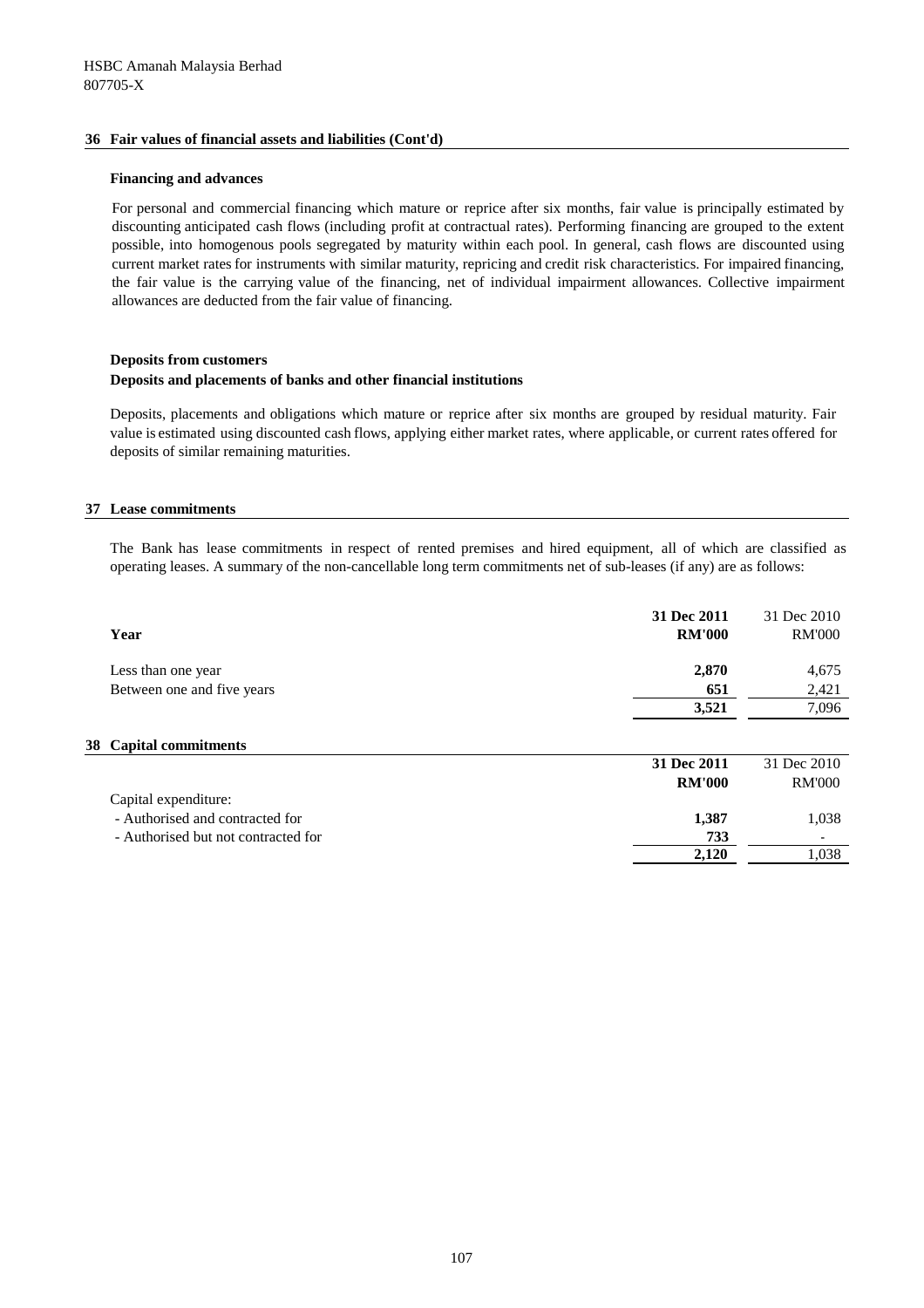## **39 Equity-based compensation**

The Bank participated in the Savings-Related Share Option Schemes operated by the HSBC Group for the acquisition of HSBC Holdings plc shares.

### *Savings-Related Share Option Schemes*

The Savings-Related Share Option Schemes are all-employee share plans under which eligible HSBC employees are granted options to acquire HSBC Holdings ordinary shares. Employees may make monthly contributions up to £250 over a period of one, three or five years which may be used to exercise the options; alternatively the employee may elect to have the savings repaid in cash. The options are exercisable within three months following the first anniversary of the commencement of a one-year savings contract or within six months following either the third or the fifth anniversary of the commencement of three-year or five-year savings contracts. The exercise price is set at a discount of up to 20 per cent of the market value of the ordinary shares at the date of grant. The cost of the awards is amortised over the vesting period.

Movements in the number of share options held by employees are as follows:

|                                  |               | Weighted |               | Weighted |
|----------------------------------|---------------|----------|---------------|----------|
|                                  |               | average  |               | average  |
| Year                             | 31 Dec 2011   | exercise | 31 Dec 2010   | exercise |
|                                  | <b>Number</b> | price    | Number        | price    |
|                                  | (1000)        | £        | (000)         | £        |
| Outstanding as at 1 January /    |               |          |               |          |
| Amount vested from HSBC Bank     | 39            | 4.79     | 44            | 4.32     |
| Granted in the year/ period      | 14            | 5.10     | 8             | 5.46     |
| Exercised in the year/ period    | (3)           | 5.80     | (4)           | 3.51     |
| Lapsed in the year/ period       | (16)          | 3.73     | (9)           | 3.58     |
| Outstanding as at 31 December    | 34            | 5.35     | 39            | 4.81     |
| Options vested as at 31 December | 3             |          |               |          |
|                                  | 31 Dec 2011   |          | 31 Dec 2010   |          |
|                                  | <b>RM'000</b> |          | <b>RM'000</b> |          |
| Compensation cost recognised     |               |          |               |          |
| during the year                  | 360           |          | 165           |          |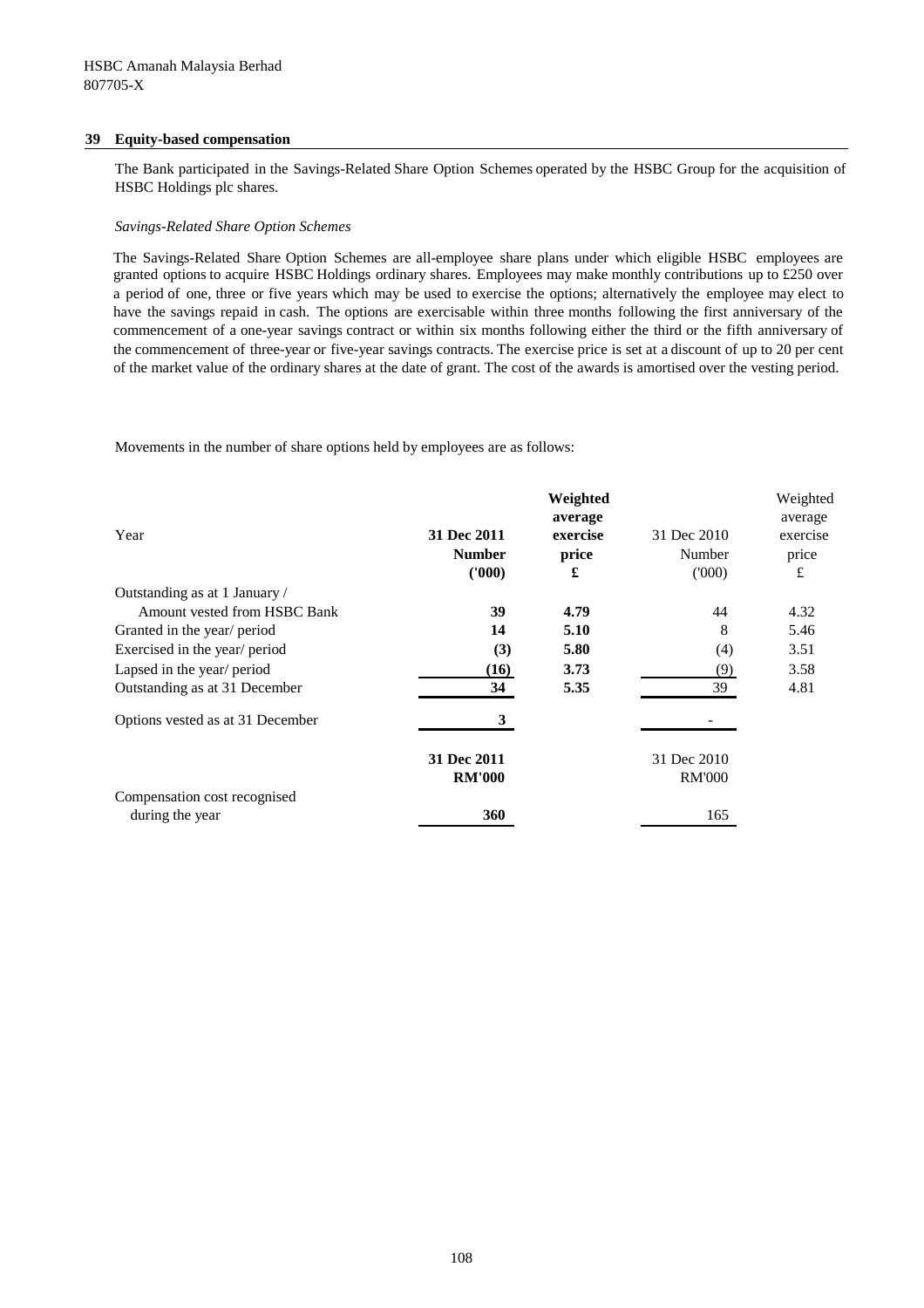#### **40 Shariah Advisors**

In line with Bank Negara Malaysia's "Shariah Governance Framework for Islamic Financial Institutions", the following Shariah scholars were appointed:

- 1) Dr. Younes Soualhi, Associate Professor in International Islamic University Malaysia (IIUM). He holds a Bachelor, Master and PhD in Usul al-Fiqh from the Emir Abdul Qadir University for Islamic Sciences in in Algeria, IIUM and University of Malaya respectively. He also holds a diploma in Islamic Banking and Insurance from the Institute of Islamic Banking and Insurance in London, U.K.
- 2) Khairul Anuar bin Ahmad, lecturer with Selangor International Islamic University College. He holds a Bachelor and Master of Shariah from University of Malaya.
- 3) Dr. Muhammad Yusuf Saleem Ghulam Nabi, lecturer with International IIUM. He holds a Bachelor of Law (LLB), Master of Comparatuve Laws and PhD in Law from IIUM.
- 4) Prof. Dr. Obiyathulla Ismath Bacha, Head of Finance and Accounting and Head of Graduate Studies in International Centre for Education in Islamic Finance. He holds a Bachelor of Social Science, Master of Business Administration, Master of Arts (Economics) and Doctor of Business Adminstration specialising in Finance from Boston University.
- 5) Prof. Dr. Abdul Rahim Abdul Rahman, Professor of Accounting in IIUM. He holds a Bachelor in Finance and Accounting from University of East London, and Master in Accounting and Management Sciences and PhD in Accounting for Islamic Institutions from University of Southampton, United Kingdom.

#### **41 Comparative Figures**

#### **Restatement of Comparative Figures**

The presentation and classification of items in the current financial statements have been consistent with the previous financial year except for the following:

(i) Reclassification/restatement to conform to current year's presentation due to a change in the internal classification of states in Malaysia making up the geographical regions.

#### **Statement of Financial Position as at 31 December 2010**

|                                     | As restated   | As previously<br>stated |
|-------------------------------------|---------------|-------------------------|
|                                     | <b>RM'000</b> | <b>RM'000</b>           |
| (a) Financing and Advances          |               |                         |
| By geographical distribution        |               |                         |
| Northern Region                     | 954,542       | 794,176                 |
| Southern Region                     | 516,849       | 642,158                 |
| <b>Central Region</b>               | 2,861,233     | 2,896,290               |
| <b>Eastern Region</b>               | 416,165       | 416,165                 |
|                                     | 4,748,789     | 4,748,789               |
|                                     |               |                         |
| (b) Impaired Financing and Advances |               |                         |
| By geographical distribution        |               |                         |
| Northern Region                     | 19,219        | 16,443                  |
| Southern Region                     | 12,865        | 14,399                  |
| <b>Central Region</b>               | 31,681        | 32,923                  |
| Eastern Region                      | 7,045         | 7,045                   |
|                                     | 70,810        | 70,810                  |
|                                     |               |                         |